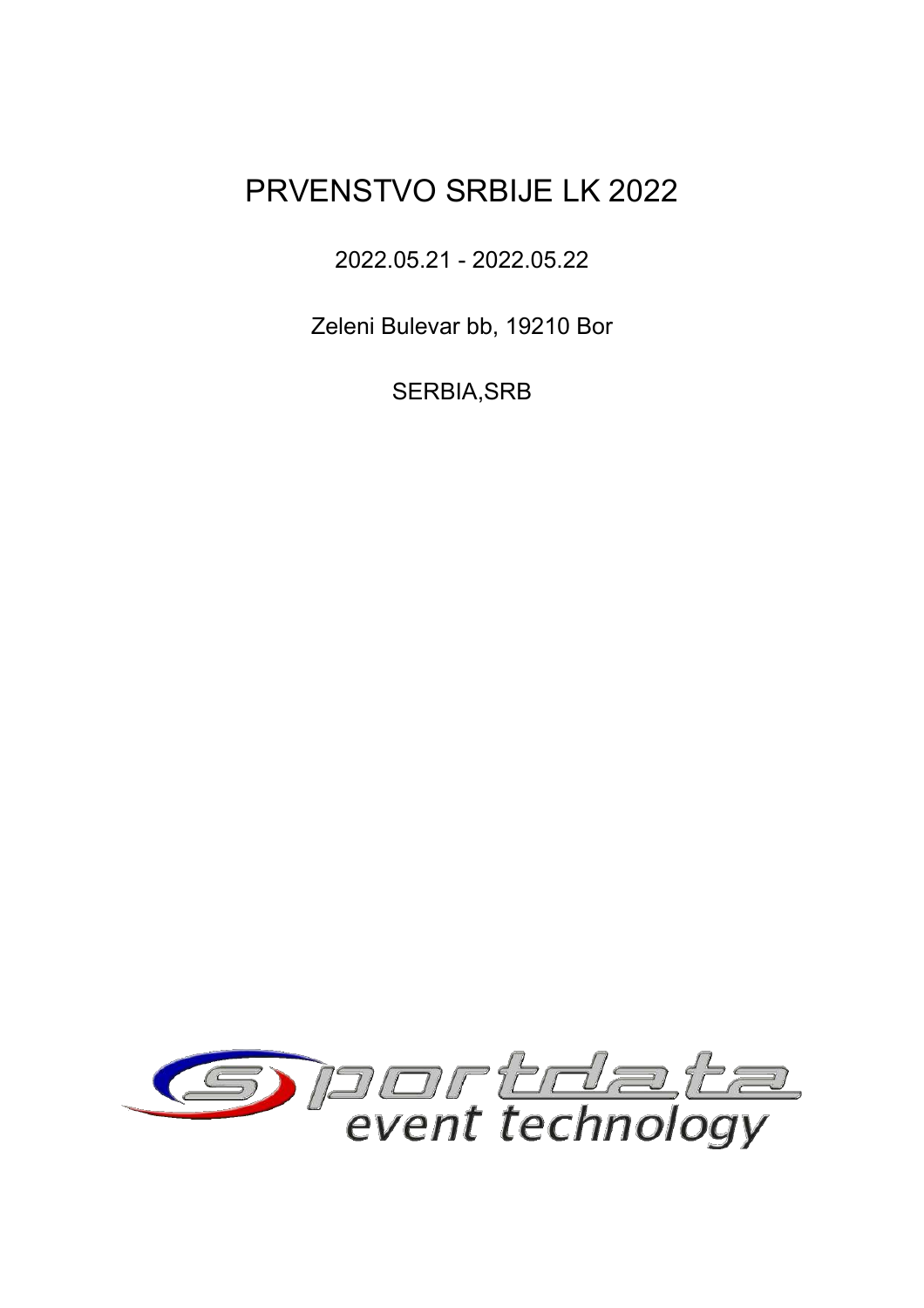2022.05.21 2022.05.22 SERBIA - Zeleni Bulevar bb, 19210 Bor

# Participation List (by Club/Team)

| $\#$             | Code                     |            | Club                                                         | <b>Male</b>    | Female           | <b>Total Entries</b>    | <b>Total Athletes</b>   |
|------------------|--------------------------|------------|--------------------------------------------------------------|----------------|------------------|-------------------------|-------------------------|
| 1                | <b>Bigger</b>            | <b>SRB</b> | 019 FIGHT TIM(WKSRB100)                                      | 1              | 0                | 1                       | 1                       |
| $\overline{2}$   | $ \frac{a}{2}$           | <b>SRB</b> | <b>AVALA TIM(WKSRB177)</b>                                   | 3              | $\mathbf 0$      | 3                       | 3                       |
| 3                | <u>n ämn</u>             | <b>SRB</b> | Batajnica[2](WKSRB102[2])                                    | 6              | 4                | $\overline{10}$         | 10                      |
| 4                | <b>Digitary</b>          | <b>SRB</b> | Becej[2](Becej[2])                                           | 2              | 1                | 3                       | 3                       |
| 5                | <b>Bigger</b>            | <b>SRB</b> | Bor[1](WKSRB105[1])                                          | 6              | $\mathbf 0$      | 6                       | 6                       |
| 6                | <b>Eğen</b>              | <b>SRB</b> | Budo klub Senta[3](WKSRB106[3])                              | 1              | $\mathbf 2$      | 3                       | 3                       |
| 7                | <b>A</b>                 | <b>SRB</b> | CAR LAZAR(CAR LAZAR)                                         | 5              | 1                | 6                       | 6                       |
| $\bf 8$          | <b>Expertise Section</b> | <b>SRB</b> | Crvena Zvezda(WKSRB108)                                      | 1              | $\mathbf 0$      | 1                       | 1                       |
| $\boldsymbol{9}$ | <u>n ämn</u>             | <b>SRB</b> | Dragon[1](WKSRB109[1])                                       | 4              | $\mathbf 0$      | 4                       | 4                       |
| 10               | <b>Digitary</b>          | <b>SRB</b> | FKK Beograd(WKSRB110)                                        | 0              | $\overline{2}$   | $\overline{\mathbf{2}}$ | $\mathbf 2$             |
| 11               | $ \frac{a}{2}$           | <b>SRB</b> | Futog[1](WKSRB111[1])                                        | 5              | 1                | 6                       | 6                       |
| 12               | <b>Eğen</b>              | <b>SRB</b> | GARD[1](WKSRB112[1])                                         | $\overline{2}$ | $\boldsymbol{2}$ | 4                       | 4                       |
| 13               | <b>Digitary</b>          | <b>SRB</b> | Internacional[1](WKSRB114[1])                                | $\overline{2}$ | $\overline{3}$   | 5                       | 5                       |
| 14               | <b>Bigger</b>            | <b>SRB</b> | Junior[2](WKSRB116[2])                                       | $\overline{2}$ | 0                | 2                       | $\mathbf 2$             |
| 15               | <b>Eğen</b>              | <b>SRB</b> | K.B.K. Tigar - Gacko(tigarga)                                | $\overline{2}$ | $\mathbf 0$      | $\overline{\mathbf{2}}$ | $\overline{\mathbf{2}}$ |
| 16               | <b>Digitary</b>          | <b>SRB</b> | <b>KBK SINDJELIC(SINDJELIC)</b>                              | $\overline{2}$ | $\mathbf 0$      | $\overline{\mathbf{2}}$ | $\overline{\mathbf{2}}$ |
| 17               | $ \frac{a}{2}$           | <b>SRB</b> | KBS 011[2](WKSRB118[2])                                      | 1              | $\mathbf 0$      | 1                       | 1                       |
| 18               | <b>Eğen</b>              | <b>SRB</b> | KBS 012(wako-rsportz5431)                                    | $\pmb{0}$      | 1                | 1                       | 1                       |
| 19               | <b>Bigger</b>            | <b>SRB</b> | <b>KBS 028(WKSRB120)</b>                                     | 5              | 1                | 6                       | 6                       |
| 20               | $-6$                     | <b>SRB</b> | <b>KBV ULTIMATE FIGHTER</b><br>SPARTAK(KBV ULTIMATE FIGHTER) | $\mathbf 0$    | 3                | 3                       | 3                       |
| 21               | <b>B</b>                 | <b>SRB</b> | KELJANOVIC TOP TIM(KELJANOVIC<br>TOP TIM)                    | 1              | $\mathbf 0$      | 1                       | 1                       |
| 22               | <u>n gennem</u>          | <b>SRB</b> | Kik boks klub<br>Gladijator[1](GLADIJATOR[1])                | 1              | $\mathbf 0$      | 1                       | 1                       |
| 23               | <b>External</b>          | <b>SRB</b> | Kikinda(WKSRB121)                                            | 1              | 3                | 4                       | 4                       |
| 24               | <u>ng m</u>              | <b>SRB</b> | Kobra Sombor(WKSRB122)                                       | 1              | $\pmb{0}$        | 1                       | 1                       |
| $\overline{25}$  | <b>Bigger</b>            | <b>SRB</b> | Konstantin(WKSRB124)                                         | 4              | 1                | 5                       | 5                       |
| 26               | <b>External</b>          | <b>SRB</b> | Kosovska Mitrovica[1](WKSRB126[1])                           | 4              | 3                | 7                       | 7                       |
| 27               | <u>ng m</u>              | <b>SRB</b> | Kozmaj(WKSRB127)                                             | $\overline{2}$ | $\mathbf 0$      | $\overline{\mathbf{2}}$ | $\mathbf 2$             |
| 28               | <b>Digitary</b>          | <b>SRB</b> | Krstas[1](WKSRB129[1])                                       | 0              | 1                | 1                       | 1                       |
| 29               | <b>External</b>          | <b>SRB</b> | LEGACY[2](LEGACY[2])                                         | 1              | $\pmb{0}$        | 1                       | 1                       |
| 30               | <b>B</b>                 | <b>SRB</b> | Monarhija(WKSRB133)                                          | 1              | $\pmb{0}$        | 1                       | 1                       |
| $\overline{31}$  | <u>nã – I</u>            | <b>SRB</b> | Nis(WKSRB136)                                                | 7              | 9                | 16                      | 16                      |
| 32               | <b>B</b>                 | <b>SRB</b> | Novi Sad(WKSRB140)                                           | 1              | $\overline{2}$   | 3                       | 3                       |
| 33               | <b>B</b>                 | <b>SRB</b> | PETROVIC[1](PETROVIC[1])                                     | 0              | 1                | 1                       | 1                       |
| 34               | <b>Figure</b>            | <b>SRB</b> | Palmini tigrovi(WKSRB141)                                    | $\overline{2}$ | 0                | 2                       | $\overline{\mathbf{2}}$ |
| 35               | <b>External</b>          | <b>SRB</b> | Pazar(WKSRB143)                                              | 8              | 1                | 9                       | 9                       |
| 36               | <u>ng m</u>              | <b>SRB</b> | Petros(WKSRB178)                                             | 1              | 1                | 2                       | $\mathbf 2$             |
| 37               | <b>B</b>                 | <b>SRB</b> | Phoenix(WKSRB144)                                            | 1              | $\pmb{0}$        | 1                       | 1                       |
| 38               | <b>B</b>                 | <b>SRB</b> | Pirot[1](WKSRB145[1])                                        | 1              | $\pmb{0}$        | 1                       | 1                       |
| 39               | <b>B</b>                 | <b>SRB</b> | Pobednik[2](WKSRB146[2])                                     | $\overline{2}$ | 1                | 3                       | 3                       |
| 40               | <b>Figure</b>            | <b>SRB</b> | Pro kik[1](WKSRB147[1])                                      | $\pmb{0}$      | $\overline{c}$   | $\overline{\mathbf{2}}$ | $\overline{2}$          |
| 41               | <b>Bigger</b>            | <b>SRB</b> | RU 09[1](WKSRB150[1])                                        | $\overline{5}$ | $\pmb{0}$        | 5                       | 5                       |
| 42               | <u>n gennem</u>          | <b>SRB</b> | Radnicki KG[1](WKSRB148[1])                                  | $\,6\,$        | $\mathbf{3}$     | 9                       | 9                       |
| 43               | 第一                       | <b>SRB</b> | SANDZAK WARRIORS(SANDZAK<br>WARRIORS)                        | 1              | $\mathbf 0$      | 1                       | 1                       |
| 44               | <b>Bigger</b>            | <b>SRB</b> | SD Kombat[1](WKSRB152[1])                                    | $\overline{2}$ | $\pmb{0}$        | $\mathbf 2$             | $\mathbf{2}$            |
| 45               | <b>B</b>                 | <b>SRB</b> | Seceranac(Seceranac)                                         | $\overline{2}$ | $\mathbf 0$      | $\mathbf 2$             | $\overline{2}$          |

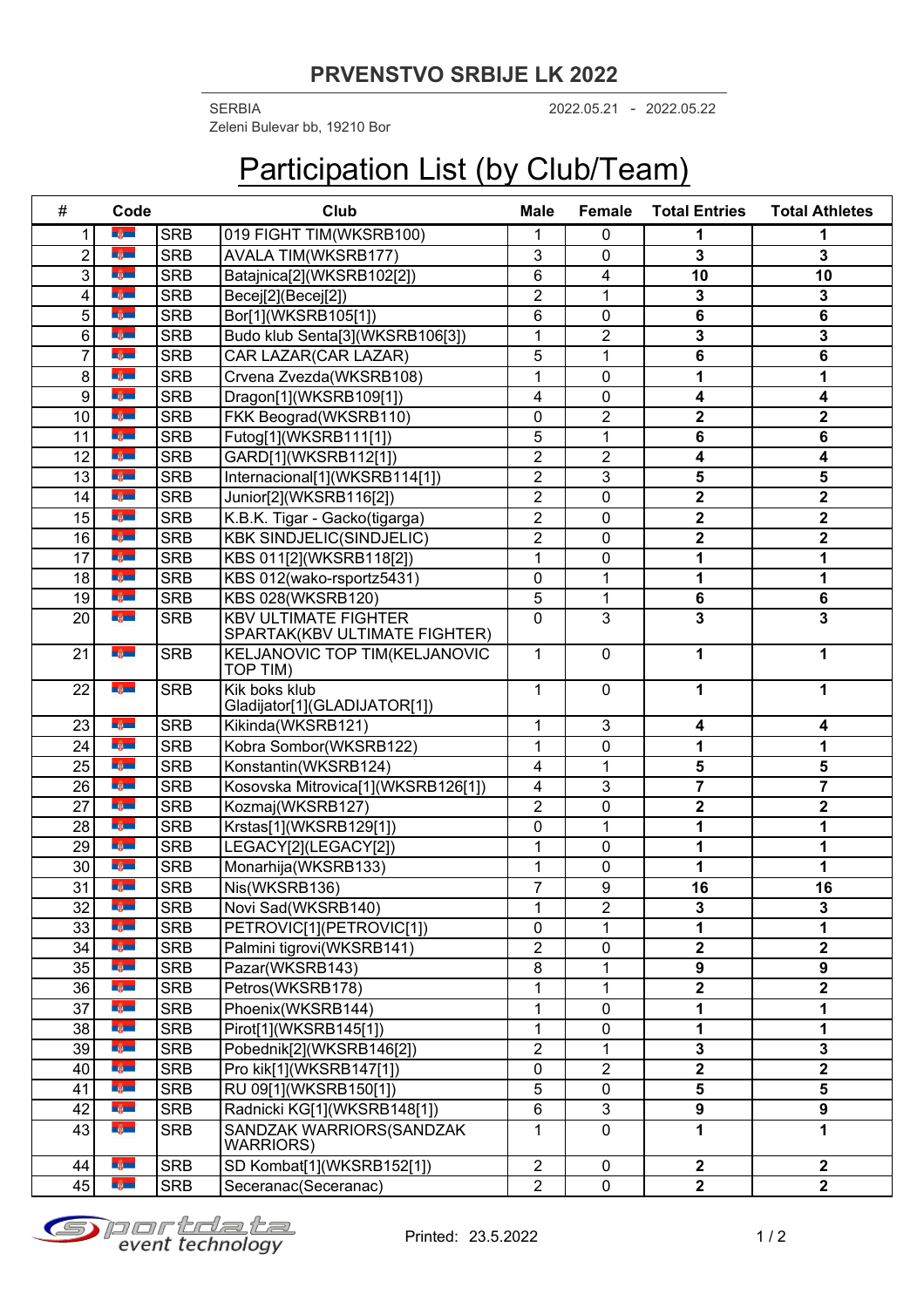2022.05.21 2022.05.22 SERBIA - Zeleni Bulevar bb, 19210 Bor

# Participation List (by Club/Team)

| 46 | $-\frac{3}{2}$ | <b>SRB</b> | Sloga(WKSRB153)                |                | 2              | 0              | 2            |     |
|----|----------------|------------|--------------------------------|----------------|----------------|----------------|--------------|-----|
| 47 | <b>PA</b>      | <b>SRB</b> | Smederevo(WKSRB154)            |                |                | 0              |              |     |
| 48 | <b>B</b>       | <b>SRB</b> | Soko Ub(WKSRB155)              |                |                |                | 6            | 6   |
| 49 | $-\frac{3}{2}$ | <b>SRB</b> | Sparta 2013(WKSRB156)          | 7              | 4              | 11             | 11           |     |
| 50 | <b>B</b>       | <b>SRB</b> | TITANI 333[1](TITANI 333[1])   |                | $\overline{2}$ | 0              | $\mathbf{2}$ |     |
| 51 | <b>B</b>       | <b>SRB</b> | TOP FIGHTER[2](TOP FIGHTER[2]) |                | 3              |                | 4            |     |
| 52 | $-\frac{3}{2}$ | <b>SRB</b> | TRIJUMF SD(TRIJUMF SD)         |                | 1              | $\Omega$       |              |     |
| 53 | <b>PA</b>      | <b>SRB</b> | Taurunum(WKSRB160)             |                |                |                | $\mathbf{2}$ |     |
| 54 | $ \frac{3}{2}$ | <b>SRB</b> | Topic tim(wako-rsportz5474)    |                | 7              | $\overline{2}$ | 9            | 9   |
| 55 | $\frac{3}{2}$  | <b>SRB</b> | Tron(WKSRB163)                 |                | 0              |                |              |     |
| 56 | <b>B</b>       | <b>SRB</b> | Vatreni udarac[2](WKSRB165[2]) |                | 3              | $\Omega$       | 3            |     |
| 57 | $ \frac{3}{2}$ | <b>SRB</b> | Vojvodina[1](WKSRB167[1])      |                | 5              | 2              |              |     |
| 58 | $-\frac{3}{2}$ | <b>SRB</b> | Vranje[1](WKSRB169[1])         |                | 2              | $\Omega$       | $\mathbf{2}$ |     |
| 59 | <b>B</b>       | <b>SRB</b> | Vukovi 018[1](WKSRB171[1])     |                | 3              | 0              | 3            |     |
| 60 | <b>A</b>       | <b>SRB</b> | Warrior(WKSRB173)              |                |                | $\Omega$       |              |     |
|    |                |            |                                | <b>Totals:</b> | 148            | 61             | 209          | 209 |

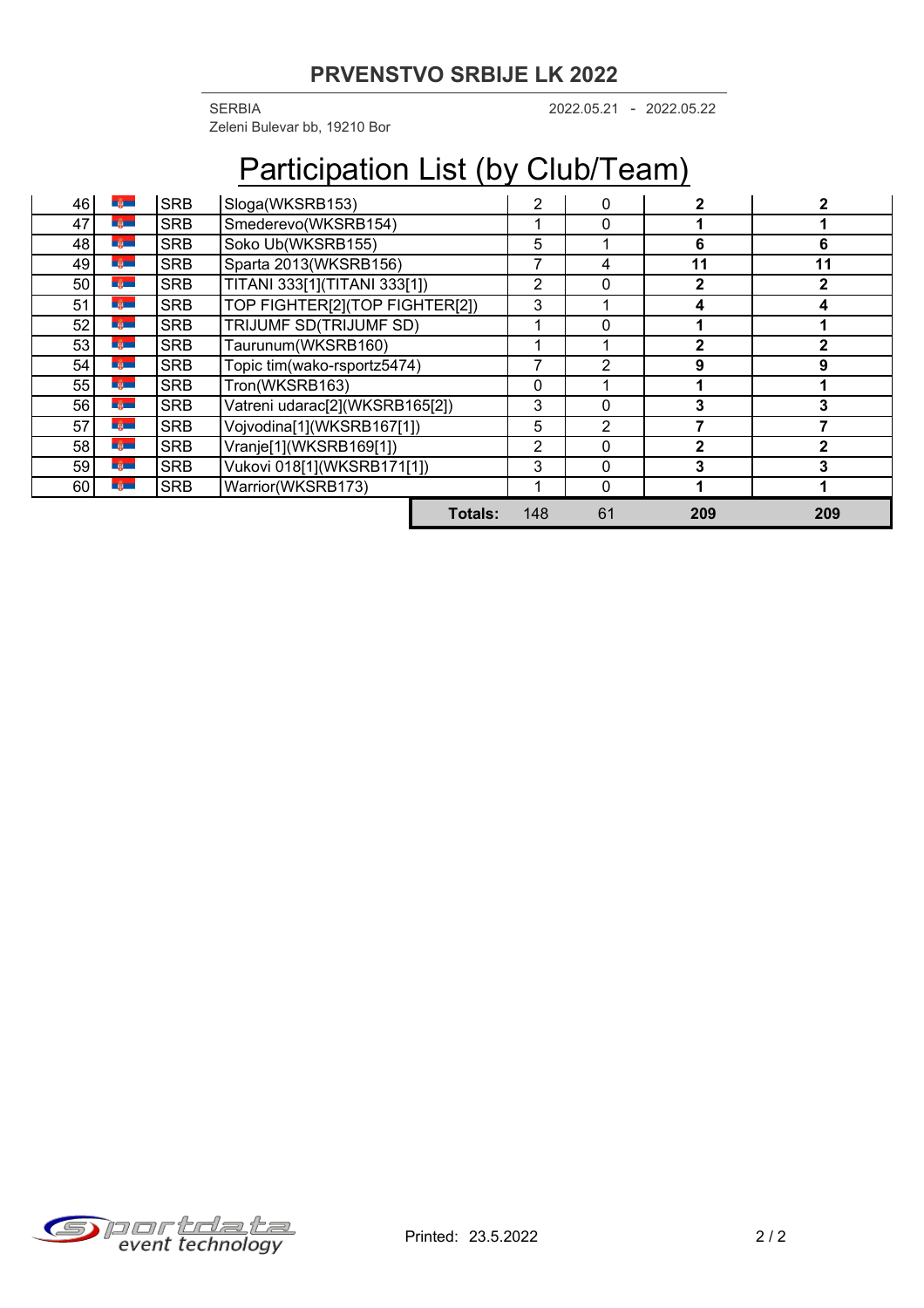Zeleni Bulevar bb, 19210 Bor

2022.05.21 2022.05.22 SERBIA -

### Tournament Participation (Entries) by Club

### **SERBIA**

| <b>Contract Contract Contract</b> |                         |            |                    |                   |                       |  |  |
|-----------------------------------|-------------------------|------------|--------------------|-------------------|-----------------------|--|--|
| <b>For</b>                        | 019 FIGHT TIM(WKSRB100) |            |                    |                   |                       |  |  |
|                                   | ID                      | <b>Sex</b> | <b>Family Name</b> | <b>Given Name</b> | Category              |  |  |
|                                   | 1526612                 | l Male     | Stancev            | Petar             | ILK 29 ML.JUNIORI -60 |  |  |
|                                   |                         |            |                    |                   | Entries: 1            |  |  |

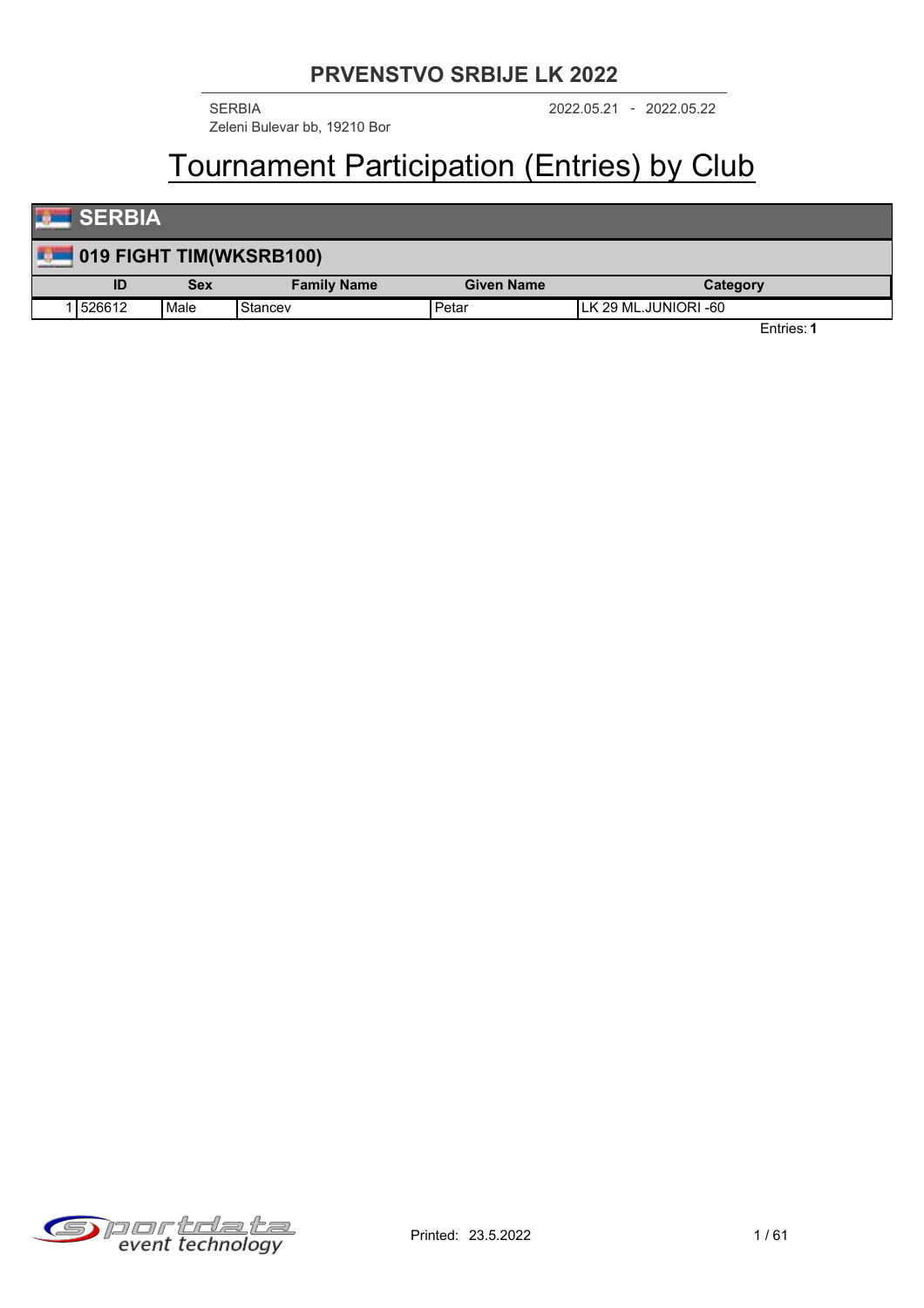2022.05.21 2022.05.22 SERBIA - Zeleni Bulevar bb, 19210 Bor

### Tournament Participation (Entries) by Club

### **AVALA TIM(WKSRB177)**

|          | Sex  | <b>Family Name</b> | Given Name    | Category                |
|----------|------|--------------------|---------------|-------------------------|
| 21505055 | Male | Dielosevic         | <b>Nikola</b> | ILK 48 ST.JUNIORI -63.5 |
| 31505054 | Male | Dodic              | Mihailo       | ILK 49 ST.JUNIORI -67   |
| 41515120 | Male | <b>Kompanietic</b> | Dimitri       | ILK 03 KADETI -48       |

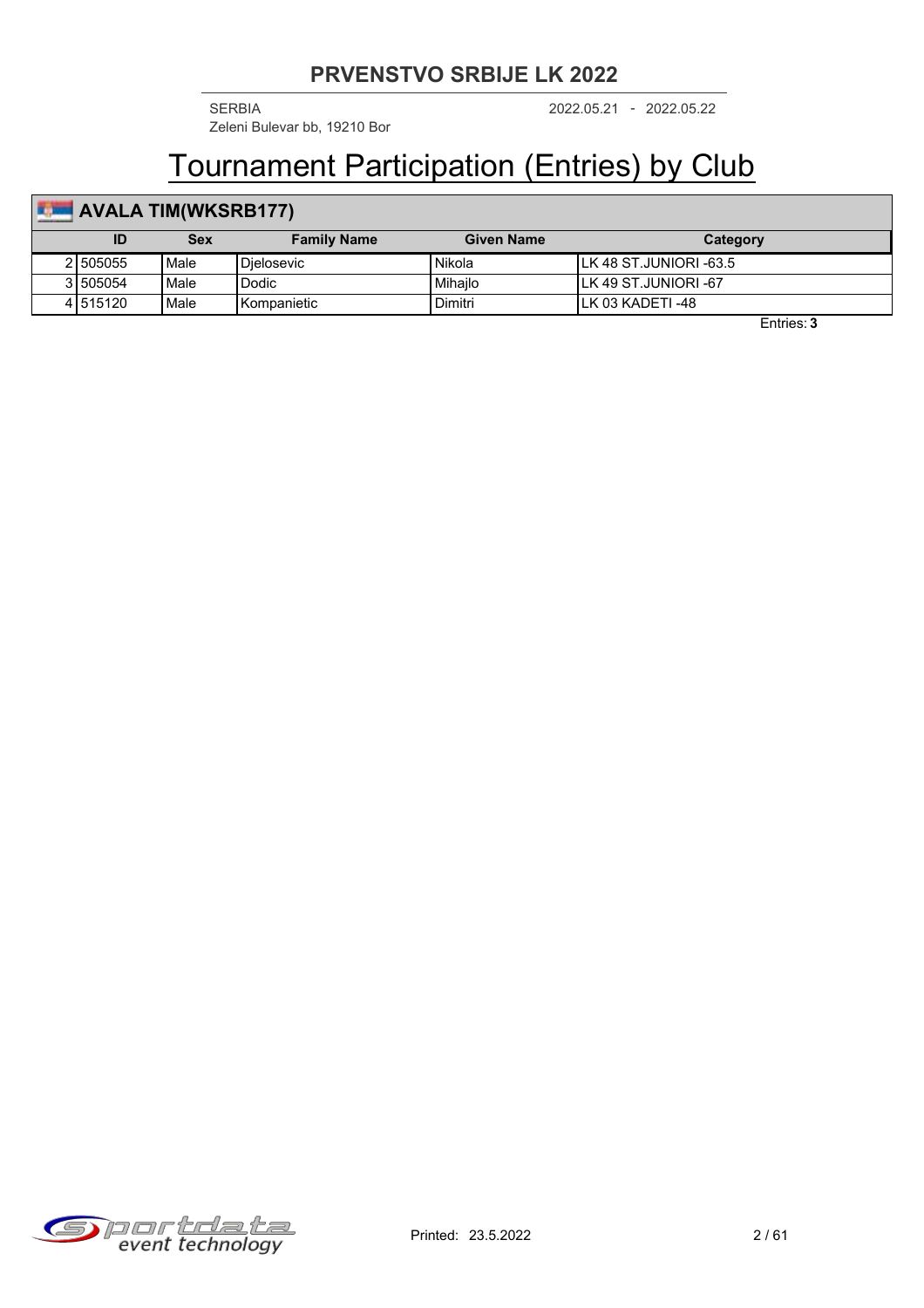2022.05.21 2022.05.22 SERBIA - Zeleni Bulevar bb, 19210 Bor

## Tournament Participation (Entries) by Club

#### **Batajnica(WKSRB102)**

| ID         | <b>Sex</b> | <b>Family Name</b> | <b>Given Name</b> | Category              |
|------------|------------|--------------------|-------------------|-----------------------|
| 5 506344   | Male       | Martinovic         | Luka              | LK 49 ST.JUNIORI -67  |
| 6 506380   | Male       | <b>Mikic</b>       | Nikola            | LK 49 ST.JUNIORI -67  |
| 1506342    | Female     | Obradovic          | Dejana            | LK 43 ML.JUNIORKE +60 |
| 8 506974   | Female     | Pavic              | Jovana            | LK 57 ST.JUNIORKE -52 |
| 9 506333   | Male       | Sadiku             | Dino              | LK 71 SENIORI B-81    |
| 10 506335  | Female     | Saric              | Miljana           | LK 79 SENIORKE B -65  |
| 11 464 256 | Female     | Sinovec            | Stanislava        | LK 100 SENIORKE A +70 |
| 12 526385  | Male       | Sovilj             | l Nikola          | LK 70 SENIORI B-75    |
| 13 506337  | Male       | Svraka             | Veljko            | LK 28 ML.JUNIORI -57  |
| 14 506339  | Male       | Trifunovic         | Mihajlo           | LK 35 ML.JUNIORI +81  |

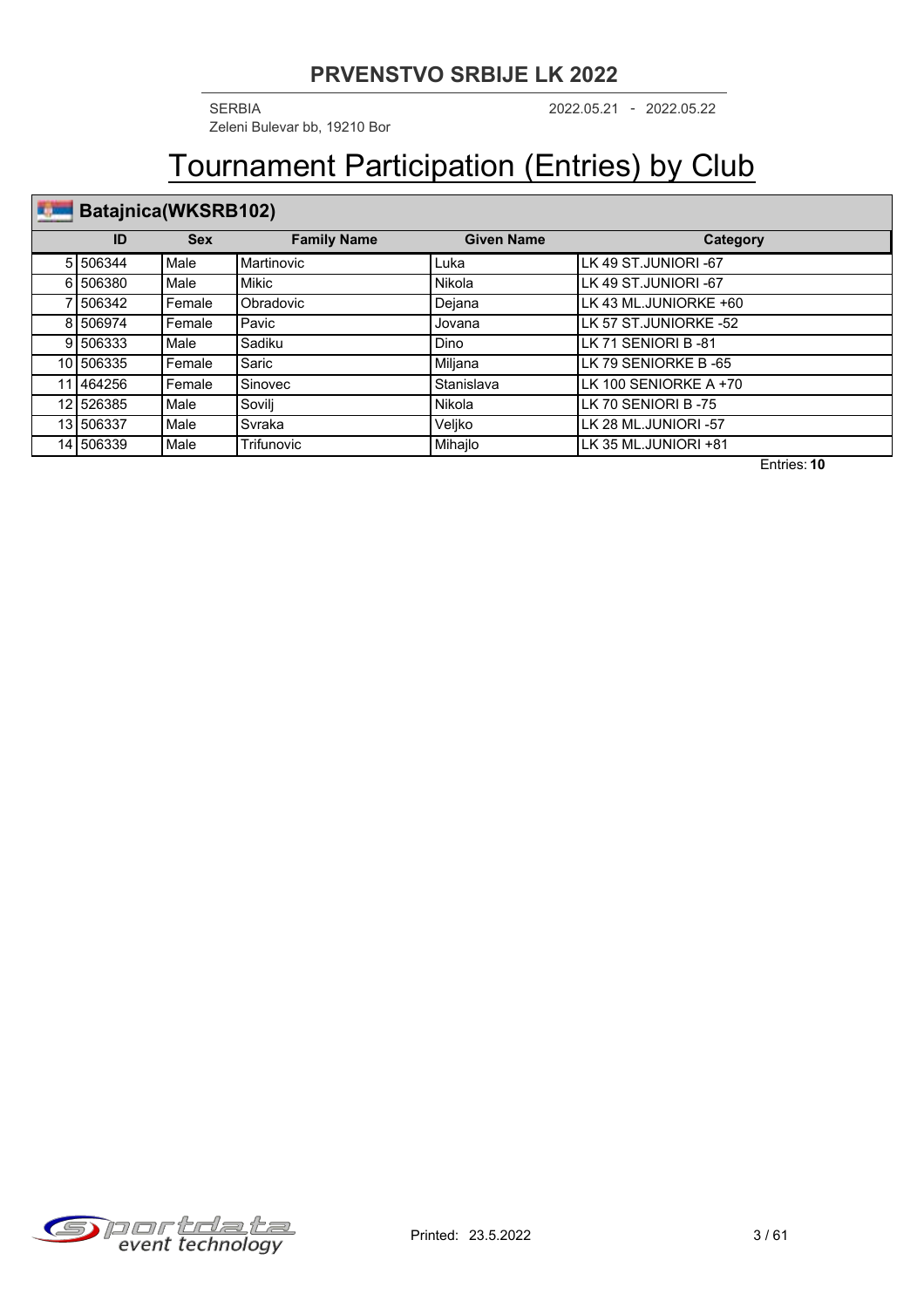2022.05.21 2022.05.22 SERBIA - Zeleni Bulevar bb, 19210 Bor

## Tournament Participation (Entries) by Club

| E)<br>Becej(Becej) |           |          |                    |                   |                        |  |  |
|--------------------|-----------|----------|--------------------|-------------------|------------------------|--|--|
|                    |           | Sex      | <b>Family Name</b> | <b>Given Name</b> | Category               |  |  |
|                    | 15 526705 | l Male   | Sabo               | Kevin             | ILK 01 KADETI -42      |  |  |
|                    | 16 526704 | Male     | Tot                | Arnold            | ILK 66 SENIORI B -60   |  |  |
|                    | 171513712 | l Female | <b>Vuksic</b>      | Sonia             | ILK 43 ML.JUNIORKE +60 |  |  |

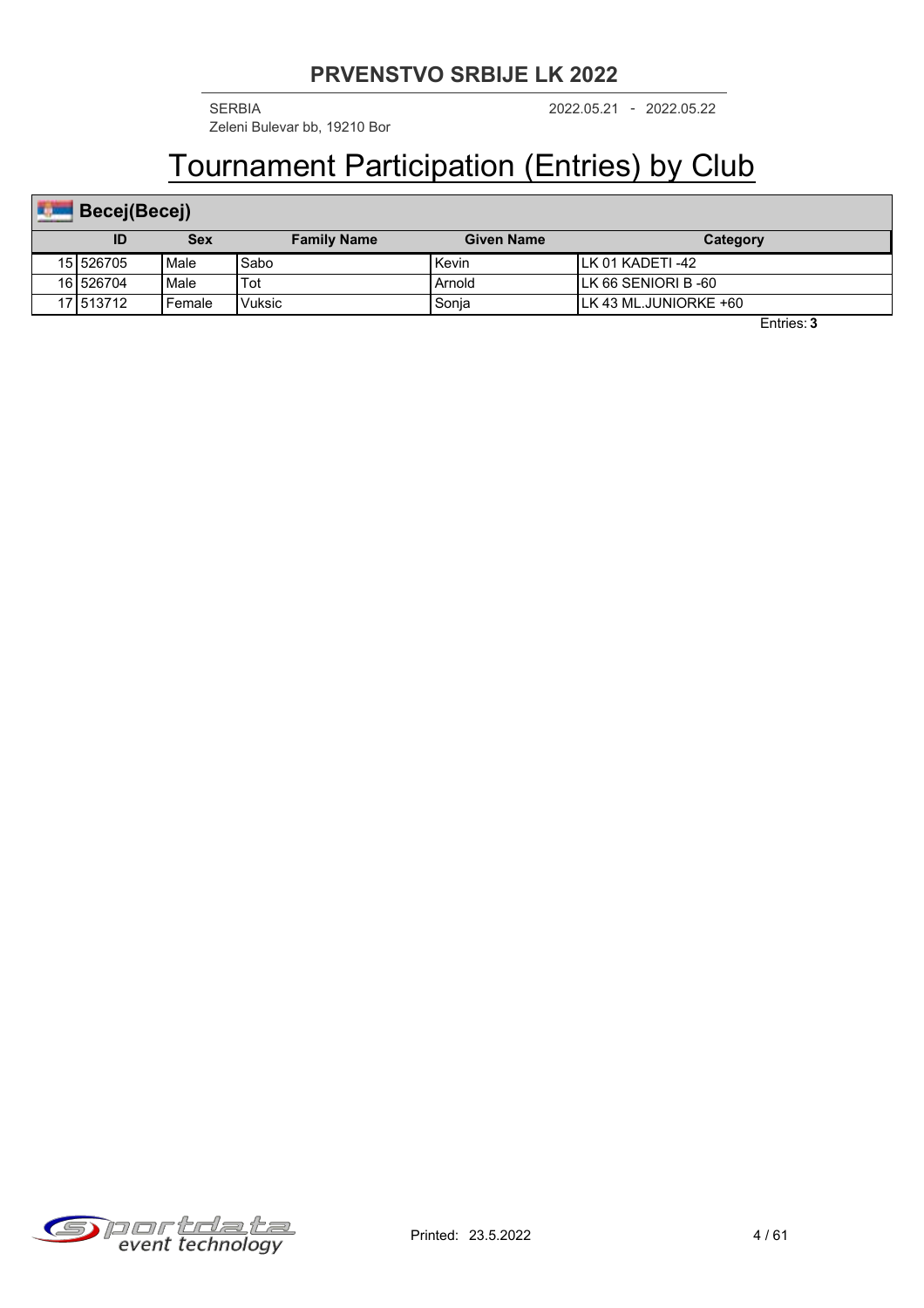2022.05.21 2022.05.22 SERBIA - Zeleni Bulevar bb, 19210 Bor

## Tournament Participation (Entries) by Club

### **Bor(WKSRB105)**

| ID        | <b>Sex</b> | <b>Family Name</b> | <b>Given Name</b> | Category               |
|-----------|------------|--------------------|-------------------|------------------------|
| 181526234 | l Male     | <b>Dinic</b>       | Petar             | ILK 06 KADETI -57      |
| 19 476027 | l Male     | Krstic             | Uros              | LLK 50 ST.JUNIORI -71  |
| 201469871 | l Male     | Nikolic            | Boban             | LLK 84 SENIORI A -57   |
| 21 475884 | l Male     | Sejdija            | Damir             | LLK 86 SENIORI A -63.5 |
| 22 526235 | l Male     | Stefanovic         | Vukasin           | ILK 10 KADETI -71      |
| 231526233 | Male       | Veljkovic          | Mihajlo           | llk 25 ML.JUNIORI -51  |

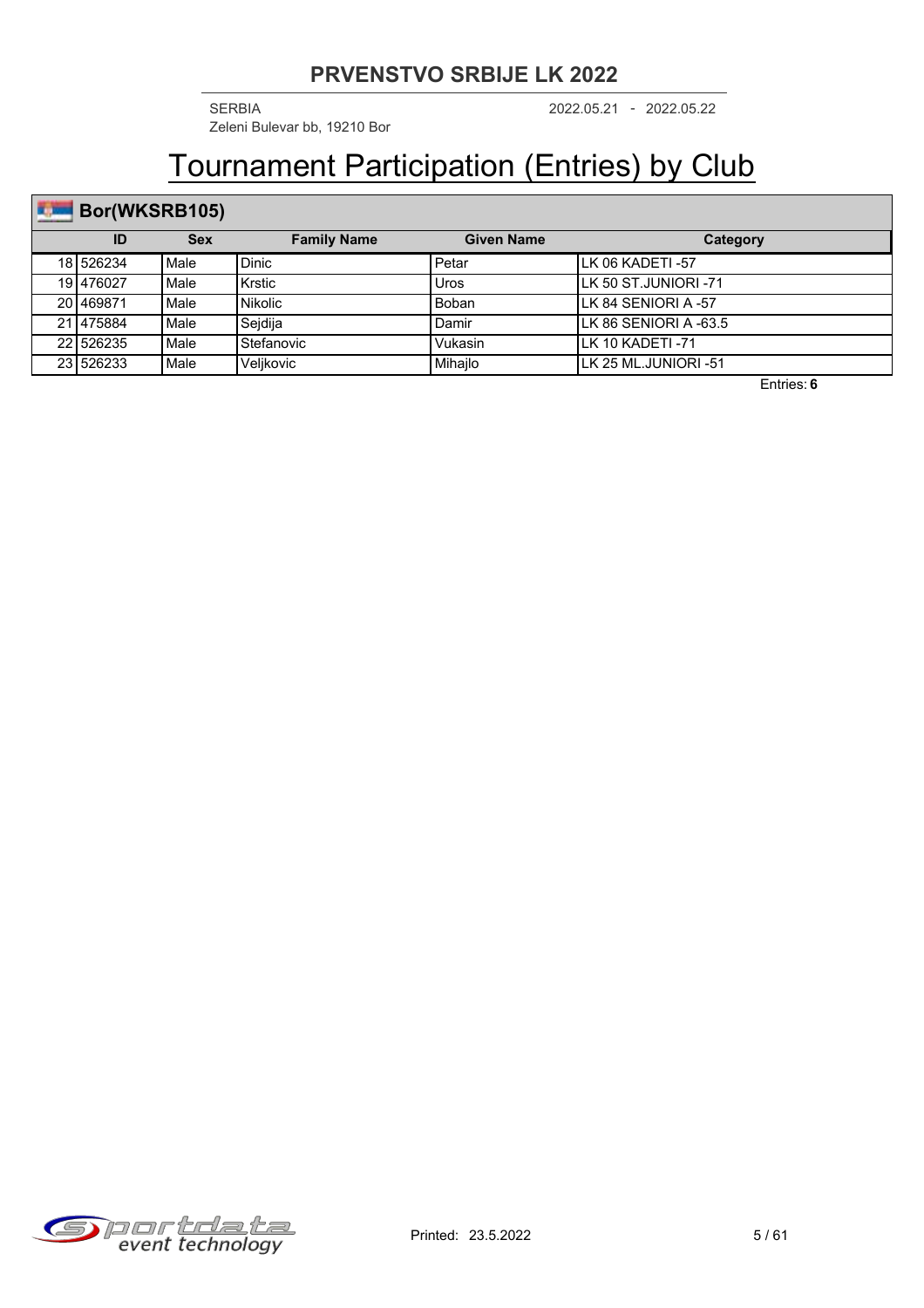2022.05.21 2022.05.22 SERBIA - Zeleni Bulevar bb, 19210 Bor

### Tournament Participation (Entries) by Club

| <b>Budo klub Senta(WKSRB106)</b> |            |                    |                   |                        |  |  |  |
|----------------------------------|------------|--------------------|-------------------|------------------------|--|--|--|
| ID                               | <b>Sex</b> | <b>Family Name</b> | <b>Given Name</b> | Category               |  |  |  |
| 241475873                        | Female     | Blasko             | Zanet             | ILK 56 ST.JUNIORKE -48 |  |  |  |
| 251513618                        | Female     | l Peianovic        | Sara              | ILK 41 ML.JUNIORKE -56 |  |  |  |
| 26 513 612                       | Male       | Sarnjai            | Dominik           | ILK 03 KADETI -48      |  |  |  |

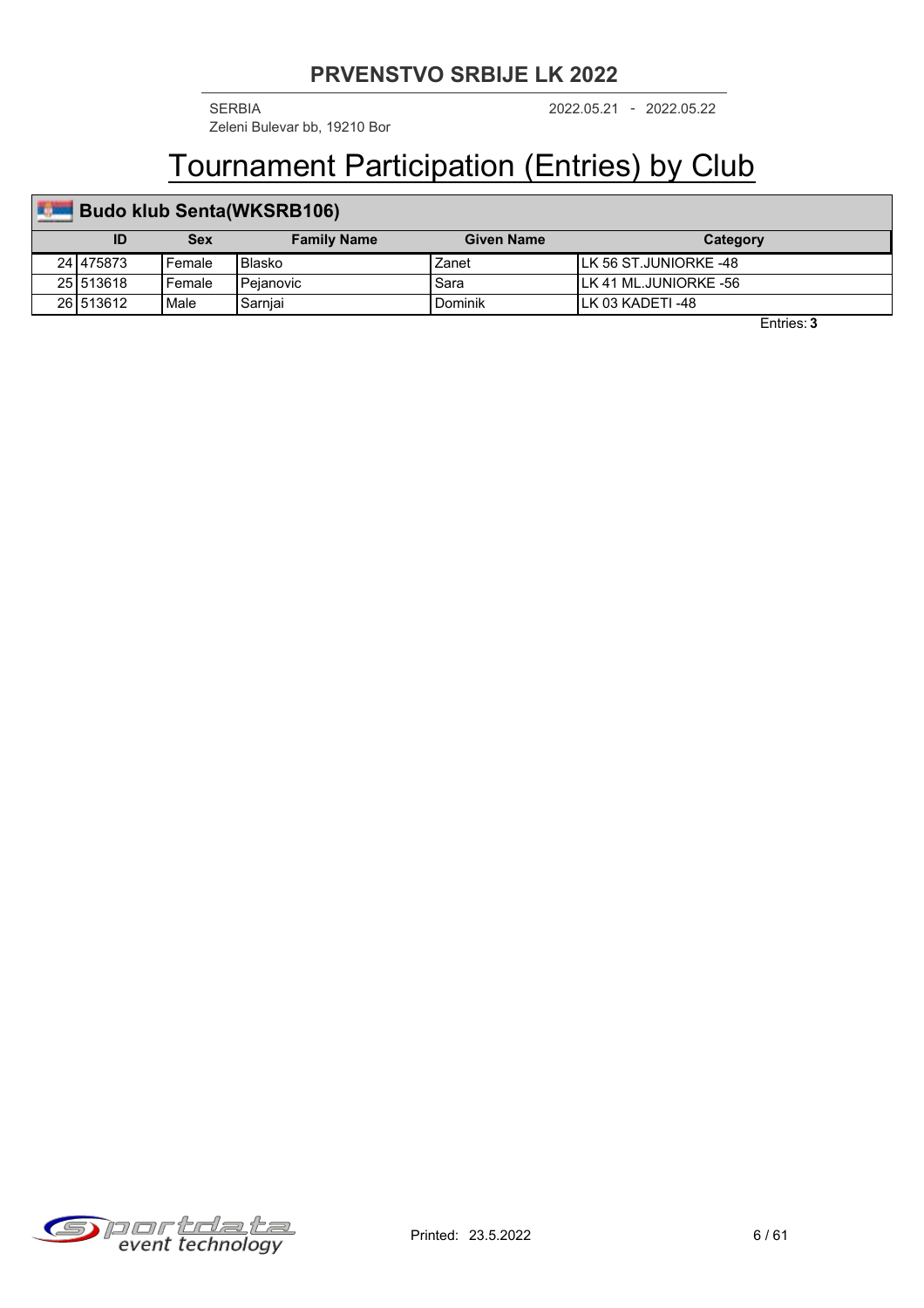2022.05.21 2022.05.22 SERBIA - Zeleni Bulevar bb, 19210 Bor

### Tournament Participation (Entries) by Club

#### **CAR LAZAR(CAR LAZAR)**

| ID        | <b>Sex</b> | <b>Family Name</b> | <b>Given Name</b> | Category               |
|-----------|------------|--------------------|-------------------|------------------------|
| 271513728 | Female     | Kljajic            | Natalija          | ILK 42 ML.JUNIORKE -60 |
| 28 524367 | Male       | _ukovic            | Stoian            | ILK 69 SENIORI B-71    |
| 29 513730 | Male       | Maksimovic         | <b>Aleksandar</b> | LK 49 ST.JUNIORI -67   |
| 30 513734 | Male       | Milanovic          | Andriia           | LLK 74 SENIORI B +91   |
| 31 513737 | Male       | Milovanovic        | Jakov             | LK 68 SENIORI B -67    |
| 32 513748 | Male       | Radovanovic        | Vojin             | ILK 05 KADETI -54      |

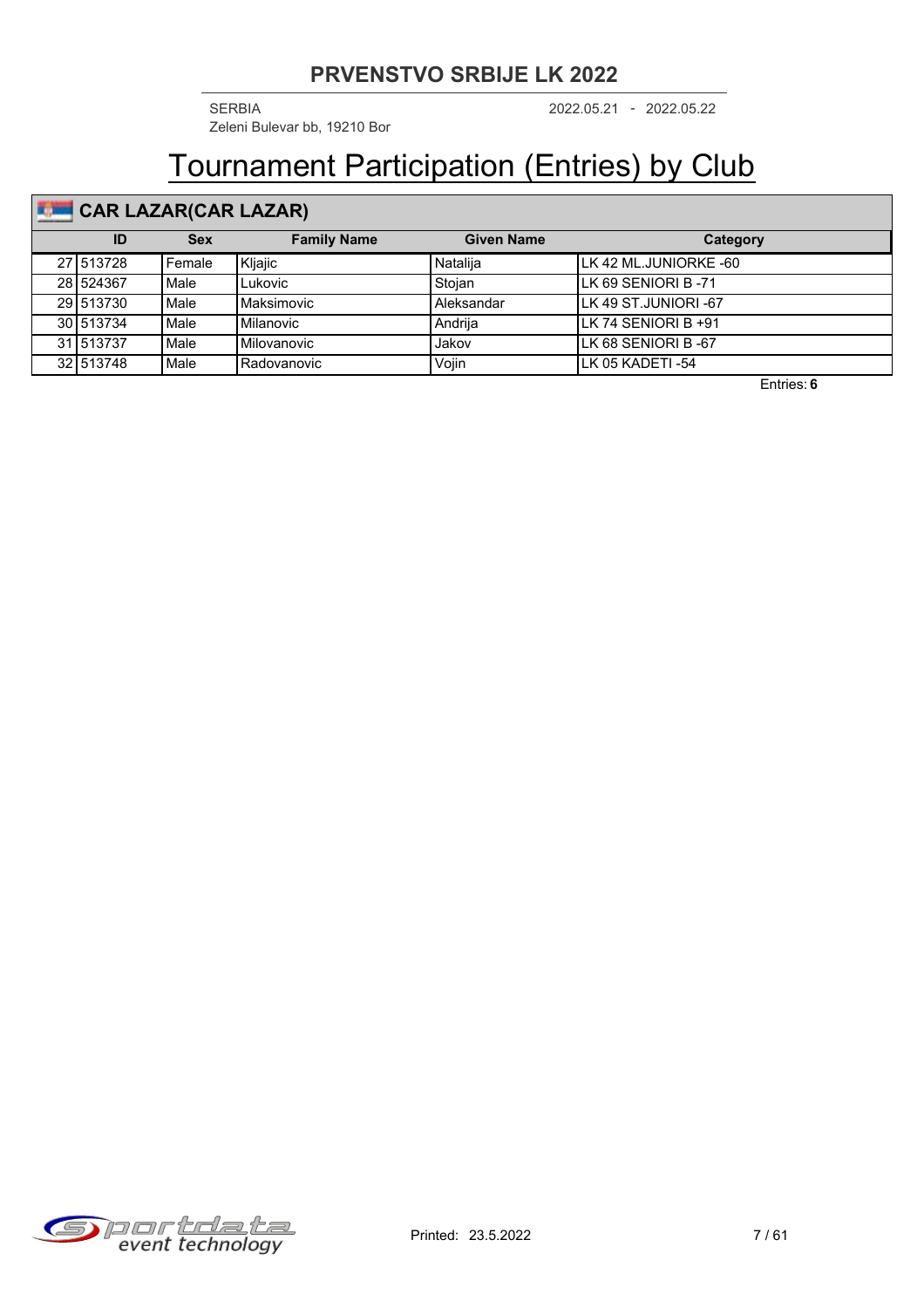2022.05.21 2022.05.22 SERBIA - Zeleni Bulevar bb, 19210 Bor

### Tournament Participation (Entries) by Club

| <b>Barriot</b> | Crvena Zvezda (WKSRB108) |                    |            |                        |  |  |  |
|----------------|--------------------------|--------------------|------------|------------------------|--|--|--|
|                | Sex                      | <b>Family Name</b> | Given Name | Category               |  |  |  |
| 331513641      | Male                     | Jagodic            | Aleksandar | ILK 86 SENIORI A -63.5 |  |  |  |

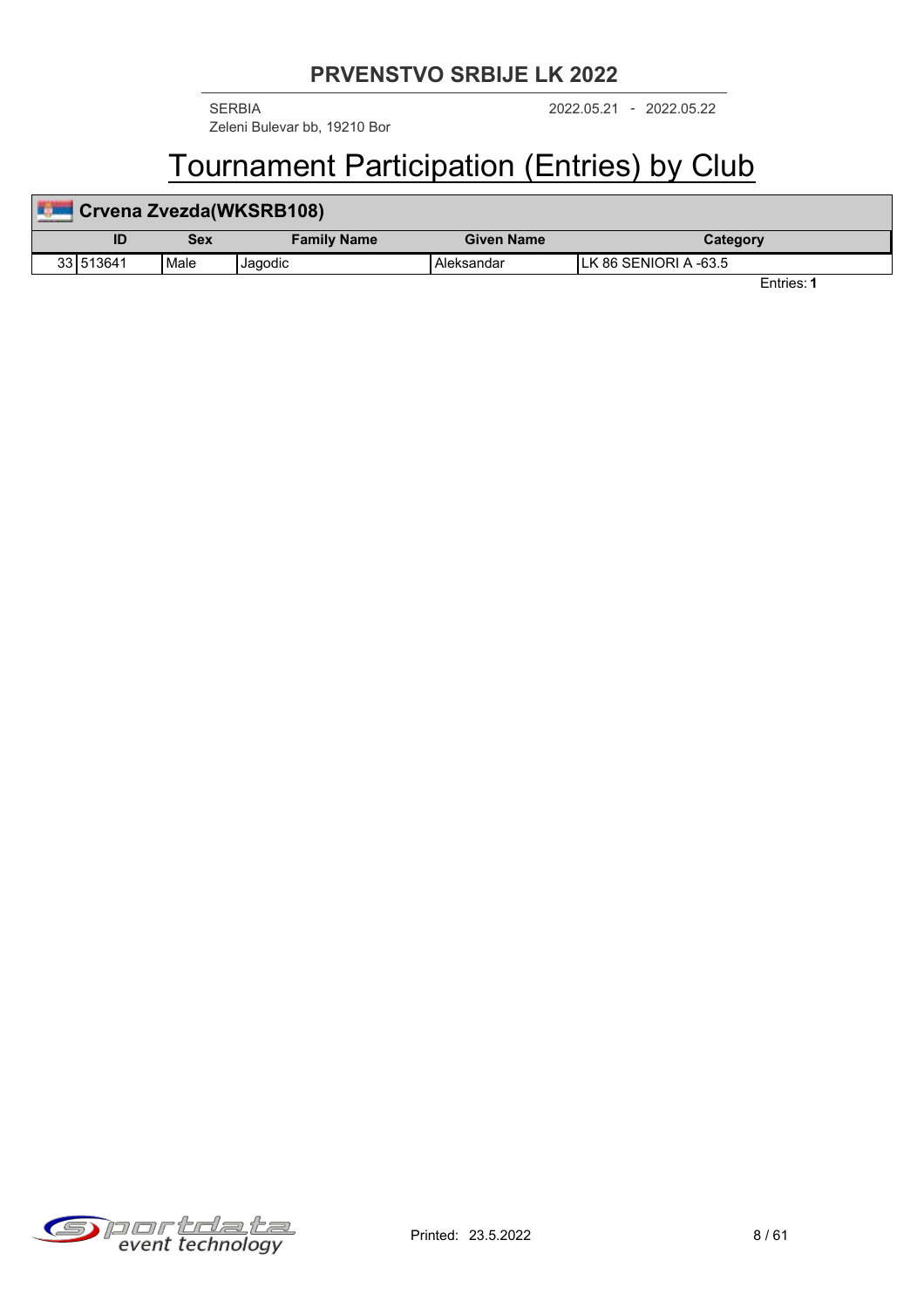2022.05.21 2022.05.22 SERBIA - Zeleni Bulevar bb, 19210 Bor

## Tournament Participation (Entries) by Club

### **Dragon(WKSRB109)**

|           | Sex  | <b>Family Name</b>    | <b>Given Name</b> | Category                    |
|-----------|------|-----------------------|-------------------|-----------------------------|
| 341475895 | Male | Janjic                | Uros              | <b>ILK 87 SENIORI A -67</b> |
| 351526171 | Male | Jotic                 | l Dobrivoie       | ILK 68 SENIORI B-67         |
| 361526082 | Male | <sup>I</sup> Stanisic | ∣Andreia          | ILK 33 ML.JUNIORI -75       |
| 371526080 | Male | l Stanisic            | Filip             | ILK 68 SENIORI B-67         |

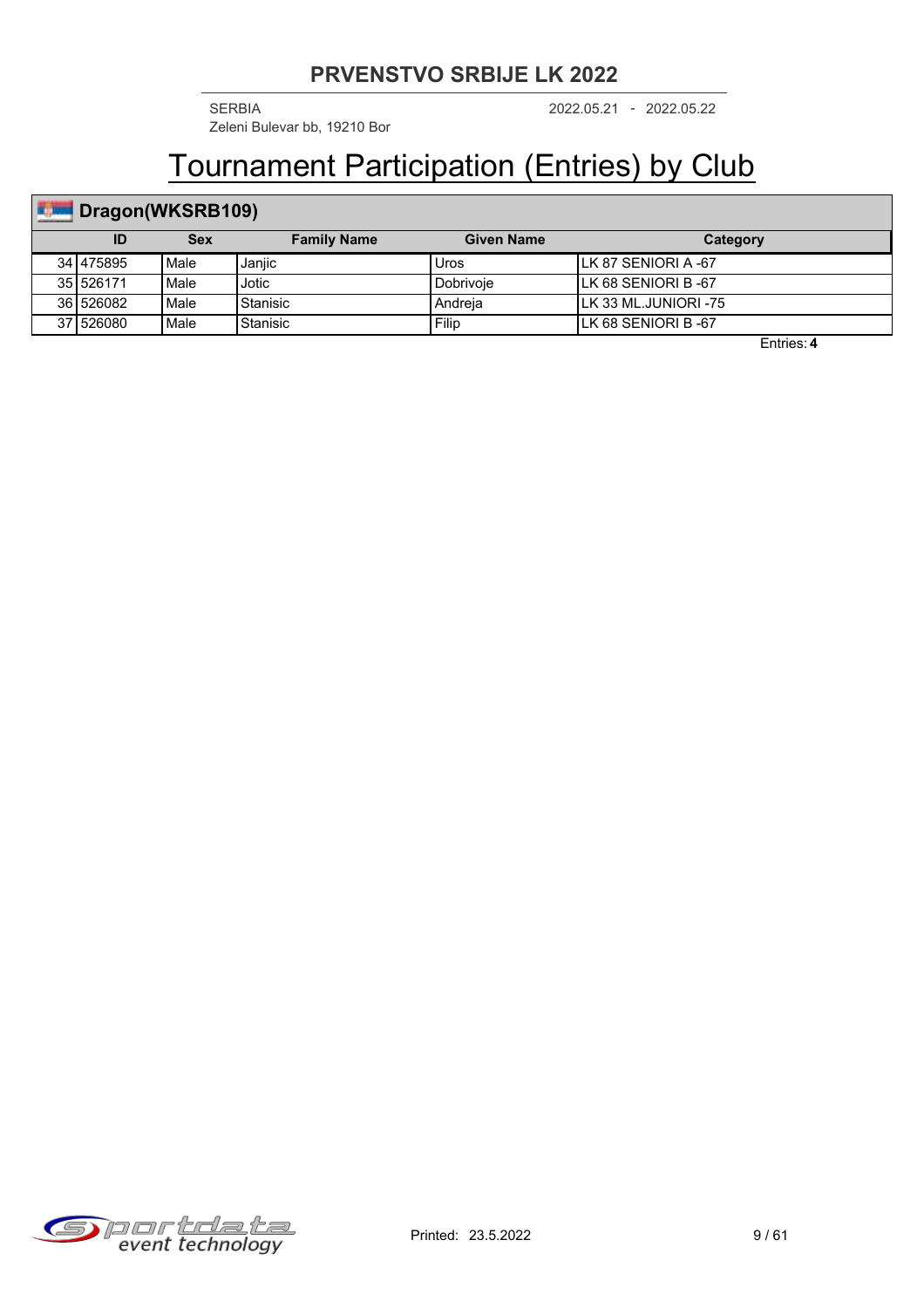2022.05.21 2022.05.22 SERBIA - Zeleni Bulevar bb, 19210 Bor

### Tournament Participation (Entries) by Club

| <b>FKK Beograd (WKSRB110)</b> |            |                    |                   |                        |  |  |
|-------------------------------|------------|--------------------|-------------------|------------------------|--|--|
| ID                            | <b>Sex</b> | <b>Family Name</b> | <b>Given Name</b> | Category               |  |  |
| 38 475909                     | Female     | Gacic              | Milica            | ILK 57 ST.JUNIORKE -52 |  |  |
| 391469621                     | Female     | l Stefanovic       | l Nevena          | ILK 99 SENIORKE A -70  |  |  |

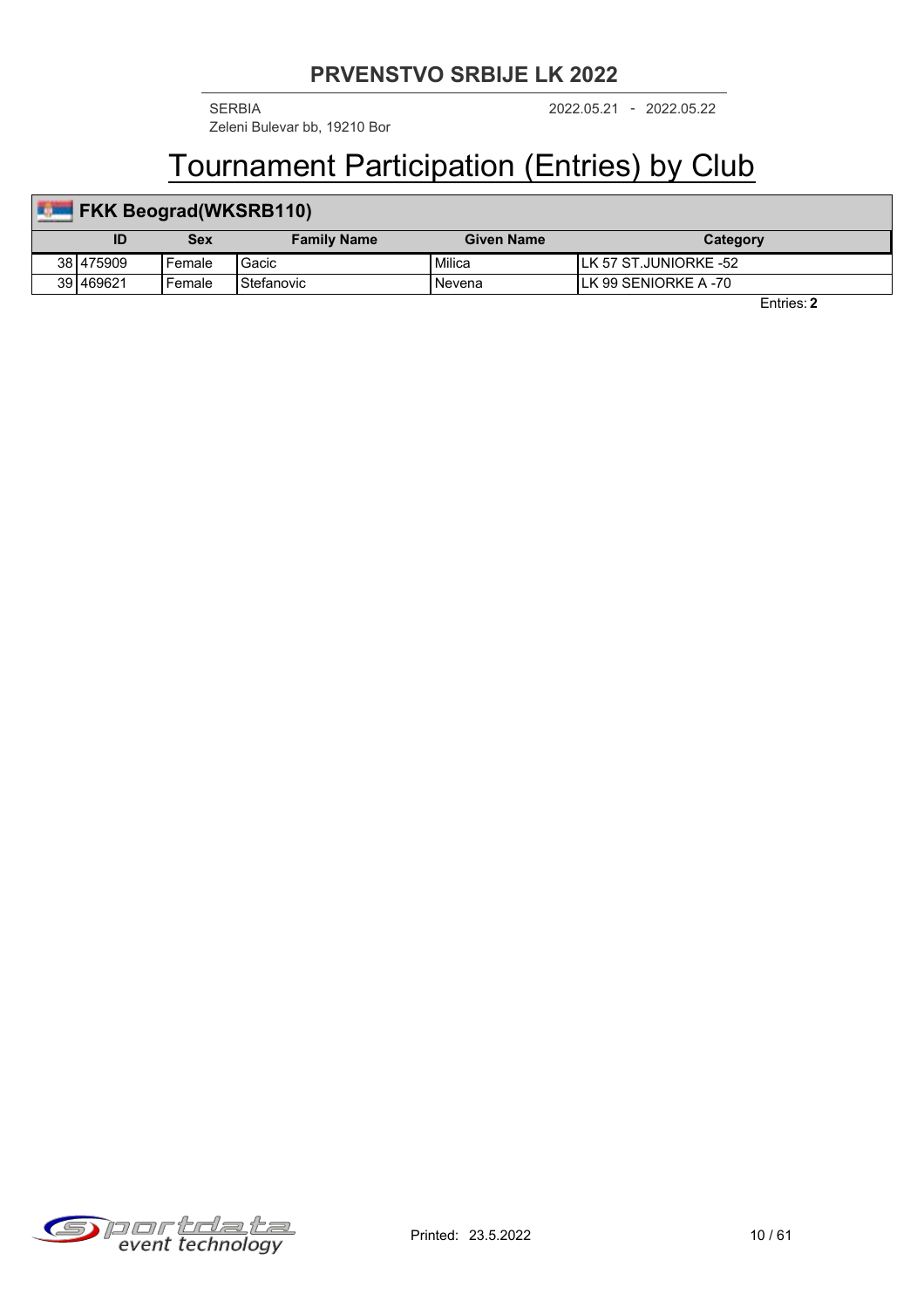2022.05.21 2022.05.22 SERBIA - Zeleni Bulevar bb, 19210 Bor

## Tournament Participation (Entries) by Club

### Futog(WKSRB111)

| ID        | <b>Sex</b>    | <b>Family Name</b> | <b>Given Name</b> | Category                |
|-----------|---------------|--------------------|-------------------|-------------------------|
| 401526381 | l Male        | Culum              | Dusan             | ILK 01 KADETI -42       |
| 411526380 | l Male        | <b>I</b> Knezevic  | Nikola            | LLK 69 SENIORI B -71    |
| 42 513470 | Female        | Kvrgic             | Sanja             | LLK 37 ML.JUNIORKE -40  |
| 43 526383 | l Male        | Radoicki           | Vukasin           | ILK 25 ML.JUNIORI -51   |
| 44 526384 | <b>I</b> Male | Tufegdzija         | Vlado             | ILK 30 ML.JUNIORI -63.5 |
| 45 526378 | l Male        | Zavisa             | Nebojsa           | ILK 47 ST.JUNIORI -60   |

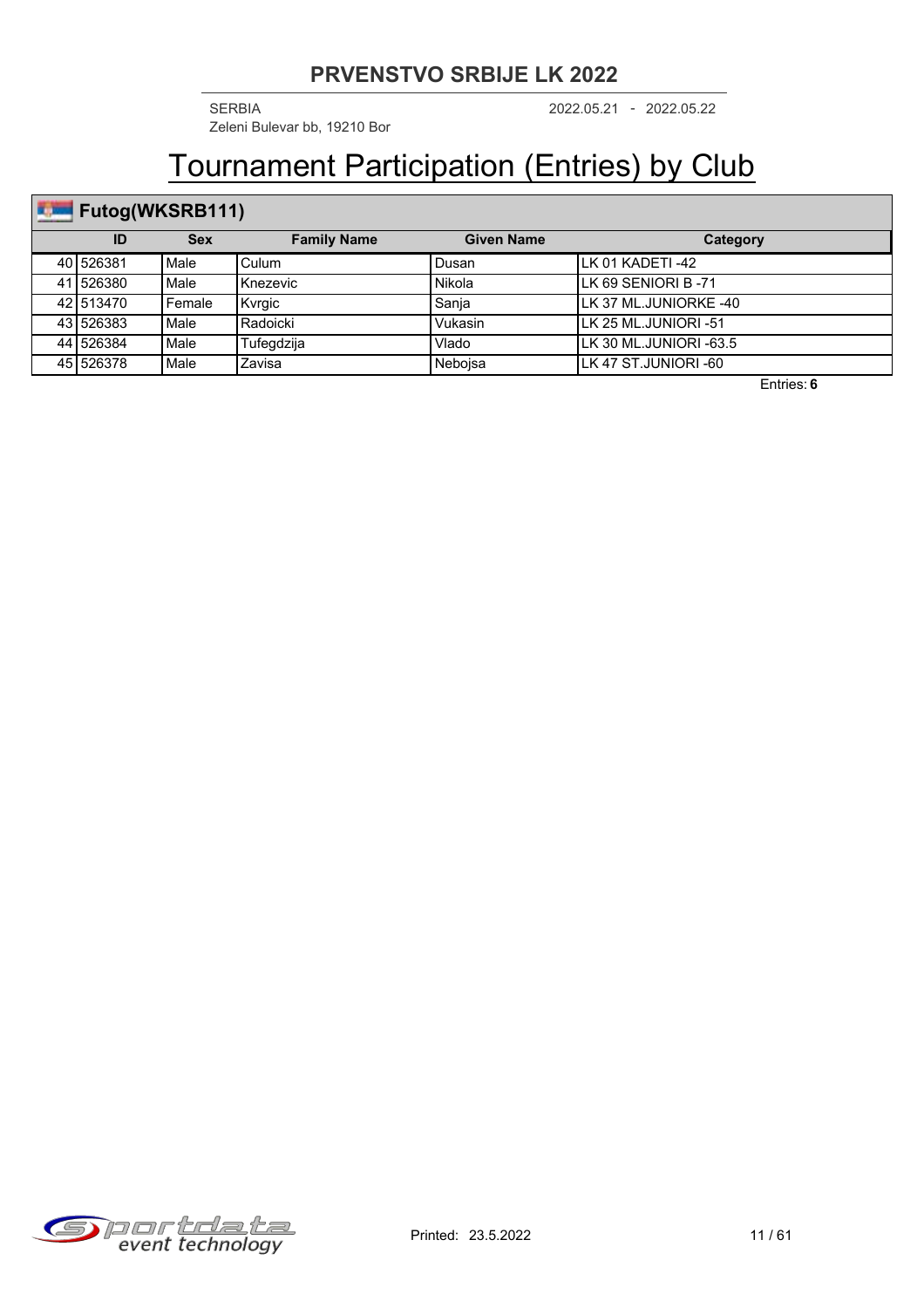2022.05.21 2022.05.22 SERBIA - Zeleni Bulevar bb, 19210 Bor

## Tournament Participation (Entries) by Club

### **GARD(WKSRB112)**

| ID        | Sex    | <b>Family Name</b> | <b>Given Name</b> | Category               |
|-----------|--------|--------------------|-------------------|------------------------|
| 461526773 | Female | l Nikolic          | l Mariia          | ILK 43 ML.JUNIORKE +60 |
| 47 526771 | Male   | Pandurov           | l Milos           | ILK 49 ST.JUNIORI -67  |
| 48 526772 | Male   | Pavlovic           | Vuk               | ILK 70 SENIORI B -75   |
| 49 526767 | Female | Rakic              | Anja              | ILK 42 ML.JUNIORKE -60 |

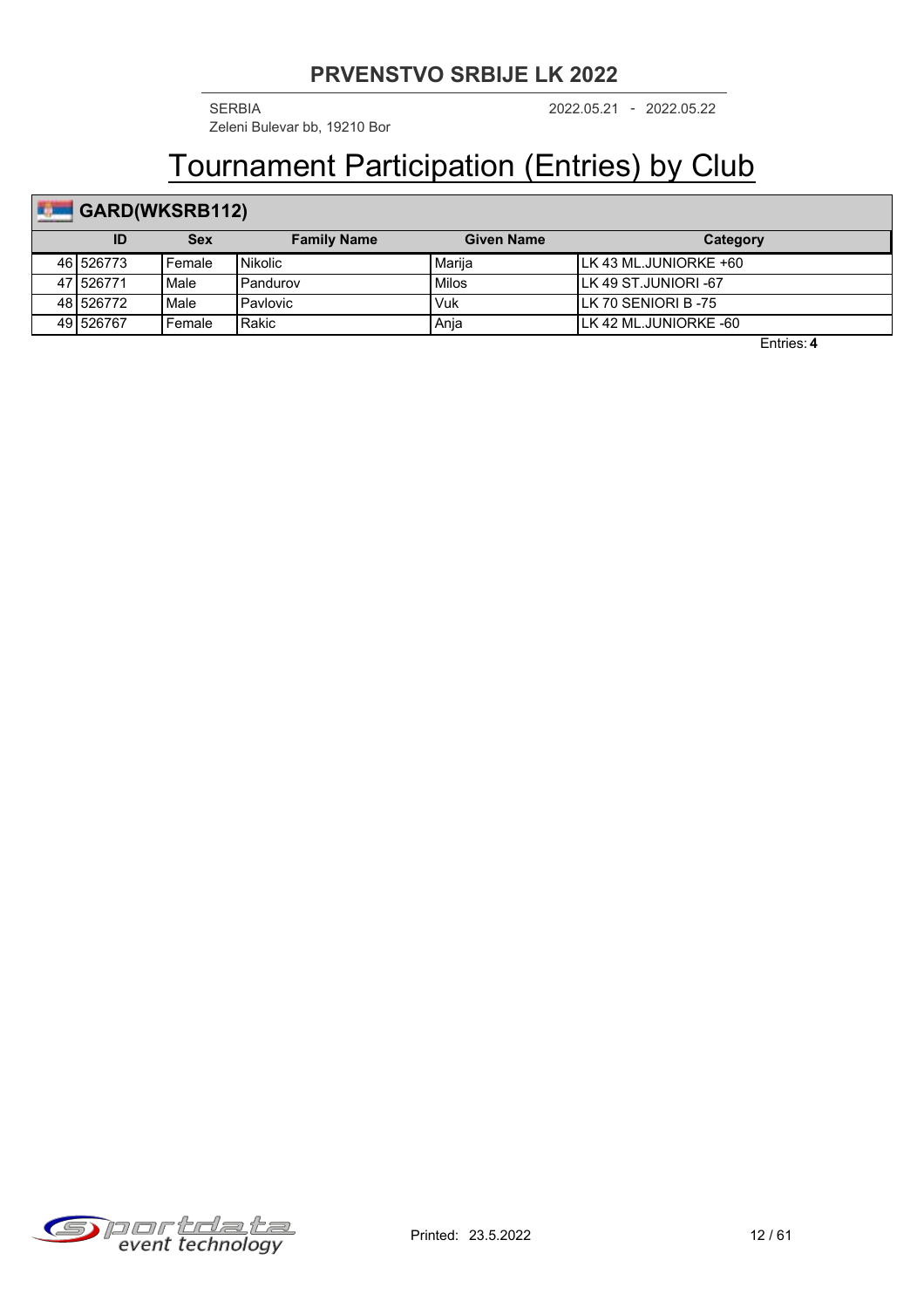2022.05.21 2022.05.22 SERBIA - Zeleni Bulevar bb, 19210 Bor

## Tournament Participation (Entries) by Club

### **Internacional(WKSRB114)**

|           | <b>Sex</b> | <b>Family Name</b> | Given Name | Category                |
|-----------|------------|--------------------|------------|-------------------------|
| 501526608 | l Female   | Damianovic         | l Masa     | ILK 37 ML.JUNIORKE -40  |
| 511526532 | l Female   | Draskovic          | Sara       | ILK 40 ML.JUNIORKE -52  |
| 521475910 | l Female   | Draskovic          | Tiiana     | ILK 58 ST.JUNIORKE -56  |
| 531526533 | Male       | ∟ekic              | Balsa      | ILK 04 KADETI-51        |
| 541526609 | Male       | Matic              | Jovan      | ILK 30 ML.JUNIORI -63.5 |

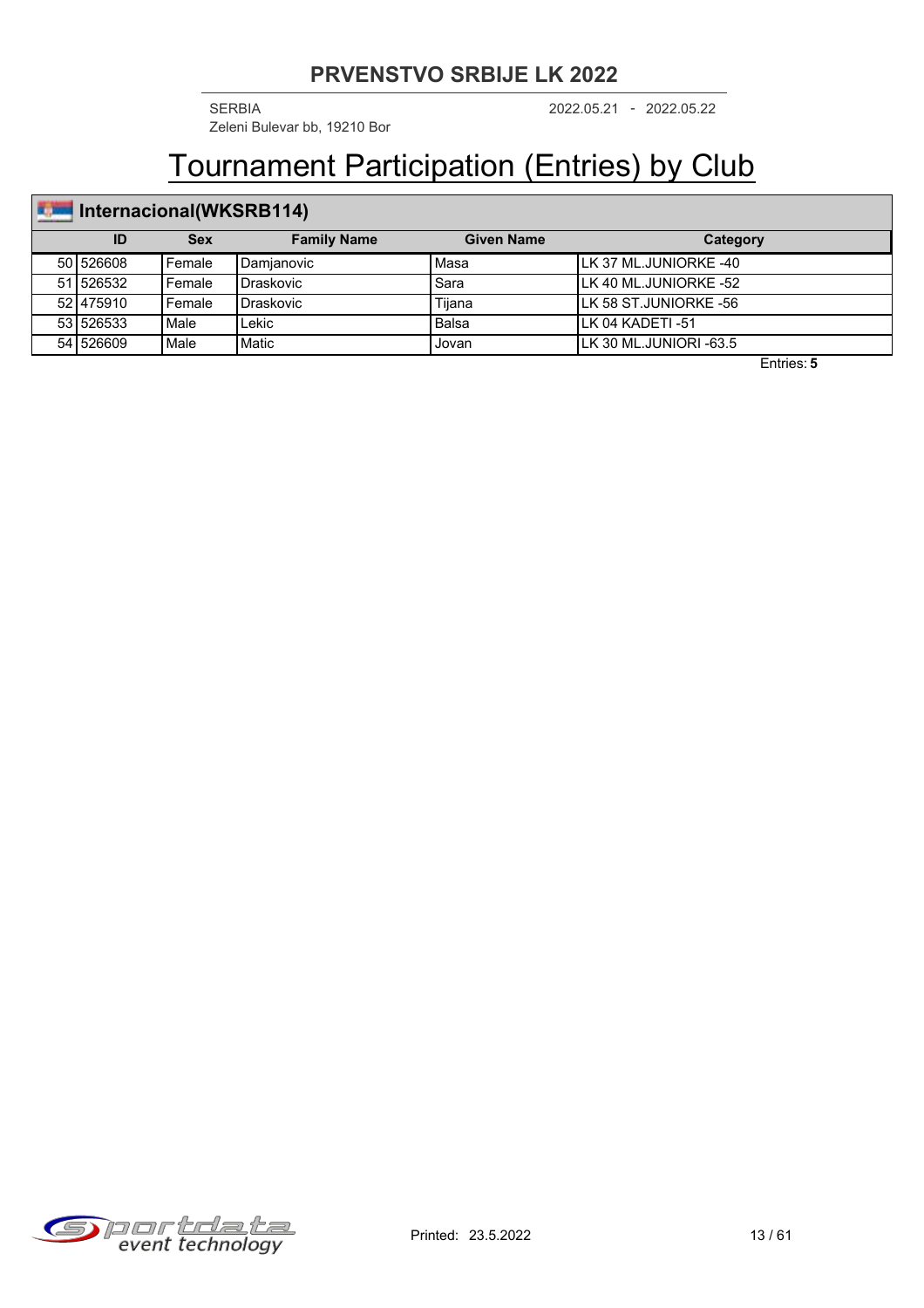2022.05.21 2022.05.22 SERBIA - Zeleni Bulevar bb, 19210 Bor

### Tournament Participation (Entries) by Club

#### **ID Sex Family Name Given Name Category Junior(WKSRB116)** 55 526614 | Male | Ilic | Nillan | Milan | LK 70 SENIORI B -75 56 526590 Male Stanisavljevic Aleksandar LK 69 SENIORI B -71

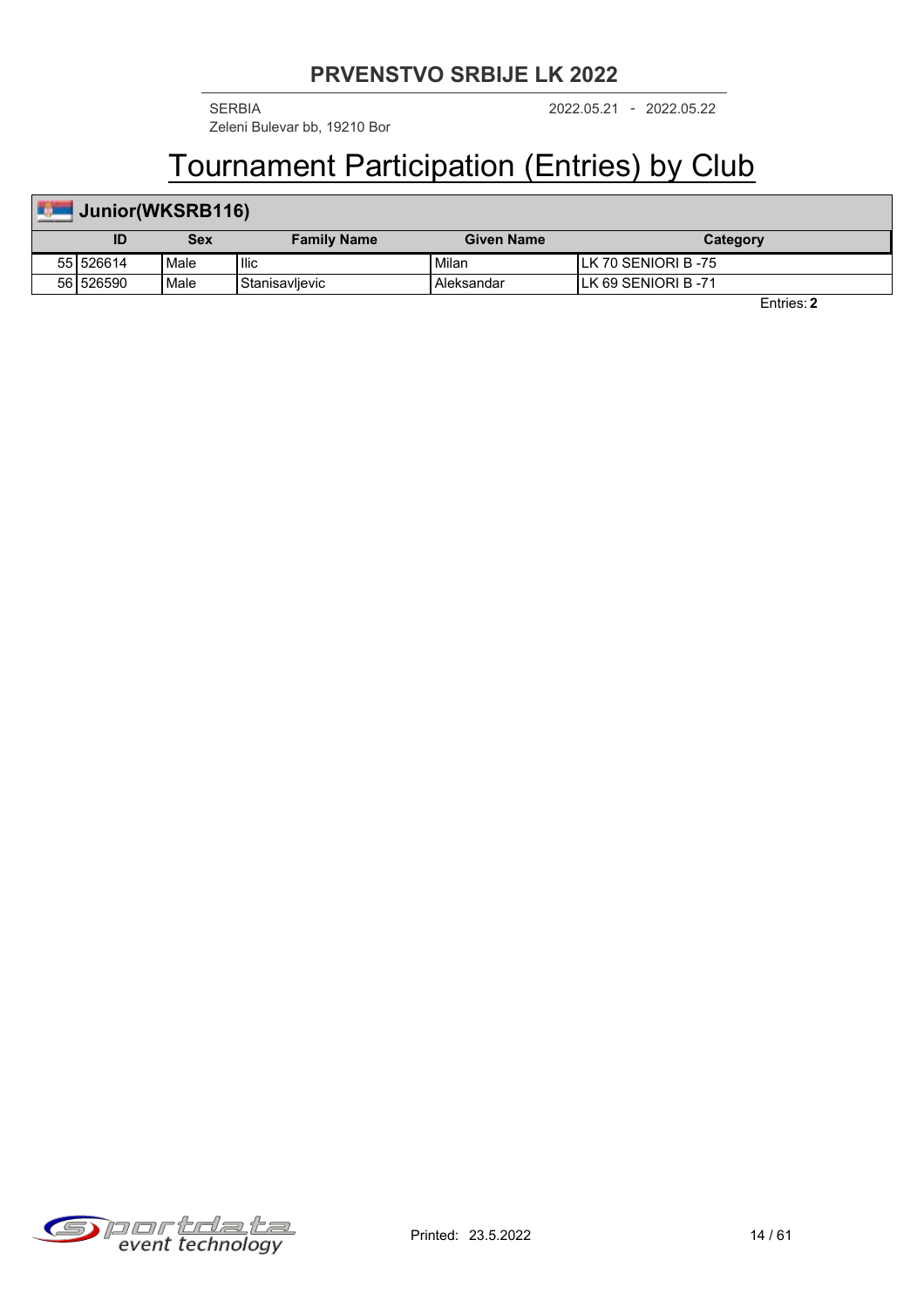2022.05.21 2022.05.22 SERBIA - Zeleni Bulevar bb, 19210 Bor

### Tournament Participation (Entries) by Club

| <b>PA 10</b> | <b>K.B.K. Tigar - Gacko(tigarga)</b> |            |                    |                   |                       |  |  |  |  |  |
|--------------|--------------------------------------|------------|--------------------|-------------------|-----------------------|--|--|--|--|--|
|              |                                      | <b>Sex</b> | <b>Family Name</b> | <b>Given Name</b> | Category              |  |  |  |  |  |
|              | 571511663                            | Male       | <b>Babic</b>       | Milan             | ILK 89 SENIORI A -75  |  |  |  |  |  |
|              | 58 524744                            | Male       | l Mucibabic        | l Matei           | ILK 32 ML.JUNIORI -71 |  |  |  |  |  |

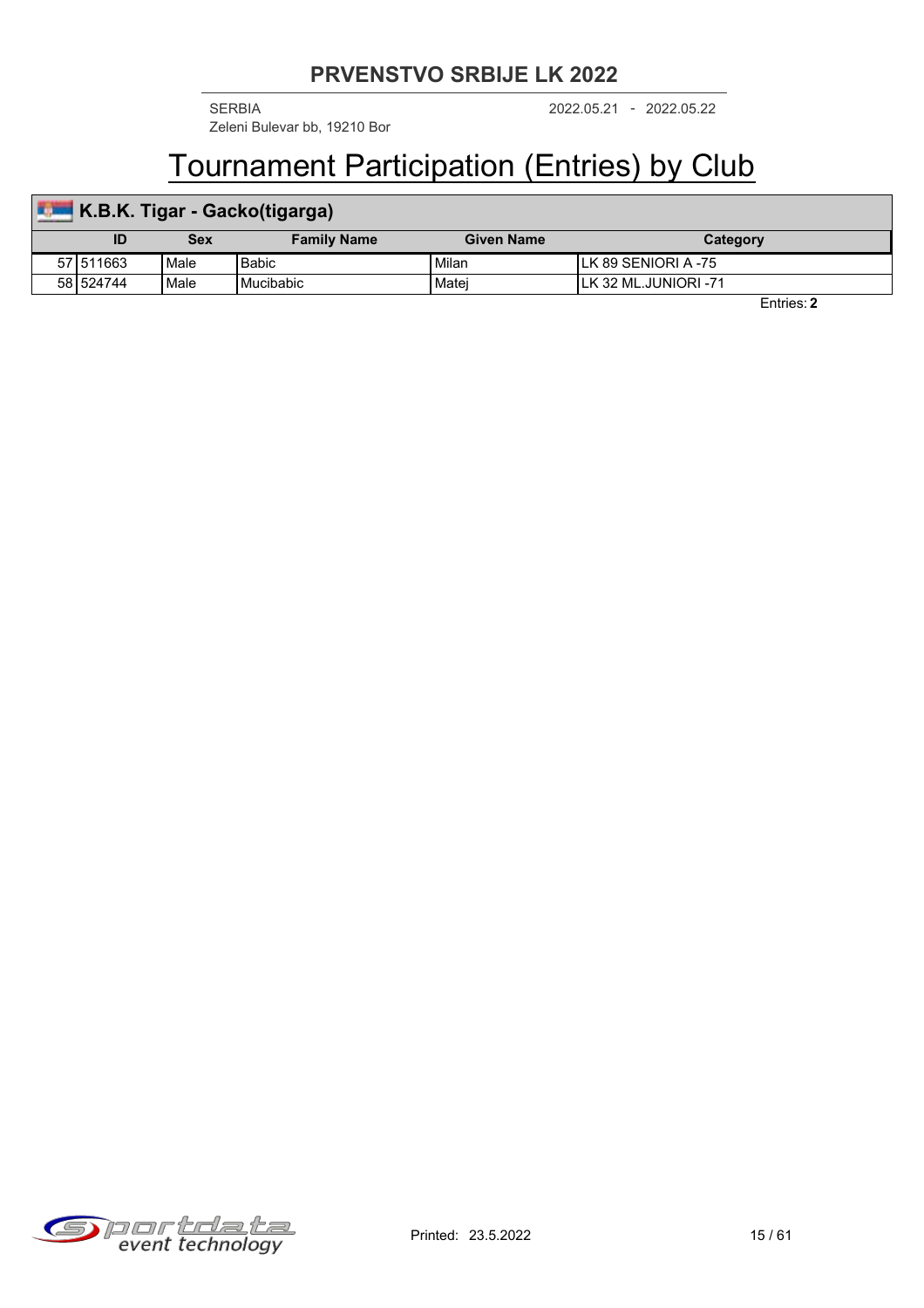2022.05.21 2022.05.22 SERBIA - Zeleni Bulevar bb, 19210 Bor

### Tournament Participation (Entries) by Club

#### **ID Sex Family Name Given Name Category KBK SINDJELIC(SINDJELIC)** 59 526519 Male Cvijovic Bogdan LK 50 ST.JUNIORI -71 60 469626 Male Dakovic Milos LK 90 SENIORI A -81

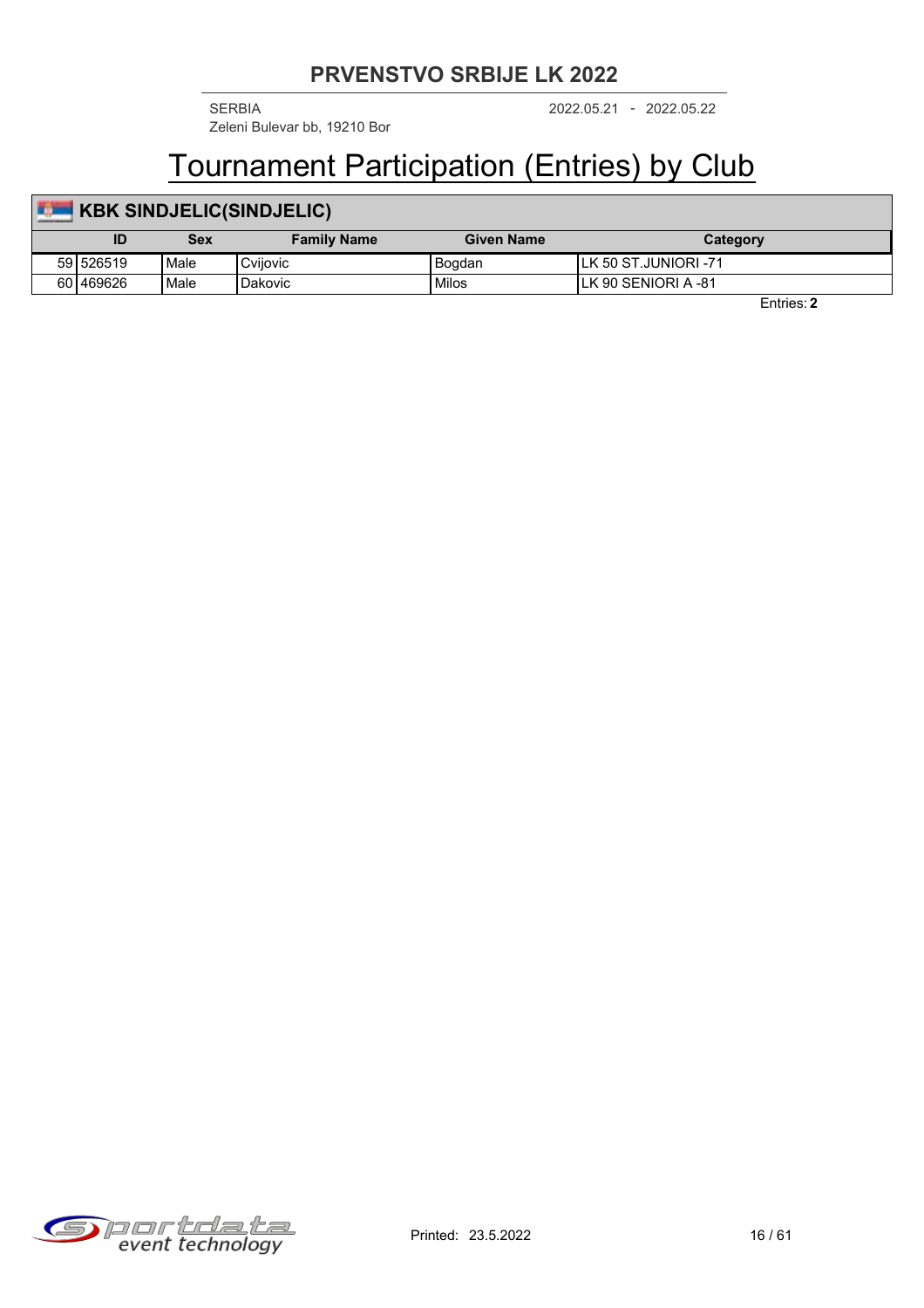2022.05.21 2022.05.22 SERBIA - Zeleni Bulevar bb, 19210 Bor

### Tournament Participation (Entries) by Club

| <b>B</b> | KBS 011(WKSRB118) |      |                    |                   |                    |  |  |  |  |
|----------|-------------------|------|--------------------|-------------------|--------------------|--|--|--|--|
|          | ID                | Sex  | <b>Family Name</b> | <b>Given Name</b> | Category           |  |  |  |  |
|          | 611526386         | Male | Hvkovic            | Nikola            | LK 71 SENIORI B-81 |  |  |  |  |

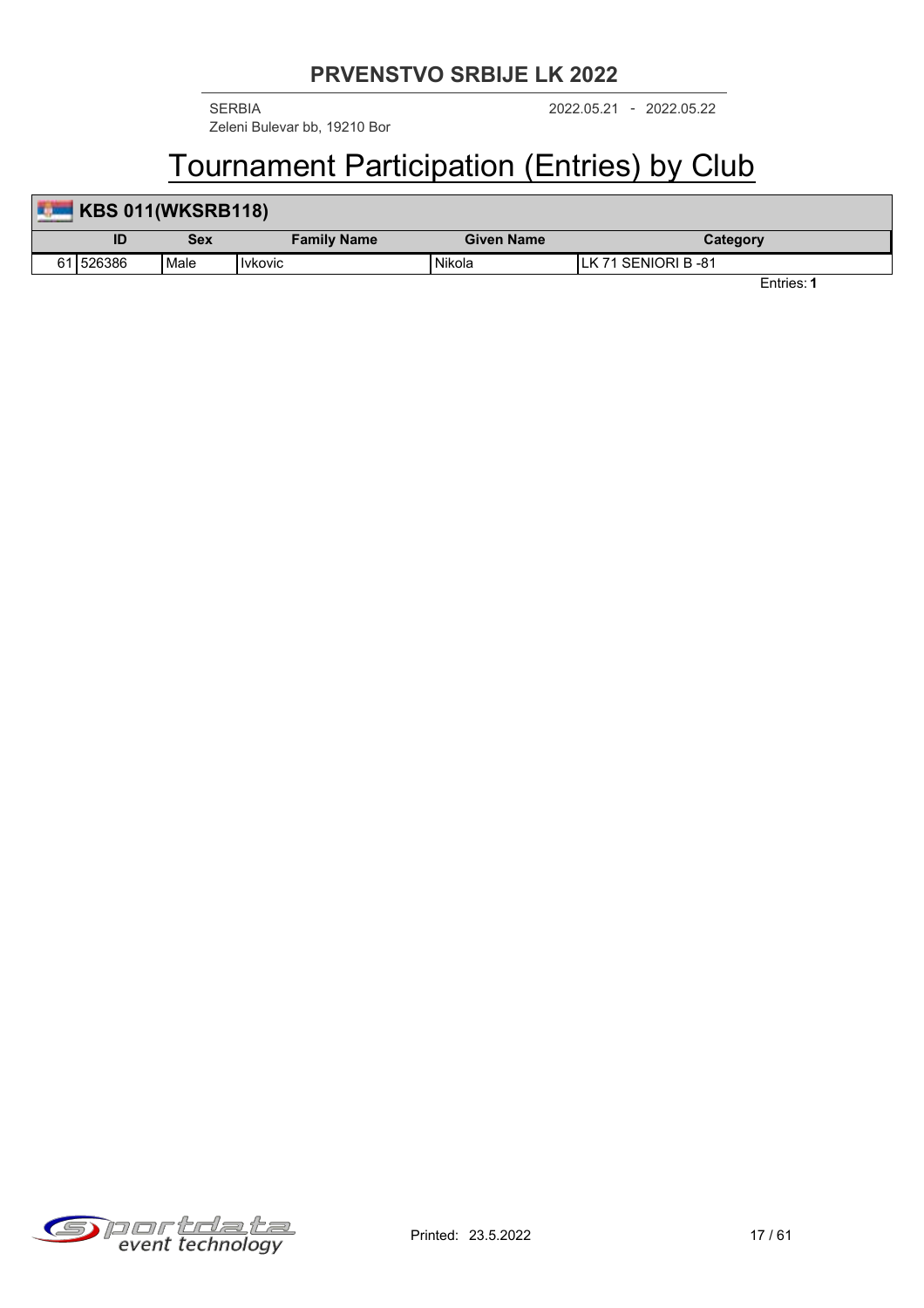Zeleni Bulevar bb, 19210 Bor

2022.05.21 2022.05.22 SERBIA -

### Tournament Participation (Entries) by Club

| <b>But</b> | KBS 012(wako-rsportz5431) |        |                    |                   |                        |  |  |  |  |
|------------|---------------------------|--------|--------------------|-------------------|------------------------|--|--|--|--|
|            |                           | Sex    | <b>Family Name</b> | <b>Given Name</b> | Category               |  |  |  |  |
|            | 621469603                 | Female | <b>I</b> Milikovic | Sara              | ILK 100 SENIORKE A +70 |  |  |  |  |

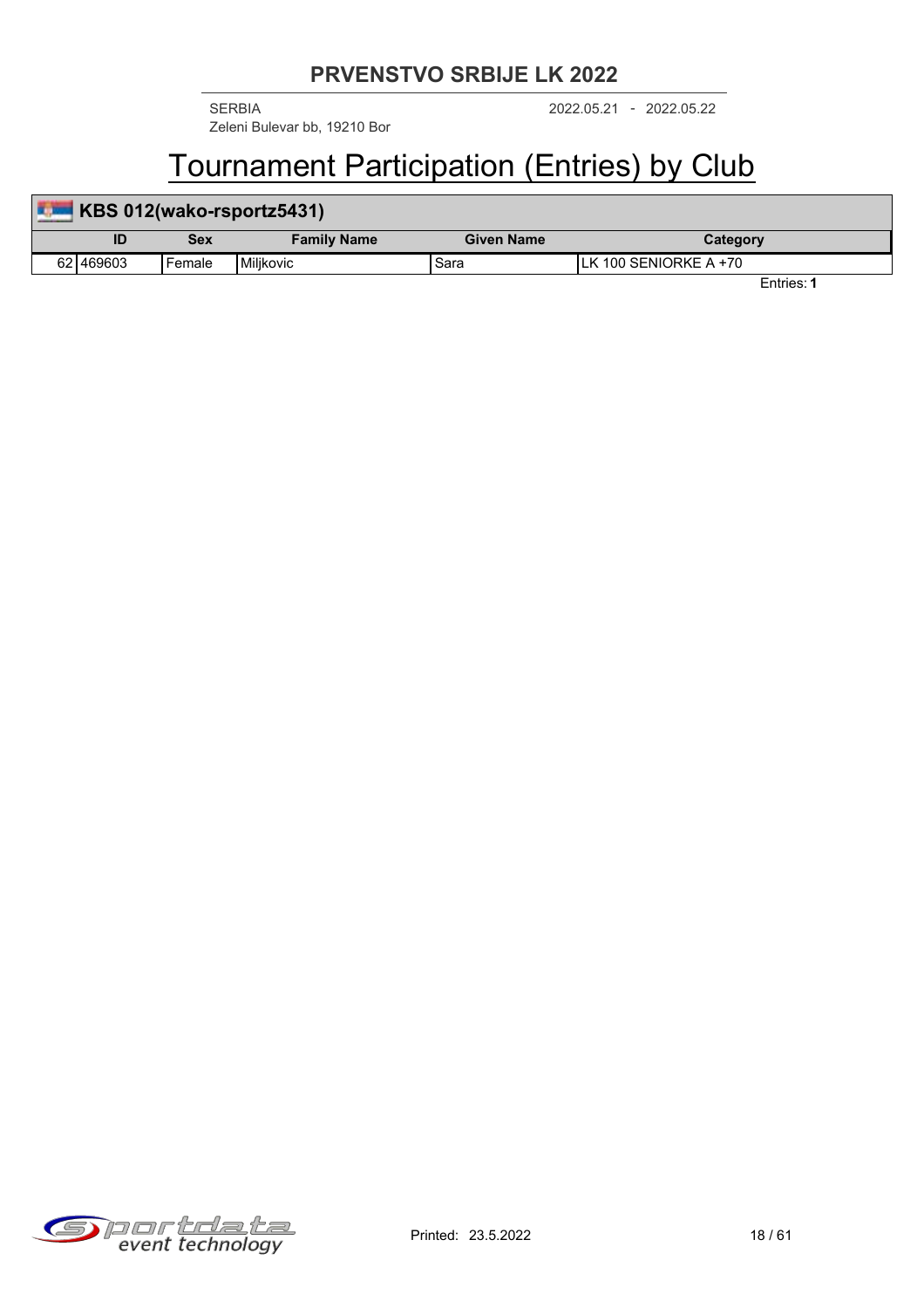2022.05.21 2022.05.22 SERBIA - Zeleni Bulevar bb, 19210 Bor

## Tournament Participation (Entries) by Club

### **KBS** 028(WKSRB120)

| ID        | <b>Sex</b> | <b>Family Name</b> | <b>Given Name</b> | Category               |
|-----------|------------|--------------------|-------------------|------------------------|
| 631526063 | Male       | Jaksic             | <b>Boris</b>      | ILK 03 KADETI -48      |
| 641526071 | Female     | l Kupresanin       | . Iva             | ILK 40 ML.JUNIORKE -52 |
| 651526070 | Male       | Makulievic         | Filip             | ILK 09 KADETI -67      |
| 661476029 | Male       | Pavlovic           | Stefan            | ILK 51 ST.JUNIORI -75  |
| 671526073 | Male       | Vasovc             | Uros              | ILK 50 ST.JUNIORI -71  |
| 681526376 | Male       | Viku               | Petar             | llk 55 ST.JUNIORI +91  |

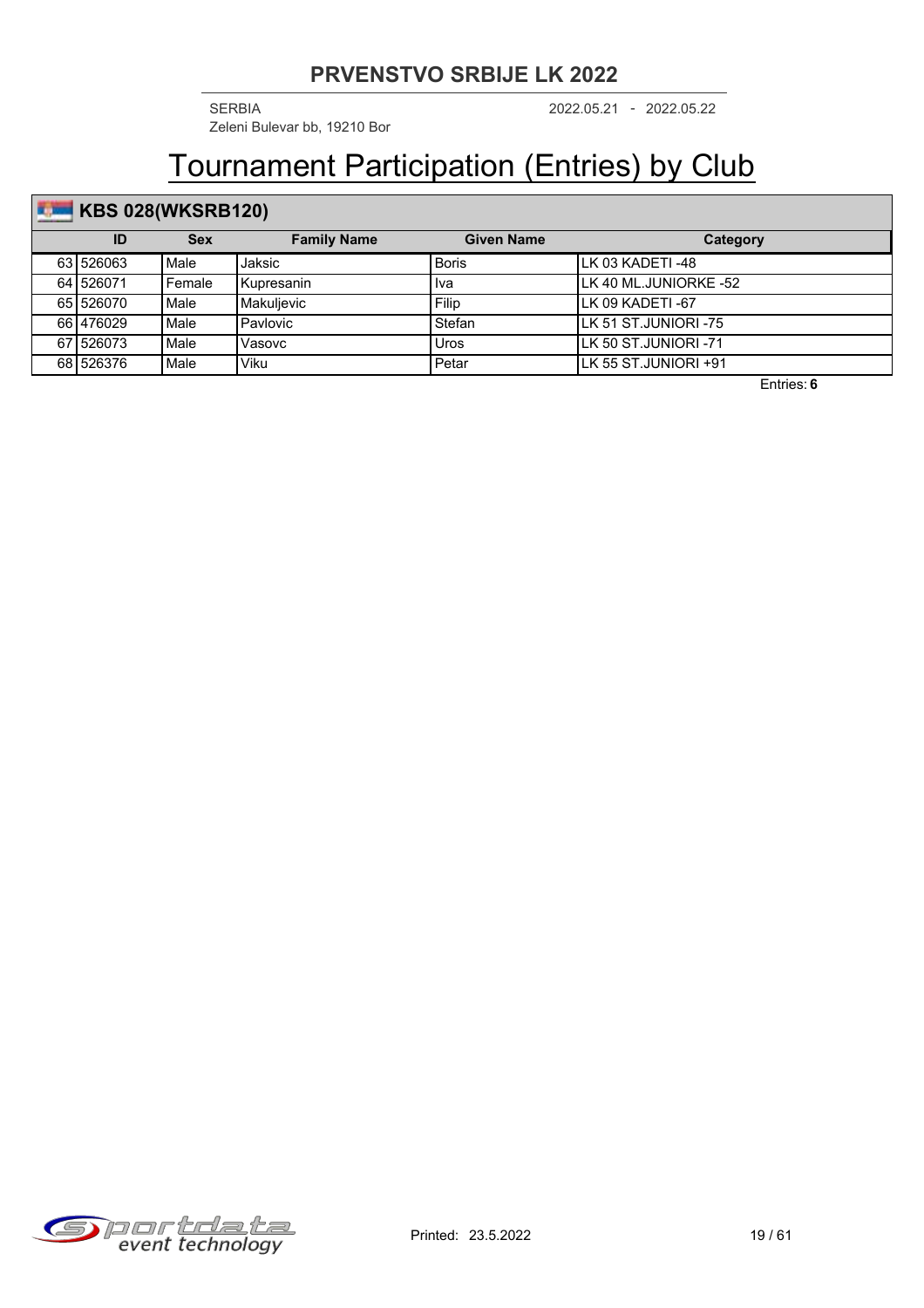Zeleni Bulevar bb, 19210 Bor

2022.05.21 2022.05.22 SERBIA -

### Tournament Participation (Entries) by Club

### **KBV ULTIMATE FIGHTER SPARTAK(KBV ULTIMATE FIGHTER)**

| ID        | <b>Sex</b> | <b>Family Name</b> | Given Name        | Category              |
|-----------|------------|--------------------|-------------------|-----------------------|
| 69 526134 | Female     | l Nadi             | Jasmına           | ILK 95 SENIORKE A -52 |
| 701526136 | Female     | Nadi Varga         | <b>I</b> Kristina | ILK 94 SENIORKE A -48 |
| 711526135 | Female     | Utasi              | Melinda           | ILK 18 KADETKINJE -52 |

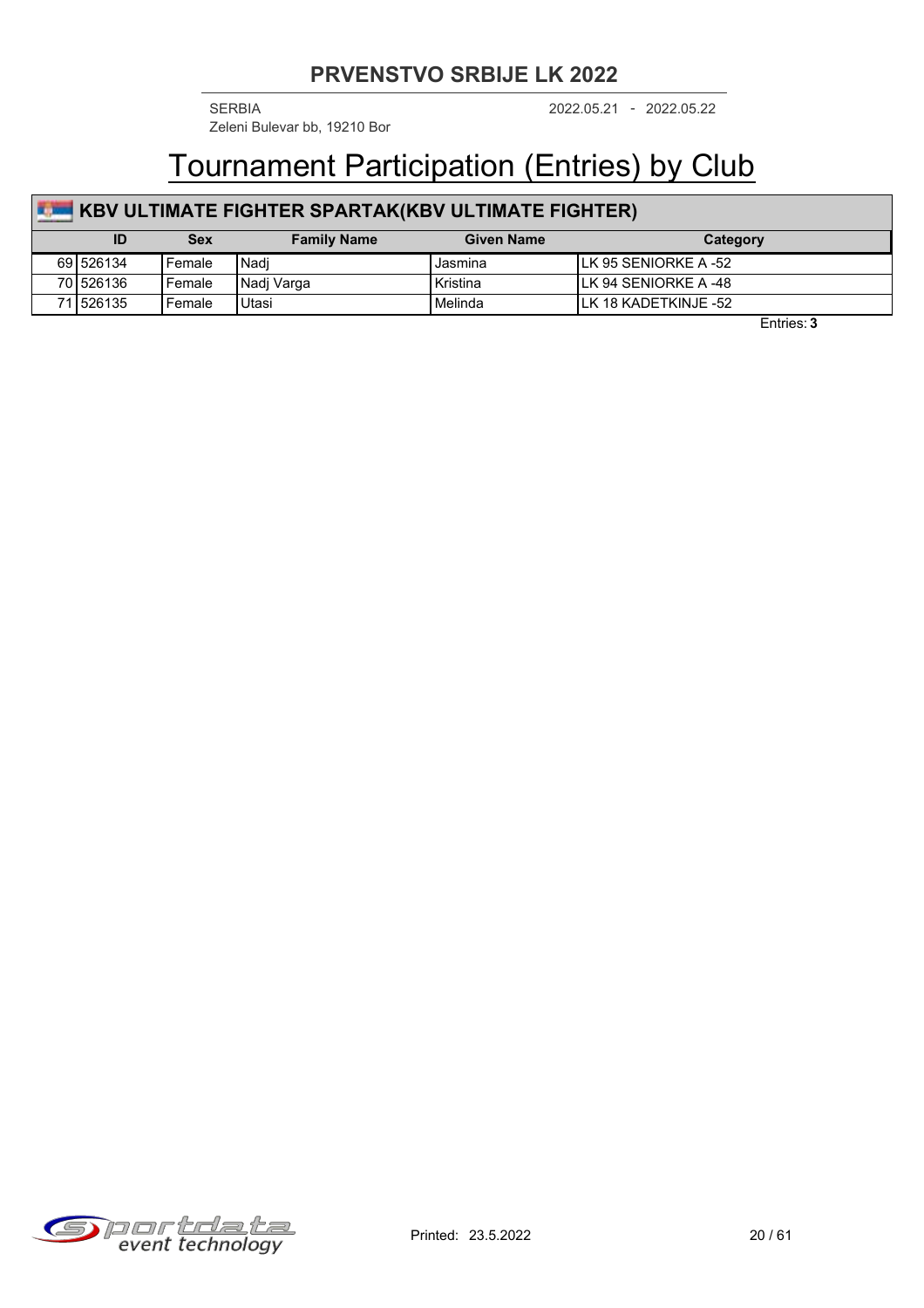Zeleni Bulevar bb, 19210 Bor

2022.05.21 2022.05.22 SERBIA -

### Tournament Participation (Entries) by Club

| KELJANOVIC TOP TIM(KELJANOVIC TOP TIM) |            |                    |                   |                      |  |  |  |  |
|----------------------------------------|------------|--------------------|-------------------|----------------------|--|--|--|--|
| ID                                     | <b>Sex</b> | <b>Family Name</b> | <b>Given Name</b> | Category             |  |  |  |  |
| 721526633                              | Male       | Ciric              | Veliko            | ILK 70 SENIORI B -75 |  |  |  |  |

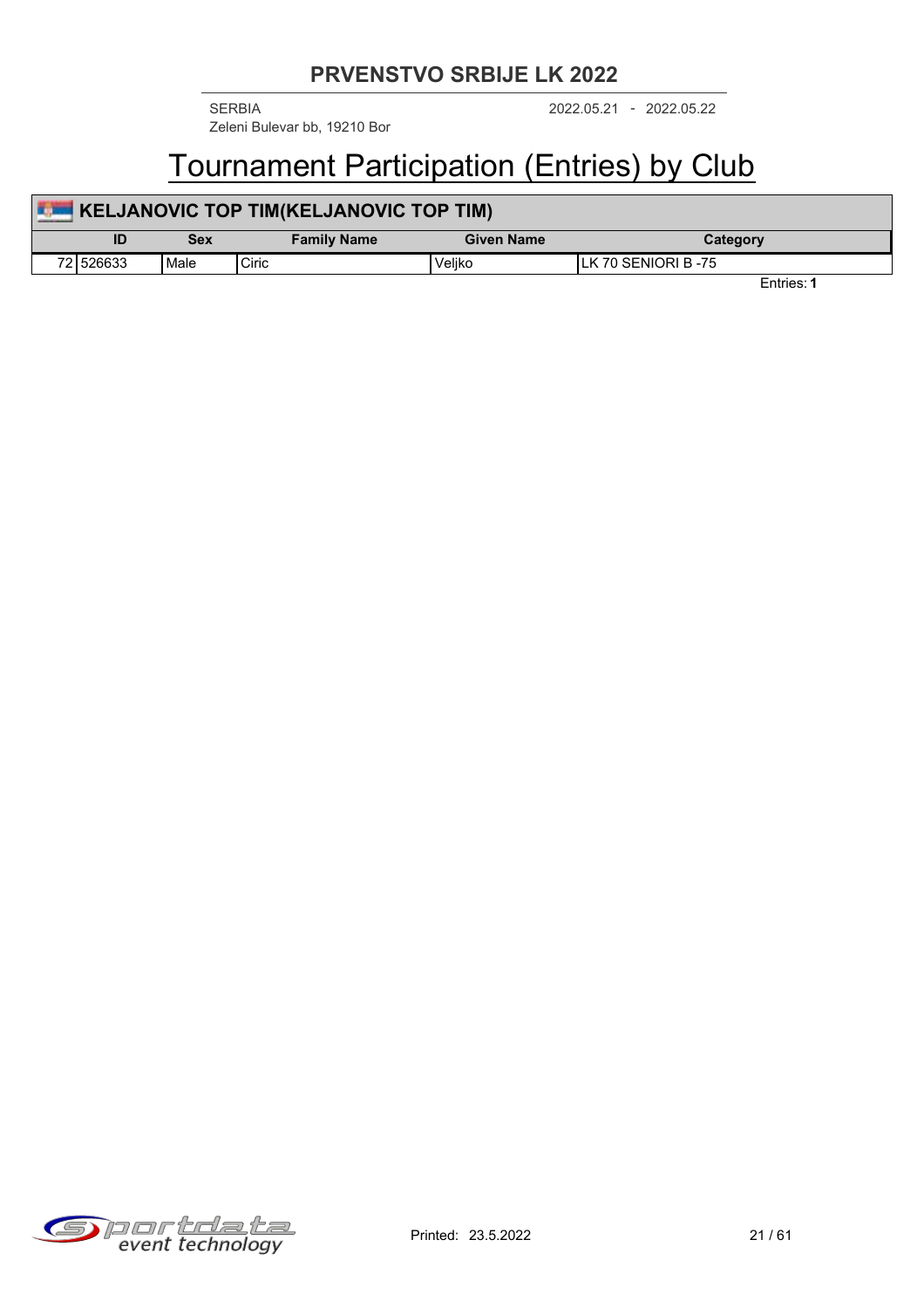Zeleni Bulevar bb, 19210 Bor

2022.05.21 2022.05.22 SERBIA -

### Tournament Participation (Entries) by Club

| <b>Bank</b> | Kik boks klub Gladijator(GLADIJATOR) |      |                    |            |                     |  |  |  |  |
|-------------|--------------------------------------|------|--------------------|------------|---------------------|--|--|--|--|
|             | ID                                   | Sex  | <b>Family Name</b> | Given Name | Category            |  |  |  |  |
|             | 731526152                            | Male | Gruiic             | Vukasin    | ILK 69 SENIORI B-71 |  |  |  |  |

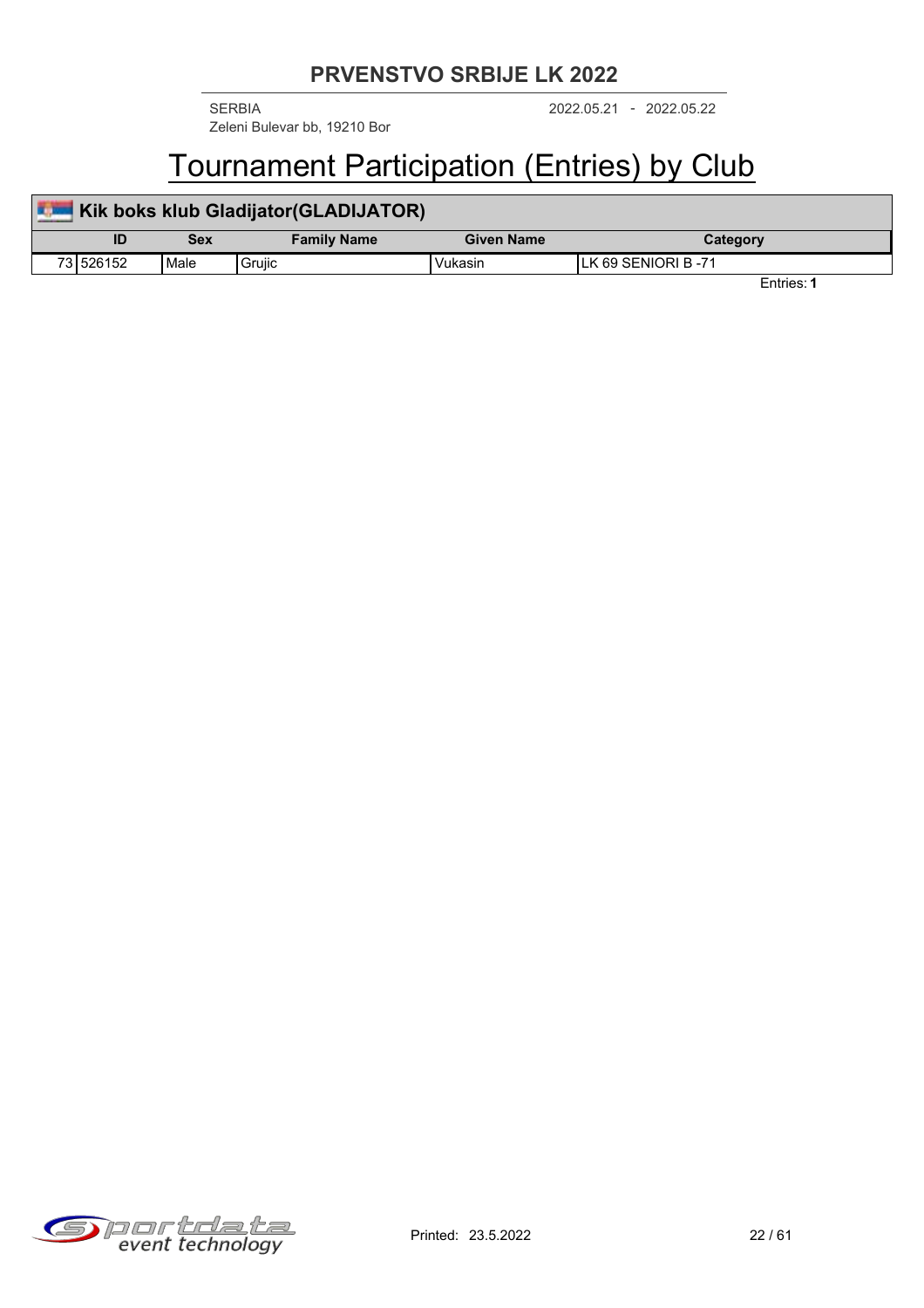2022.05.21 2022.05.22 SERBIA - Zeleni Bulevar bb, 19210 Bor

## Tournament Participation (Entries) by Club

### **Kikinda(WKSRB121)**

|           | Sex      | <b>Family Name</b>     | <b>Given Name</b> | Category               |
|-----------|----------|------------------------|-------------------|------------------------|
| 741526526 | l Female | Gal                    | Anastasija        | ILK 56 ST.JUNIORKE -48 |
| 751526530 | Male     | Jaksic                 | l Mile            | ILK 04 KADETI-51       |
| 761526527 | l Female | Velickov               | Lina              | ILK 40 ML.JUNIORKE -52 |
| 771526529 | Female   | <b>Veres Matilevic</b> | Masa              | ILK 42 ML.JUNIORKE -60 |

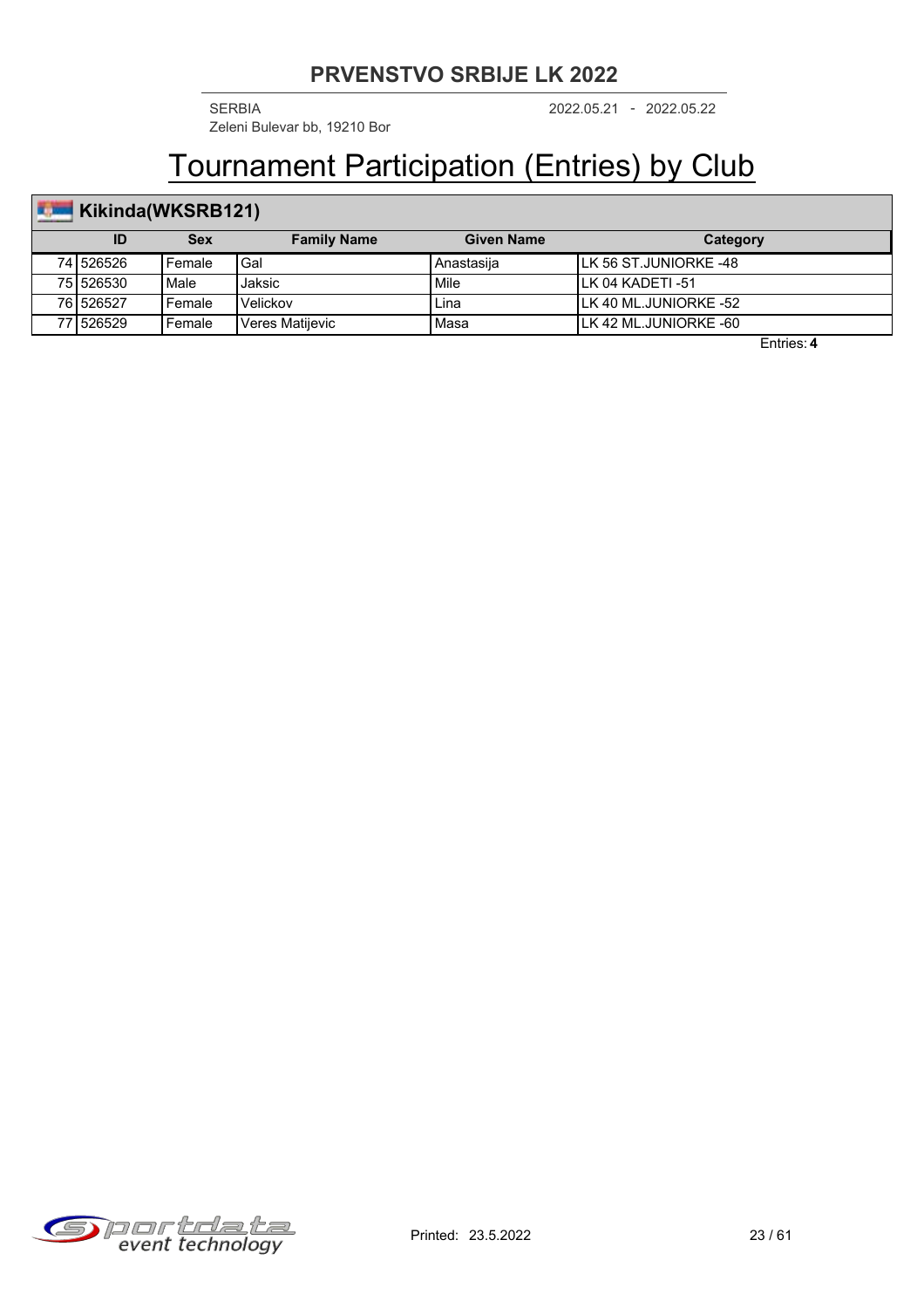2022.05.21 2022.05.22 SERBIA - Zeleni Bulevar bb, 19210 Bor

### Tournament Participation (Entries) by Club

| <b>Read</b> | Kobra Sombor(WKSRB122) |      |                    |                   |                      |  |  |  |  |
|-------------|------------------------|------|--------------------|-------------------|----------------------|--|--|--|--|
|             |                        | Sex  | <b>Family Name</b> | <b>Given Name</b> | Category             |  |  |  |  |
|             | 78 526522              | Male | Dimic              | Ognjen            | ILK 89 SENIORI A -75 |  |  |  |  |

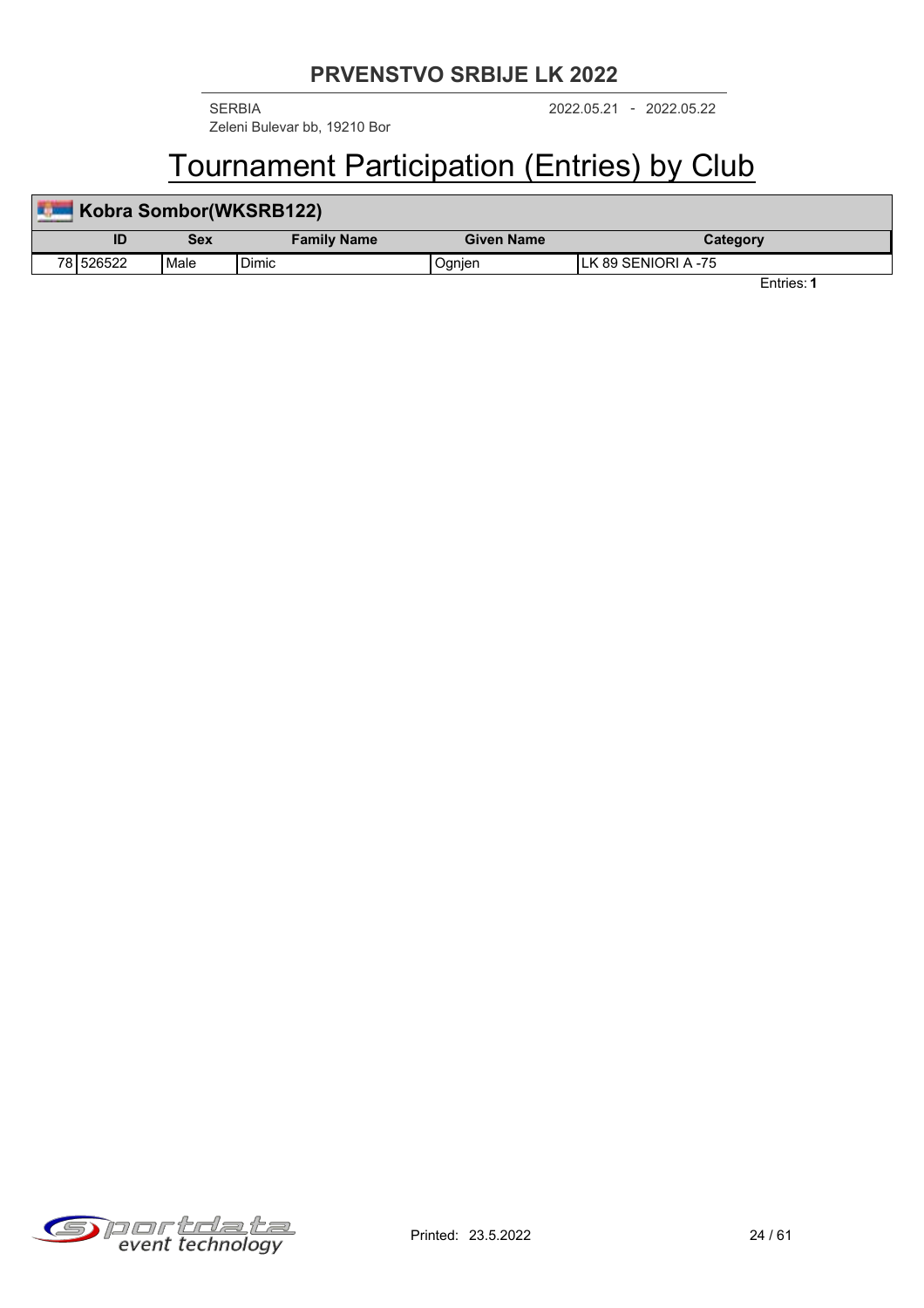2022.05.21 2022.05.22 SERBIA - Zeleni Bulevar bb, 19210 Bor

### Tournament Participation (Entries) by Club

#### **Konstantin(WKSRB124)**

| ID        | Sex    | <b>Family Name</b> | <b>Given Name</b> | Category              |
|-----------|--------|--------------------|-------------------|-----------------------|
| 791526593 | Male   | Gocic              | Ilija             | ILK 74 SENIORI B +91  |
| 801526596 | Male   | Miskovic           | David             | ILK 73 SENIORI B -91  |
| 811526595 | Female | Simic              | l Nikolina        | ILK 81 SENIORKE B +70 |
| 821526592 | Male   | Stevanovic         | Jovan             | ILK 09 KADETI -67     |
| 831526594 | Male   | Stoianovic         | Jovan             | ILK 67 SENIORI B-63.5 |

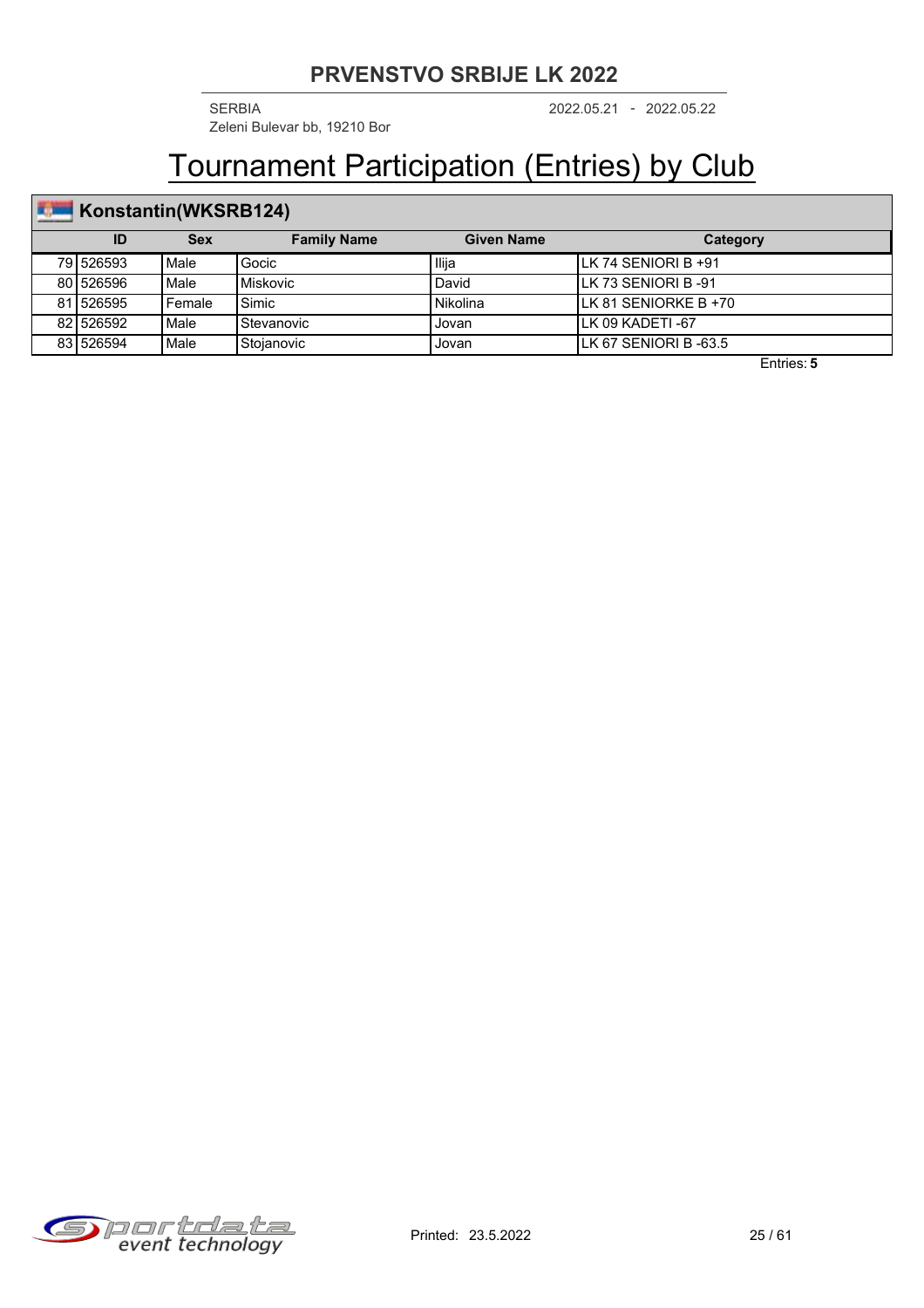2022.05.21 2022.05.22 SERBIA - Zeleni Bulevar bb, 19210 Bor

## Tournament Participation (Entries) by Club

### **Kosovska Mitrovica(WKSRB126)**

| ID        | <b>Sex</b> | <b>Family Name</b> | <b>Given Name</b> | <b>Category</b>        |
|-----------|------------|--------------------|-------------------|------------------------|
| 841526678 | l Female   | l Brankovic        | Andrijana         | LK 18 KADETKINJE -52   |
| 85 526676 | l Male     | <b>Cukic</b>       | Dusan             | LK 03 KADETI -48       |
| 86 475899 | l Male     | Dimitrijevic       | Mihajlo           | LK 49 ST.JUNIORI -67   |
| 87 476033 | l Female   | <b>Lukovic</b>     | Magdalena         | LLK 61 ST.JUNIORKE -70 |
| 88 476034 | l Female   | l Petronic         | l Nada            | LK 62 ST.JUNIORKE +70  |
| 89 526683 | Male       | Vuksanovic         | Danilo            | LLK 51 ST.JUNIORI -75  |
| 901526681 | Male       | Vuksanovic         | Lazar             | LLK 54 ST.JUNIORI -91  |

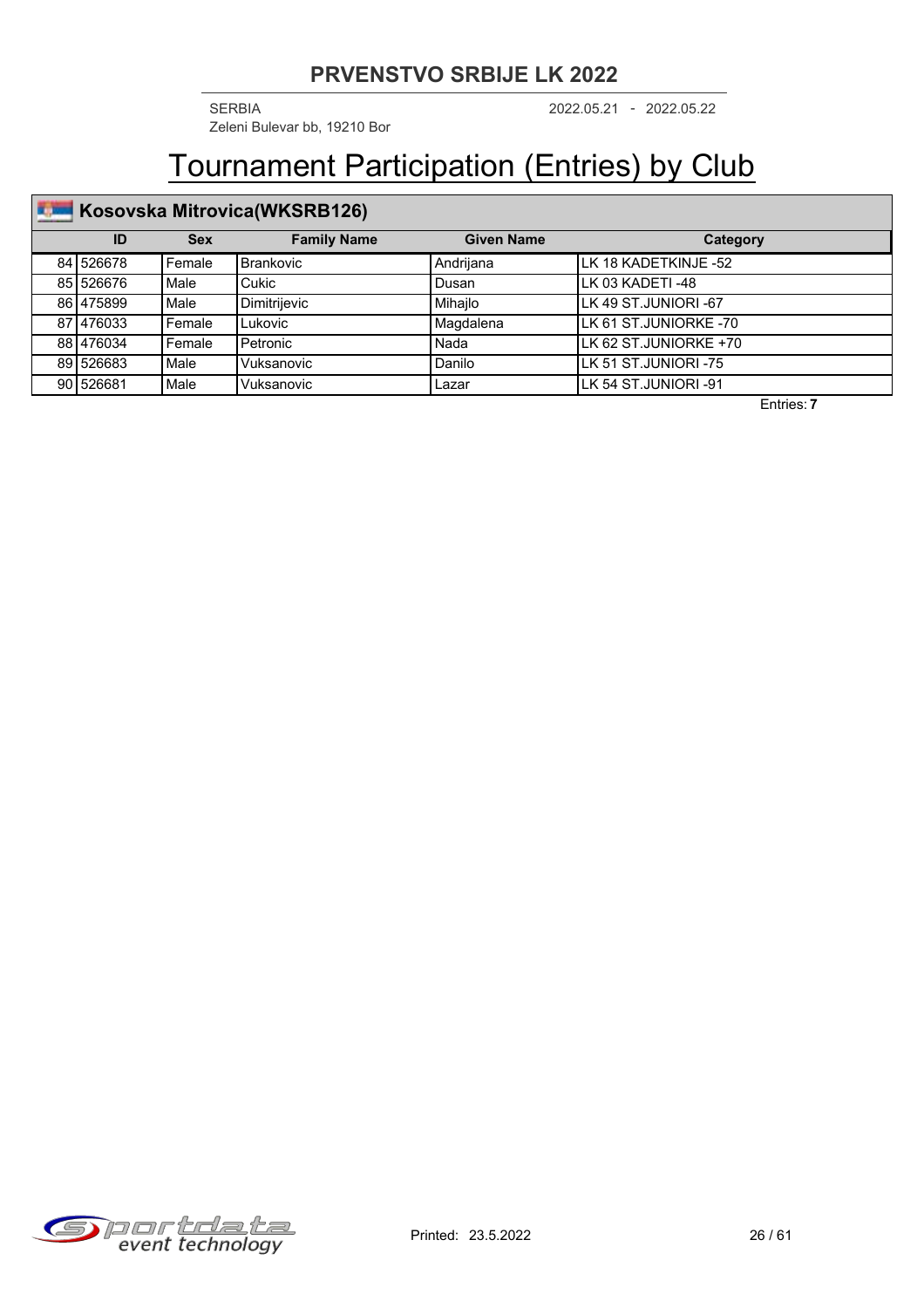2022.05.21 2022.05.22 SERBIA - Zeleni Bulevar bb, 19210 Bor

### Tournament Participation (Entries) by Club

#### **Kozmaj(WKSRB127)** m, **ID Sex Family Name Given Name Category** 91 526543 | Male | Maric | Pavle | Pavle | LK 49 ST.JUNIORI -67 92 526542 Male Saric Nemanja LK 68 SENIORI B -67

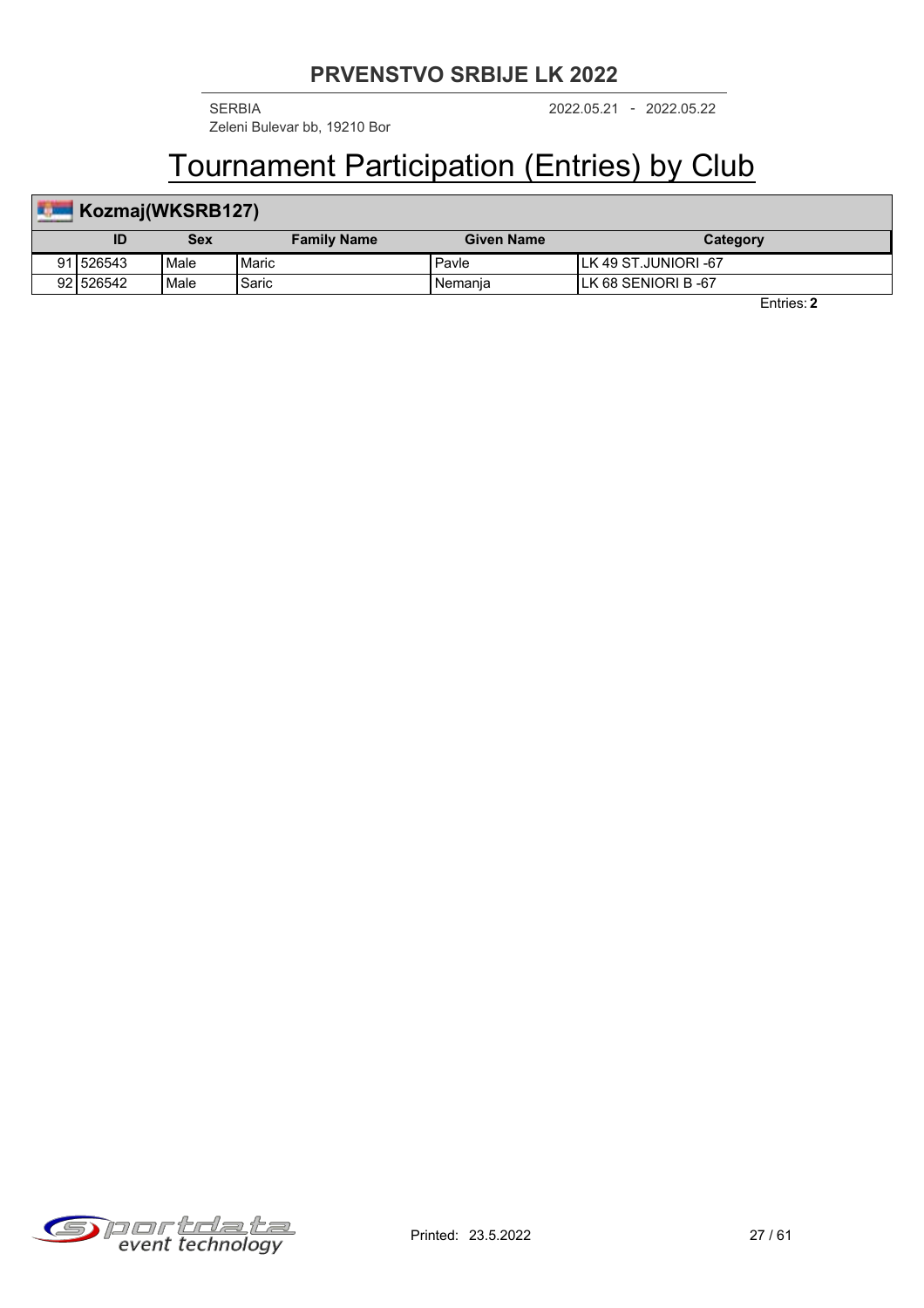2022.05.21 2022.05.22 SERBIA - Zeleni Bulevar bb, 19210 Bor

### Tournament Participation (Entries) by Club

| Krstas(WKSRB129) |        |                    |            |                        |  |
|------------------|--------|--------------------|------------|------------------------|--|
| ID               | Sex    | <b>Family Name</b> | Given Name | Category               |  |
| 931476035        | Female | l Peiovic          | l Mina     | ILK 61 ST.JUNIORKE -70 |  |

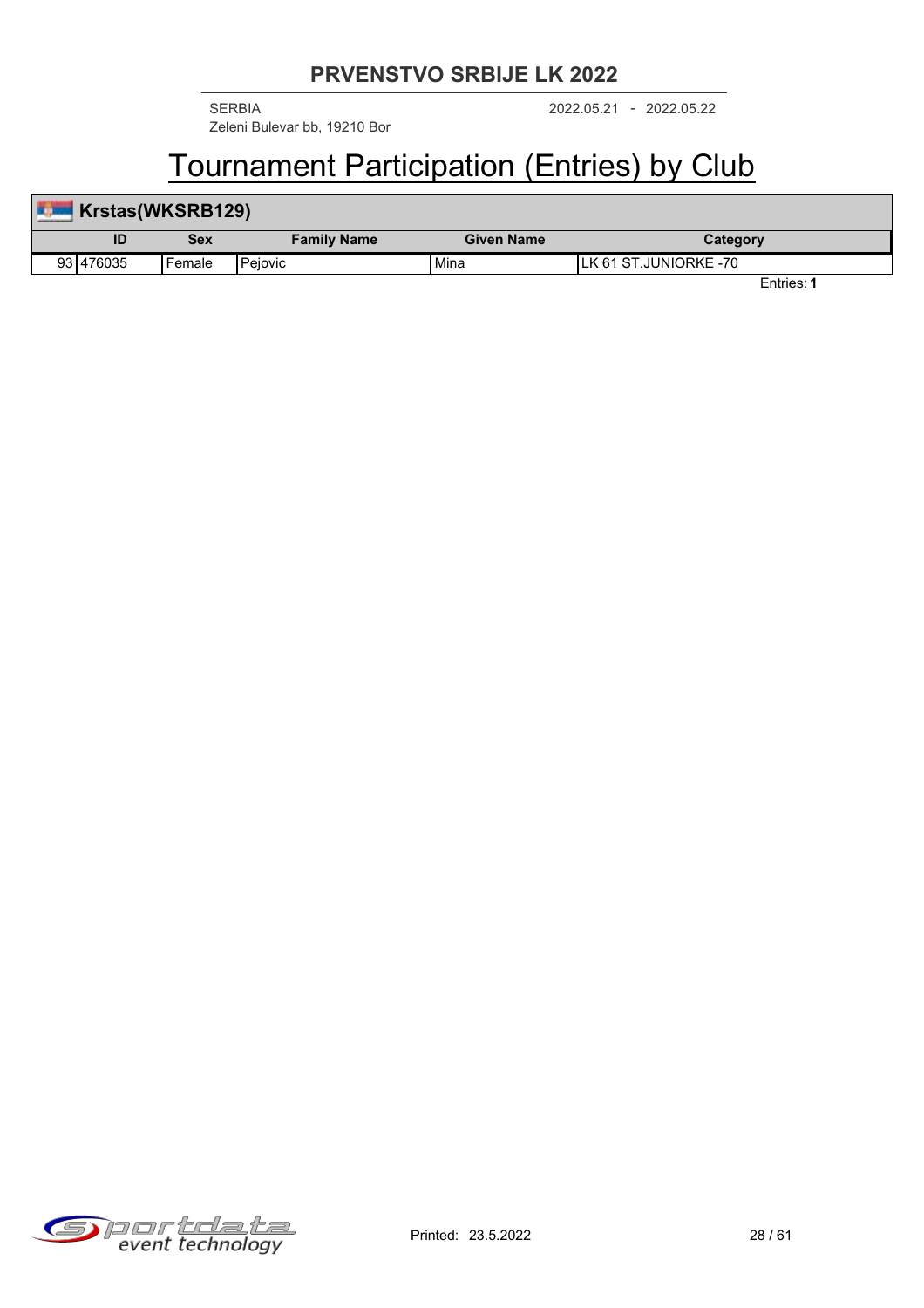2022.05.21 2022.05.22 SERBIA - Zeleni Bulevar bb, 19210 Bor

## Tournament Participation (Entries) by Club

| 置<br><b>LEGACY(LEGACY)</b> |            |                    |                   |                     |  |  |
|----------------------------|------------|--------------------|-------------------|---------------------|--|--|
| ID                         | <b>Sex</b> | <b>Family Name</b> | <b>Given Name</b> | Category            |  |  |
| 94 526506                  | l Male     | Djekic             | Jovan             | LK 71 SENIORI B -81 |  |  |

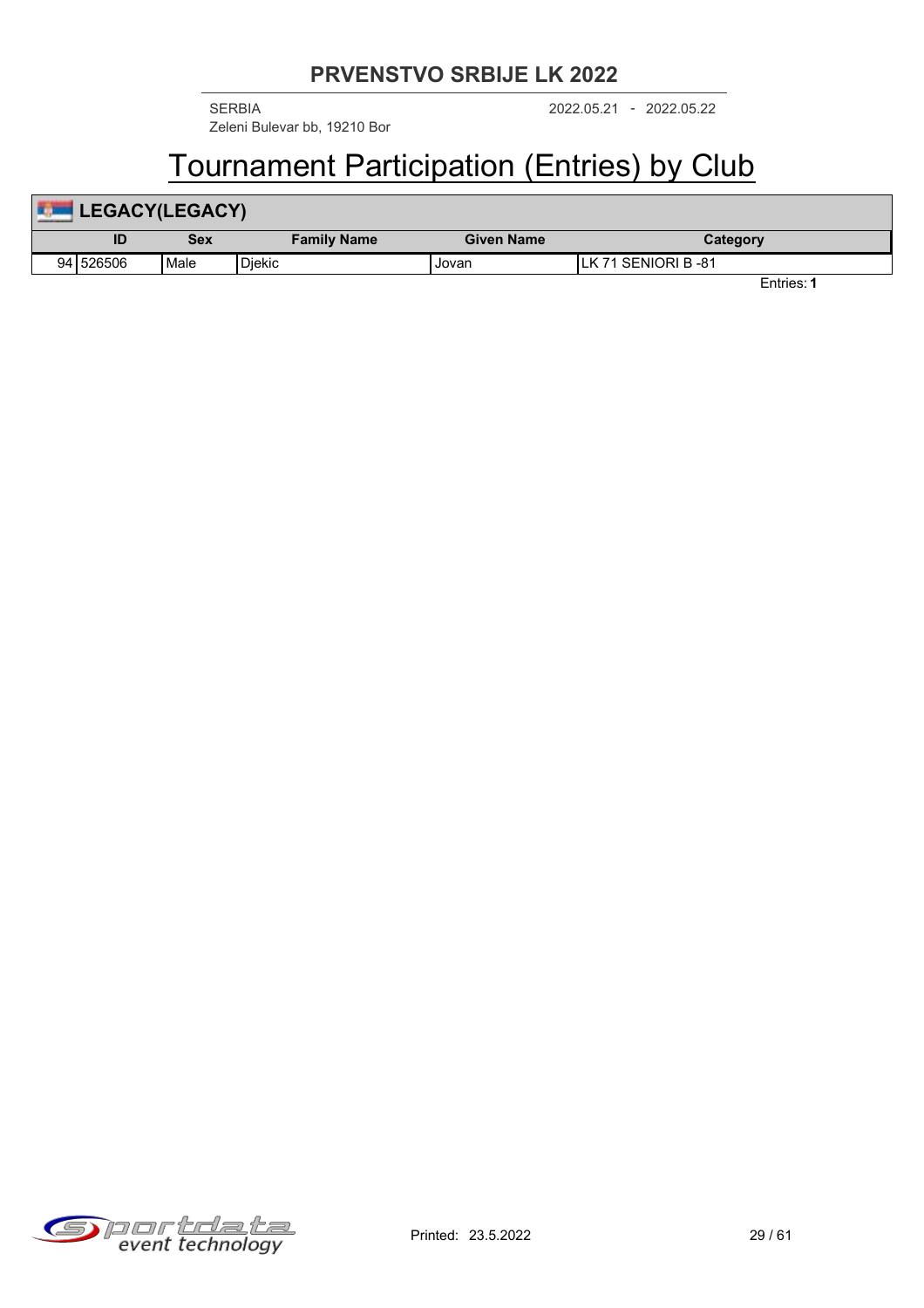2022.05.21 2022.05.22 SERBIA - Zeleni Bulevar bb, 19210 Bor

### Tournament Participation (Entries) by Club

| Monarhija(WKSRB133) |           |      |                    |                   |                       |  |
|---------------------|-----------|------|--------------------|-------------------|-----------------------|--|
|                     | ID        | Sex  | <b>Family Name</b> | <b>Given Name</b> | Category              |  |
|                     | 951475881 | Male | Savic              | <b>Diordie</b>    | ILK 45 ST.JUNIORI -54 |  |

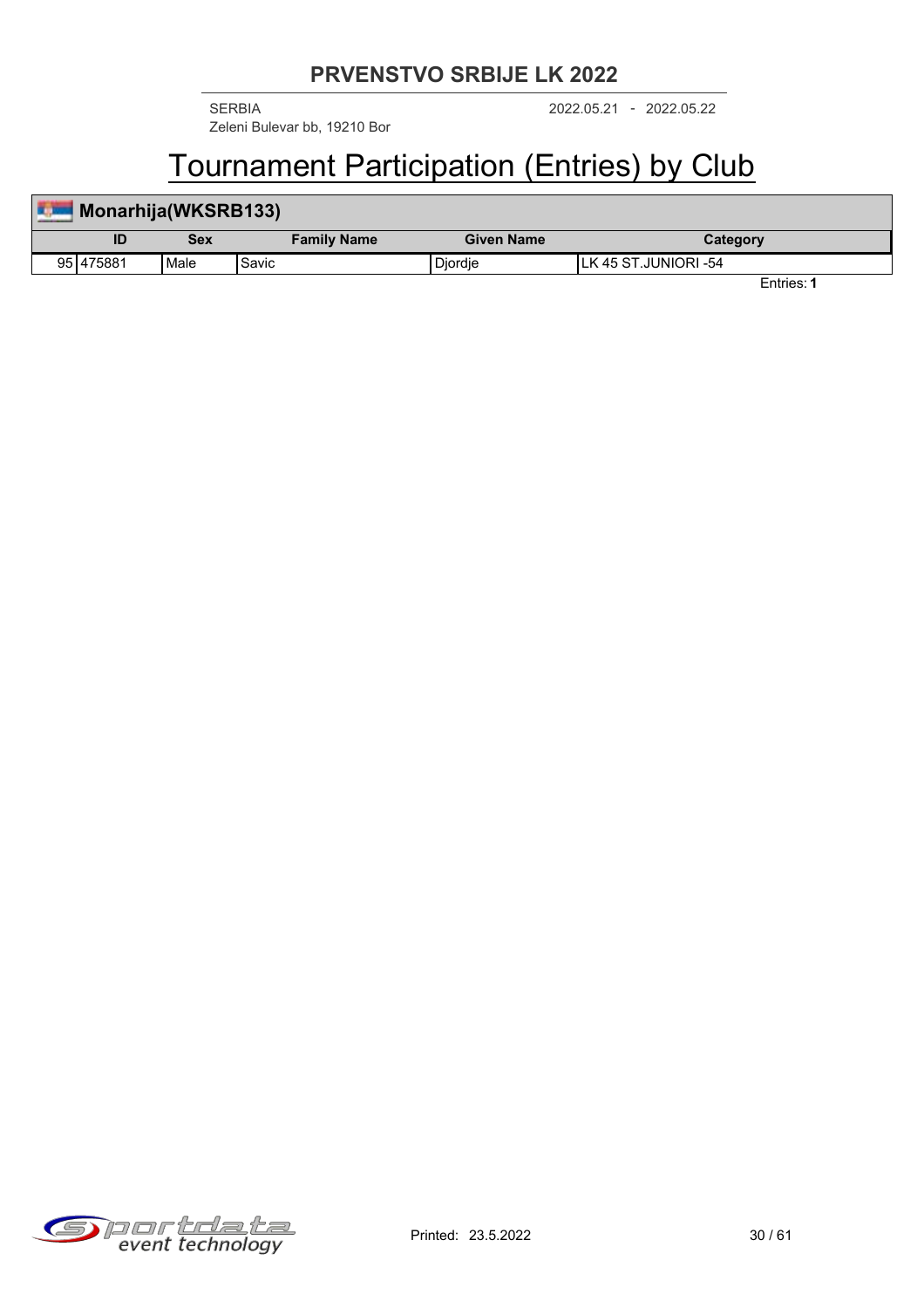2022.05.21 2022.05.22 SERBIA - Zeleni Bulevar bb, 19210 Bor

## Tournament Participation (Entries) by Club

### **Nis(WKSRB136)**

| ID           | <b>Sex</b> | <b>Family Name</b> | <b>Given Name</b> | Category              |
|--------------|------------|--------------------|-------------------|-----------------------|
| 96 469572    | Male       | Arsic              | Lazar             | LK 86 SENIORI A -63.5 |
| 97 506954    | Female     | Gligic             | Natalija          | LK 80 SENIORKE B-70   |
| 98 469571    | Male       | Jankovic           | <b>Milos</b>      | LK 90 SENIORI A -81   |
| 99 526696    | Male       | Jovanovic          | Matija            | LK 03 KADETI-48       |
| 1001526141   | Male       | Krivacevic         | <b>Ivan</b>       | LK 29 ML.JUNIORI -60  |
| 101   526151 | Female     | Krivacevic         | Nada              | LK 40 ML.JUNIORKE -52 |
| 1021526697   | Male       | Kurtic             | Milan             | LK 71 SENIORI B-81    |
| 1031526140   | Female     | Lazic              | Kata              | LK 39 ML.JUNIORKE -48 |
| 104   469570 | Female     | Marjanovic         | Gordana           | LK 94 SENIORKE A -48  |
| 105 506966   | Male       | Pantic             | Lazar             | LK 84 SENIORI A -57   |
| 106 513991   | Female     | Pavlovic           | Andjela           | LK 42 ML.JUNIORKE -60 |
| 107 506958   | Female     | Radonjic           | Vladana           | LK 80 SENIORKE B-70   |
| 108 526699   | Female     | Savic              | Janja             | LK 39 ML.JUNIORKE -48 |
| 109   526544 | Male       | Stankovic          | Stefan            | LK 73 SENIORI B-91    |
| 110 476031   | Female     | Stevanovic         | <b>Nikolina</b>   | LK 41 ML.JUNIORKE -56 |
| 111 526701   | Female     | Vojinovic          | Jelena            | LK 81 SENIORKE B +70  |

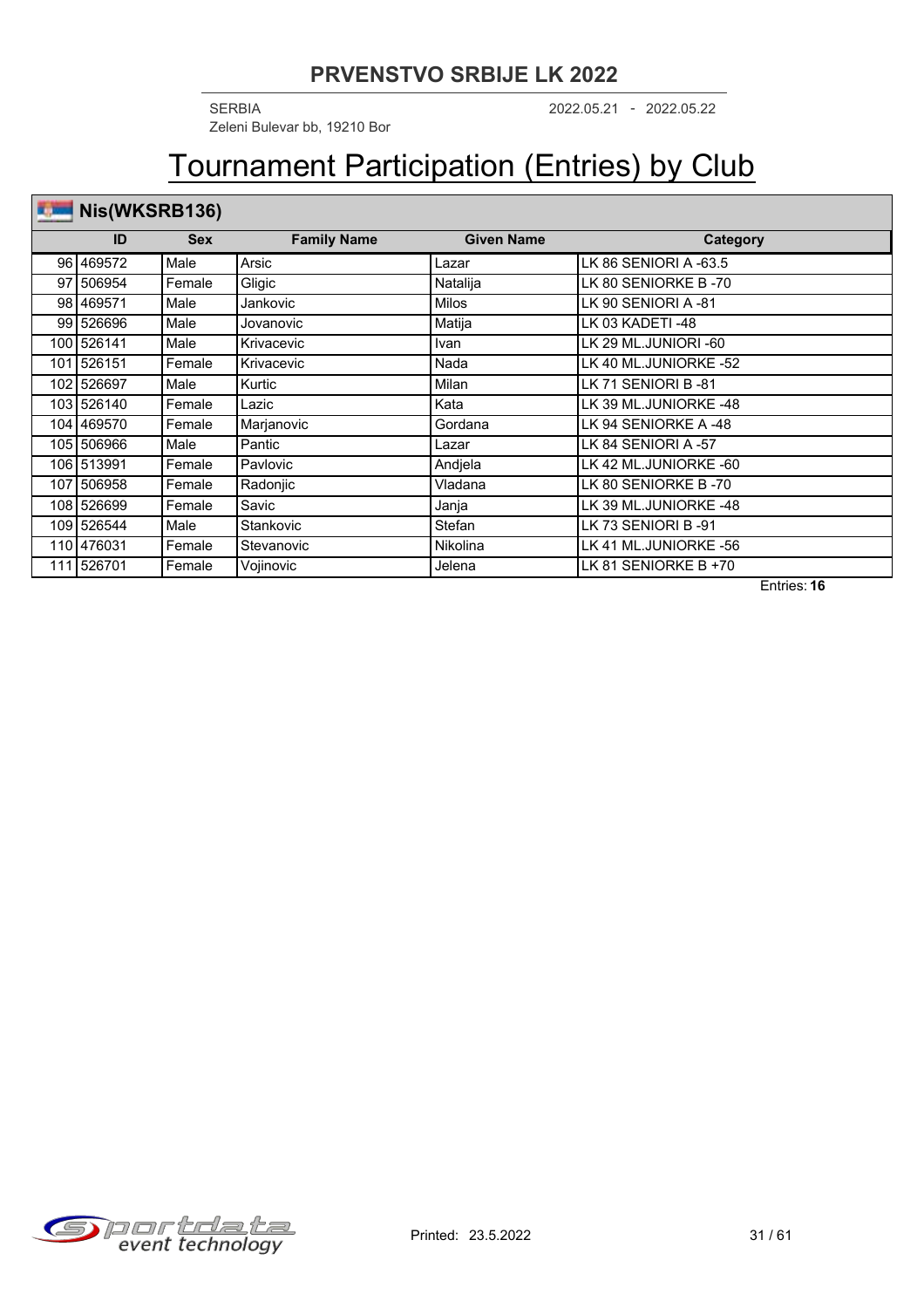2022.05.21 2022.05.22 SERBIA - Zeleni Bulevar bb, 19210 Bor

## Tournament Participation (Entries) by Club

### **Novi Sad(WKSRB140)**

|            | Sex      | <b>Family Name</b> | Given Name | Category               |
|------------|----------|--------------------|------------|------------------------|
| 112 526516 | l Female | I Abazovski        | Lidiia     | ILK 56 ST.JUNIORKE -48 |
| 113 526517 | l Female | Begojev            | Nadia      | ILK 39 ML.JUNIORKE -48 |
| 114 526518 | Male     | Gogic              | Stefan     | LLK 49 ST.JUNIORI -67  |

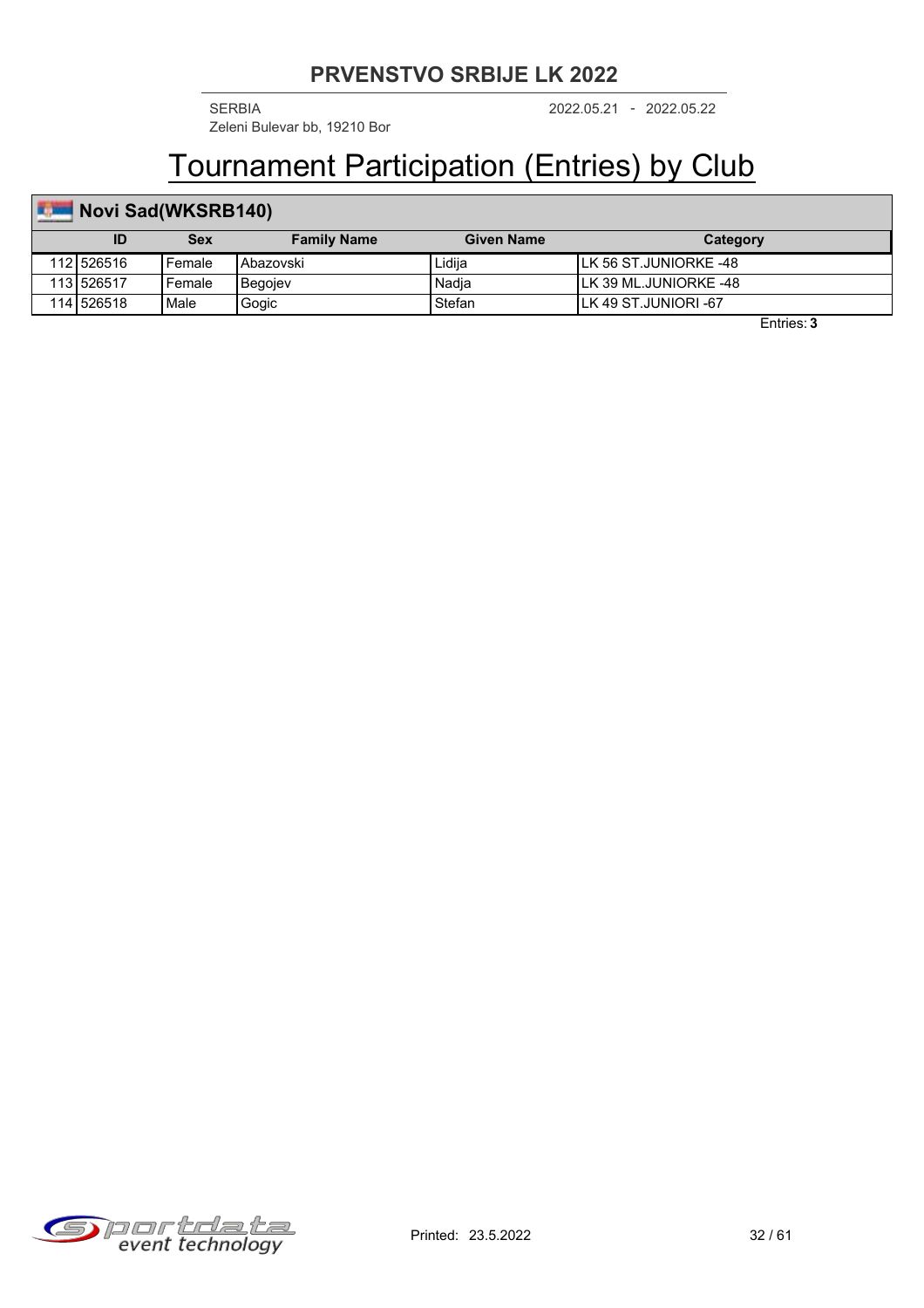2022.05.21 2022.05.22 SERBIA - Zeleni Bulevar bb, 19210 Bor

### Tournament Participation (Entries) by Club

| <b>T</b> | Palmini tigrovi(WKSRB141) |      |                    |                   |                        |  |  |
|----------|---------------------------|------|--------------------|-------------------|------------------------|--|--|
|          |                           | Sex  | <b>Family Name</b> | <b>Given Name</b> | Category               |  |  |
|          | 1151475897                | Male | Milosavlievic      | ' Pavle           | ILK 67 SENIORI B -63.5 |  |  |
| 116      |                           | Male | l Petrovic         | Daniiel           | ILK 68 SENIORI B -67   |  |  |

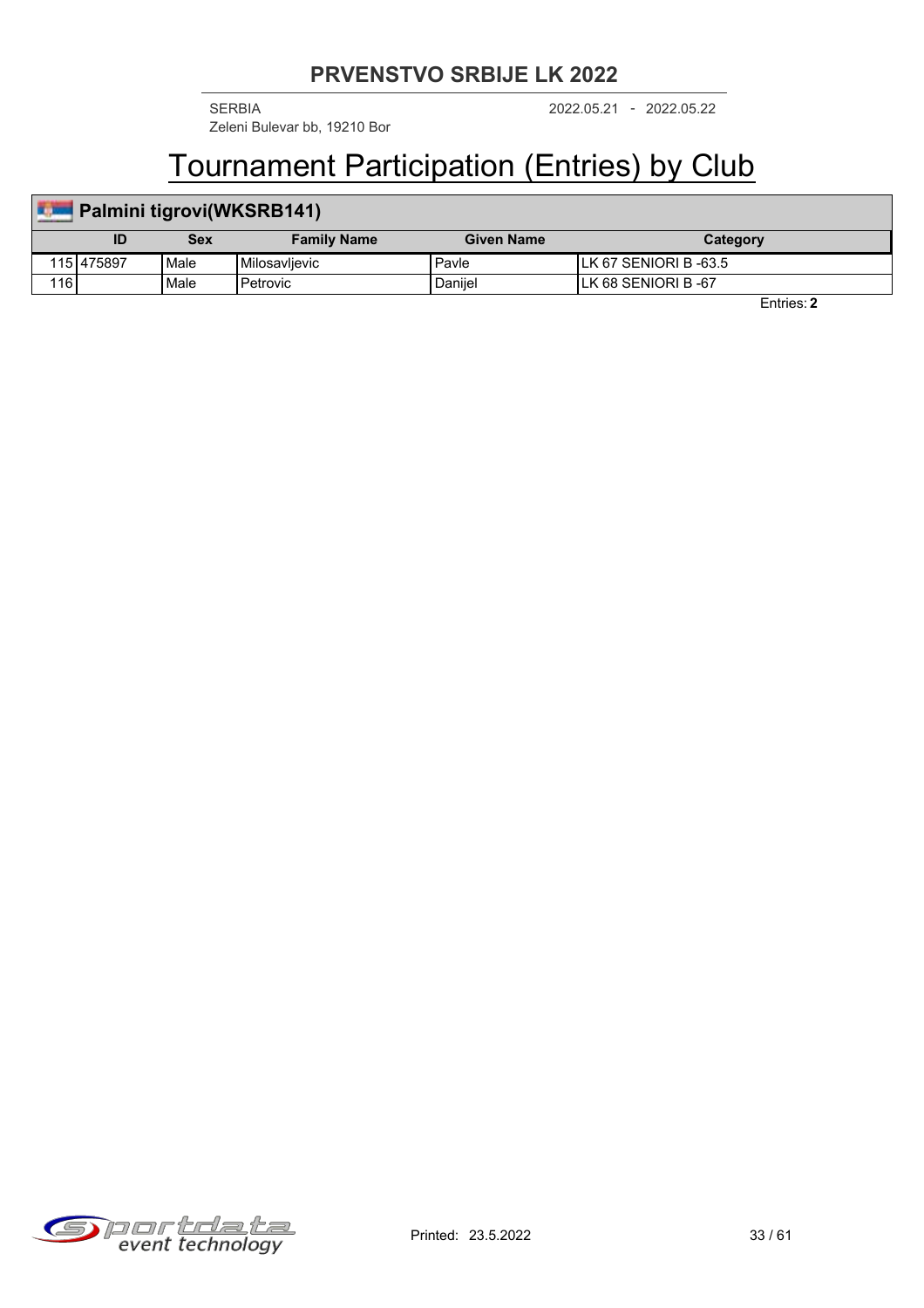2022.05.21 2022.05.22 SERBIA - Zeleni Bulevar bb, 19210 Bor

## Tournament Participation (Entries) by Club

## Pazar(WKSRB143)

| ID         | <b>Sex</b> | <b>Family Name</b> | <b>Given Name</b> | Category             |
|------------|------------|--------------------|-------------------|----------------------|
| 117 525850 | Male       | <b>Brahic</b>      | Dzemal            | lLK 13 KADETI +81    |
| 118 525852 | Male       | Dervisevic         | Emin              | LK 09 KADETI -67     |
| 119 513558 | Male       | Ejupovic           | Daris             | LK 28 ML.JUNIORI -57 |
| 120 525853 | Male       | Ejupovic           | Dzemal            | LK 10 KADETI -71     |
| 121 525854 | Female     | Hajrovic           | Elma              | LK 81 SENIORKE B +70 |
| 122 526155 | Male       | Masovic            | Sanel             | LK 70 SENIORI B -75  |
| 123 513573 | Male       | Rasljanin          | Hamza             | LK 31 ML.JUNIORI -67 |
| 124 525855 | Male       | Rasljanin          | <b>Tarik</b>      | LK 03 KADETI -48     |
| 125 526156 | Male       | Tatarevic          | Ahmed             | LK 74 SENIORI B +91  |

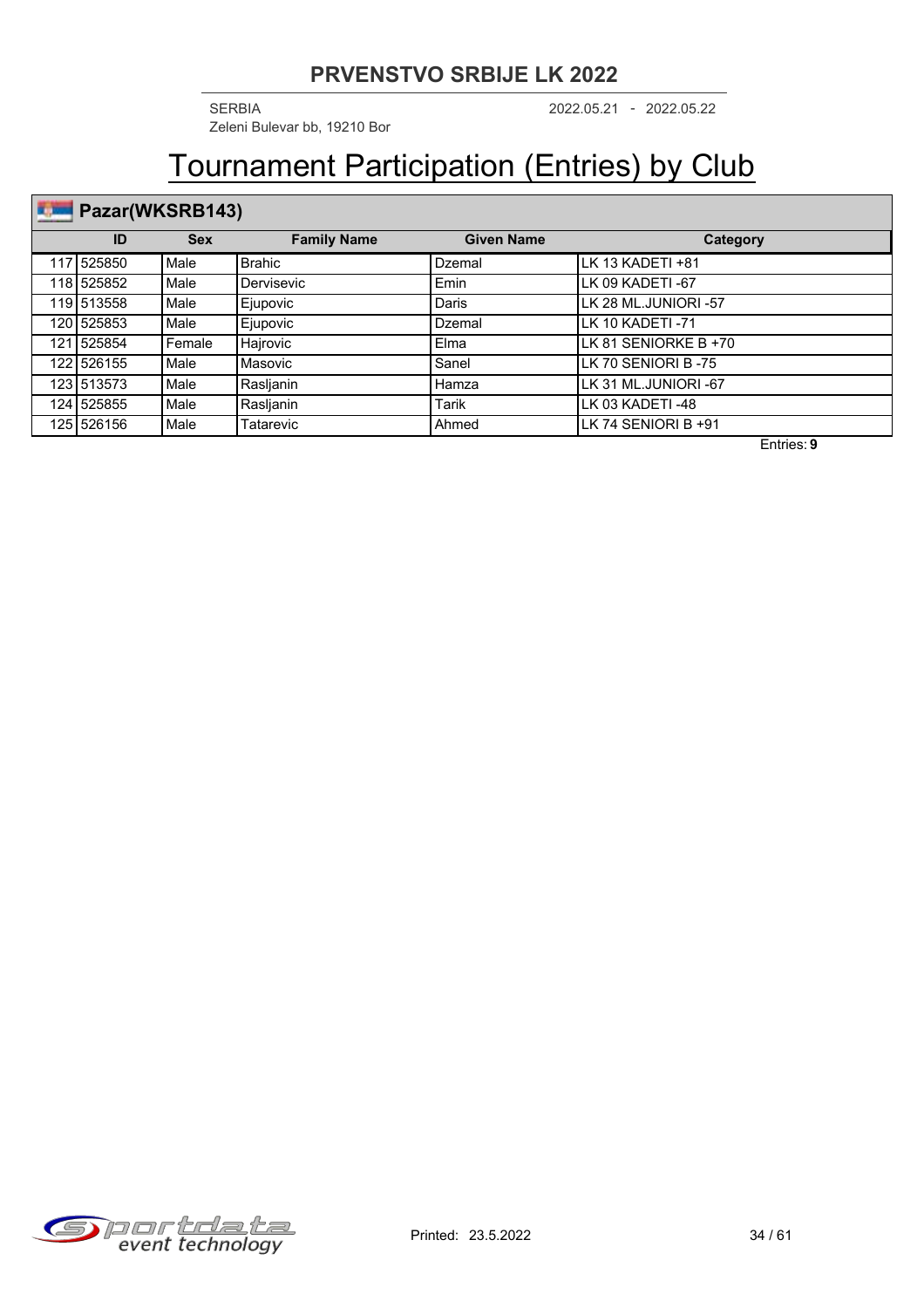2022.05.21 2022.05.22 SERBIA - Zeleni Bulevar bb, 19210 Bor

## Tournament Participation (Entries) by Club

## **Petros(WKSRB178)**

|            | Sex      | <b>Family Name</b>  | <b>Given Name</b> | Category                |
|------------|----------|---------------------|-------------------|-------------------------|
| 1261505988 | l Female | <b>I</b> Damianovic | Jovana            | 18 KADETKINJE -52<br>LK |
| 127 505989 | Male     | <b>I</b> Marinkovic | Nikola            | lLK 04 KADETI -51       |

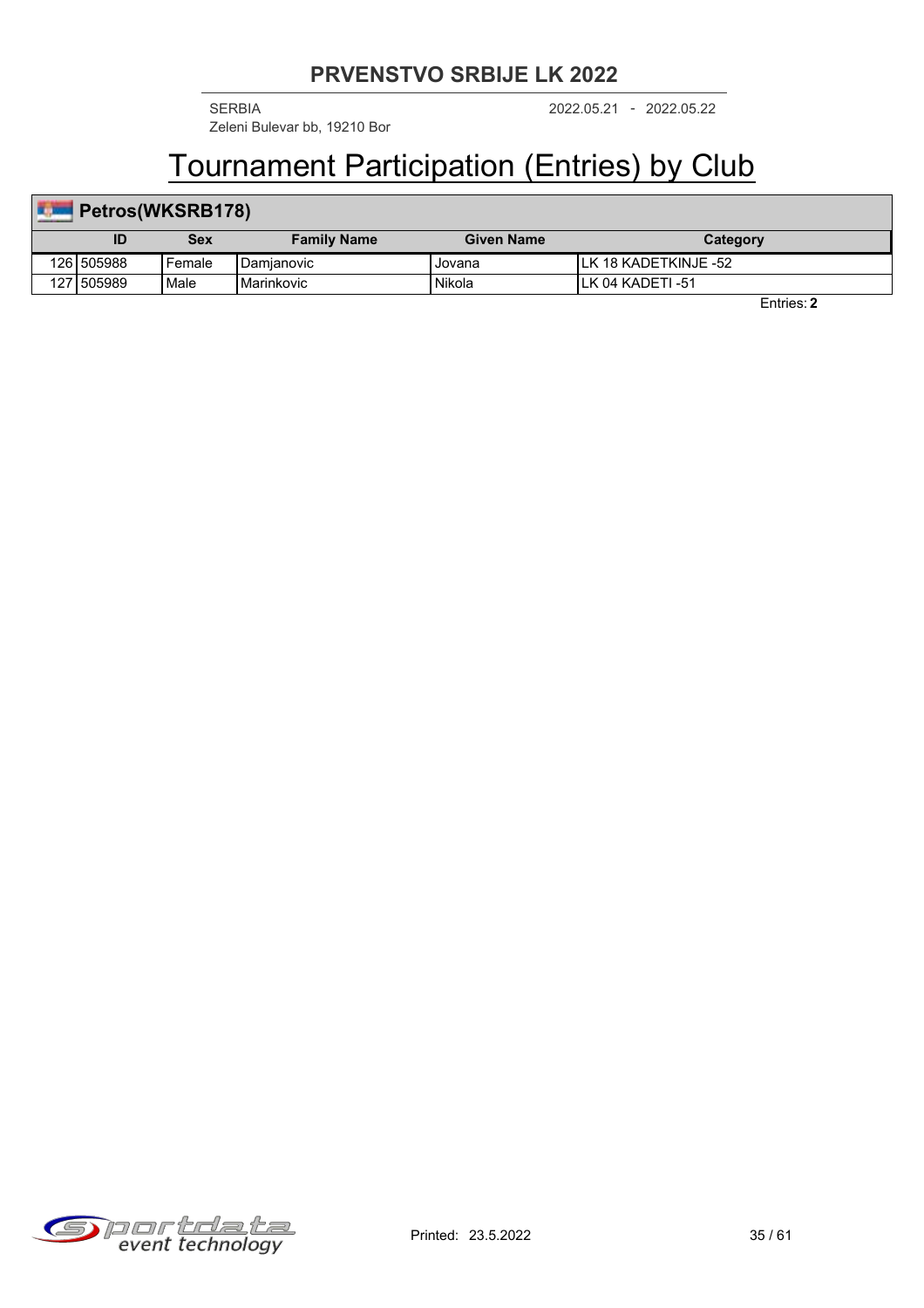Zeleni Bulevar bb, 19210 Bor

2022.05.21 2022.05.22 SERBIA -

## Tournament Participation (Entries) by Club

| <b>County</b> | <b>PETROVIC(PETROVIC)</b> |            |                    |                   |                        |  |  |  |  |
|---------------|---------------------------|------------|--------------------|-------------------|------------------------|--|--|--|--|
|               | ID                        | <b>Sex</b> | <b>Family Name</b> | <b>Given Name</b> | Category               |  |  |  |  |
|               | 1281526660                | 'Female    | Gajic              | Anastasiia        | ILK 43 ML.JUNIORKE +60 |  |  |  |  |

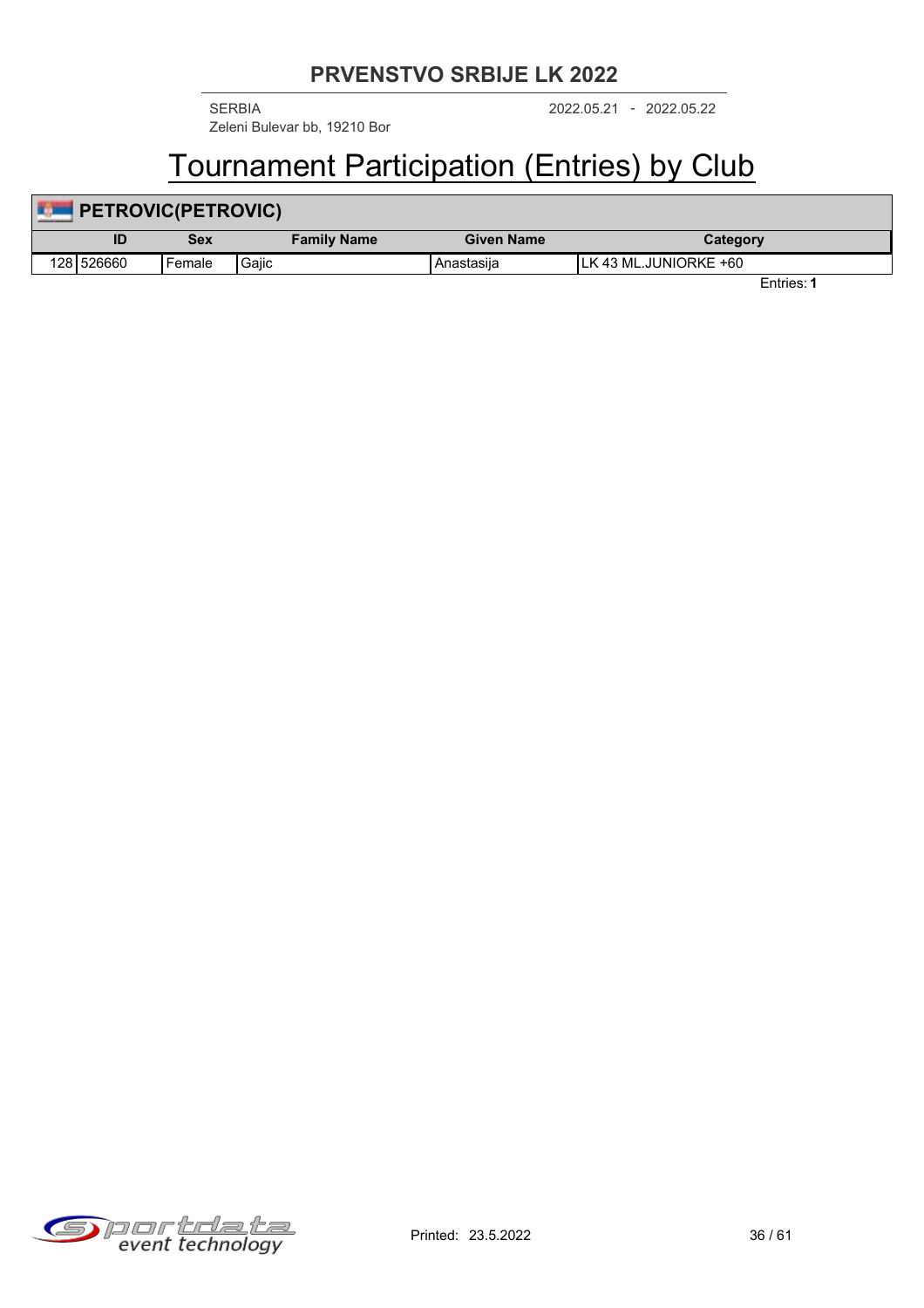2022.05.21 2022.05.22 SERBIA - Zeleni Bulevar bb, 19210 Bor

## Tournament Participation (Entries) by Club

| <b>FO</b> | Phoenix(WKSRB144) |                   |                    |                   |                       |  |  |  |  |  |
|-----------|-------------------|-------------------|--------------------|-------------------|-----------------------|--|--|--|--|--|
|           | ID                | Sex               | <b>Family Name</b> | <b>Given Name</b> | Category              |  |  |  |  |  |
|           | 1291526520        | <sup>I</sup> Male | Vidic              | Stefan            | ILK 24 ML.JUNIORI -48 |  |  |  |  |  |

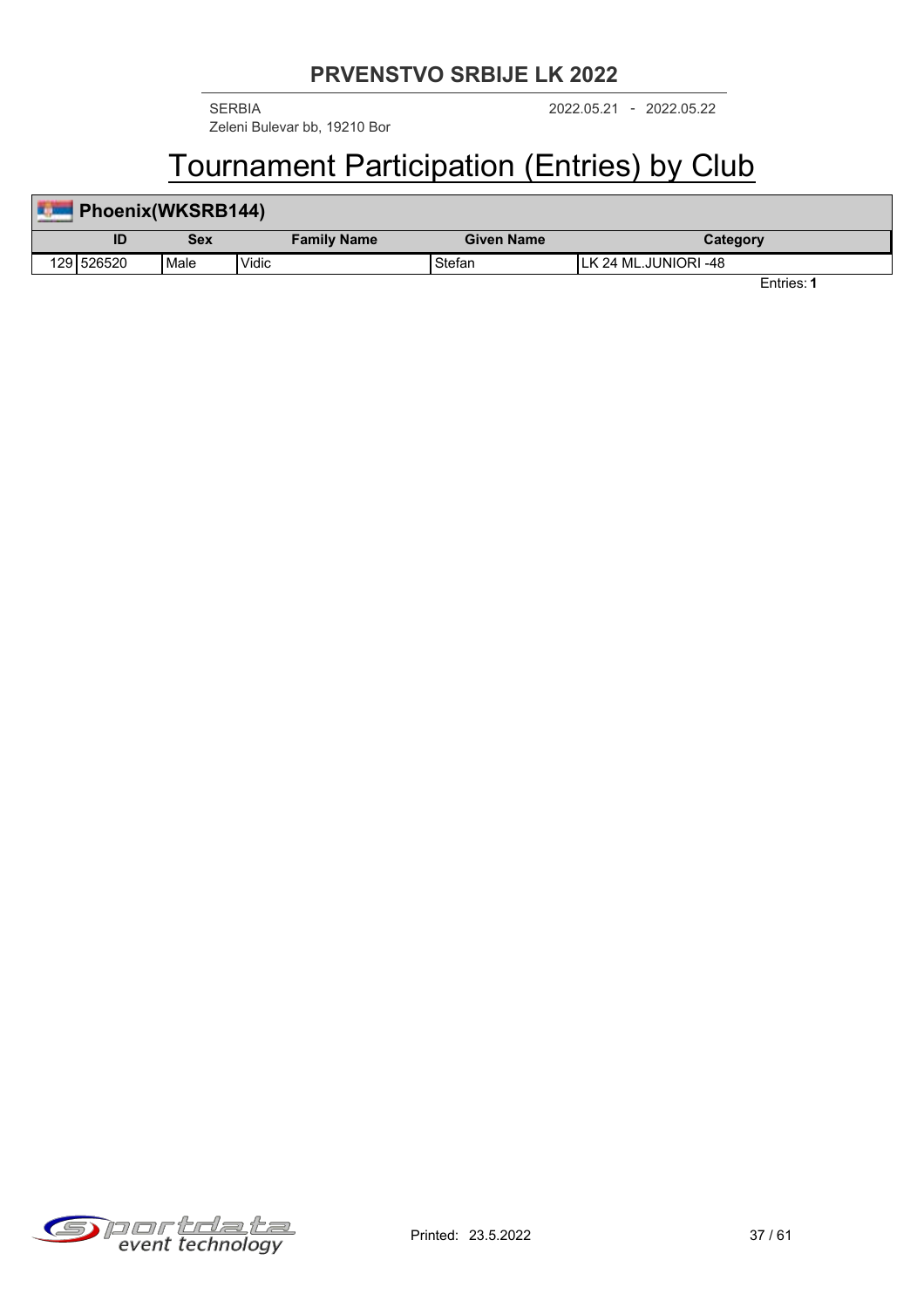2022.05.21 2022.05.22 SERBIA - Zeleni Bulevar bb, 19210 Bor

# Tournament Participation (Entries) by Club

| ÷ | Pirot(WKSRB145) |      |                    |                   |                      |  |  |  |  |
|---|-----------------|------|--------------------|-------------------|----------------------|--|--|--|--|
|   |                 | Sex  | <b>Family Name</b> | <b>Given Name</b> | Category             |  |  |  |  |
|   | 1301506397      | Male | Antic              | Ognjen            | LK 27 ML.JUNIORI -54 |  |  |  |  |

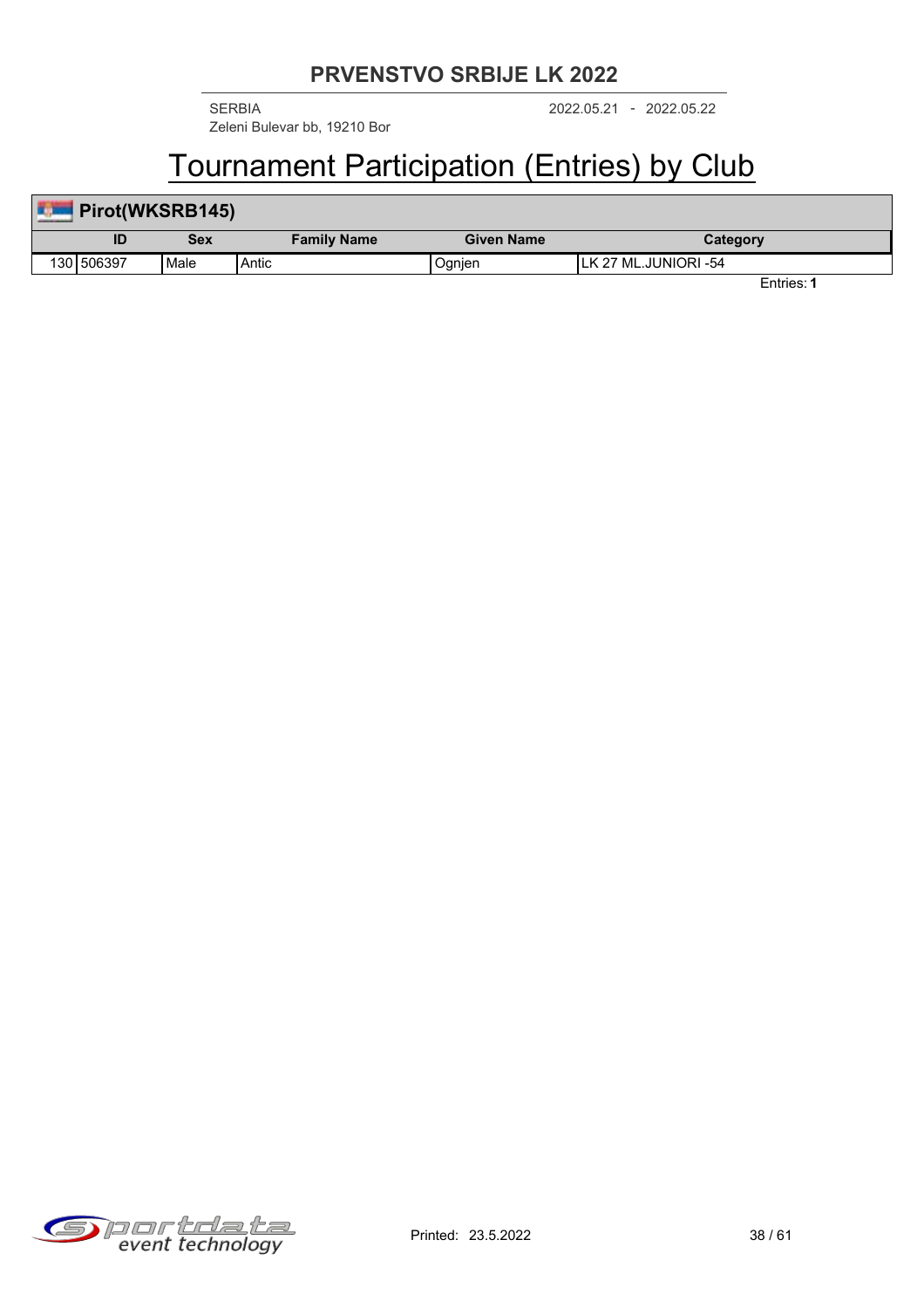2022.05.21 2022.05.22 SERBIA - Zeleni Bulevar bb, 19210 Bor

# Tournament Participation (Entries) by Club

## **Pobednik(WKSRB146)**

|            | Sex      | <b>Family Name</b> | Given Name | Category              |
|------------|----------|--------------------|------------|-----------------------|
| 131 475902 | l Male   | <b>I</b> Kiselicki | Milos      | ILK 51 ST.JUNIORI -75 |
| 132 526536 | l Female | l Maric            | Natasa     | ILK 79 SENIORKE B -65 |
| 1331526535 | l Male   | <b>I</b> Micovic   | Veliko     | ILK 90 SENIORI A -81  |

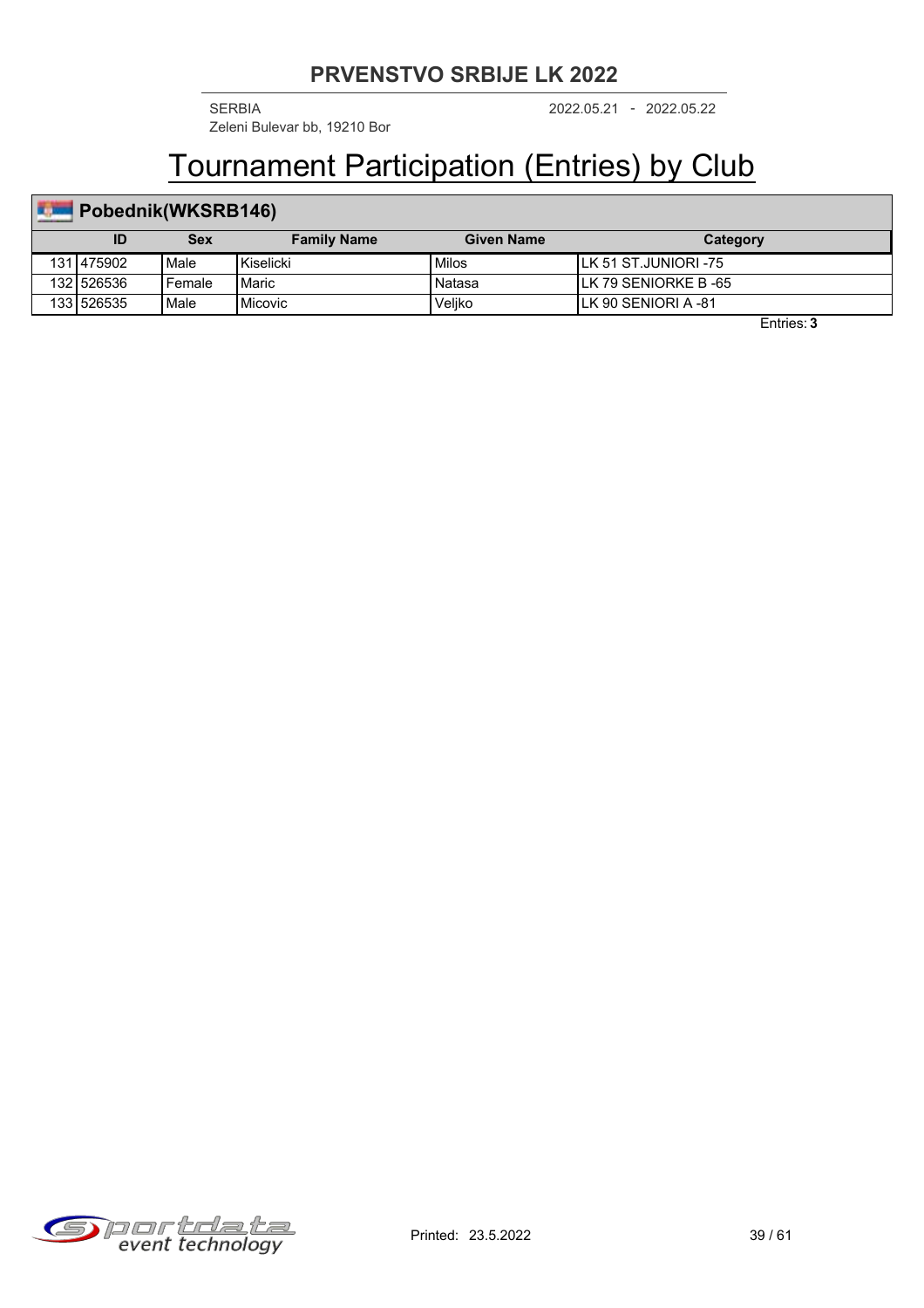2022.05.21 2022.05.22 SERBIA - Zeleni Bulevar bb, 19210 Bor

## Tournament Participation (Entries) by Club

## **Pro kik(WKSRB147)**

|            | Sex      | <b>Family Name</b> | Given Name | Category              |
|------------|----------|--------------------|------------|-----------------------|
| 134 526157 | l Female | l Gerum            | Tara       | ILK 80 SENIORKE B -70 |
| 135 475878 | l Female | l Nikolic          | Anastasiia | LK 56 ST.JUNIORKE -48 |

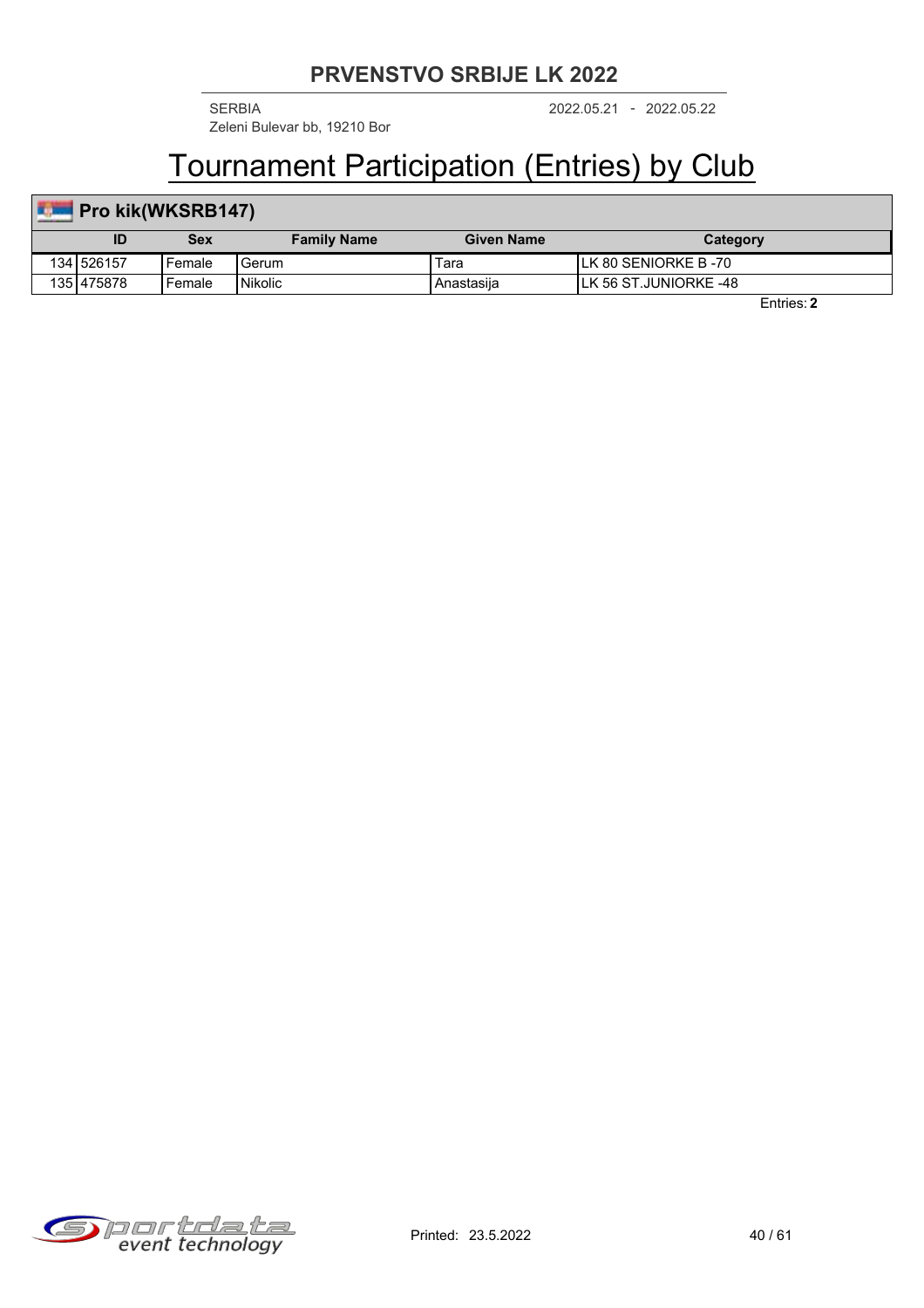2022.05.21 2022.05.22 SERBIA - Zeleni Bulevar bb, 19210 Bor

## Tournament Participation (Entries) by Club

## **Radnicki KG(WKSRB148)**

| ID          | <b>Sex</b> | <b>Family Name</b> | <b>Given Name</b> | Category              |
|-------------|------------|--------------------|-------------------|-----------------------|
| 136 476028  | Male       | Dimitrijevic       | Djordje           | LK 32 ML.JUNIORI -71  |
| 137 525842  | Male       | Grcak              | Zeljko            | LK 90 SENIORI A -81   |
| 138 525848  | Female     | llic               | Natalija          | LK 58 ST.JUNIORKE -56 |
| 139 525846  | Female     | Jovanovic          | Slobodanka        | LK 77 SENIORKE B -56  |
| 140 525843  | Male       | Petrovic           | Jovan             | LK 25 ML.JUNIORI -51  |
| 141 475 915 | Female     | Popovic            | Milica            | LK 59 ST.JUNIORKE -60 |
| 142 476026  | Male       | Savic              | Strahinja         | LK 47 ST.JUNIORI -60  |
| 143 513872  | Male       | Smilic             | Jovan             | LK 89 SENIORI A -75   |
| 144 475894  | Male       | Veskovic           | Lazar             | LK 49 ST.JUNIORI -67  |

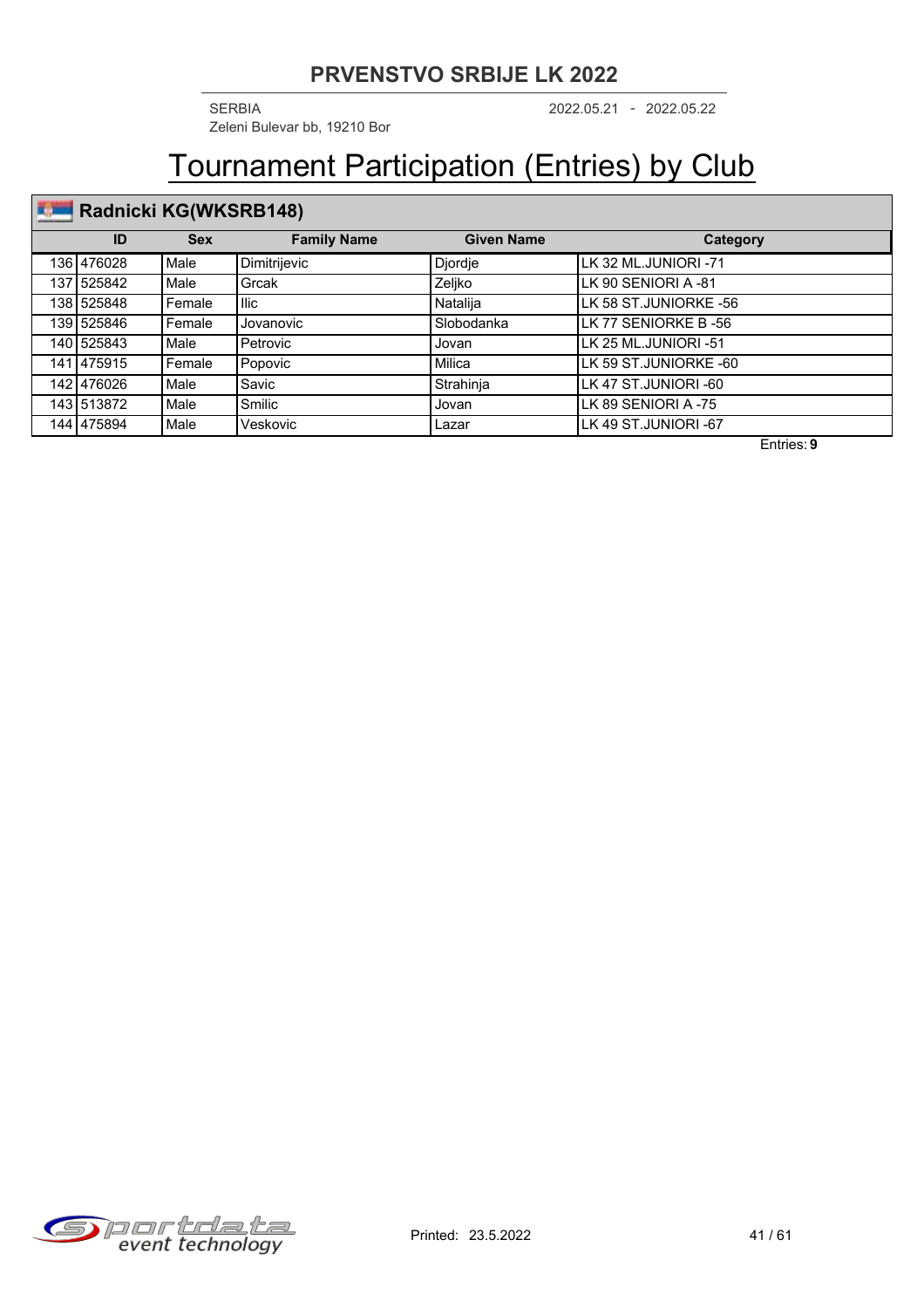2022.05.21 2022.05.22 SERBIA - Zeleni Bulevar bb, 19210 Bor

## Tournament Participation (Entries) by Club

## **RU 09(WKSRB150)**

| ID         | <b>Sex</b> | <b>Family Name</b> | <b>Given Name</b> | Category              |
|------------|------------|--------------------|-------------------|-----------------------|
| 145 525720 | Male       | Delic              | Dragan            | ILK 47 ST.JUNIORI -60 |
| 146 416256 | Male       | Djuric             | l Manoilo         | ILK 90 SENIORI A -81  |
| 147 416257 | Male       | l Markovic         | lvan              | LLK 31 ML.JUNIORI -67 |
| 148 525862 | Male       | Vorkapic           | l Miso            | ILK 55 ST.JUNIORI +91 |
| 149 475900 | Male       | <b>Vukovic</b>     | l Milos           | ILK 50 ST.JUNIORI -71 |

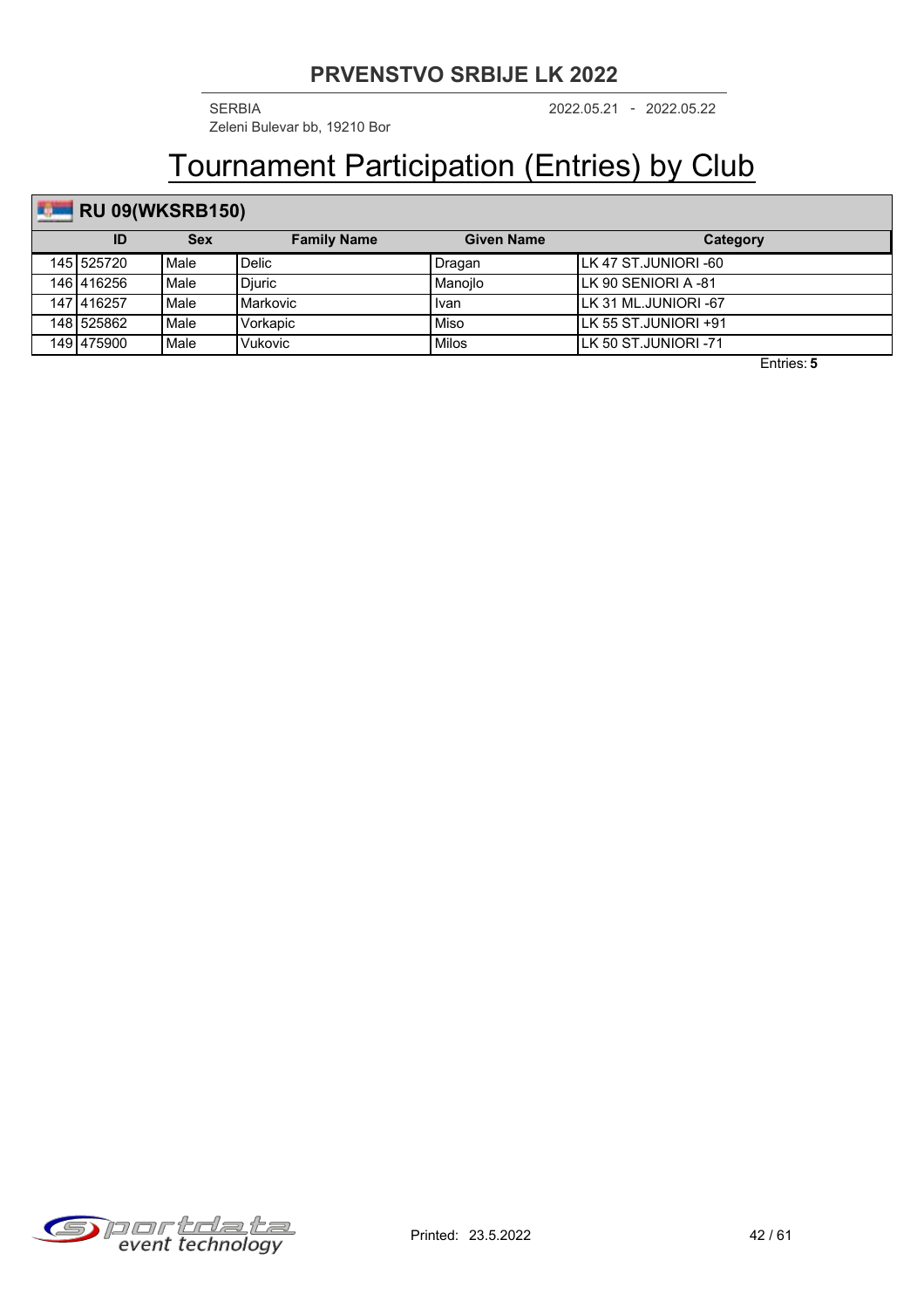Zeleni Bulevar bb, 19210 Bor

2022.05.21 2022.05.22 SERBIA -

## Tournament Participation (Entries) by Club

| <b>Page</b> | <b>SANDZAK WARRIORS(SANDZAK WARRIORS)</b> |      |                    |                   |                       |  |  |  |  |
|-------------|-------------------------------------------|------|--------------------|-------------------|-----------------------|--|--|--|--|
|             | ID                                        | Sex  | <b>Family Name</b> | <b>Given Name</b> | Category              |  |  |  |  |
| 150         |                                           | Male | <b>DEDIC</b>       | <b>HAMZA</b>      | ILK 31 ML.JUNIORI -67 |  |  |  |  |
|             |                                           |      |                    |                   | Entries: 1            |  |  |  |  |

Sportdata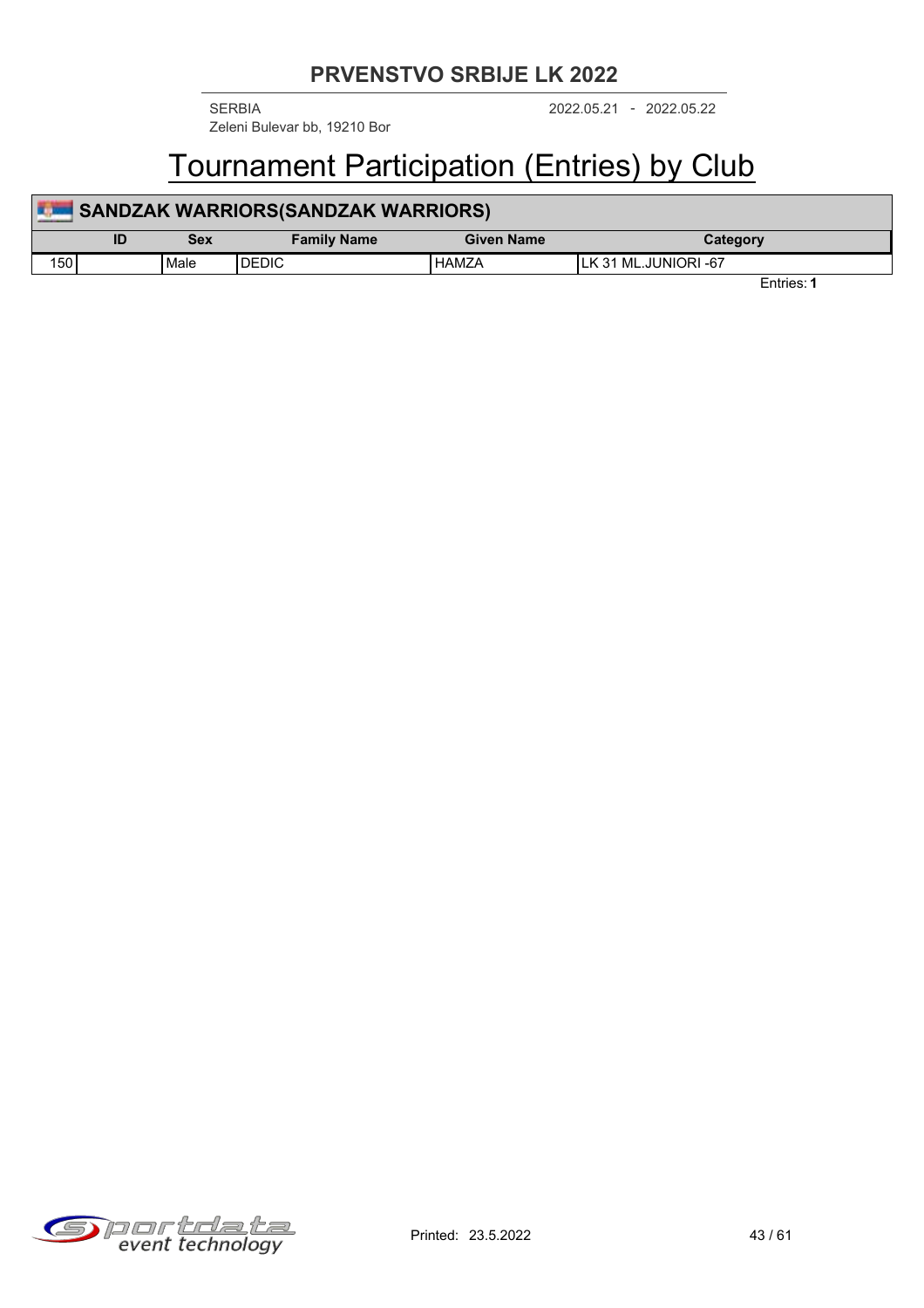2022.05.21 2022.05.22 SERBIA - Zeleni Bulevar bb, 19210 Bor

## Tournament Participation (Entries) by Club

#### **ID Sex Family Name Given Name Category SD Kombat(WKSRB152)** 151 506391 | Male | Gacpar | Nikola | Nikola | LK 69 SENIORI B -71 152 506389 Male Sekulic Jovan LK 35 ML.JUNIORI +81

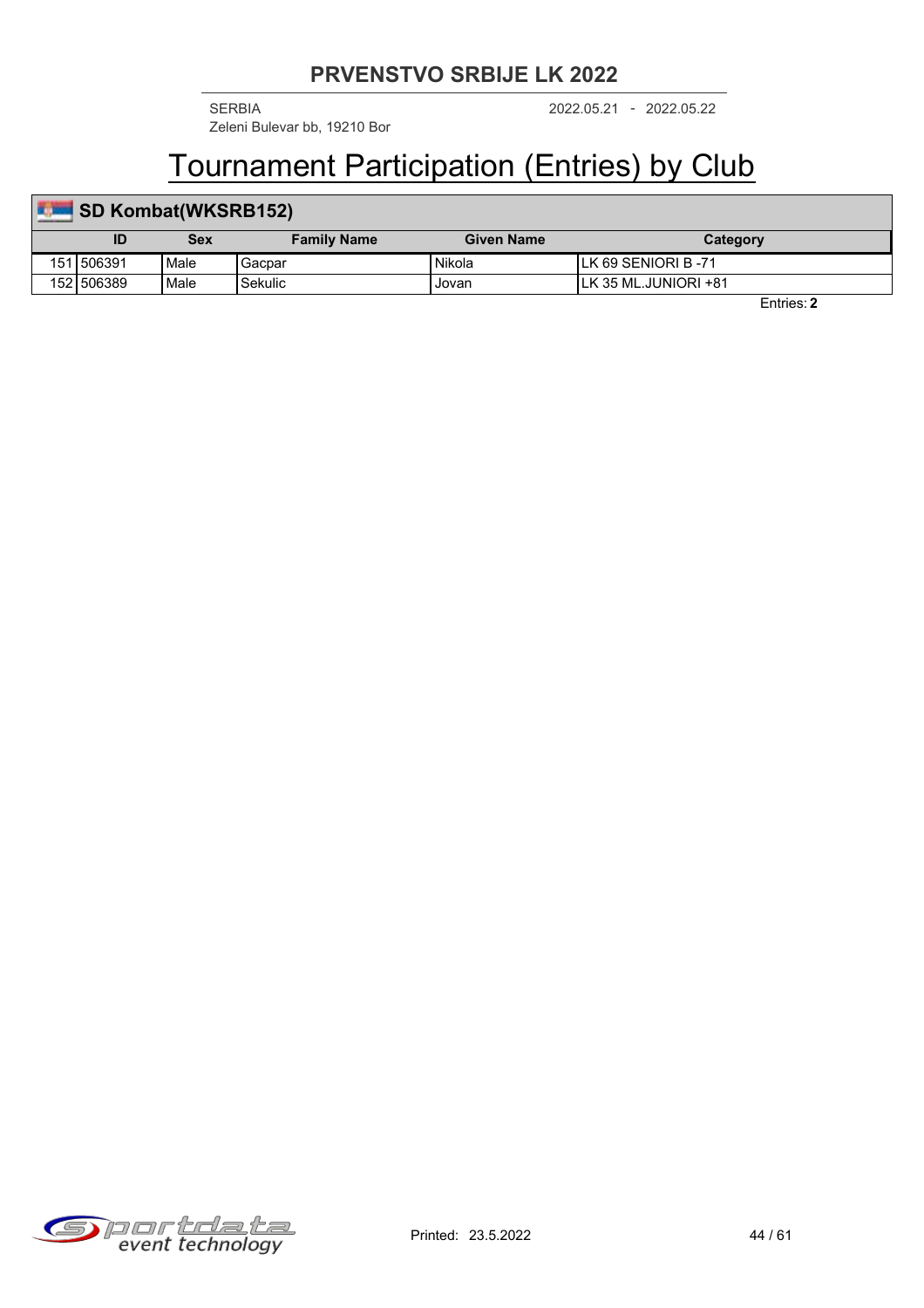2022.05.21 2022.05.22 SERBIA - Zeleni Bulevar bb, 19210 Bor

## Tournament Participation (Entries) by Club

| Seceranac(Seceranac) |      |                        |                   |                       |  |  |  |  |  |
|----------------------|------|------------------------|-------------------|-----------------------|--|--|--|--|--|
| ID                   | Sex  | <b>Family Name</b>     | <b>Given Name</b> | Category              |  |  |  |  |  |
| 1531526610           | Male | Despotovic             | l Nemania         | ILK 71 SENIORI B -81  |  |  |  |  |  |
| 1541526611           | Male | <b>I</b> Milosavlievic | Aleksandar        | ILK 45 ST.JUNIORI -54 |  |  |  |  |  |

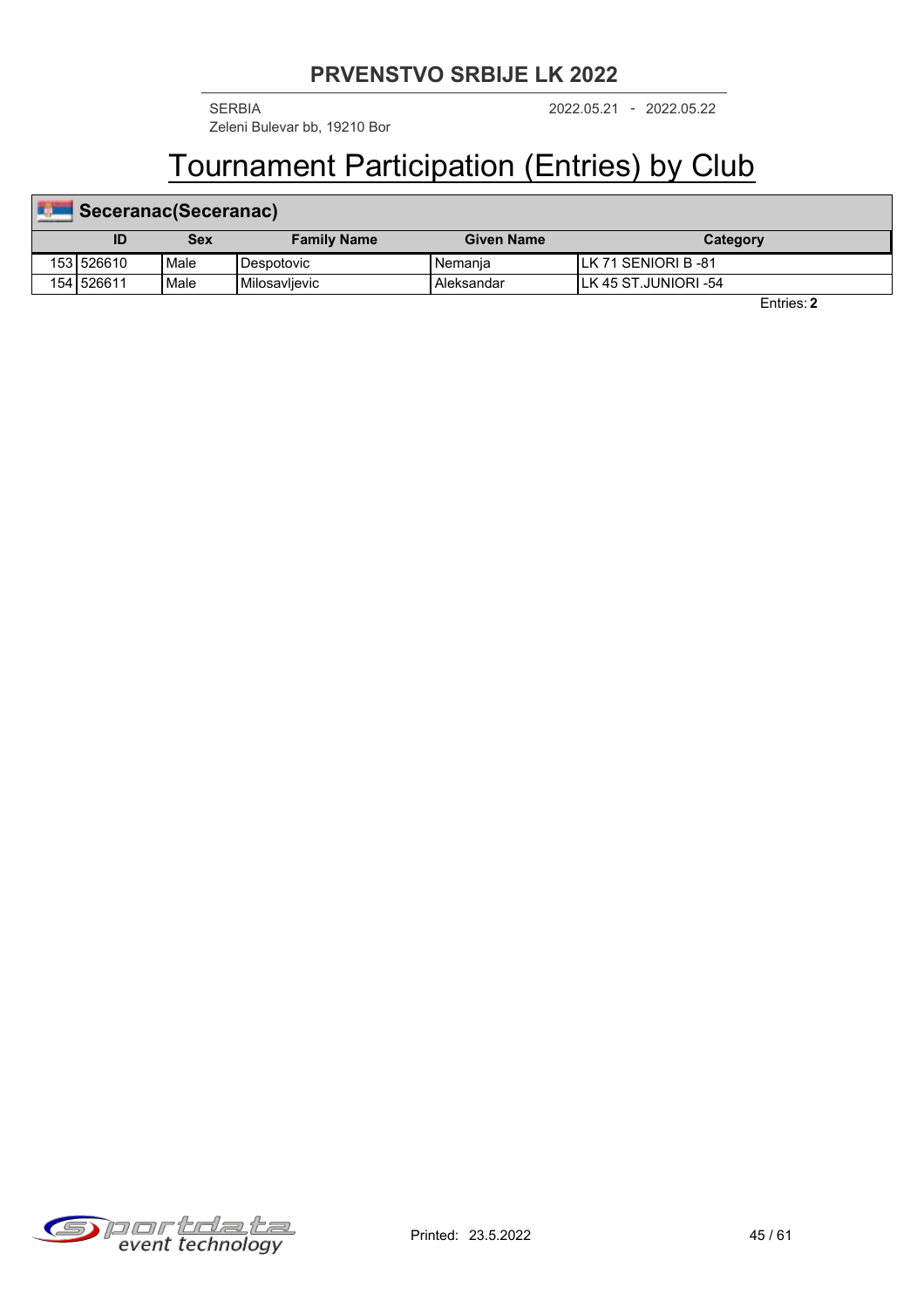2022.05.21 2022.05.22 SERBIA - Zeleni Bulevar bb, 19210 Bor

## Tournament Participation (Entries) by Club

#### **ID Sex Family Name Given Name Category** Sloga(WKSRB153) 155 526098 | Male | Nikolic | China | Andrija | LK 28 ML.JUNIORI -57 156 513753 Male Stanisic Stevan LK 46 ST.JUNIORI -57

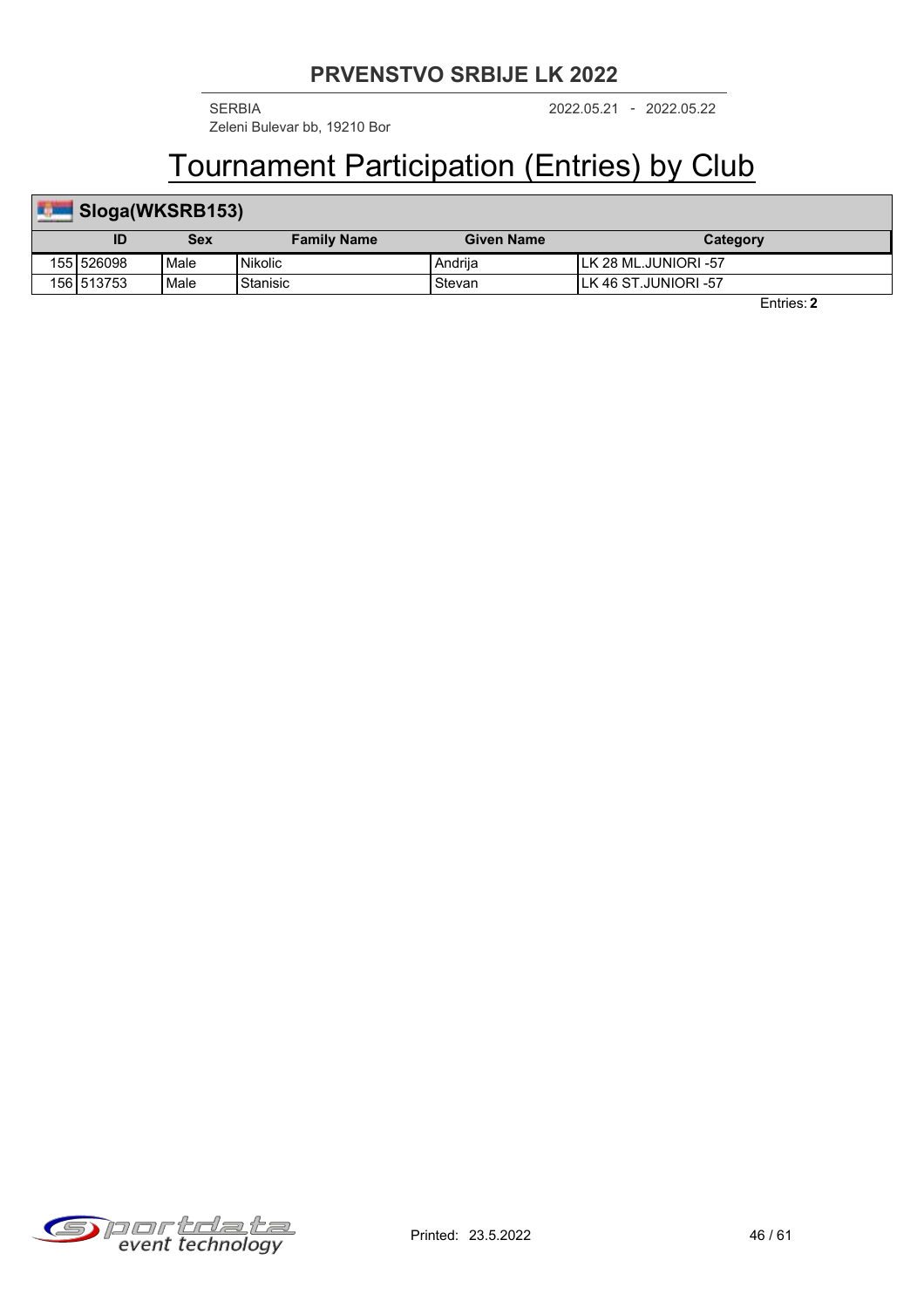2022.05.21 2022.05.22 SERBIA - Zeleni Bulevar bb, 19210 Bor

## Tournament Participation (Entries) by Club

| <b>B</b> | Smederevo(WKSRB154) |      |                    |                   |                         |  |  |  |  |
|----------|---------------------|------|--------------------|-------------------|-------------------------|--|--|--|--|
|          | ID                  | Sex  | <b>Family Name</b> | <b>Given Name</b> | Category                |  |  |  |  |
|          | 1571526597          | Male | l Boiatovic        | Petar             | ILK 30 ML.JUNIORI -63.5 |  |  |  |  |

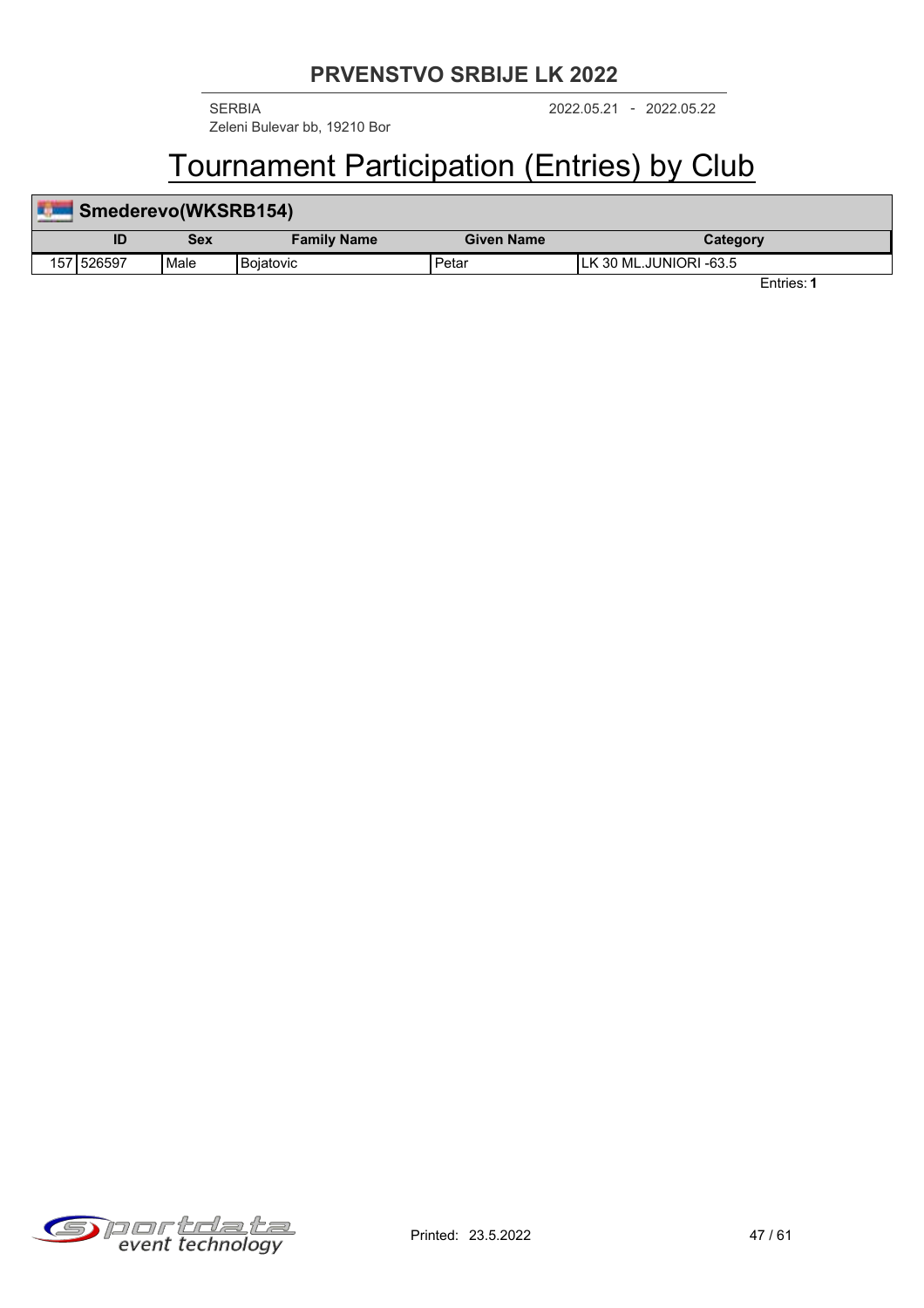2022.05.21 2022.05.22 SERBIA - Zeleni Bulevar bb, 19210 Bor

# Tournament Participation (Entries) by Club

### **Soko Ub(WKSRB155)**

| ID |            | <b>Sex</b>       | <b>Family Name</b> | Given Name  | Category               |
|----|------------|------------------|--------------------|-------------|------------------------|
|    | 1581505985 | Male<br>Diakovic |                    | l Kristiian | ILK 71 SENIORI B -81   |
|    | 1591526501 | Male             | Djurdjevic         | Veliko      | ILK 04 KADETI -51      |
|    | 160 475912 | Female           | Markovic           | Jovana      | LLK 58 ST.JUNIORKE -56 |
|    | 1611476024 | Male             | Nenadovic          | Uros        | ILK 46 ST.JUNIORI -57  |
|    | 1621469870 | Male             | Pavlovic           | Igor        | ILK 86 SENIORI A -63.5 |
|    | 163 505983 | Male             | Zeravic            | Dusan       | LK 05 KADETI -54       |

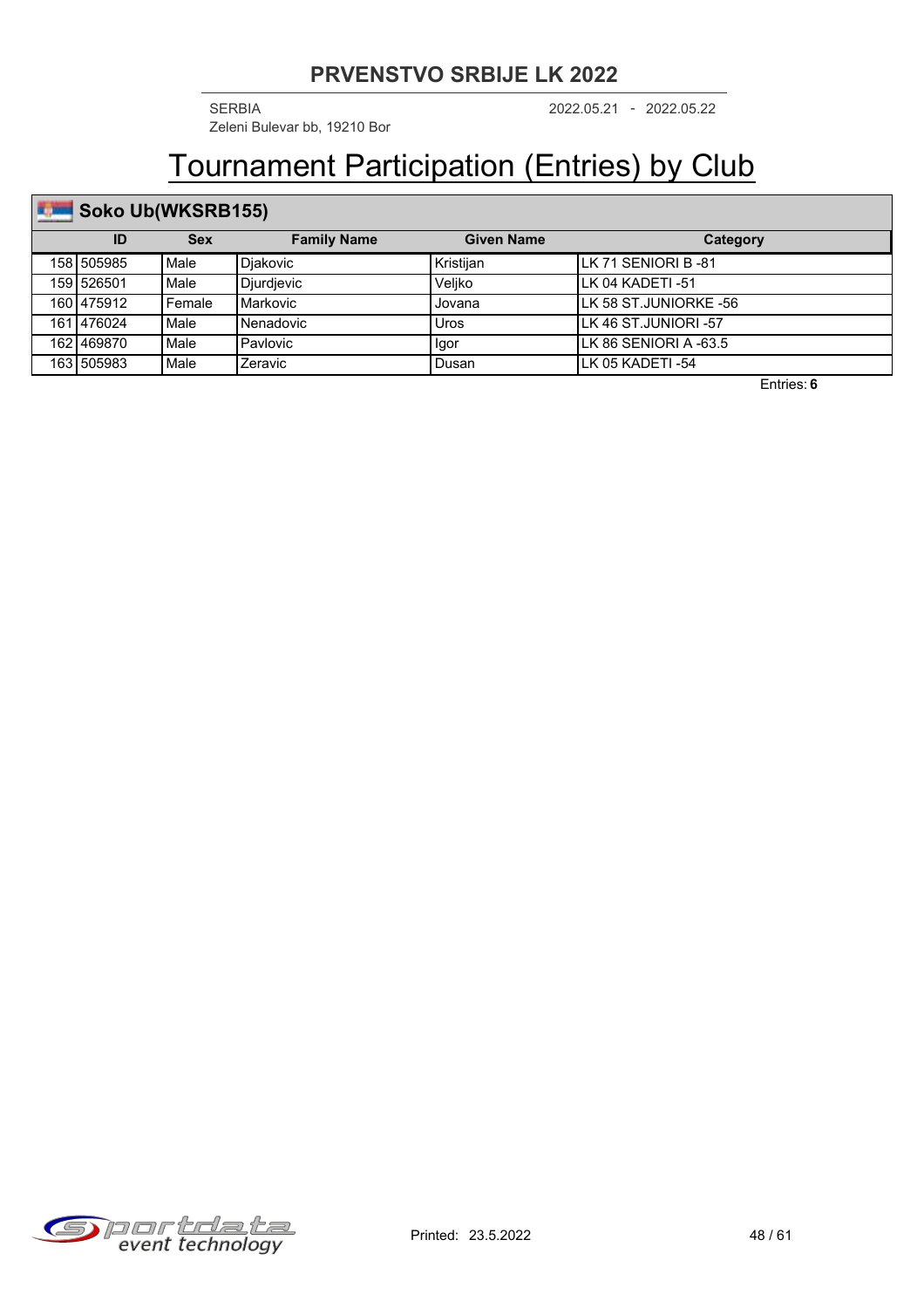2022.05.21 2022.05.22 SERBIA - Zeleni Bulevar bb, 19210 Bor

# Tournament Participation (Entries) by Club

### **Sparta 2013(WKSRB156)**

| ID         | <b>Sex</b> | <b>Family Name</b> | <b>Given Name</b> | Category              |
|------------|------------|--------------------|-------------------|-----------------------|
| 164 526710 | Male       | <b>Bursac</b>      | Dejan             | LK 86 SENIORI A -63.5 |
| 165 476039 | Male       | Djuricic           | Stefan            | LK 54 ST.JUNIORI -91  |
| 166 475908 | Male       | Dondur             | Aleksandar        | LK 74 SENIORI B +91   |
| 167 475896 | Male       | <b>Dvizac</b>      | Bogdan            | LK 87 SENIORI A -67   |
| 168 476030 | Male       | Germek             | Aleksa            | LK 35 ML.JUNIORI +81  |
| 169 526709 | Female     | Germek             | Ana               | LK 18 KADETKINJE -52  |
| 170 469903 | Male       | Germek             | Marko             | LK 89 SENIORI A -75   |
| 171 526708 | Female     | Grbic              | Vanja             | LK 39 ML.JUNIORKE -48 |
| 172 526711 | Male       | Matic              | Petar             | LK 71 SENIORI B-81    |
| 173 526706 | Female     | Novakovic          | lva               | LK 43 ML.JUNIORKE +60 |
| 174 526707 | Female     | <b>Skrbic</b>      | Andjela           | LK 57 ST.JUNIORKE -52 |

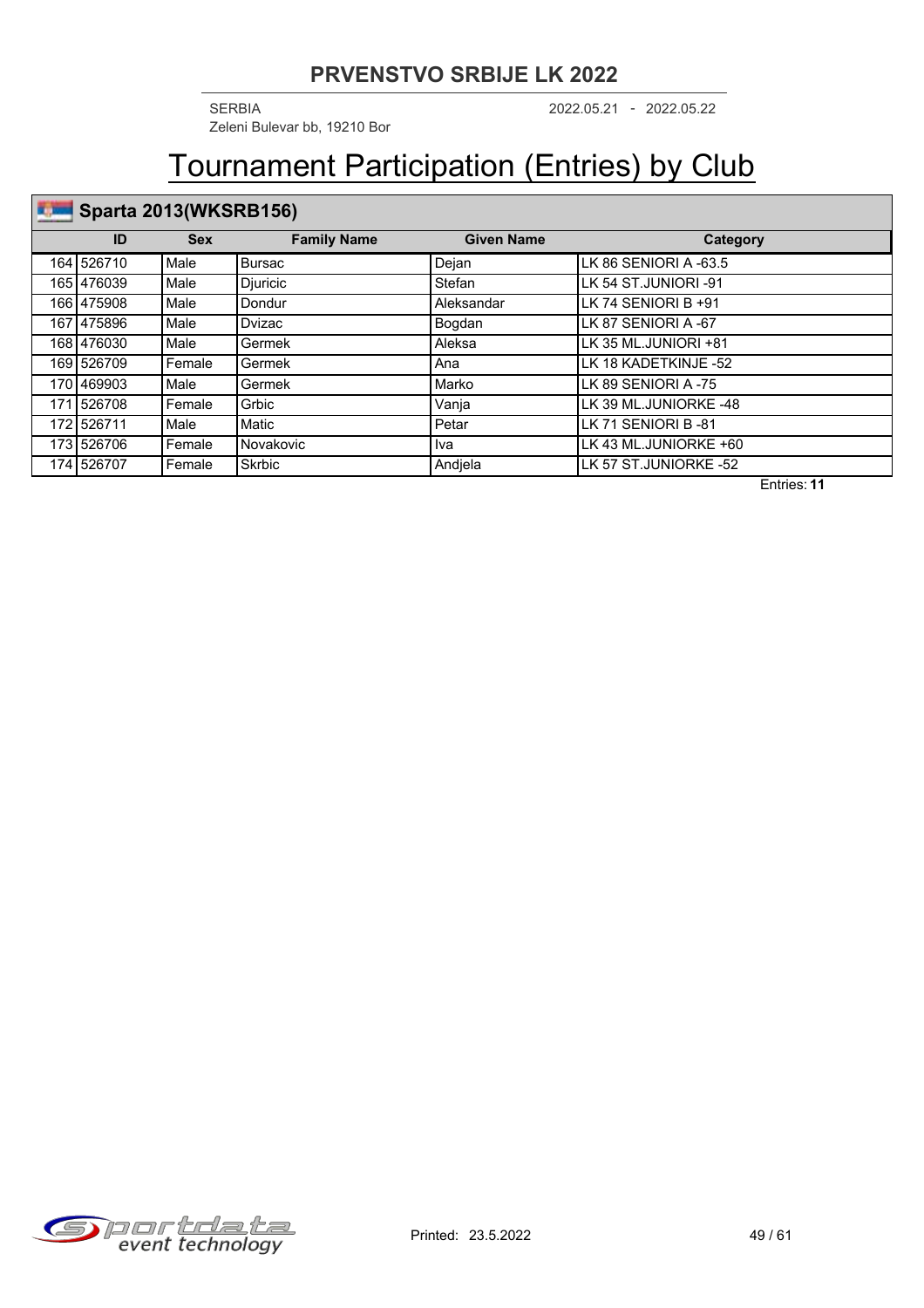2022.05.21 2022.05.22 SERBIA - Zeleni Bulevar bb, 19210 Bor

## Tournament Participation (Entries) by Club

## **Taurunum(WKSRB160)**

| 1V           | Sex      | <b>Family Name</b>   | Given Name | Category                   |  |
|--------------|----------|----------------------|------------|----------------------------|--|
| 175   475914 | l Female | l Miladinovic        | l amara    | . 59 ST.JUNIORKE -60<br>LK |  |
| 1761506972   | Male     | <b>I</b> Miladinovic | Vuk        | . 29 ML.JUNIORI -60        |  |

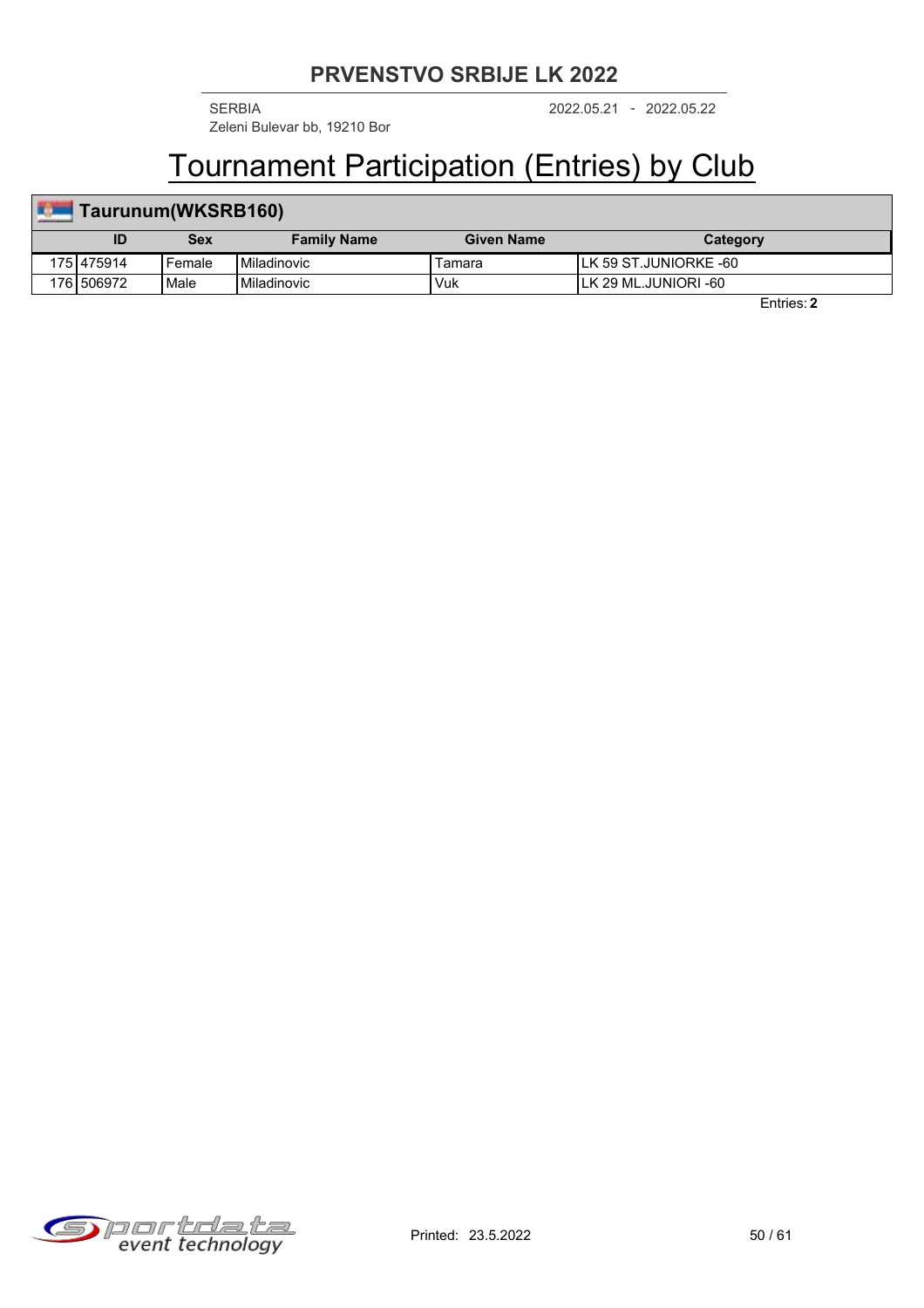Zeleni Bulevar bb, 19210 Bor

2022.05.21 2022.05.22 SERBIA -

## Tournament Participation (Entries) by Club

## **TITANI 333(TITANI 333)**

|            | Sex  | <b>Family Name</b> | Given Name | Category              |
|------------|------|--------------------|------------|-----------------------|
| 1771526138 | Male | 'Destanic          | Adam       | . 33 ML.JUNIORI -75   |
| 178 526139 | Male | l Nikolic          | Pavle      | ILK 32 ML.JUNIORI -71 |

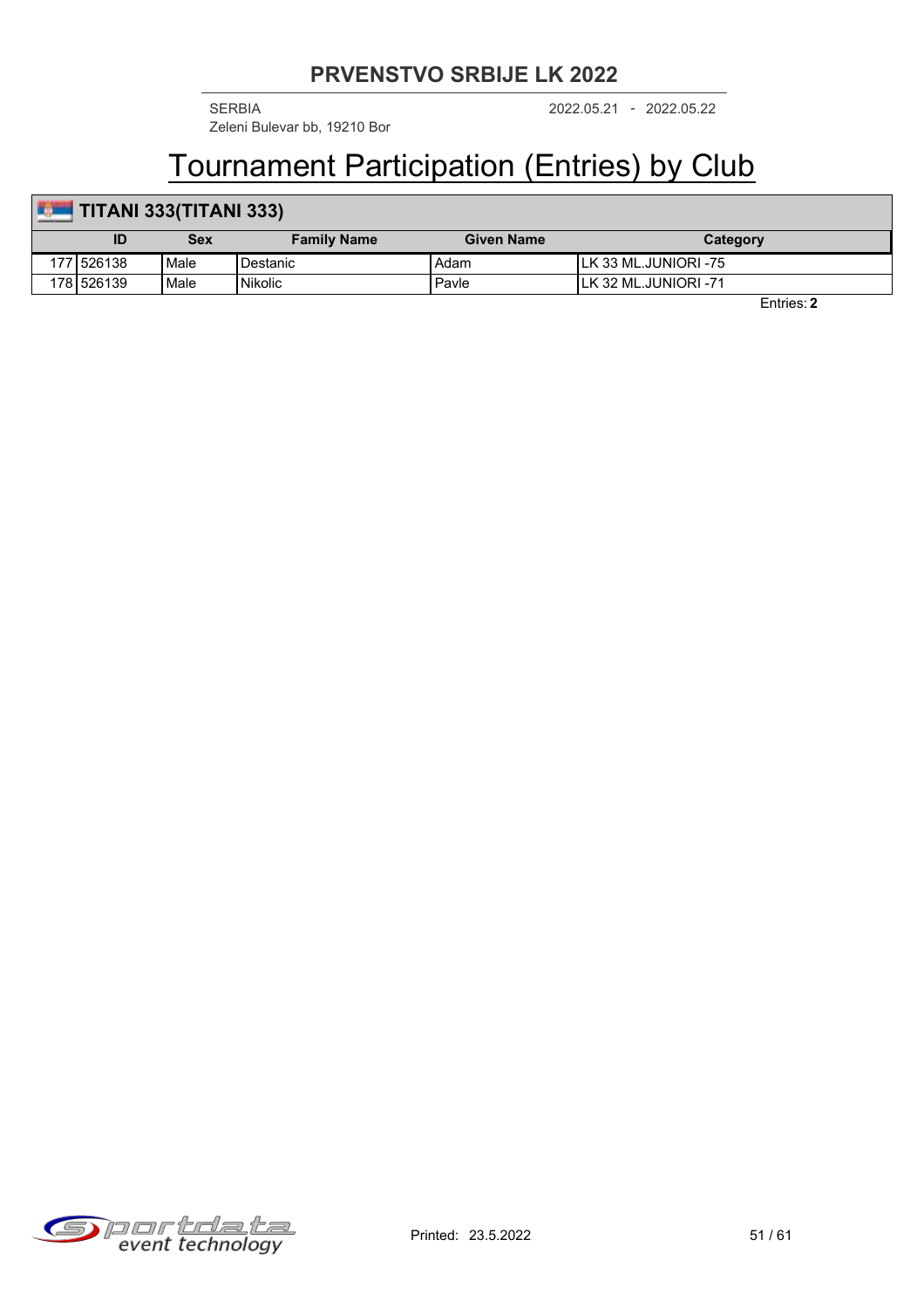2022.05.21 2022.05.22 SERBIA - Zeleni Bulevar bb, 19210 Bor

## Tournament Participation (Entries) by Club

## **TOP FIGHTER(TOP FIGHTER)**

| ID         | Sex    | <b>Family Name</b> | <b>Given Name</b> | Category                |
|------------|--------|--------------------|-------------------|-------------------------|
| 179 526078 | Female | Despotovic         | l Milica          | ILK 57 ST.JUNIORKE -52  |
| 1801526083 | Male   | Kolar              | l Nikola          | ILK 48 ST.JUNIORI -63.5 |
| 1811526081 | Male   | _oncar             | l Nikola          | ILK 52 ST.JUNIORI -81   |
| 1821526079 | Male   | Moravcic           | l Bosko           | ILK 13 KADETI +81       |

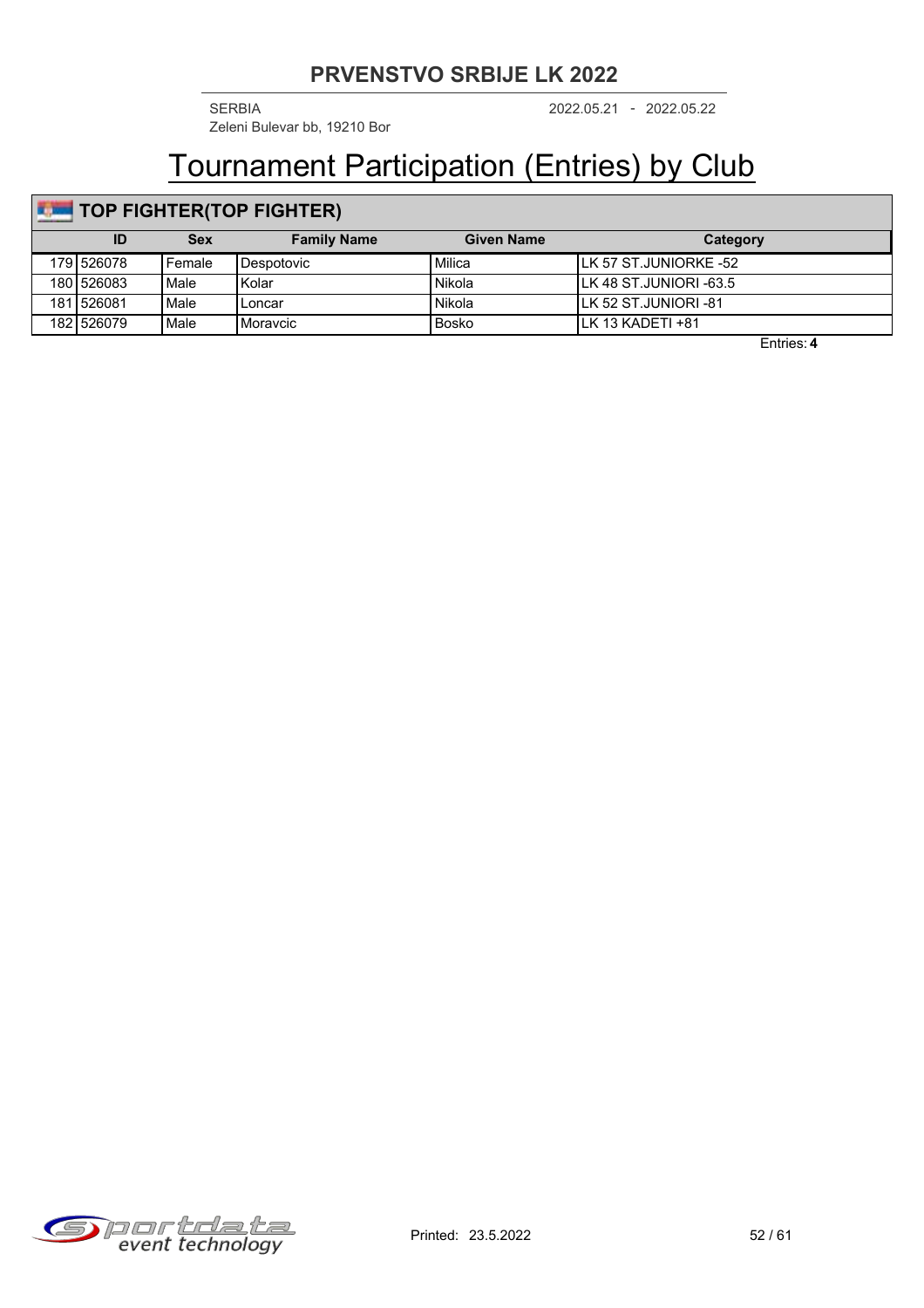2022.05.21 2022.05.22 SERBIA - Zeleni Bulevar bb, 19210 Bor

## Tournament Participation (Entries) by Club

## **Topic tim(wako-rsportz5474)**

| ID          | <b>Sex</b>             | <b>Family Name</b> | <b>Given Name</b> | Category              |
|-------------|------------------------|--------------------|-------------------|-----------------------|
| 183 470745  | Female                 | Blagojevic         | Lea               | LK 100 SENIORKE A +70 |
| 184 469825  | Male                   | Cvetkovic          | Nikola            | LK 89 SENIORI A -75   |
| 185 470519  | Male                   | Filipovic          | Nikola            | LK 93 SENIORI A +91   |
| 186 506384  | Male                   | Jovanovic          | Milos             | LK 88 SENIORI A -71   |
| 187 526692  | Male                   | Knezevic           | Stefan            | LLK 89 SENIORI A -75  |
| 188 506385  | Male                   | Knezic             | Nemania           | LK 92 SENIORI A -91   |
| 189 526689  | Mladenovic<br>i Female |                    | Andjela           | LK 77 SENIORKE B -56  |
| 190 470 740 | Male                   | Stupar             | Lazar             | LK 69 SENIORI B -71   |
| 191 470 742 | Male                   | Tisma              | Jovan             | LK 52 ST.JUNIORI -81  |

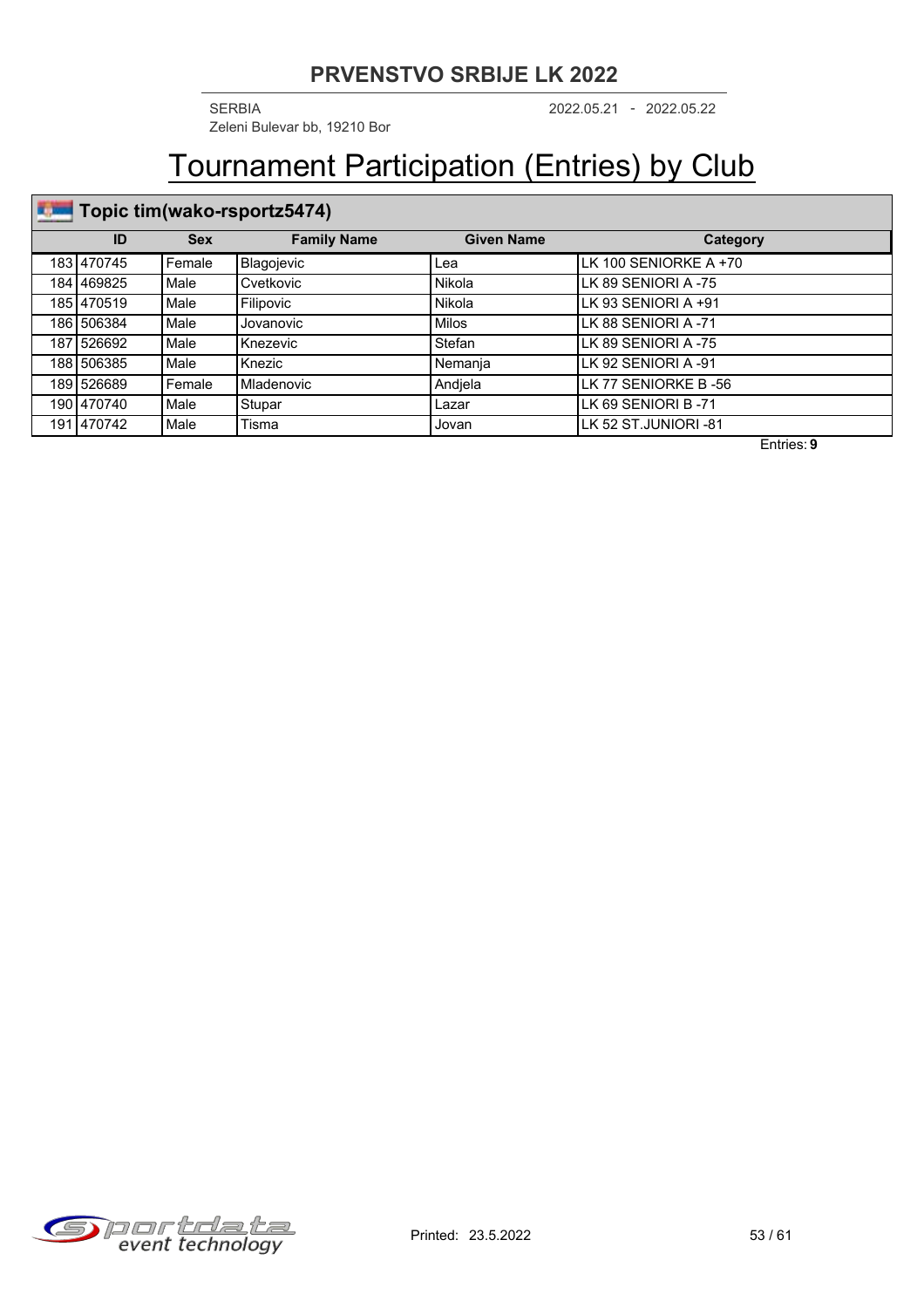2022.05.21 2022.05.22 SERBIA - Zeleni Bulevar bb, 19210 Bor

## Tournament Participation (Entries) by Club

| <b>County</b> | <b>TRIJUMF SD(TRIJUMF SD)</b> |      |                    |            |                        |  |  |  |
|---------------|-------------------------------|------|--------------------|------------|------------------------|--|--|--|
|               |                               | Sex  | <b>Family Name</b> | Given Name | Category               |  |  |  |
|               | 1921506392                    | Male | Cupic              | Nikola     | ILK 67 SENIORI B -63.5 |  |  |  |

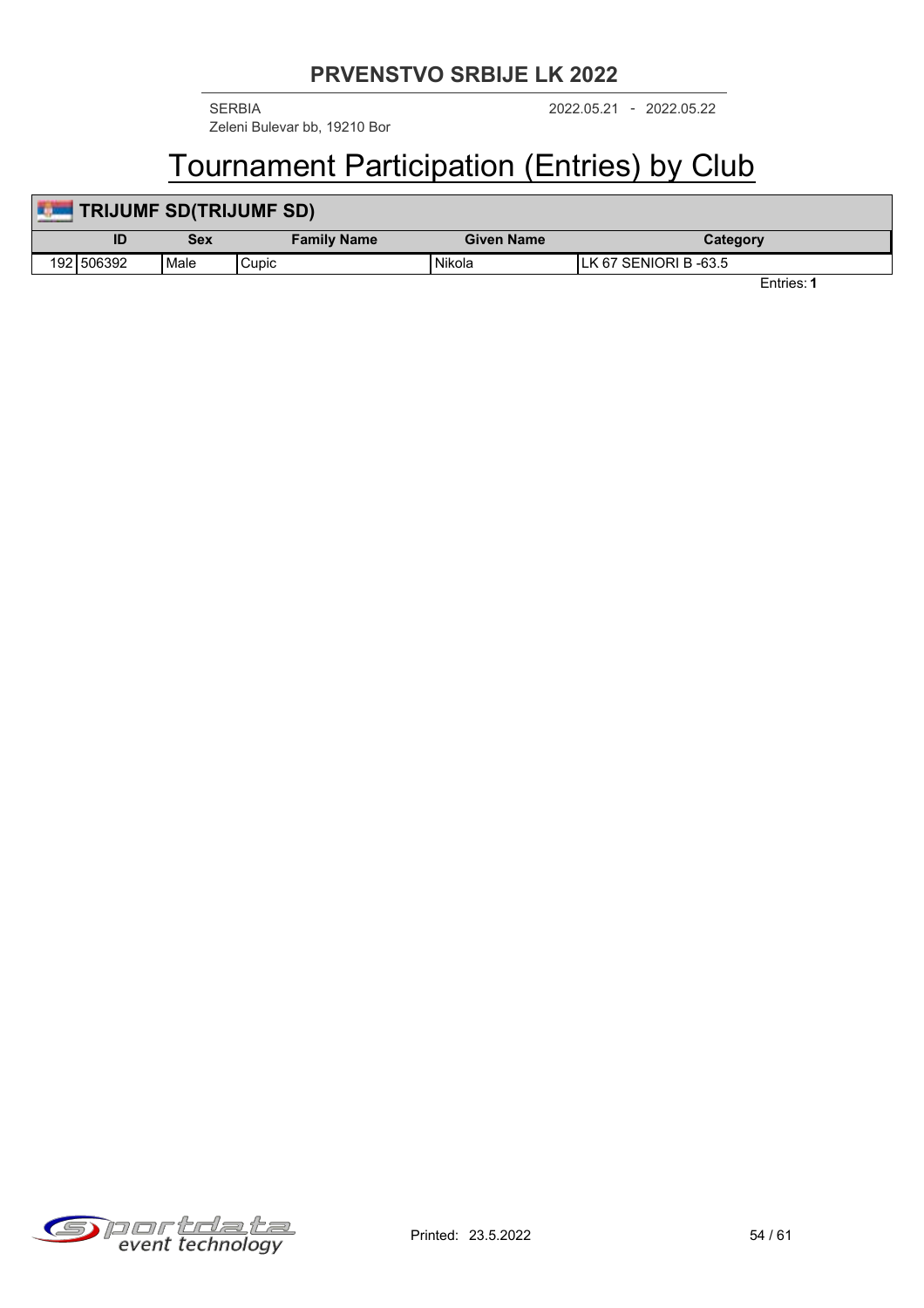2022.05.21 2022.05.22 SERBIA - Zeleni Bulevar bb, 19210 Bor

# Tournament Participation (Entries) by Club

| <b>Fron(WKSRB163)</b> |        |                    |                   |                      |  |  |  |  |  |
|-----------------------|--------|--------------------|-------------------|----------------------|--|--|--|--|--|
|                       | Sex    | <b>Family Name</b> | <b>Given Name</b> | Category             |  |  |  |  |  |
| 1931506394            | Female | <b>Vidic</b>       | ⊺eodora           | LK 79 SENIORKE B -65 |  |  |  |  |  |

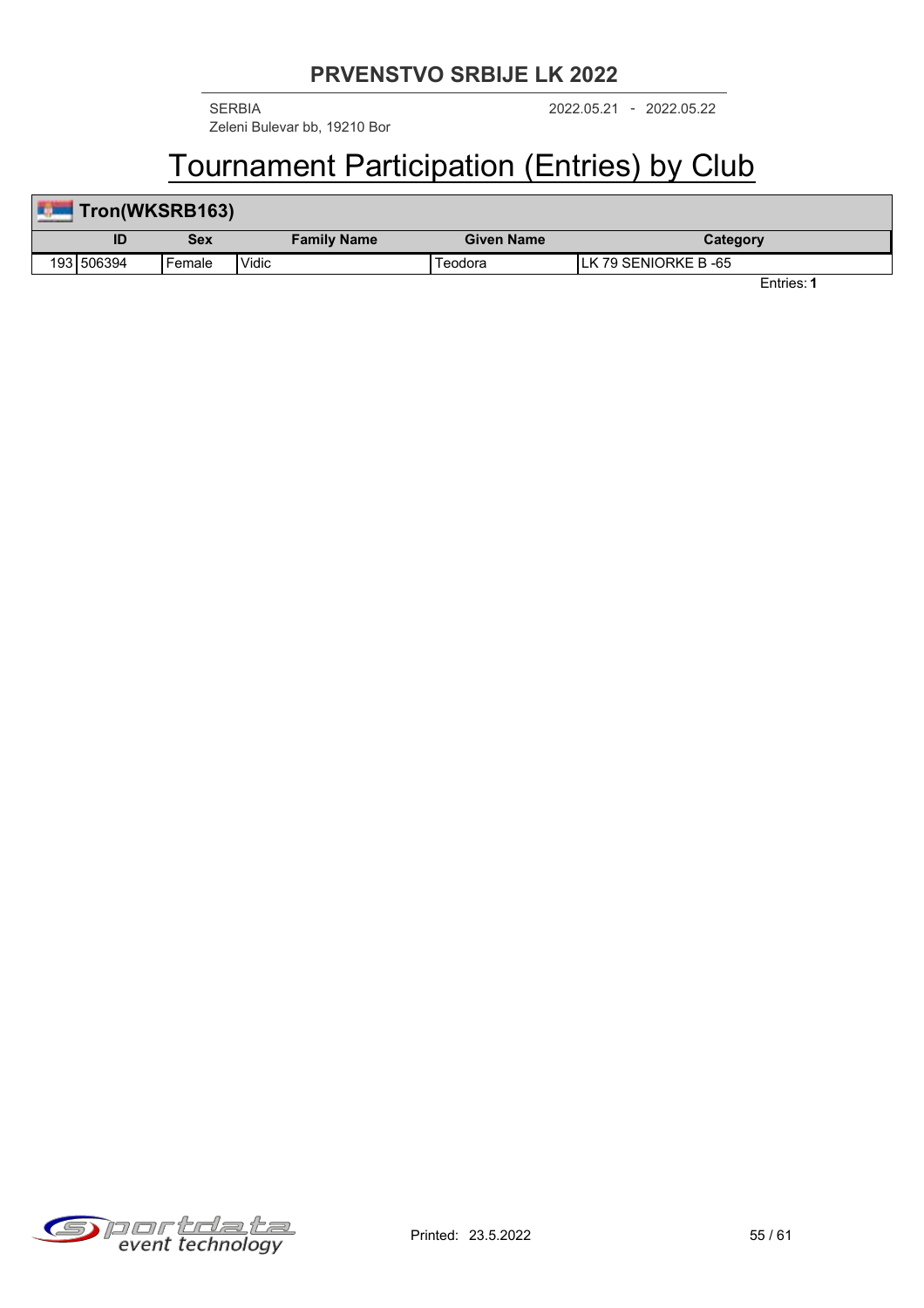2022.05.21 2022.05.22 SERBIA - Zeleni Bulevar bb, 19210 Bor

## Tournament Participation (Entries) by Club

#### **ID Sex Family Name Given Name Category Vatreni udarac(WKSRB165)** 194 526236 Male Draca Nikola LK 45 ST.JUNIORI -54 195 526373 Male Memedovski Daniel LK 47 ST.JUNIORI -60 196 526237 Male Popjanov Stefan LK 48 ST.JUNIORI -63.5

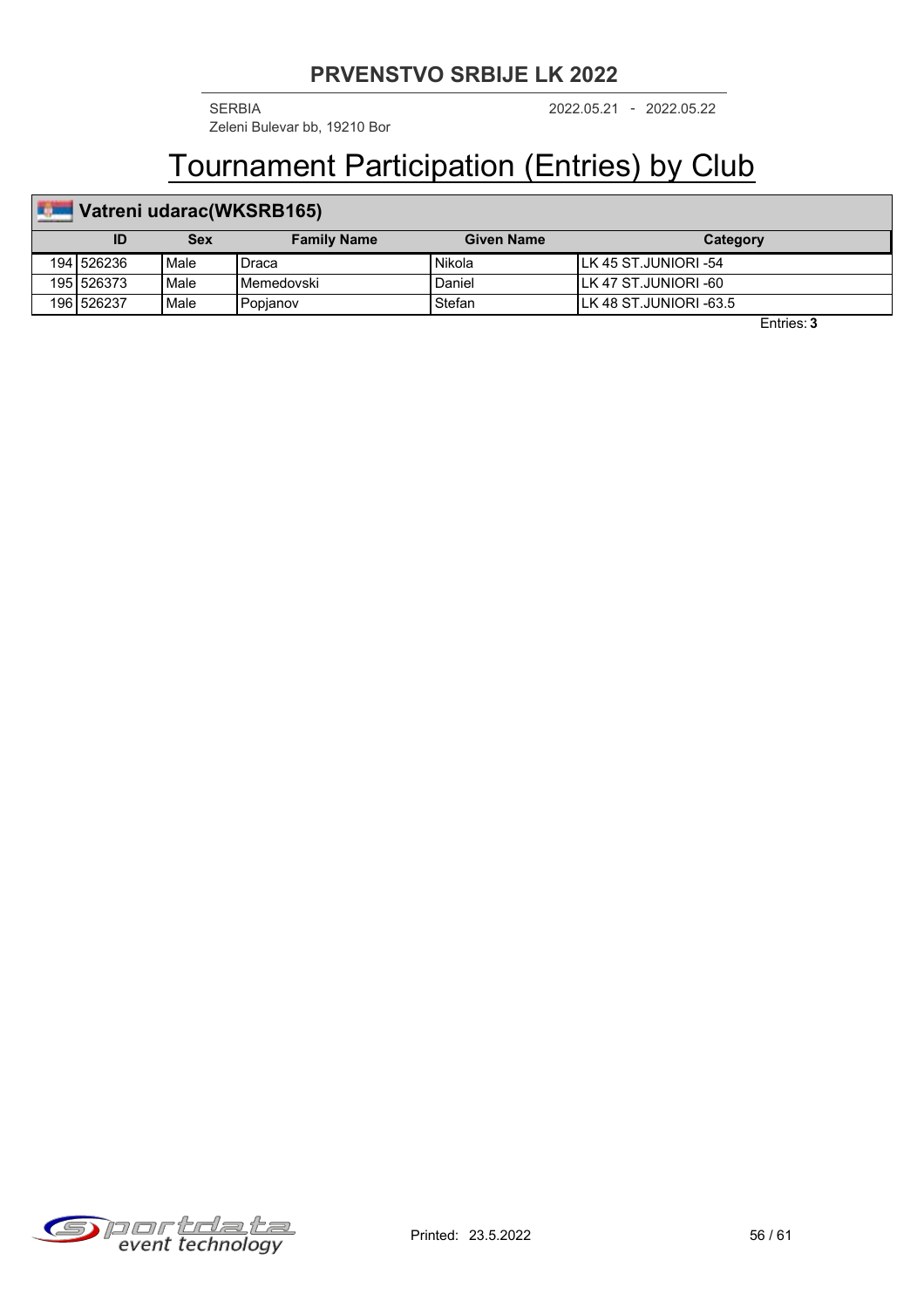2022.05.21 2022.05.22 SERBIA - Zeleni Bulevar bb, 19210 Bor

# Tournament Participation (Entries) by Club

## **Vojvodina(WKSRB167)**

| ID<br><b>Sex</b> |            |          | <b>Family Name</b>                             | <b>Given Name</b>                | Category                |  |
|------------------|------------|----------|------------------------------------------------|----------------------------------|-------------------------|--|
|                  | 197 476032 | l Female | Erdeljan                                       | l Rada                           | ILK 58 ST.JUNIORKE -56  |  |
|                  | 1981526637 | Male     | <b>Mikic</b><br>Relia<br>LLK 32 ML.JUNIORI -71 |                                  |                         |  |
|                  | 199 526640 | Male     | Simanic                                        | LLK 74 SENIORI B +91<br>l Nikola |                         |  |
|                  | 200 526638 | l Female | Skrbic                                         | Jovana                           | LLK 81 SENIORKE B +70   |  |
|                  | 201 526636 | Male     | Stojsin                                        | Pavle                            | LLK 30 ML.JUNIORI -63.5 |  |
|                  | 202 526635 | Male     | Velic                                          | Uros                             | ILK 06 KADETI-57        |  |
|                  | 203 526639 | Male     | Zeljkovic                                      | Viktor                           | LLK 71 SENIORI B -81    |  |

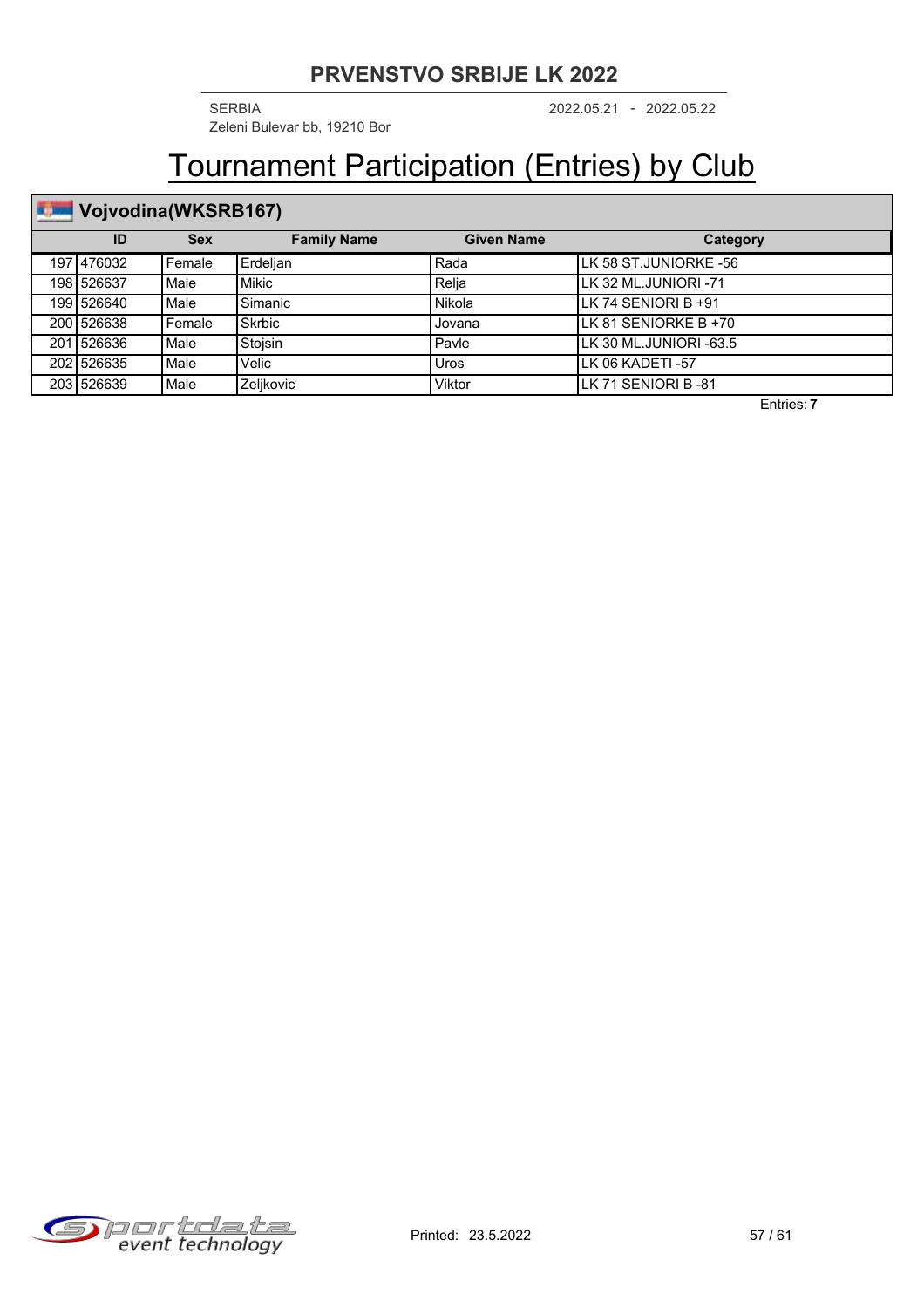2022.05.21 2022.05.22 SERBIA - Zeleni Bulevar bb, 19210 Bor

## Tournament Participation (Entries) by Club

#### **ID Sex Family Name Given Name Category Vranje(WKSRB169)** 204 526587 Male Bajramovic Tane LK 66 SENIORI B -60 205 526589 Male Stosic Nemanja LK 69 SENIORI B -71

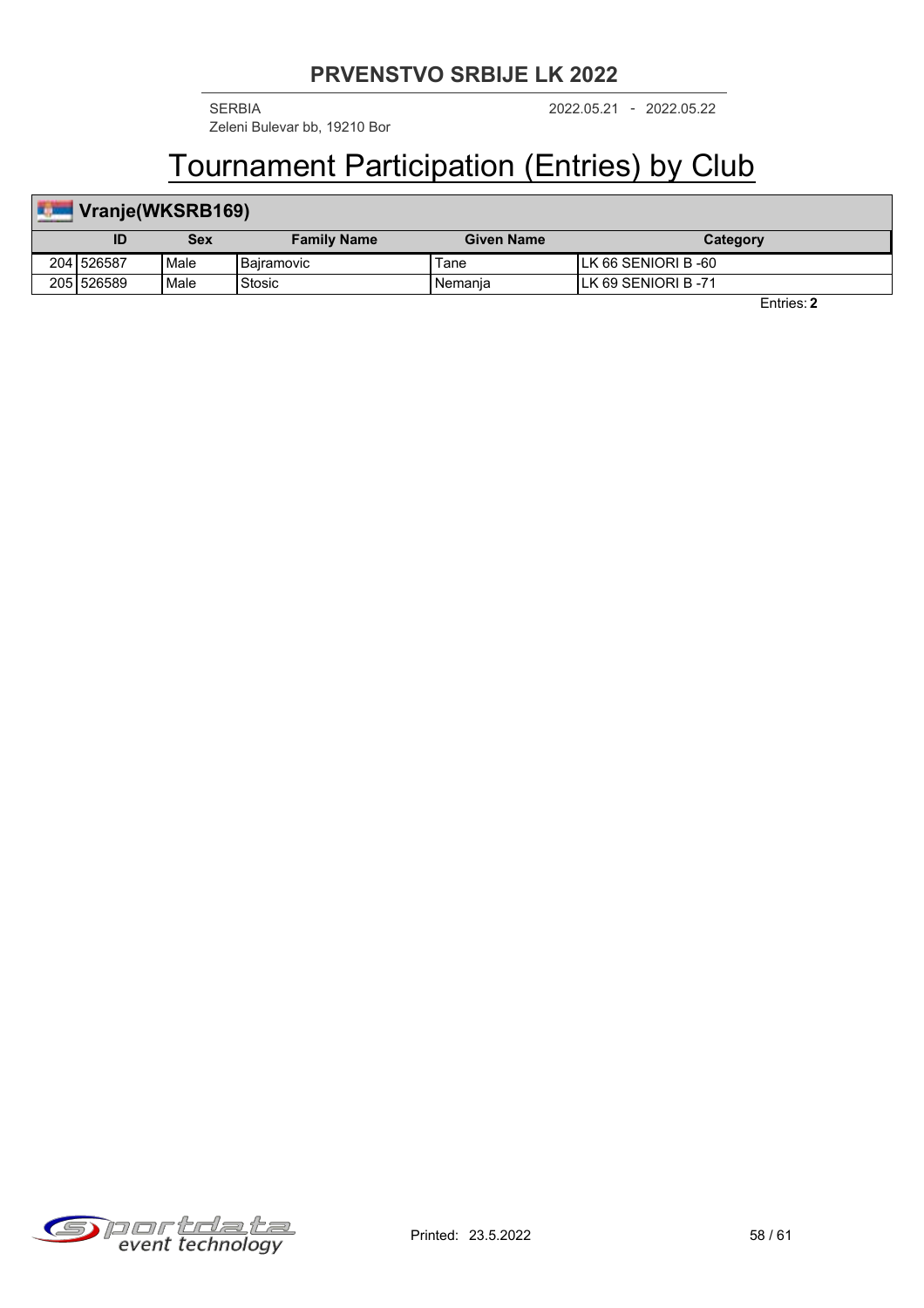2022.05.21 2022.05.22 SERBIA - Zeleni Bulevar bb, 19210 Bor

## Tournament Participation (Entries) by Club

## **Vukovi 018(WKSRB171)**

|            | Sex    | <b>Family Name</b> | Given Name | Category                |
|------------|--------|--------------------|------------|-------------------------|
| 206 476025 | Male   | l Diordievic       | Vuk        | ILK 27 ML.JUNIORI -54   |
| 207 475890 | Male   | l Mitrovic         | Jgnjen     | ILK 48 ST.JUNIORI -63.5 |
| 208 513449 | l Male | l Mitrovic         | Pavle      | ILK 24 ML.JUNIORI -48   |

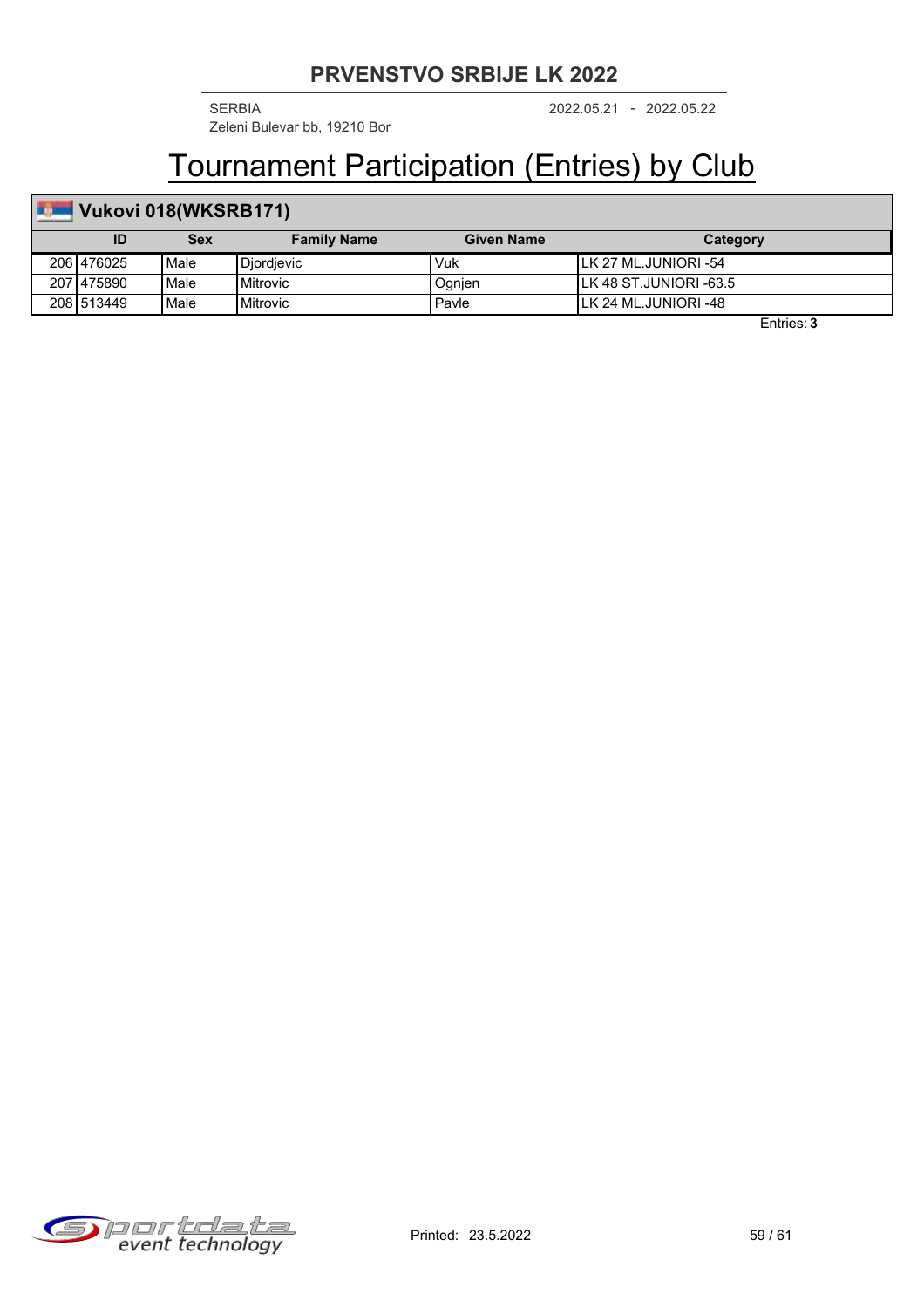2022.05.21 2022.05.22 SERBIA - Zeleni Bulevar bb, 19210 Bor

## Tournament Participation (Entries) by Club

| Warrior(WKSRB173) |      |                    |                   |                     |  |  |  |  |
|-------------------|------|--------------------|-------------------|---------------------|--|--|--|--|
|                   | Sex  | <b>Family Name</b> | <b>Given Name</b> | Category            |  |  |  |  |
| 2091513374        | Male | l Milosevic        | , Aleksandar      | LK 88 SENIORI A -71 |  |  |  |  |

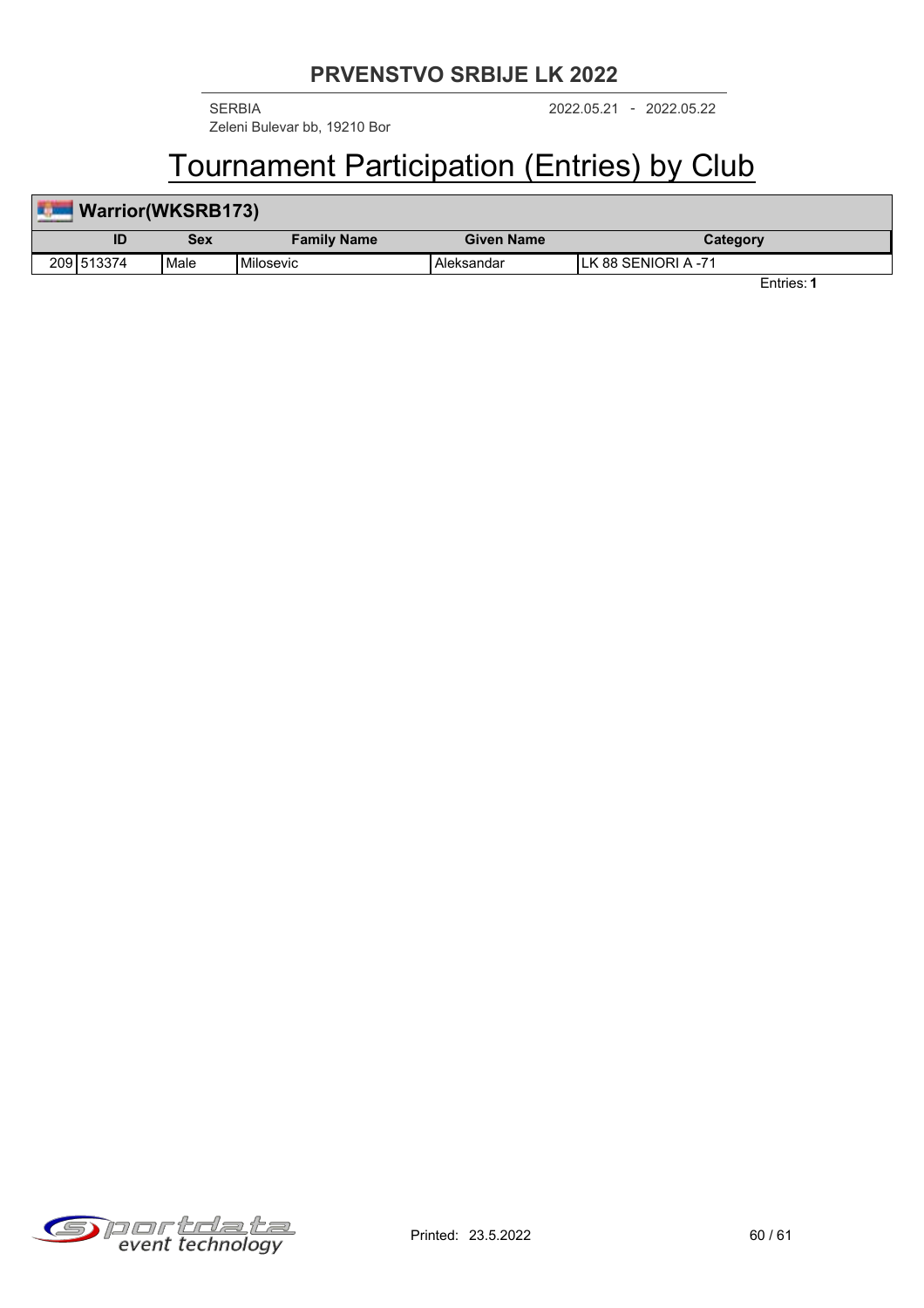2022.05.21 2022.05.22 SERBIA - Zeleni Bulevar bb, 19210 Bor

Tournament Participation (Entries) by Club

Total Entries:**209**

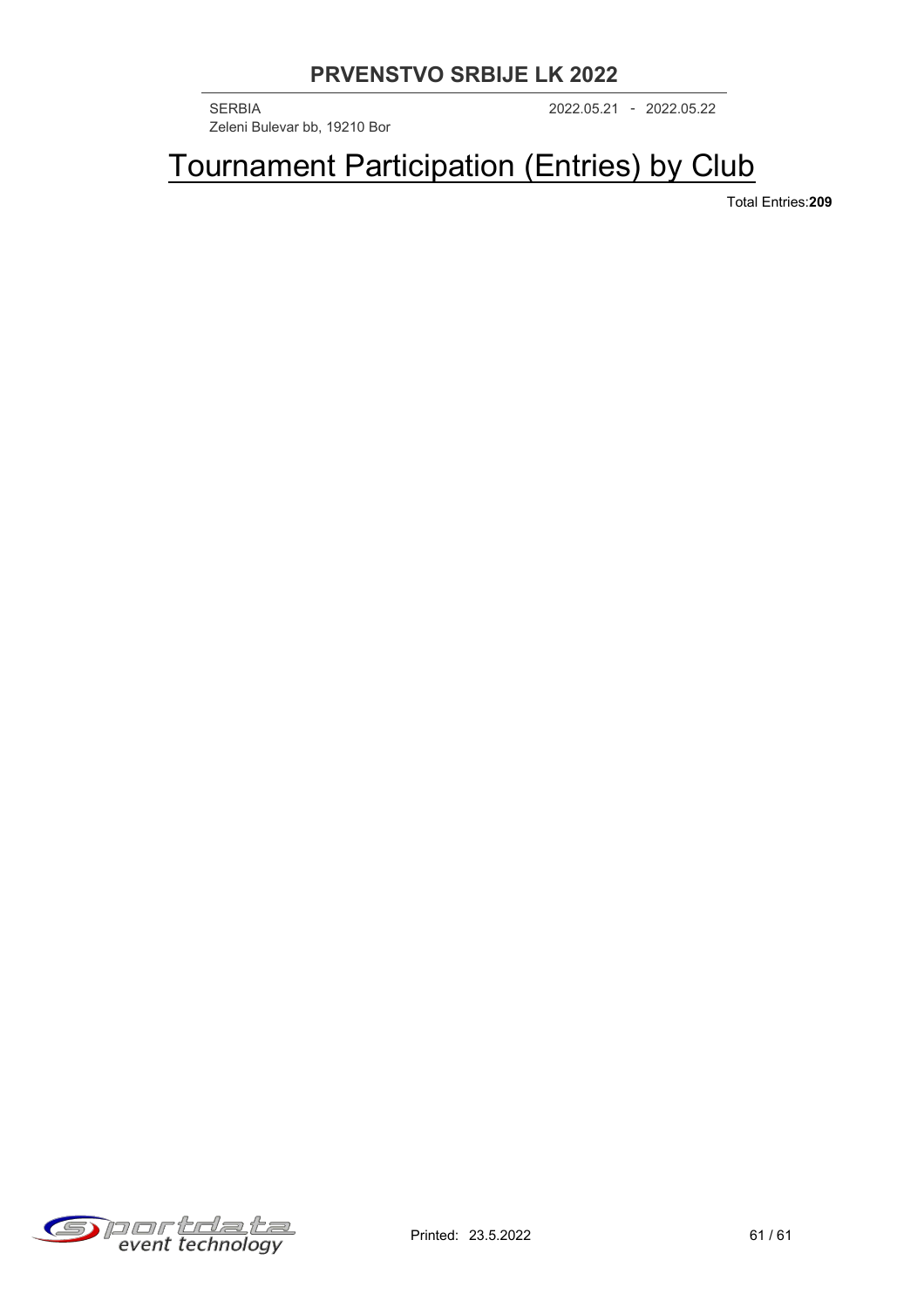Zeleni Bulevar bb, 19210 Bor

2022.05.21 2022.05.22 SERBIA -

## **Statistics**

| <b>Participating Countries: 1</b> |                    |                | <b>Participating Regions: 0</b> |  | <b>Participating</b><br>Team/Clubs: | 60 |
|-----------------------------------|--------------------|----------------|---------------------------------|--|-------------------------------------|----|
|                                   | <b>Competitors</b> | <b>Entries</b> |                                 |  |                                     |    |
| Female                            | 61                 | 61             |                                 |  |                                     |    |
| <b>Male</b>                       | 148                | 148            |                                 |  |                                     |    |
| <b>Total</b>                      | 209                | 209            |                                 |  |                                     |    |

| <b>Entries per Category</b> | <b>Entries</b> | <b>Teams</b>   |
|-----------------------------|----------------|----------------|
| LK 01 KADETI-42             | $\overline{2}$ |                |
| LK 03 KADETI-48             | $\,6\,$        | $\blacksquare$ |
| LK 04 KADETI-51             | $\overline{4}$ |                |
| LK 05 KADETI -54            | $\overline{2}$ | $\blacksquare$ |
| LK 06 KADETI-57             | $\overline{2}$ | $\blacksquare$ |
| LK 09 KADETI-67             | $\overline{3}$ |                |
| LK 10 KADETI-71             | $\overline{2}$ | $\blacksquare$ |
| LK 100 SENIORKE A +70       | $\overline{3}$ | $\blacksquare$ |
| LK 13 KADETI +81            | $\overline{2}$ | $\blacksquare$ |
| LK 18 KADETKINJE -52        | $\overline{4}$ | $\blacksquare$ |
| LK 24 ML.JUNIORI -48        | $\overline{2}$ |                |
| LK 25 ML.JUNIORI -51        | $\overline{3}$ | $\blacksquare$ |
| LK 27 ML.JUNIORI -54        | $\overline{2}$ | $\blacksquare$ |
| LK 28 ML.JUNIORI -57        | $\overline{3}$ | $\blacksquare$ |
| LK 29 ML.JUNIORI -60        | $\overline{3}$ | $\blacksquare$ |
| LK 30 ML.JUNIORI -63.5      | $\overline{4}$ | $\blacksquare$ |
| LK 31 ML.JUNIORI -67        | $\mathfrak{S}$ | $\blacksquare$ |
| LK 32 ML.JUNIORI -71        | $\overline{4}$ | $\blacksquare$ |
| LK 33 ML.JUNIORI -75        | $\overline{2}$ | $\blacksquare$ |
| LK 35 ML.JUNIORI +81        | $\mathfrak{B}$ | $\blacksquare$ |
| LK 37 ML.JUNIORKE -40       | $\overline{2}$ | $\blacksquare$ |
| LK 39 ML.JUNIORKE -48       | $\overline{4}$ | $\blacksquare$ |
| LK 40 ML.JUNIORKE -52       | $\overline{4}$ | $\blacksquare$ |
| LK 41 ML.JUNIORKE -56       | $\overline{2}$ |                |
| LK 42 ML.JUNIORKE -60       | $\overline{4}$ | $\blacksquare$ |
| LK 43 ML.JUNIORKE +60       | $\overline{5}$ | $\sim$         |
| LK 45 ST.JUNIORI -54        | $\overline{3}$ | $\blacksquare$ |
| LK 46 ST.JUNIORI -57        | $\overline{2}$ | $\blacksquare$ |
| LK 47 ST.JUNIORI -60        | $\overline{4}$ | $\blacksquare$ |
| LK 48 ST.JUNIORI -63.5      | $\overline{4}$ | $\blacksquare$ |

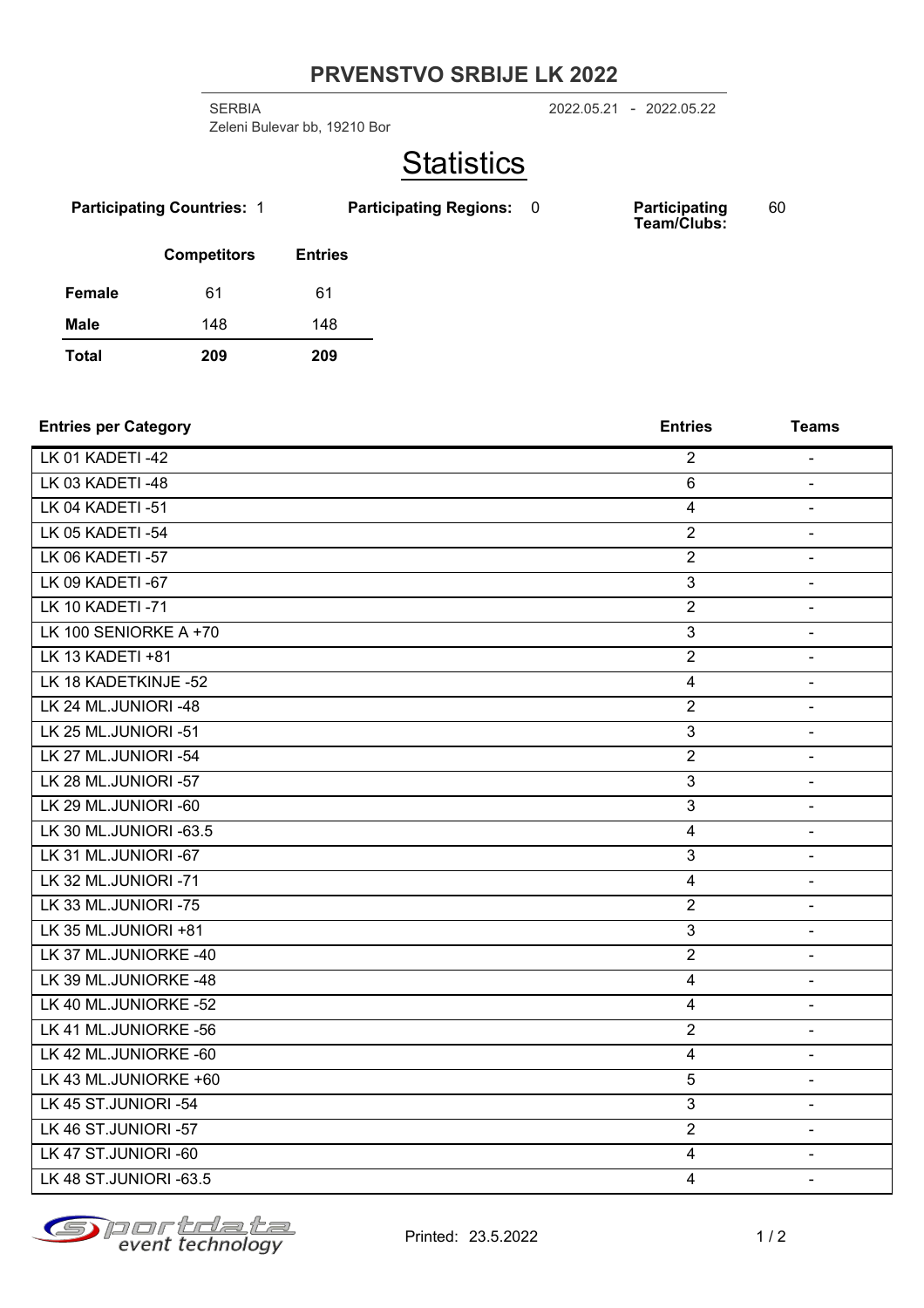2022.05.21 2022.05.22 SERBIA - Zeleni Bulevar bb, 19210 Bor

## **Statistics**

| LK 49 ST.JUNIORI -67  |                | 9              | $\blacksquare$ |
|-----------------------|----------------|----------------|----------------|
| LK 50 ST.JUNIORI-71   |                | $\overline{4}$ | $\blacksquare$ |
| LK 51 ST.JUNIORI -75  |                | $\overline{3}$ | $\blacksquare$ |
| LK 52 ST.JUNIORI -81  |                | $\overline{2}$ | $\blacksquare$ |
| LK 54 ST.JUNIORI -91  |                | $\overline{2}$ | $\blacksquare$ |
| LK 55 ST.JUNIORI +91  |                | $\overline{2}$ | $\blacksquare$ |
| LK 56 ST.JUNIORKE -48 |                | $\overline{4}$ | $\blacksquare$ |
| LK 57 ST.JUNIORKE -52 |                | $\overline{4}$ | $\blacksquare$ |
| LK 58 ST.JUNIORKE -56 |                | $\overline{4}$ | $\blacksquare$ |
| LK 59 ST.JUNIORKE -60 |                | $\overline{2}$ | $\blacksquare$ |
| LK 61 ST.JUNIORKE -70 |                | $\overline{2}$ | $\blacksquare$ |
| LK 62 ST.JUNIORKE +70 |                | $\mathbf{1}$   | $\blacksquare$ |
| LK 66 SENIORI B-60    |                | $\overline{2}$ | $\blacksquare$ |
| LK 67 SENIORI B -63.5 |                | $\mathfrak{S}$ | $\blacksquare$ |
| LK 68 SENIORI B-67    |                | 5              | $\blacksquare$ |
| LK 69 SENIORI B-71    |                | $\overline{7}$ | $\blacksquare$ |
| LK 70 SENIORI B-75    |                | 5              | $\blacksquare$ |
| LK 71 SENIORI B-81    |                | 8              | $\blacksquare$ |
| LK 73 SENIORI B-91    |                | $\overline{2}$ | $\blacksquare$ |
| LK 74 SENIORI B +91   |                | 5              | $\blacksquare$ |
| LK 77 SENIORKE B-56   |                | $\overline{2}$ | $\sim$         |
| LK 79 SENIORKE B-65   |                | $\overline{3}$ | $\blacksquare$ |
| LK 80 SENIORKE B-70   |                | $\overline{3}$ | $\blacksquare$ |
| LK 81 SENIORKE B +70  |                | $\overline{4}$ | $\sim$         |
| LK 84 SENIORI A -57   |                | $\overline{2}$ | $\blacksquare$ |
| LK 86 SENIORI A -63.5 |                | $\overline{5}$ | $\blacksquare$ |
| LK 87 SENIORI A -67   |                | $\overline{2}$ | $\blacksquare$ |
| LK 88 SENIORI A-71    |                | $\overline{2}$ | $\blacksquare$ |
| LK 89 SENIORI A -75   |                | 6              | $\sim$         |
| LK 90 SENIORI A-81    |                | 5              | ٠              |
| LK 92 SENIORI A -91   |                | 1              | $\blacksquare$ |
| LK 93 SENIORI A +91   |                | 1              |                |
| LK 94 SENIORKE A -48  |                | $\overline{2}$ | $\blacksquare$ |
| LK 95 SENIORKE A -52  |                | 1              | $\blacksquare$ |
| LK 99 SENIORKE A-70   |                | 1              |                |
|                       | <b>Totals:</b> | 209            | $\mathbf 0$    |

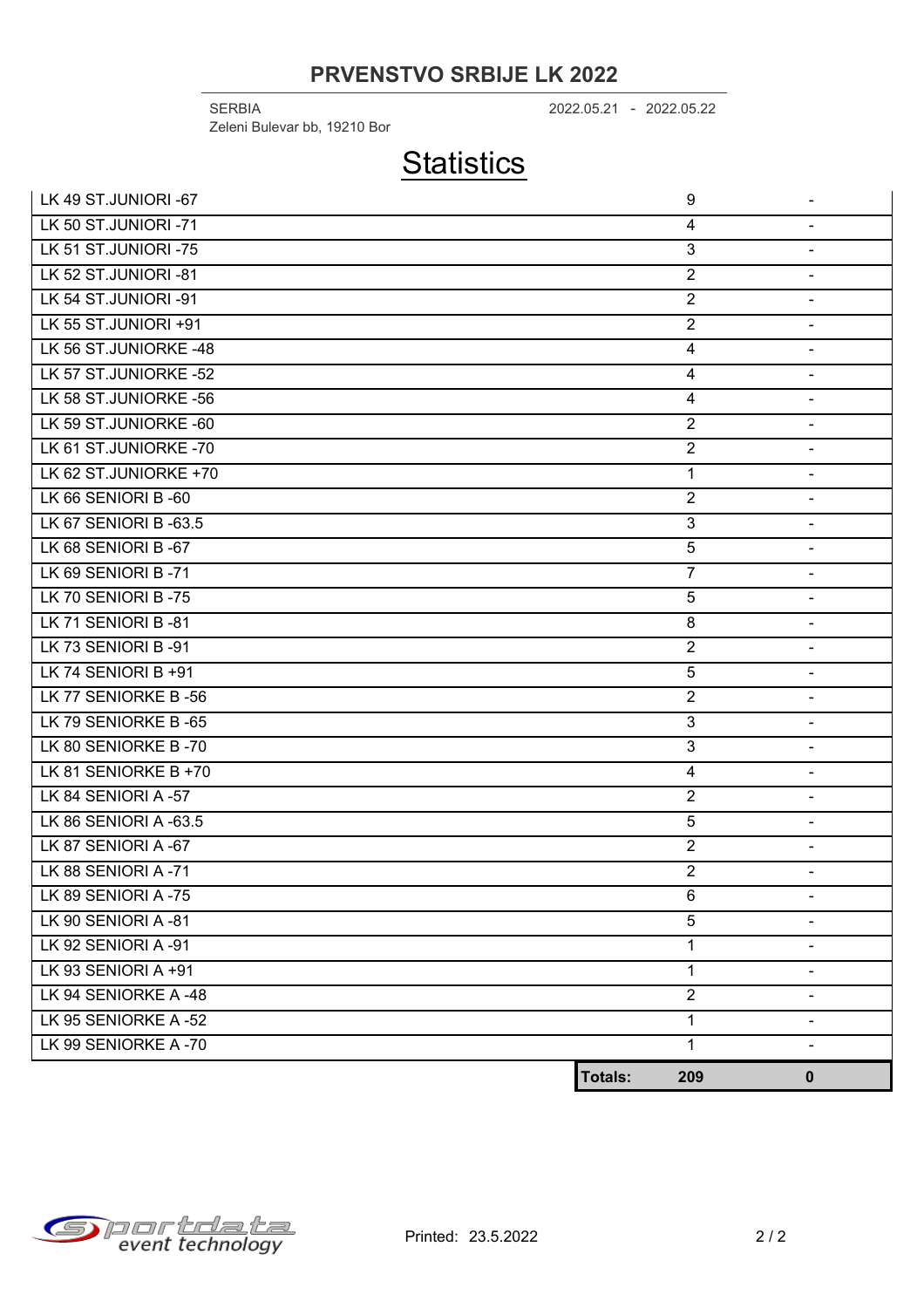Zeleni Bulevar bb, 19210 Bor

2022.05.21 2022.05.22 SERBIA -

# Officials Registration

| <b>Coach</b>                   |            |          |         |            |  |  |  |
|--------------------------------|------------|----------|---------|------------|--|--|--|
| ä,<br><b>RU 09(WKSRB150)</b>   |            |          |         |            |  |  |  |
| 469605                         | <b>SRB</b> | Vladimir | Bogovic | Coach      |  |  |  |
|                                |            |          |         | Entries: 1 |  |  |  |
| 50<br>Vatreni udarac(WKSRB165) |            |          |         |            |  |  |  |
| 2421885                        | <b>SRB</b> | Nikola   | Vlaov   | Coach      |  |  |  |
|                                |            |          |         | Entries: 1 |  |  |  |

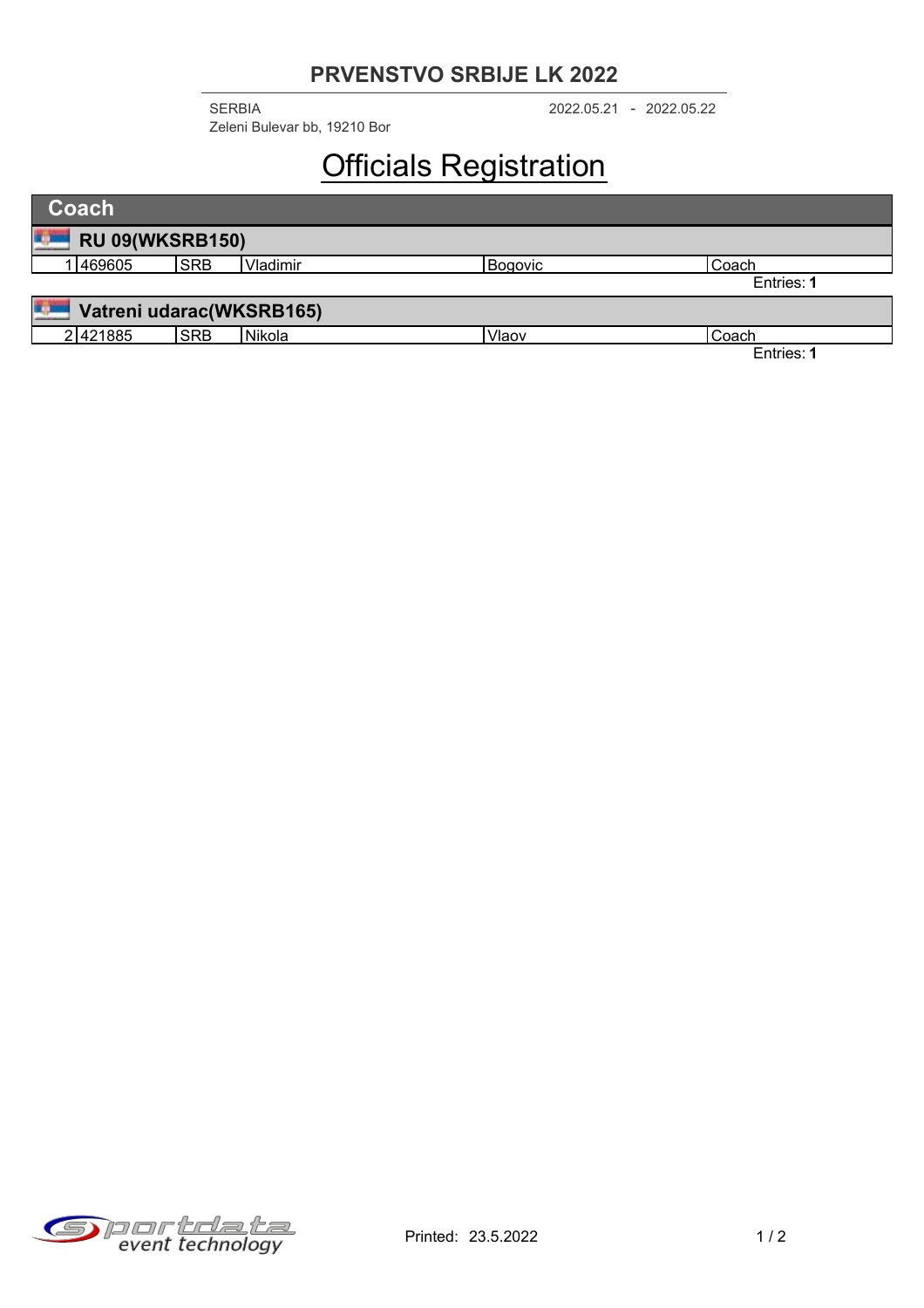2022.05.21 2022.05.22 SERBIA - Zeleni Bulevar bb, 19210 Bor

## Officials Registration

Total Entries:**2**

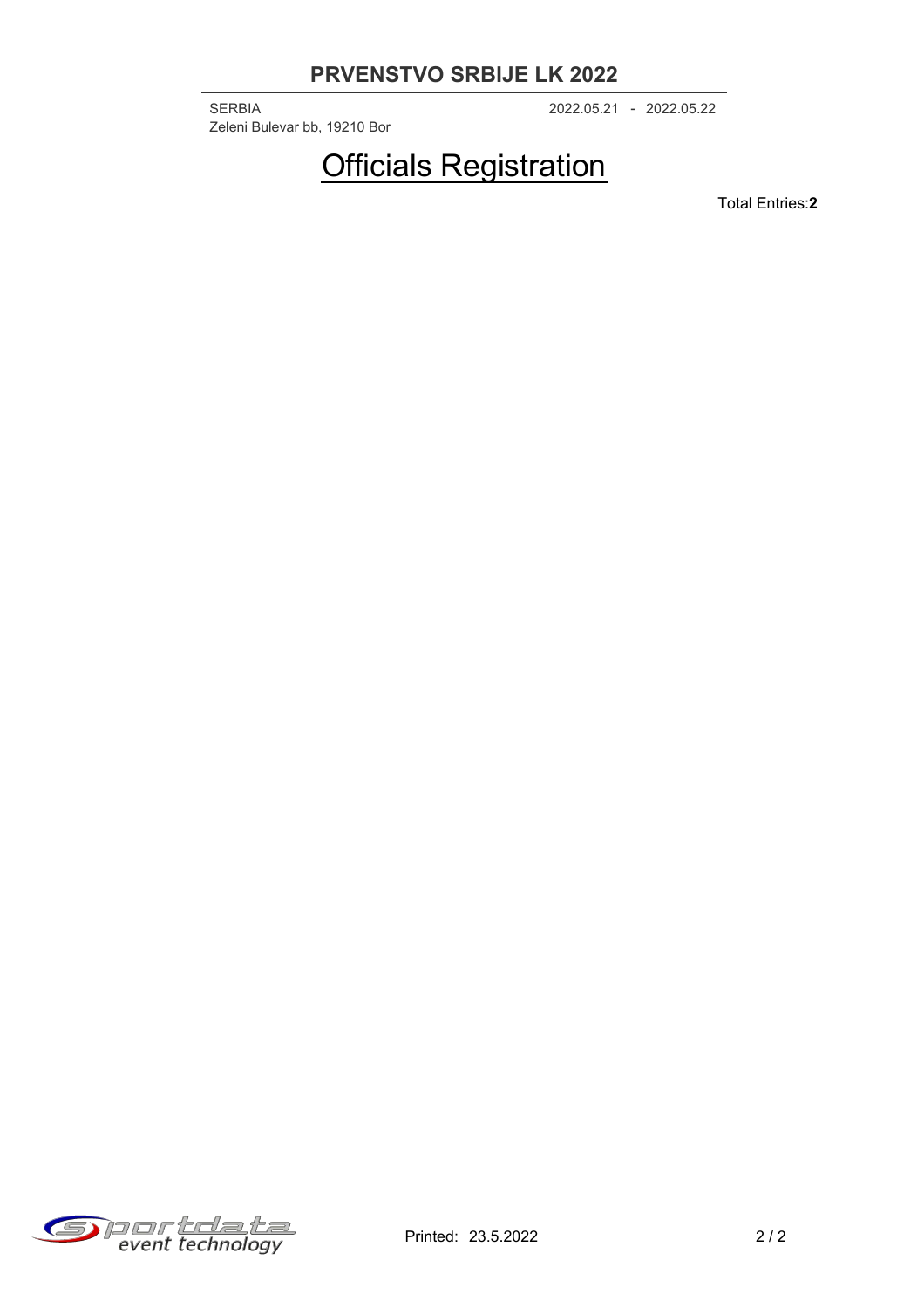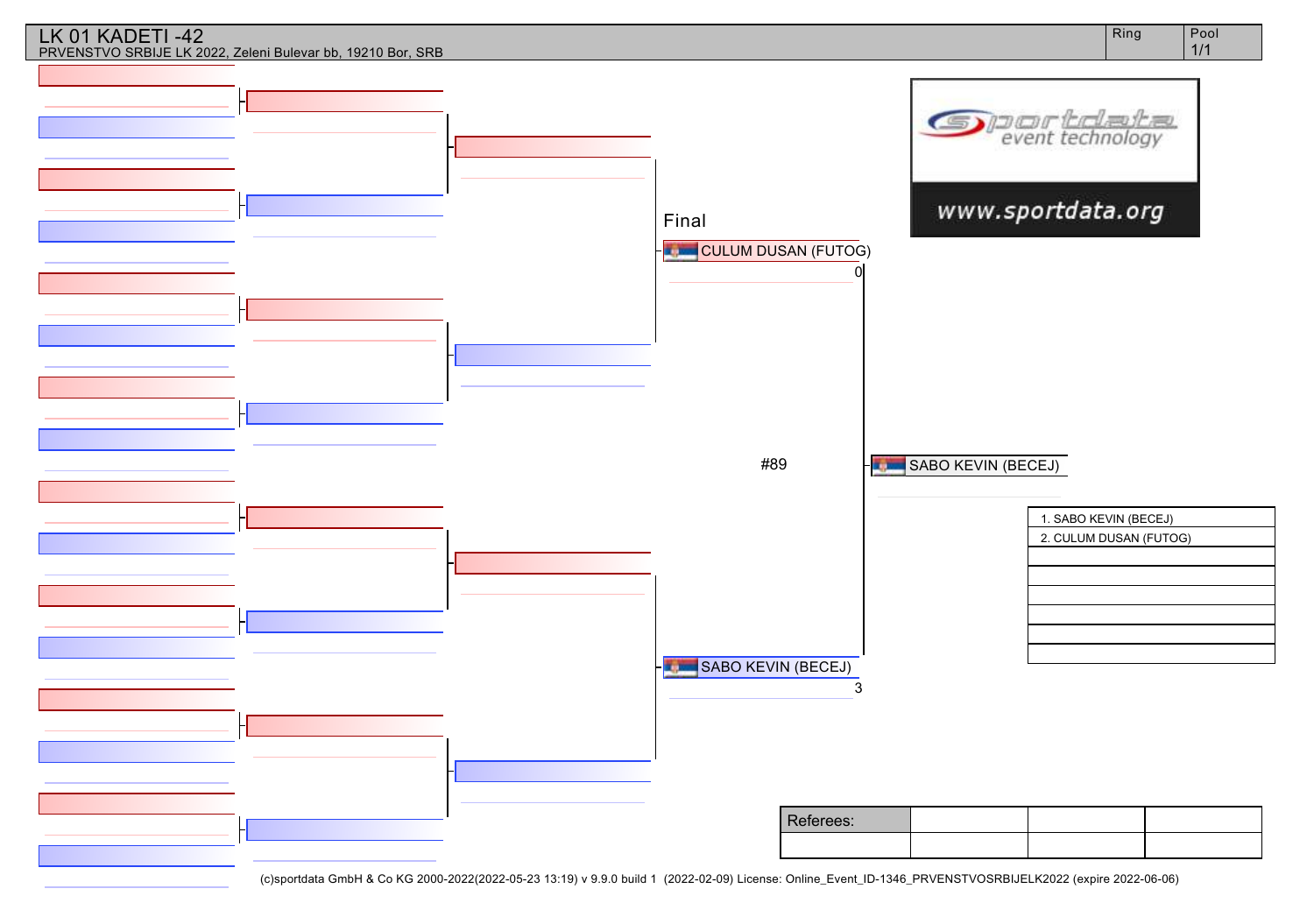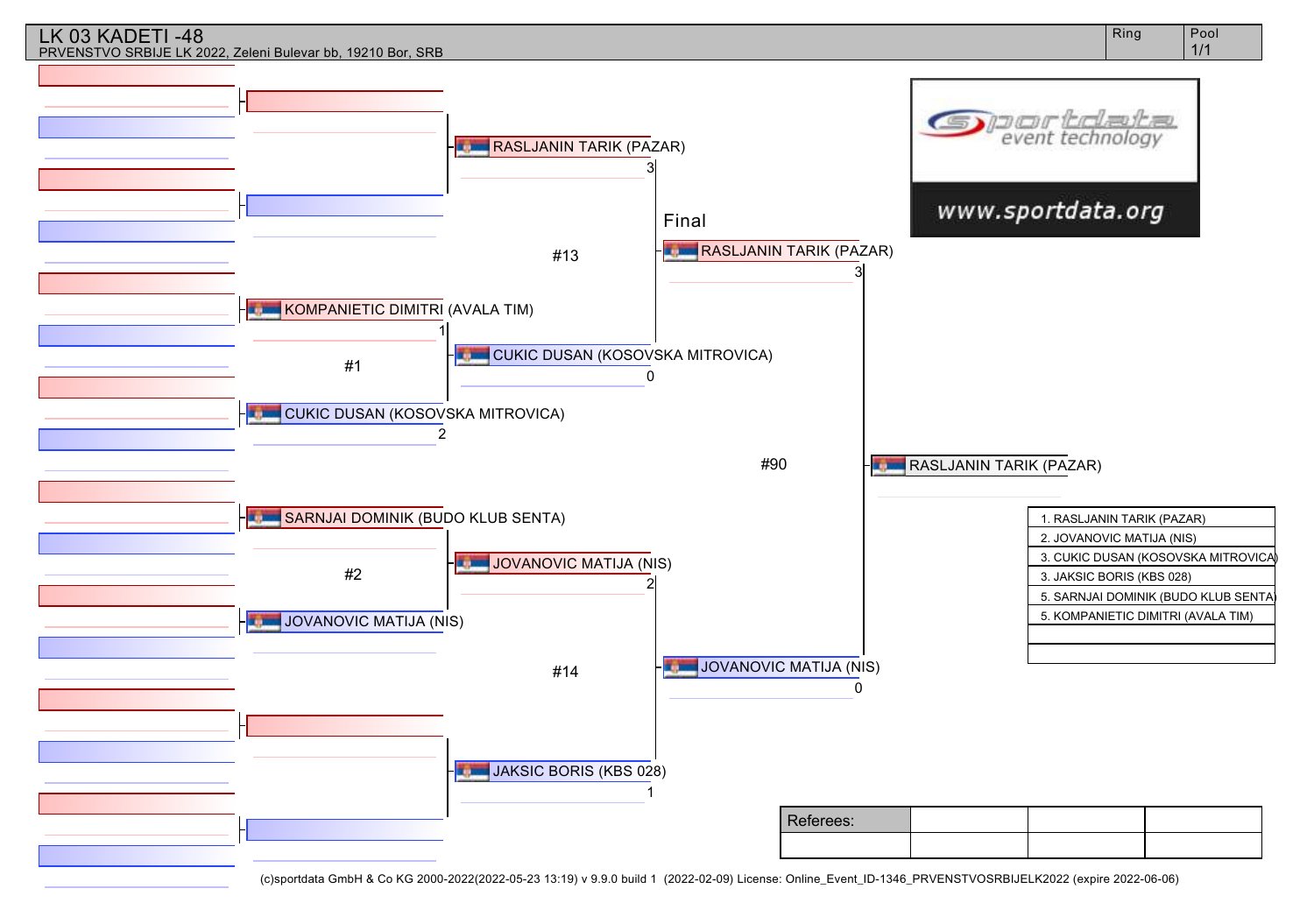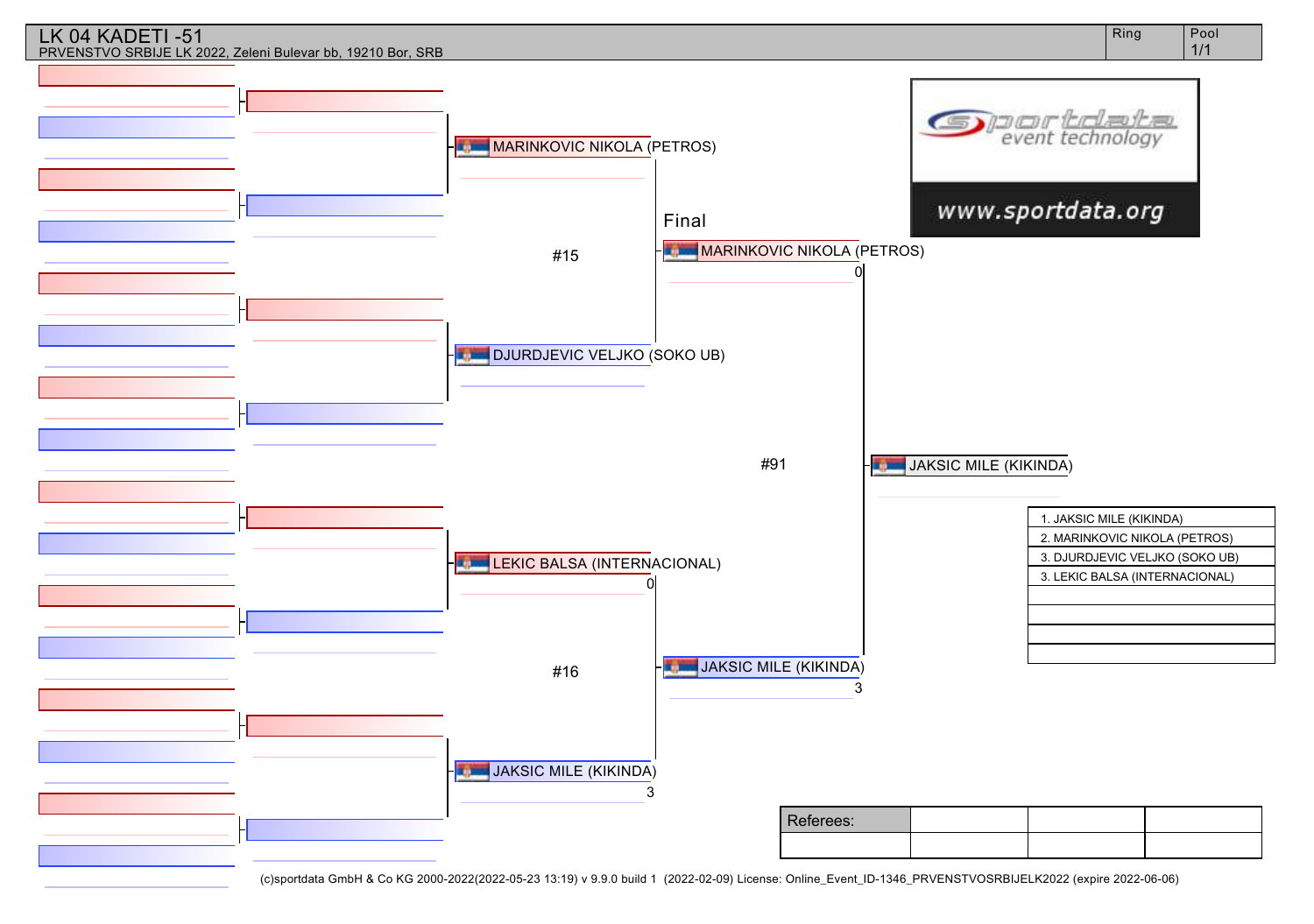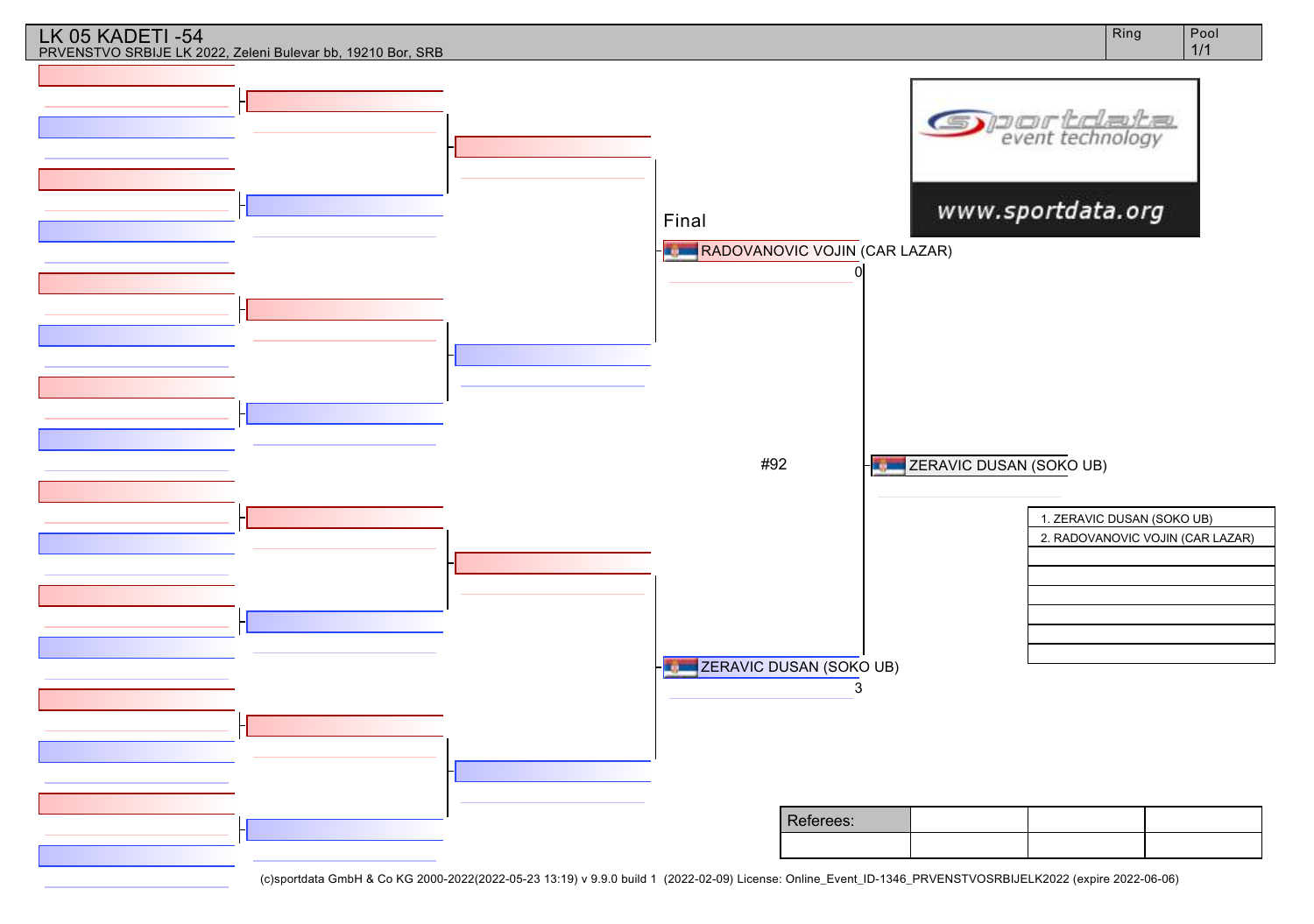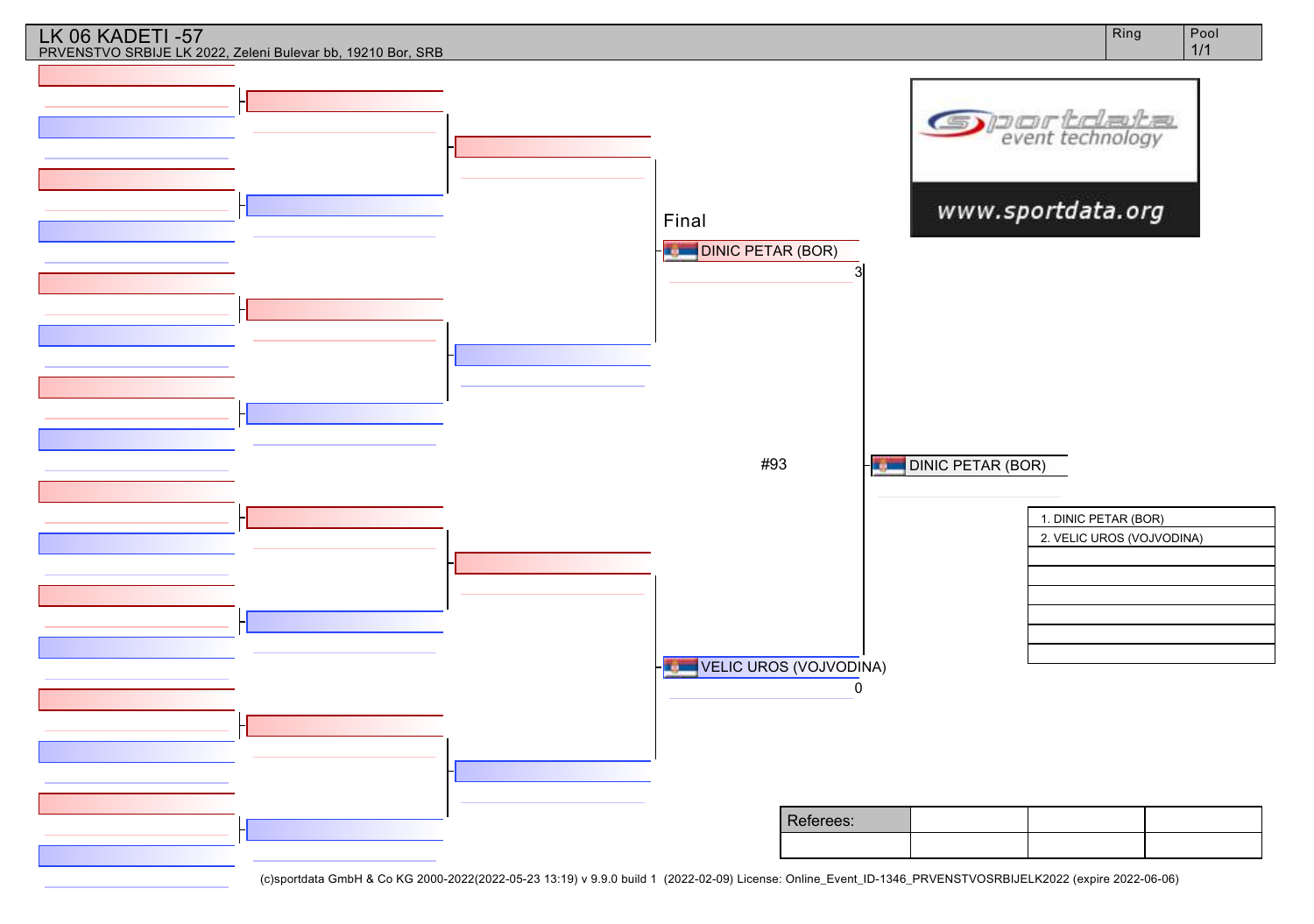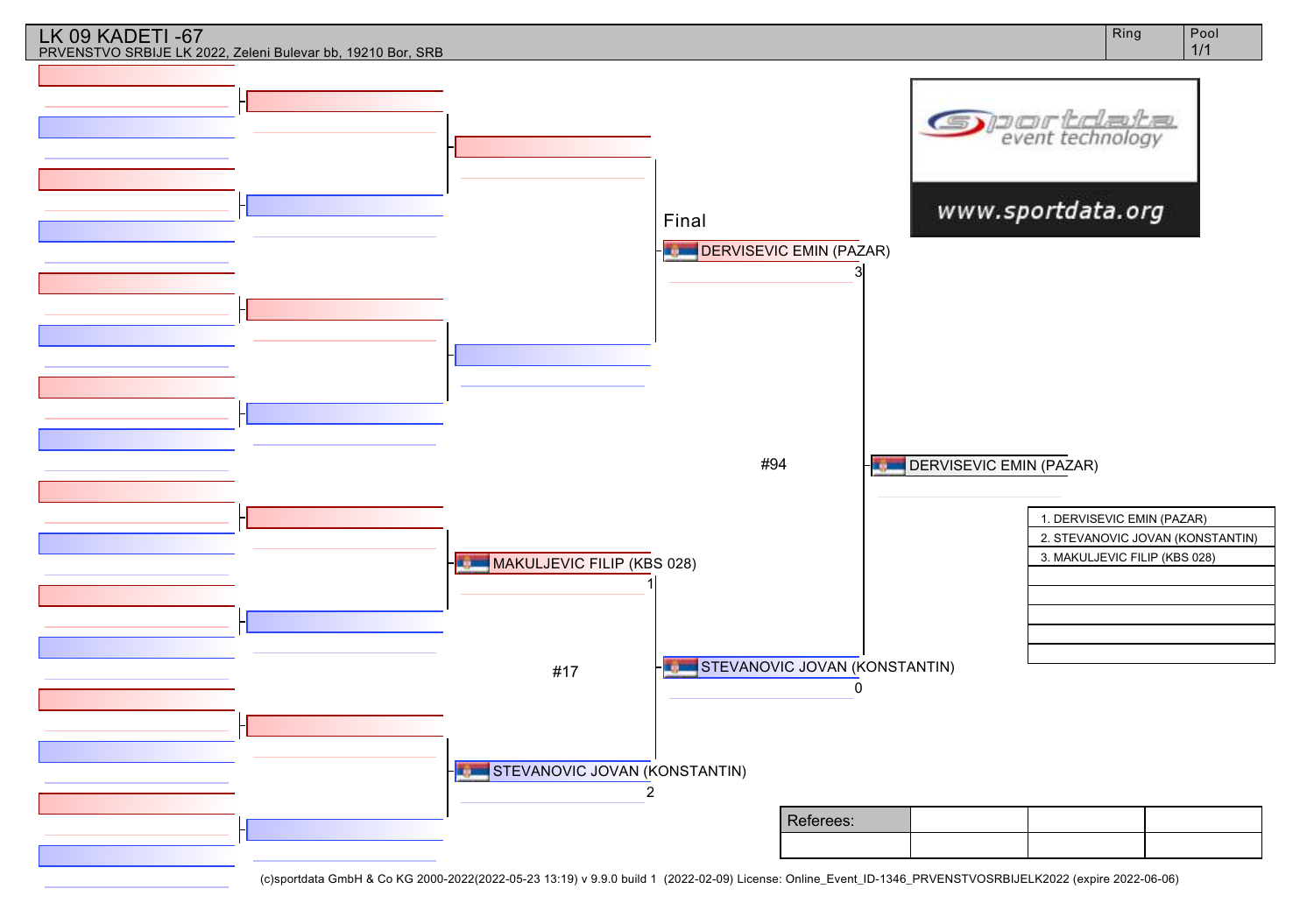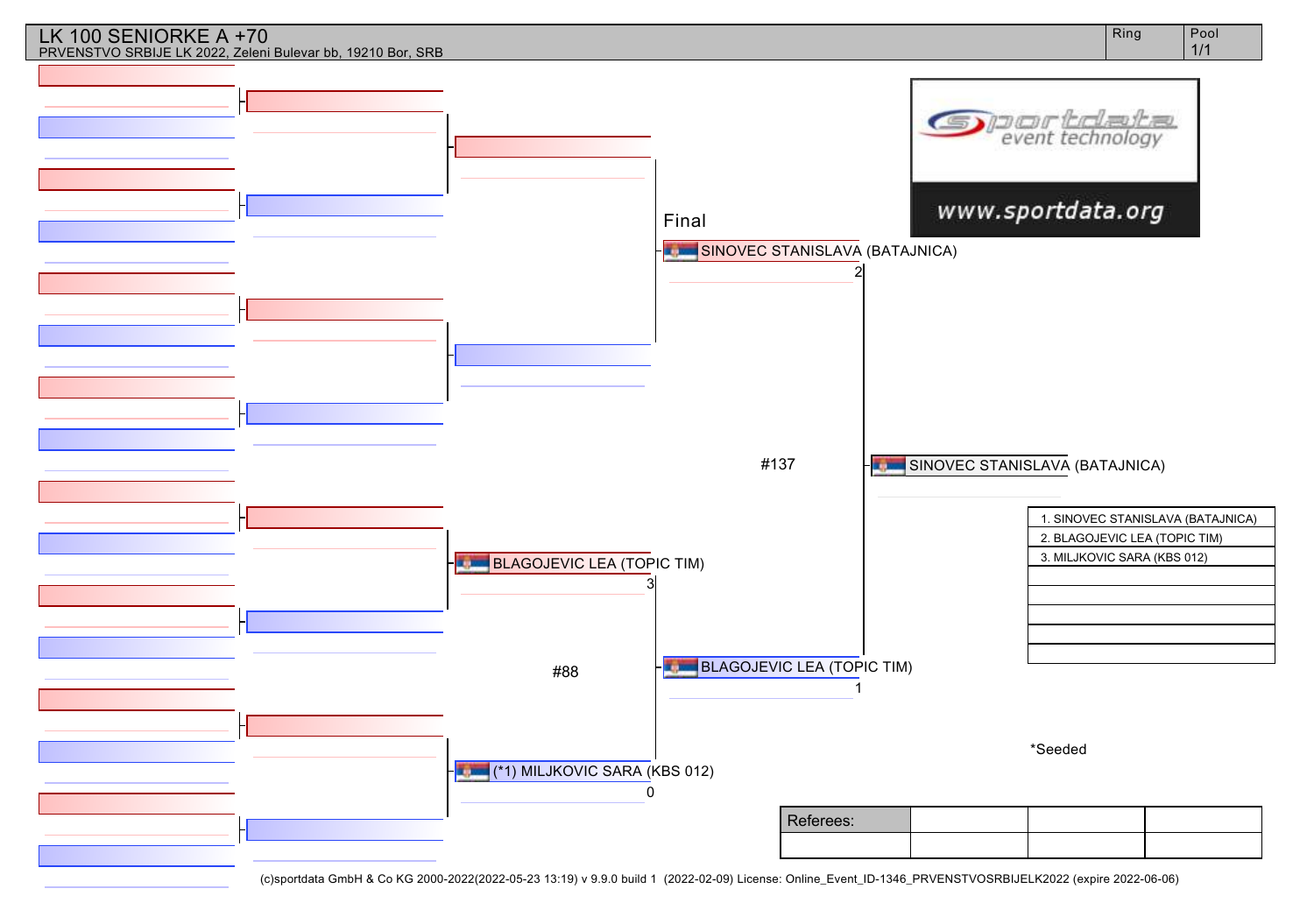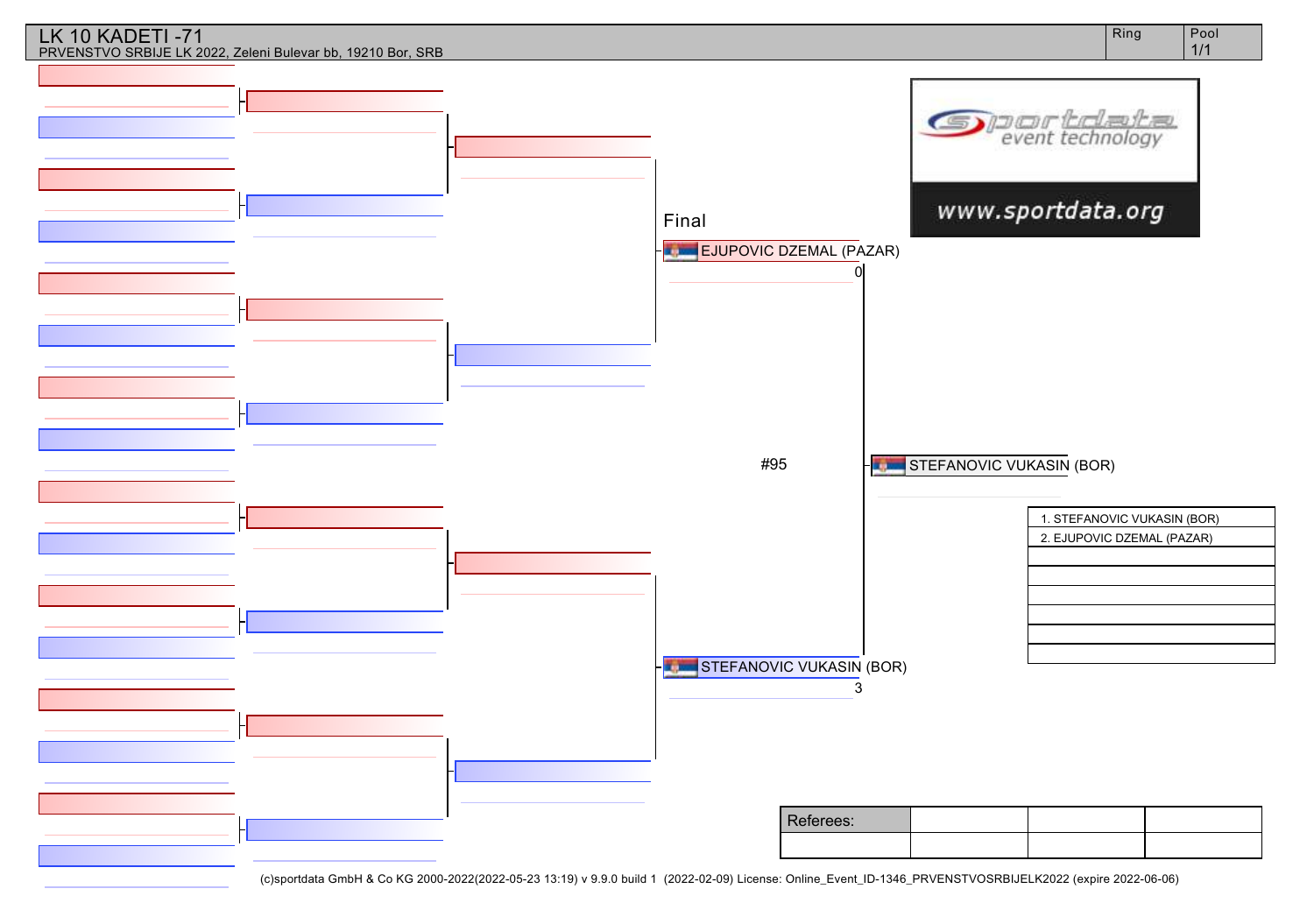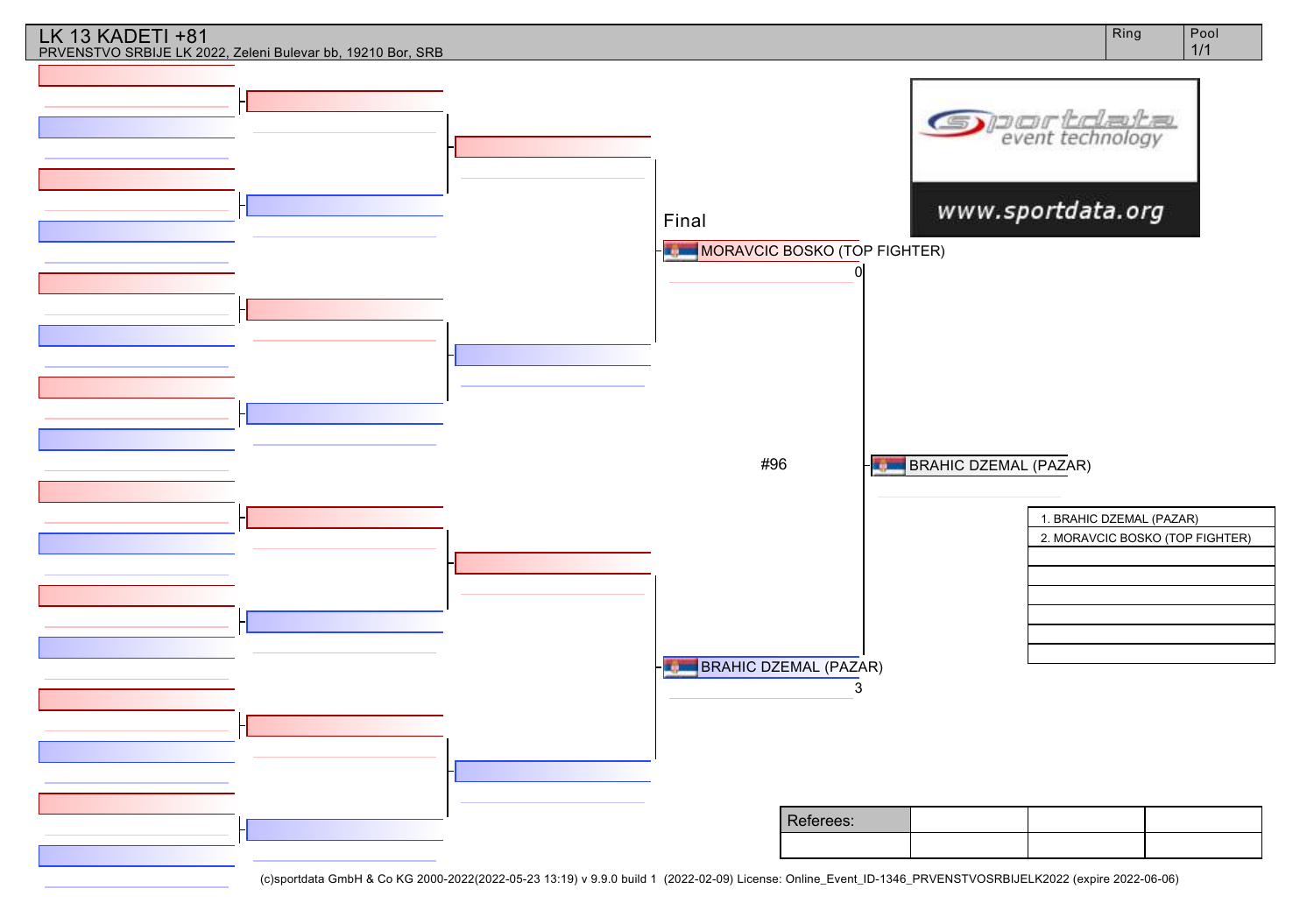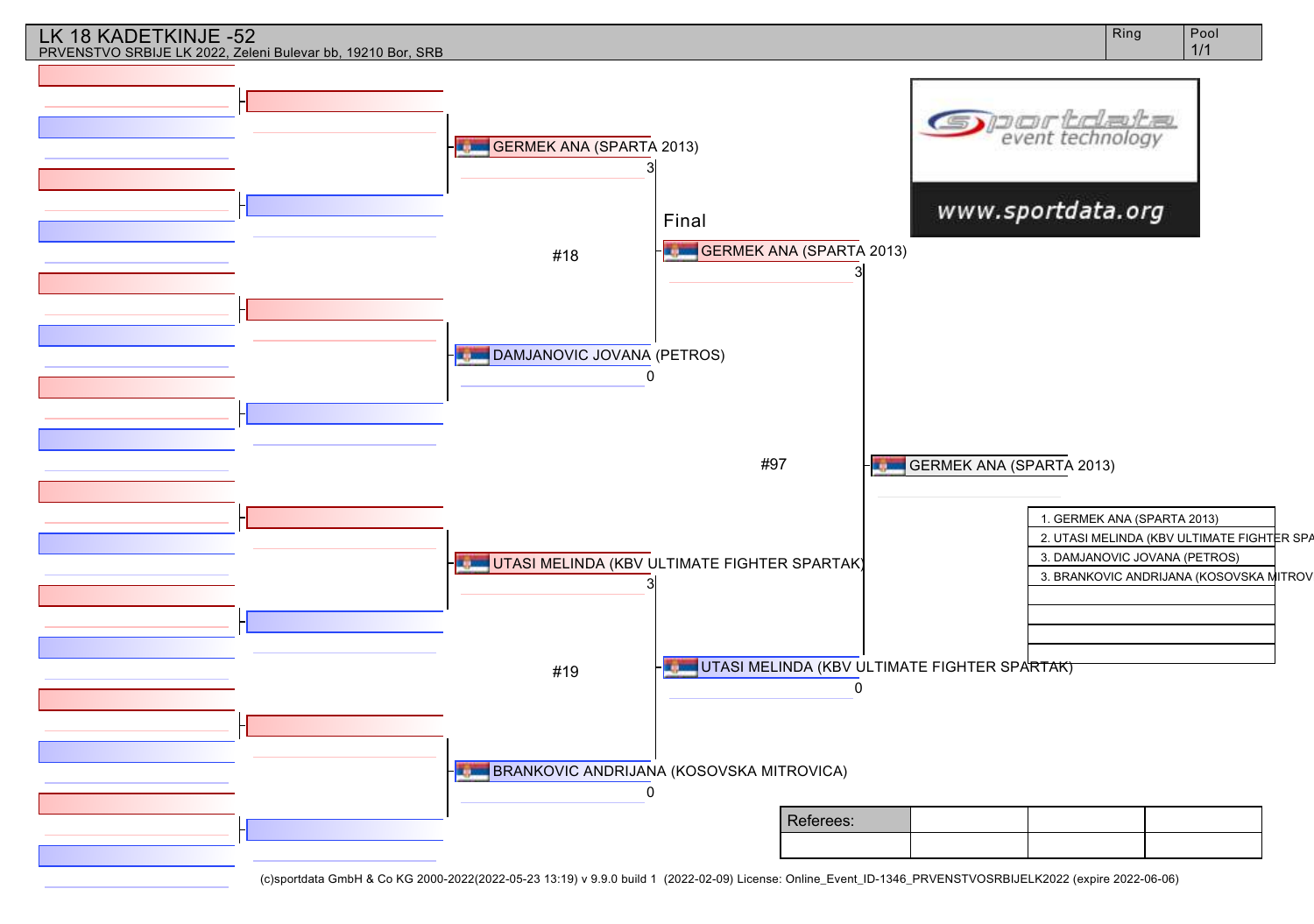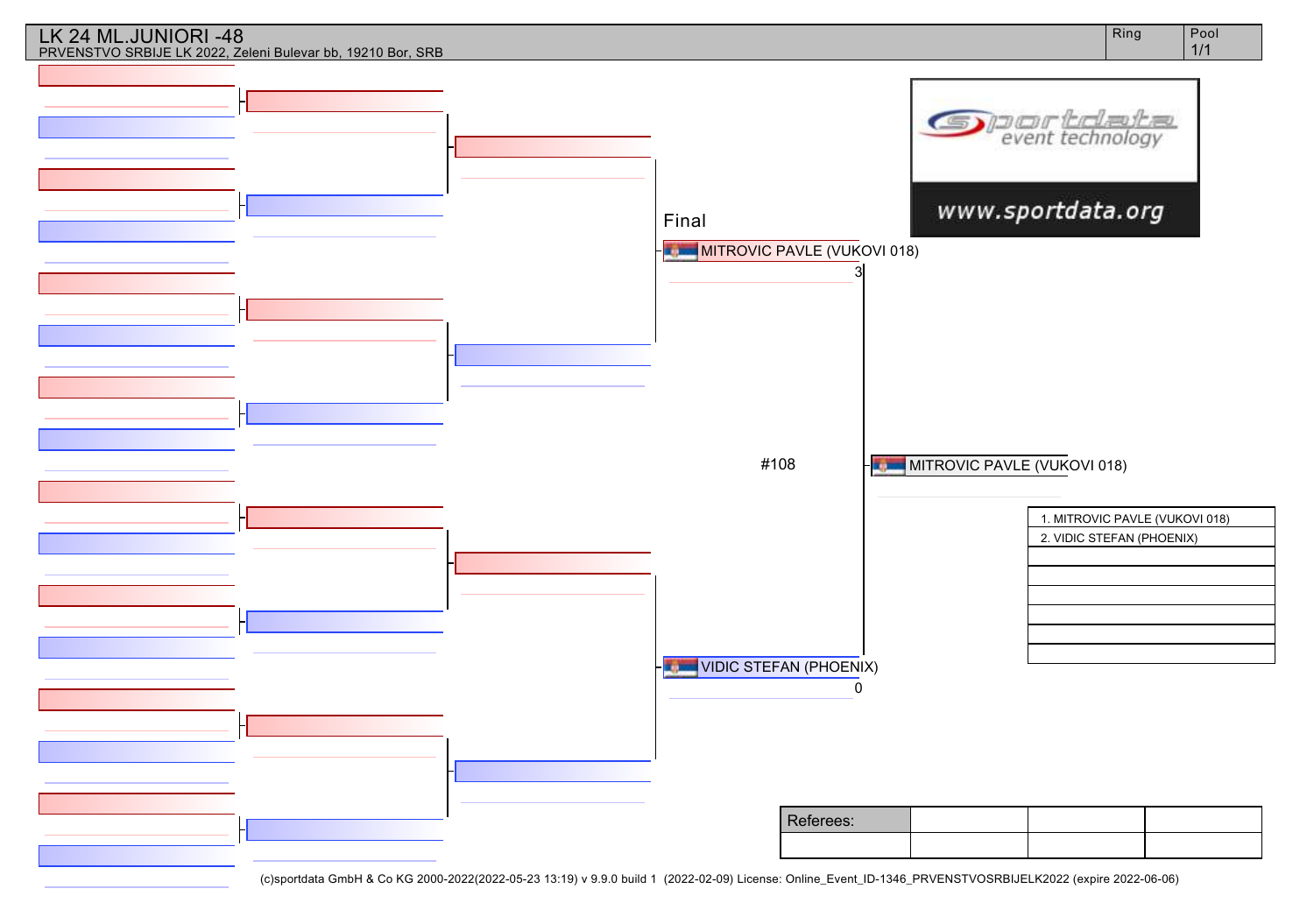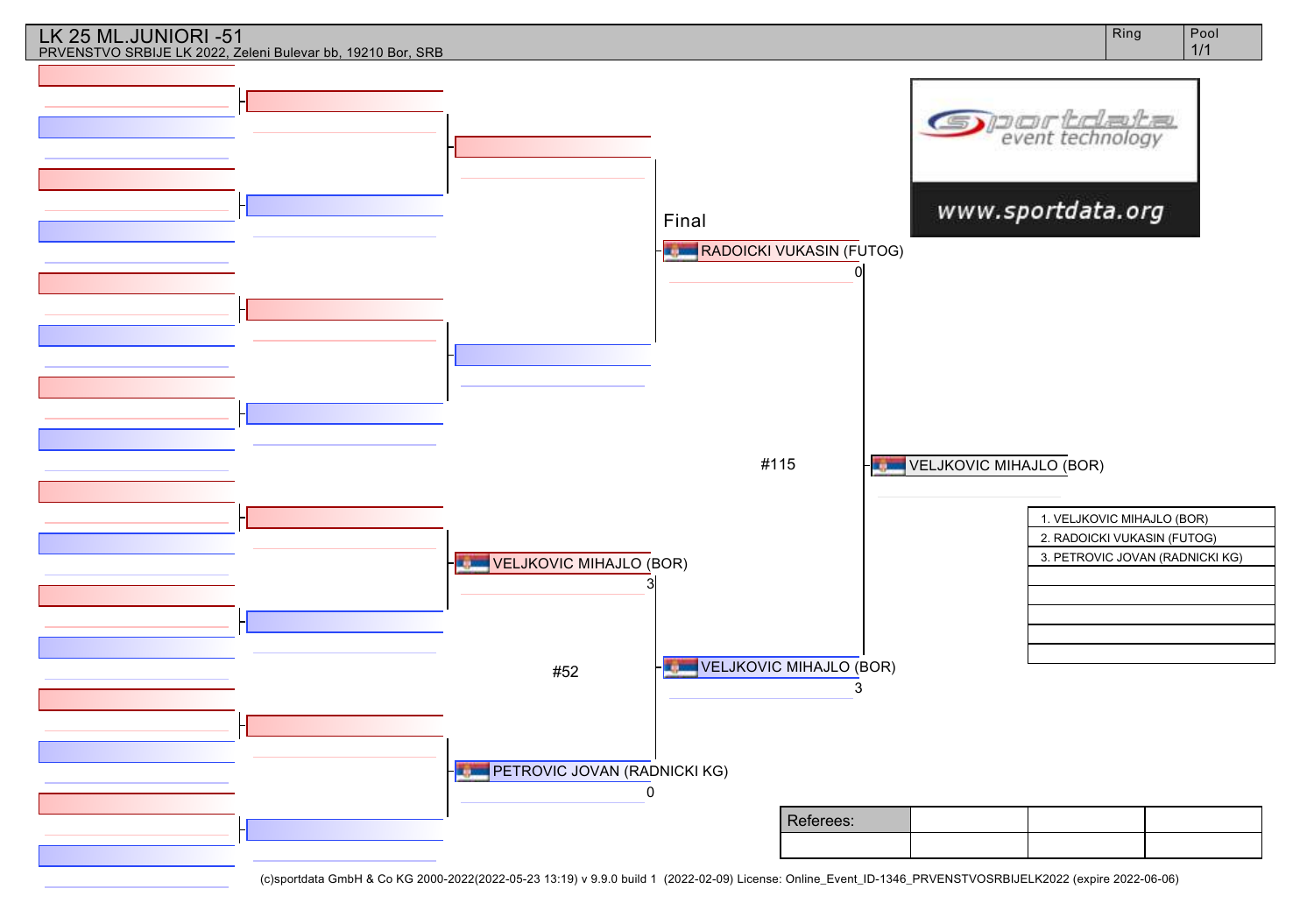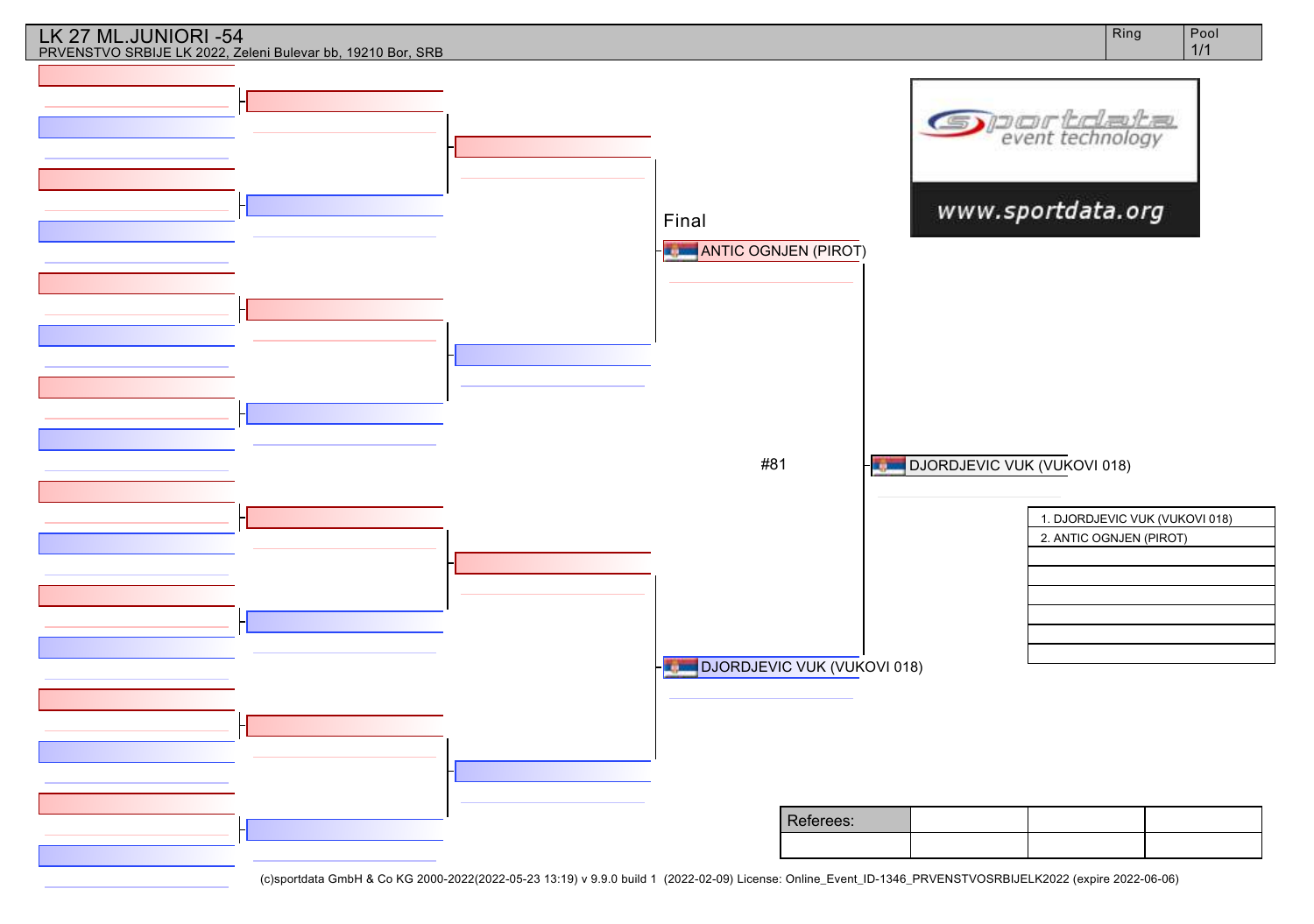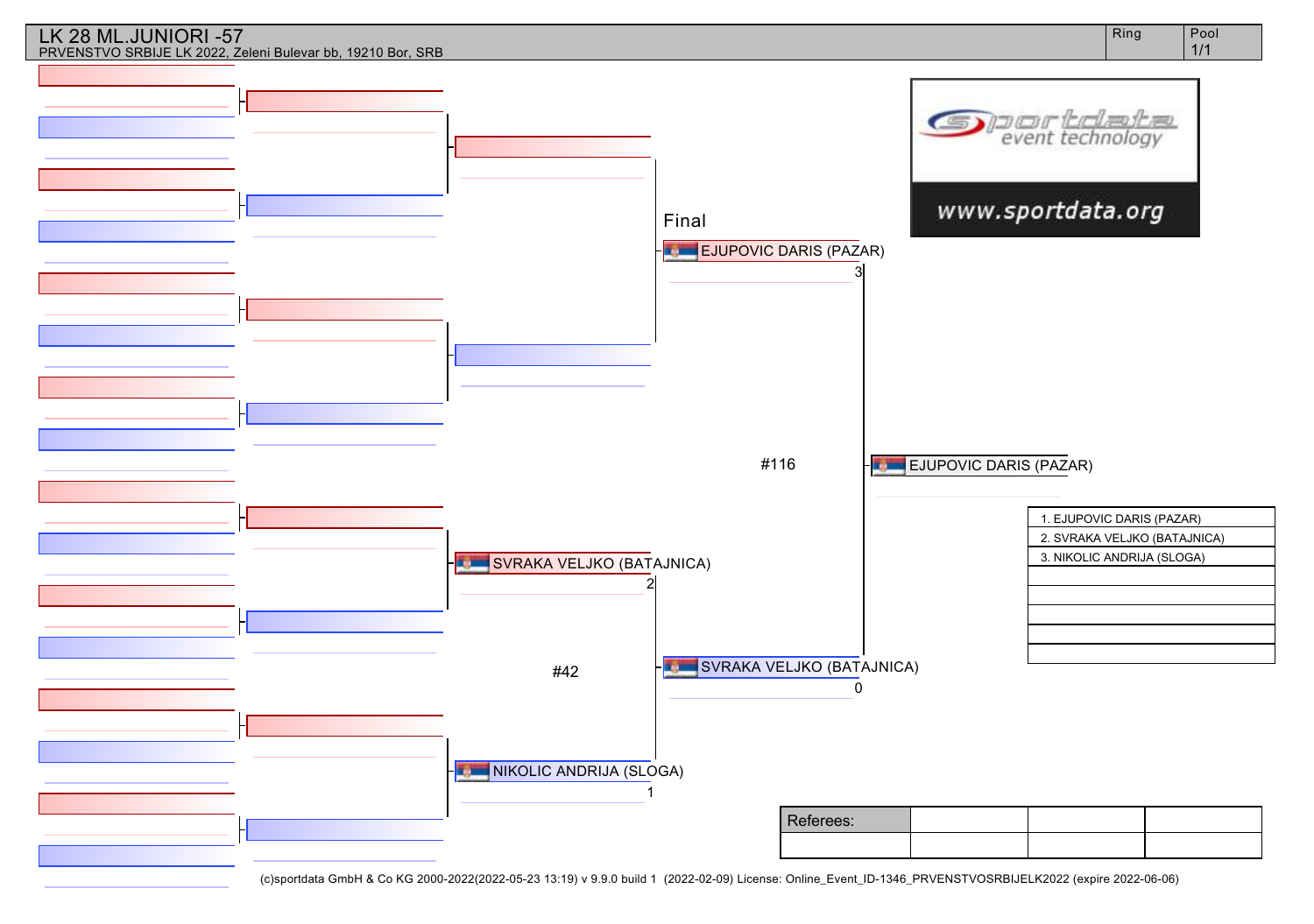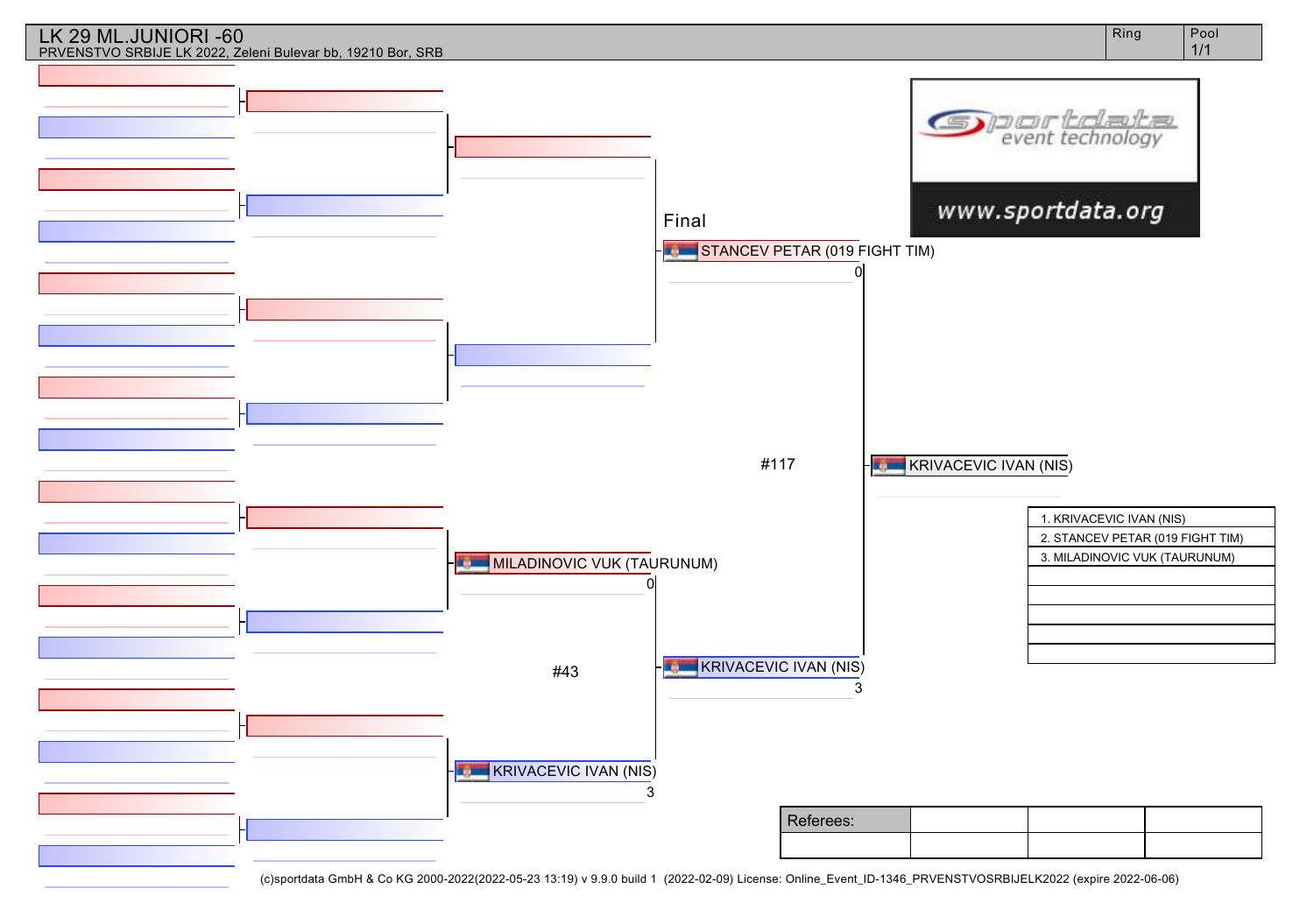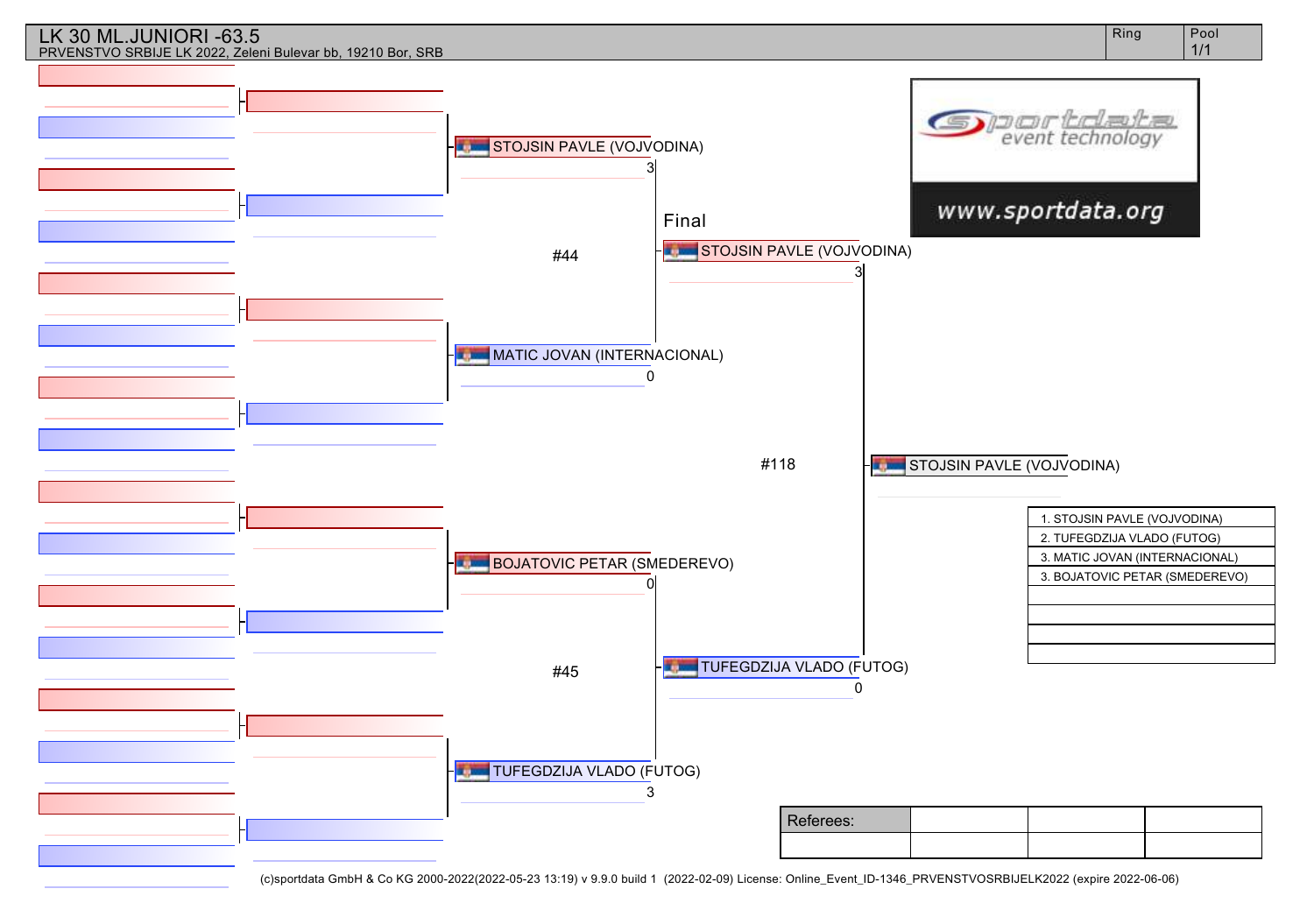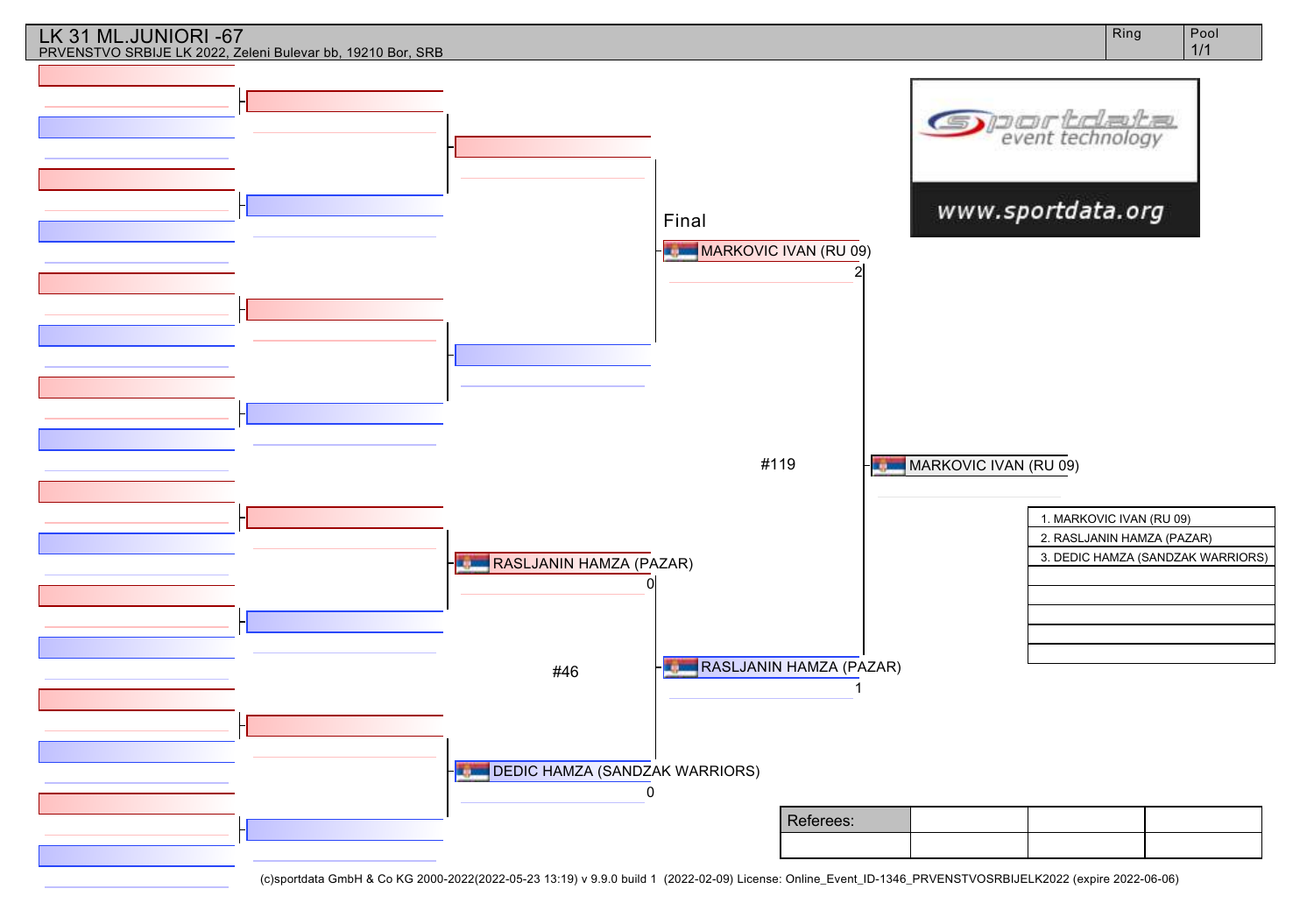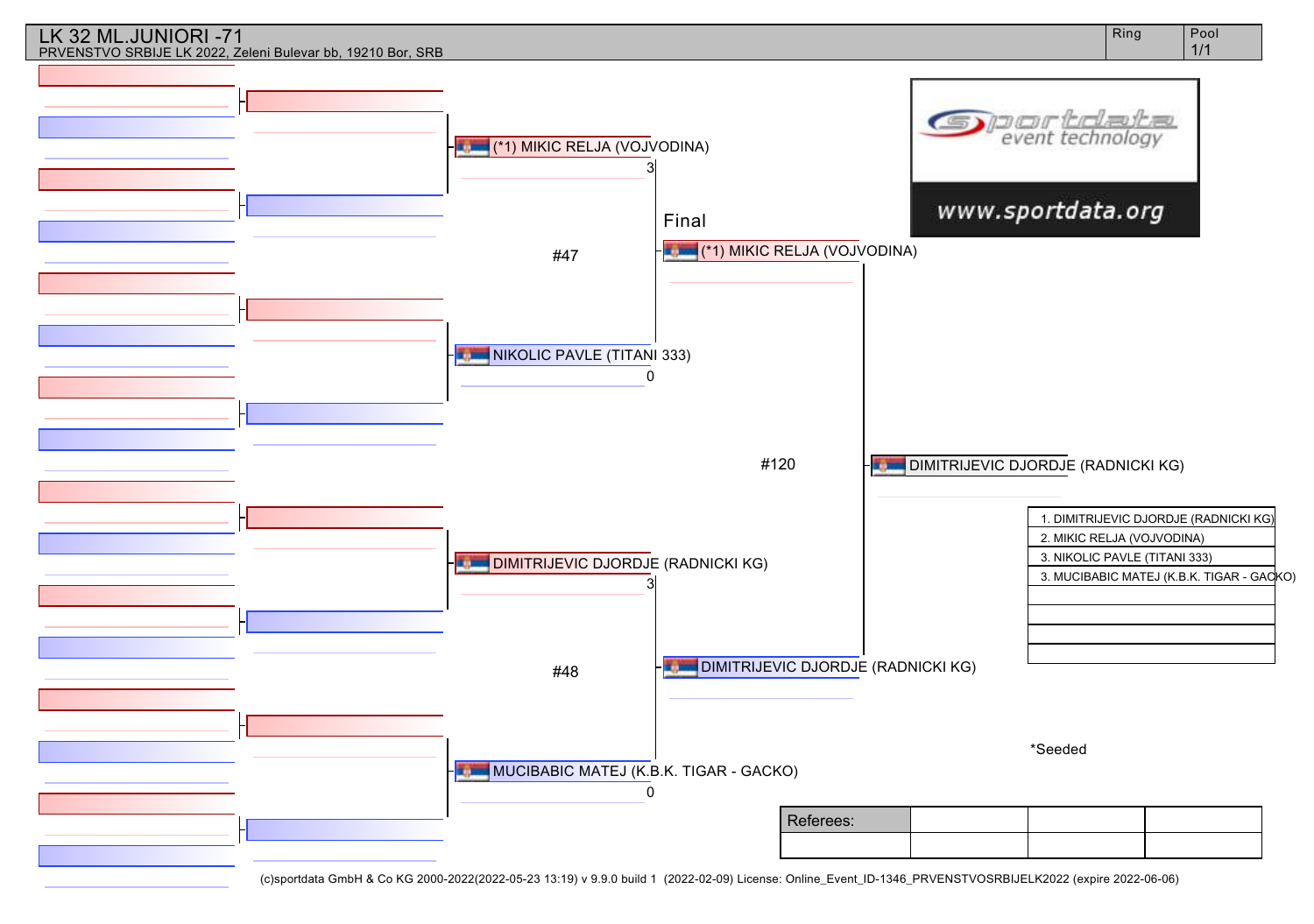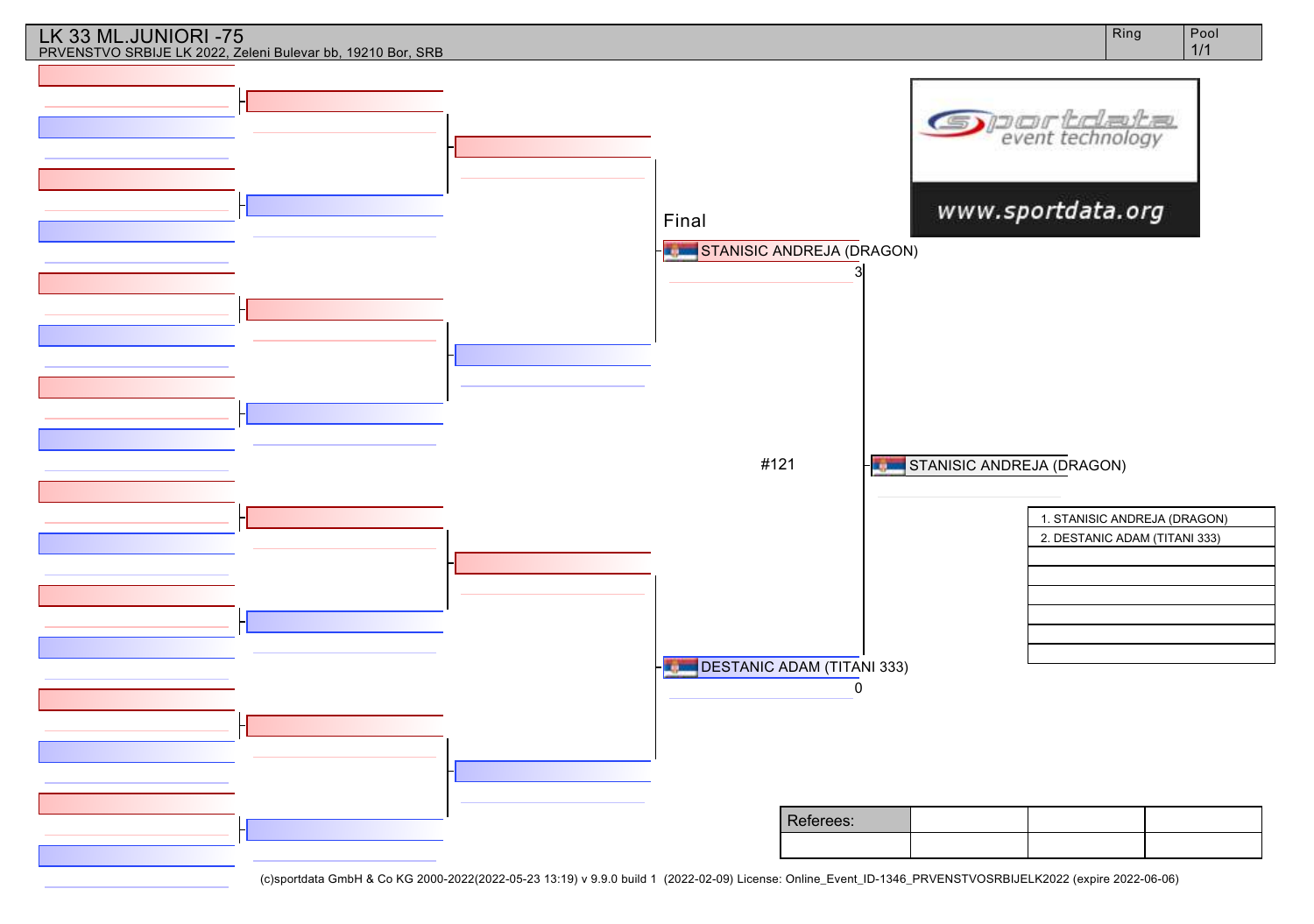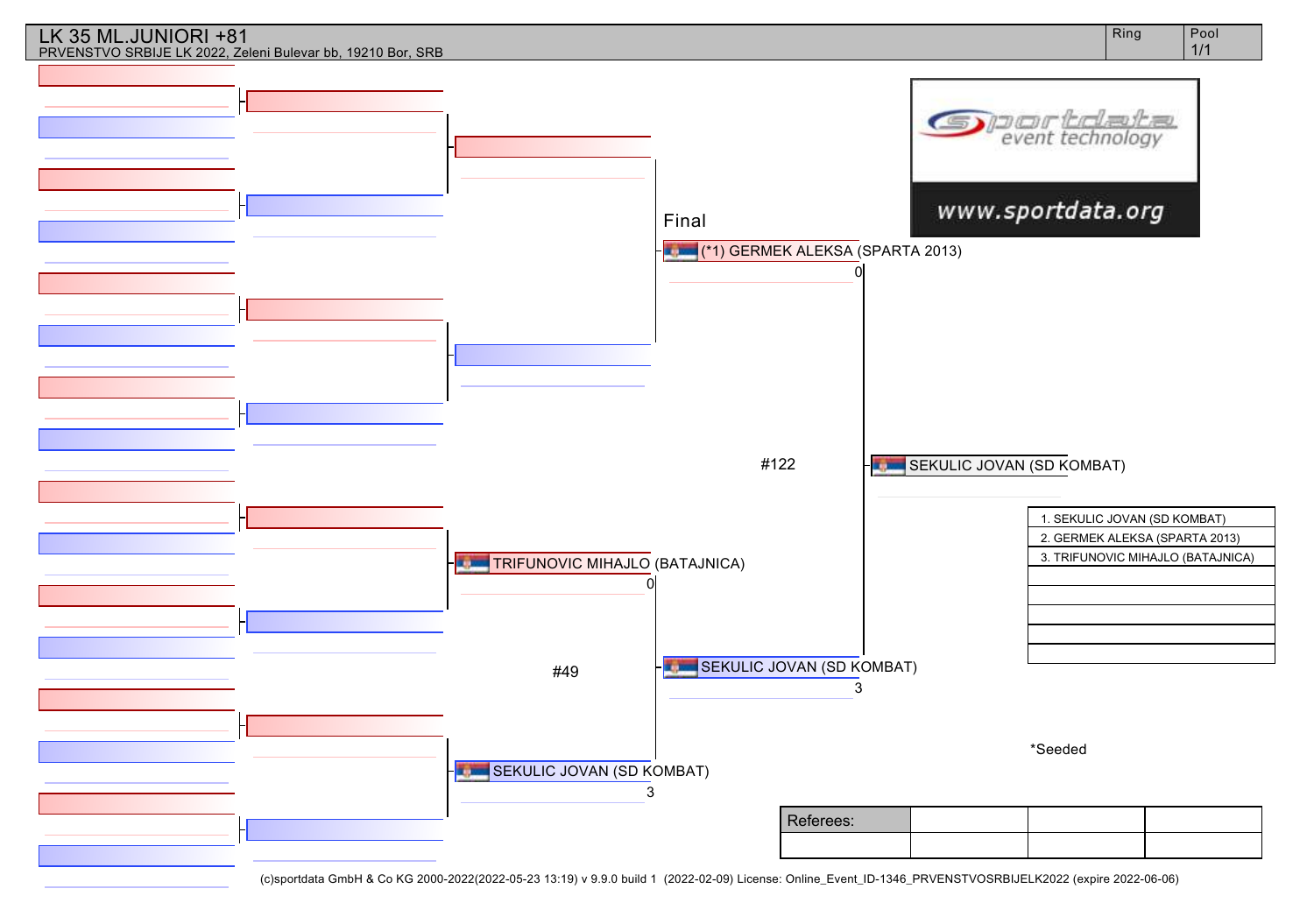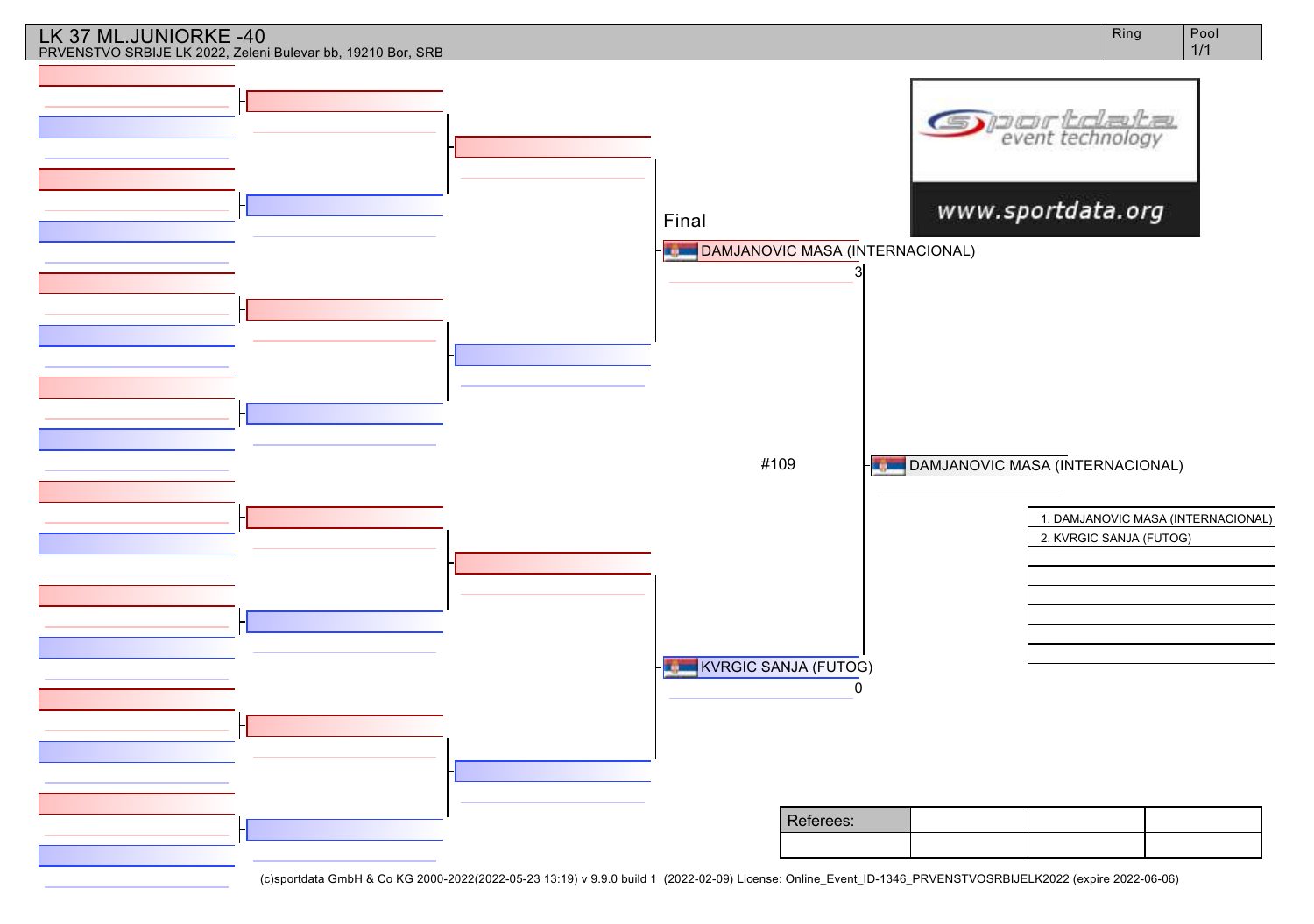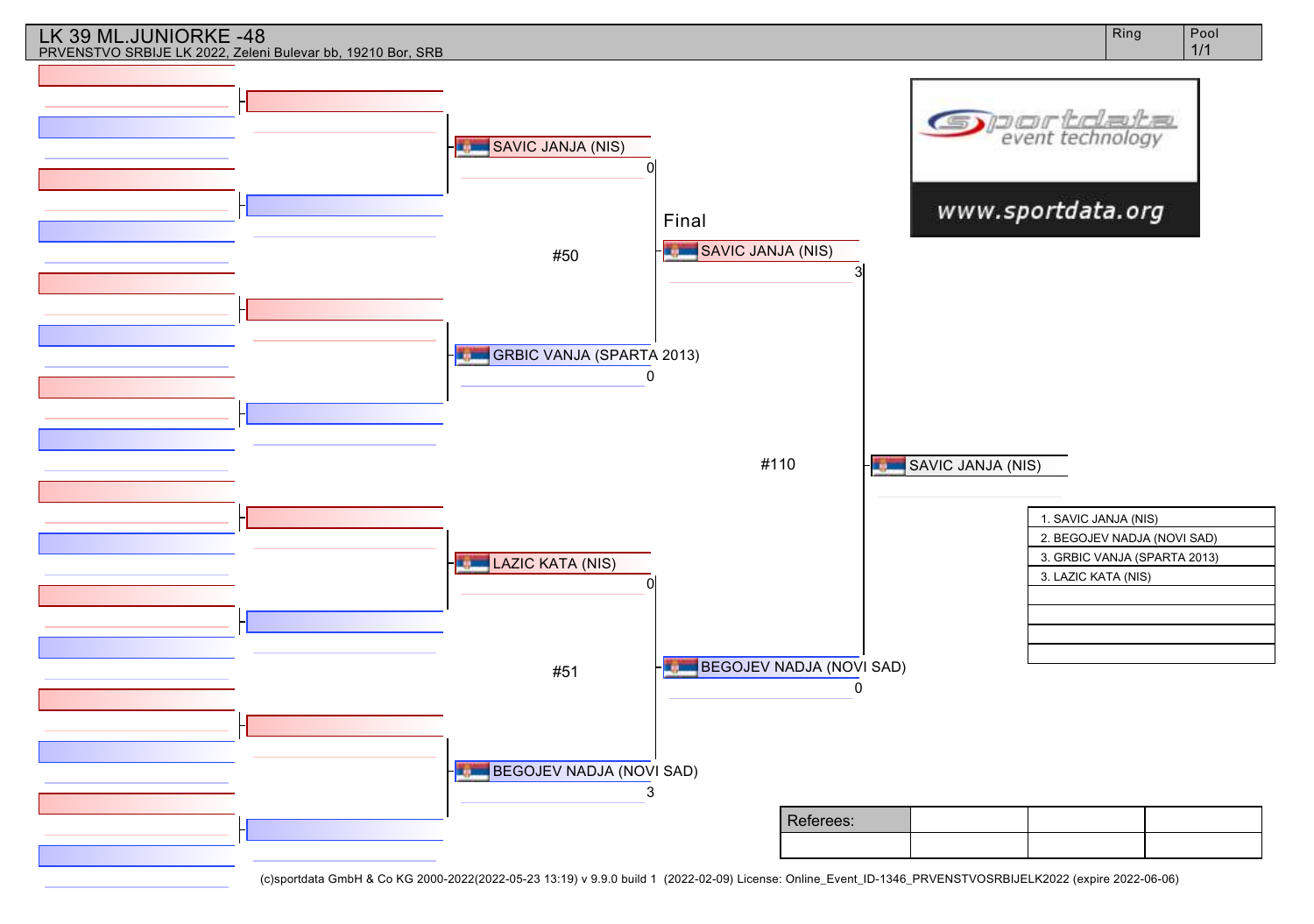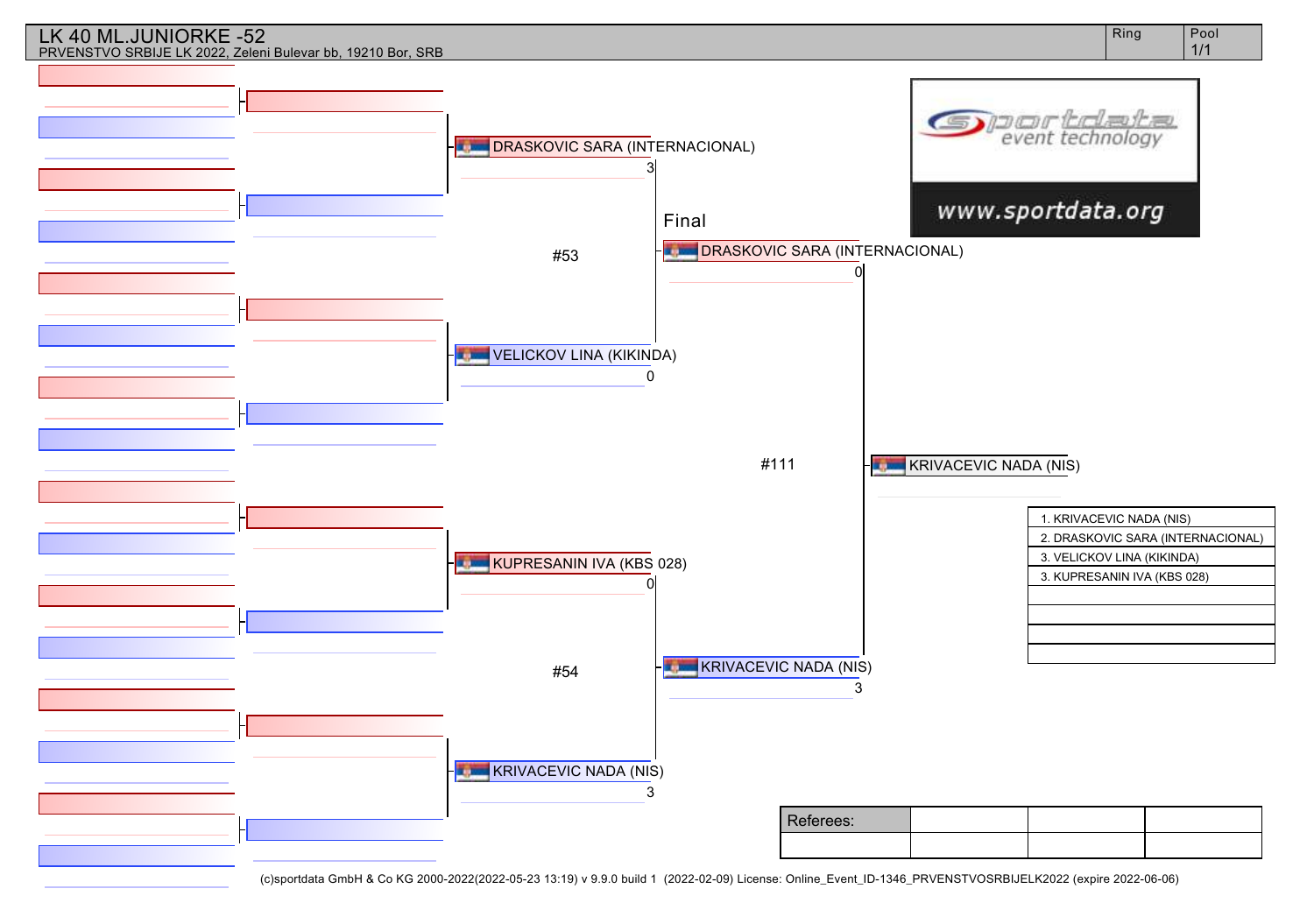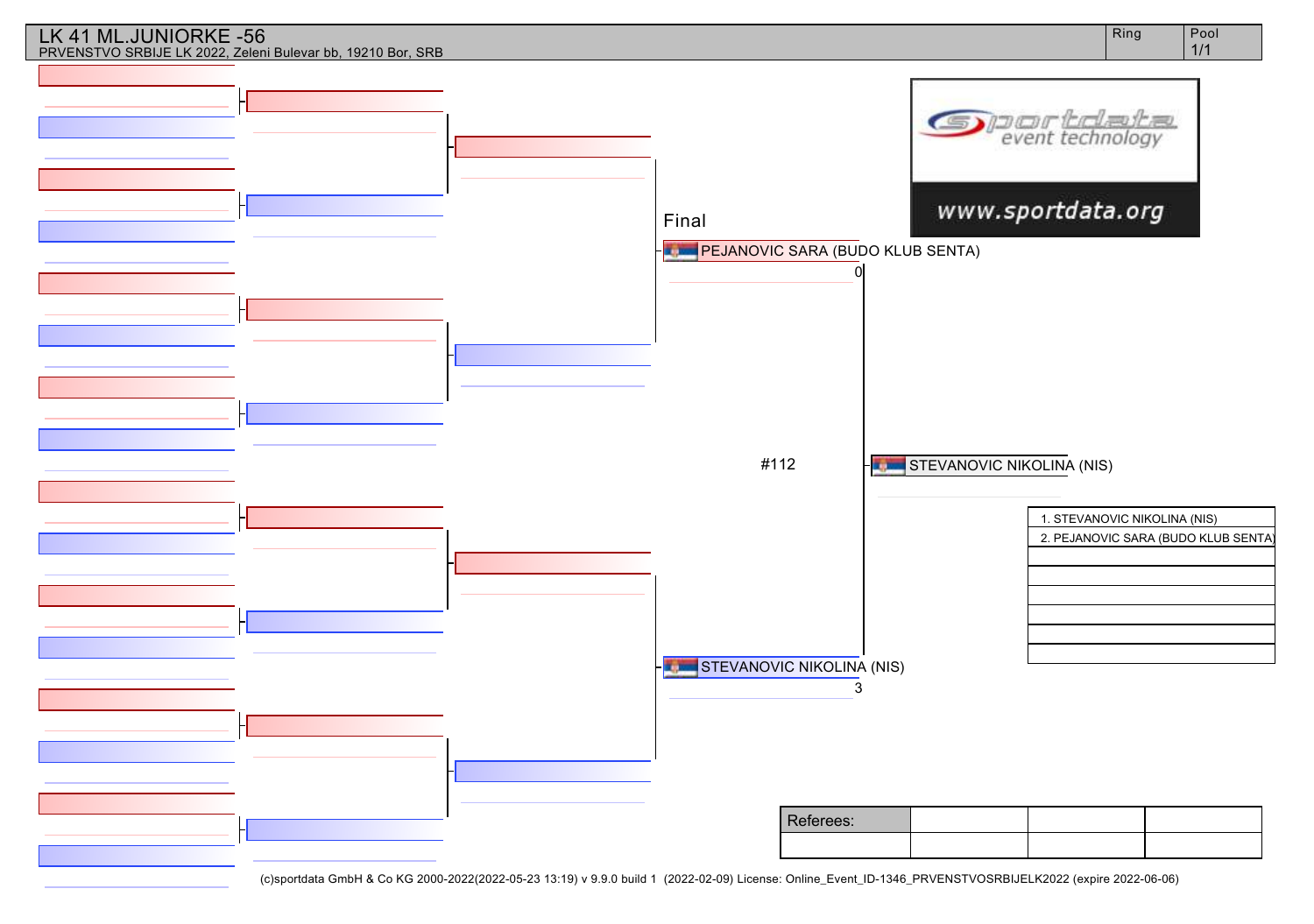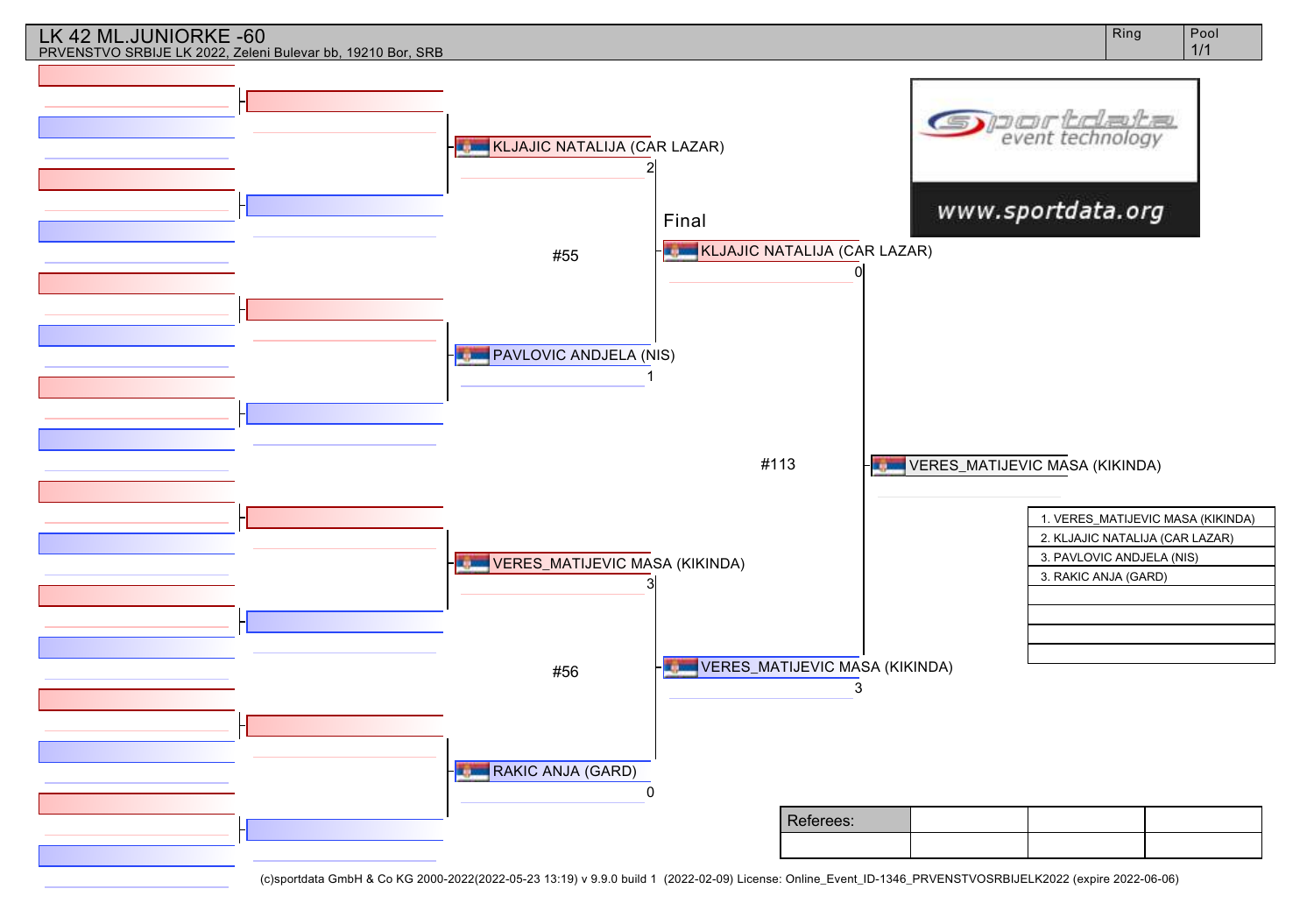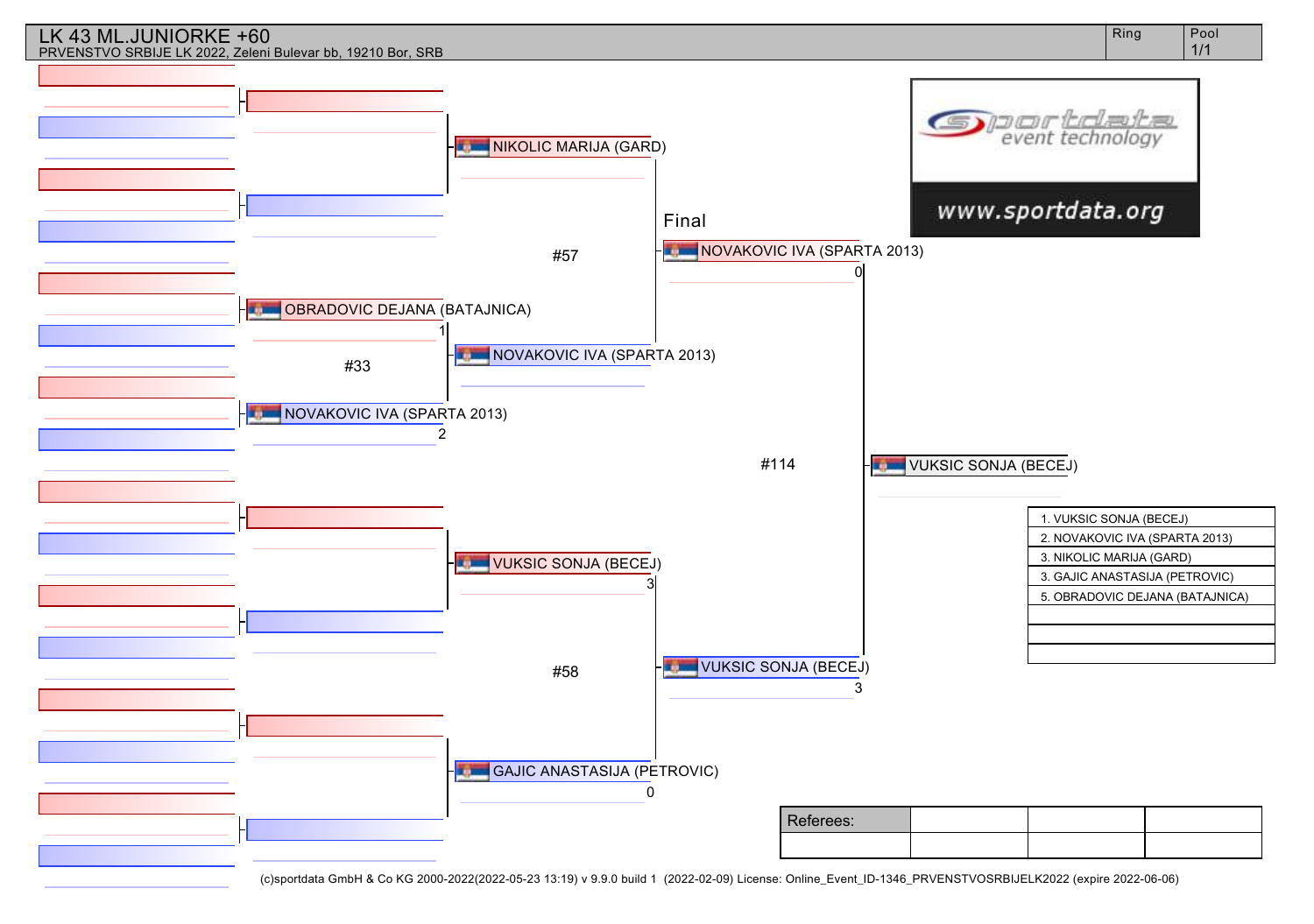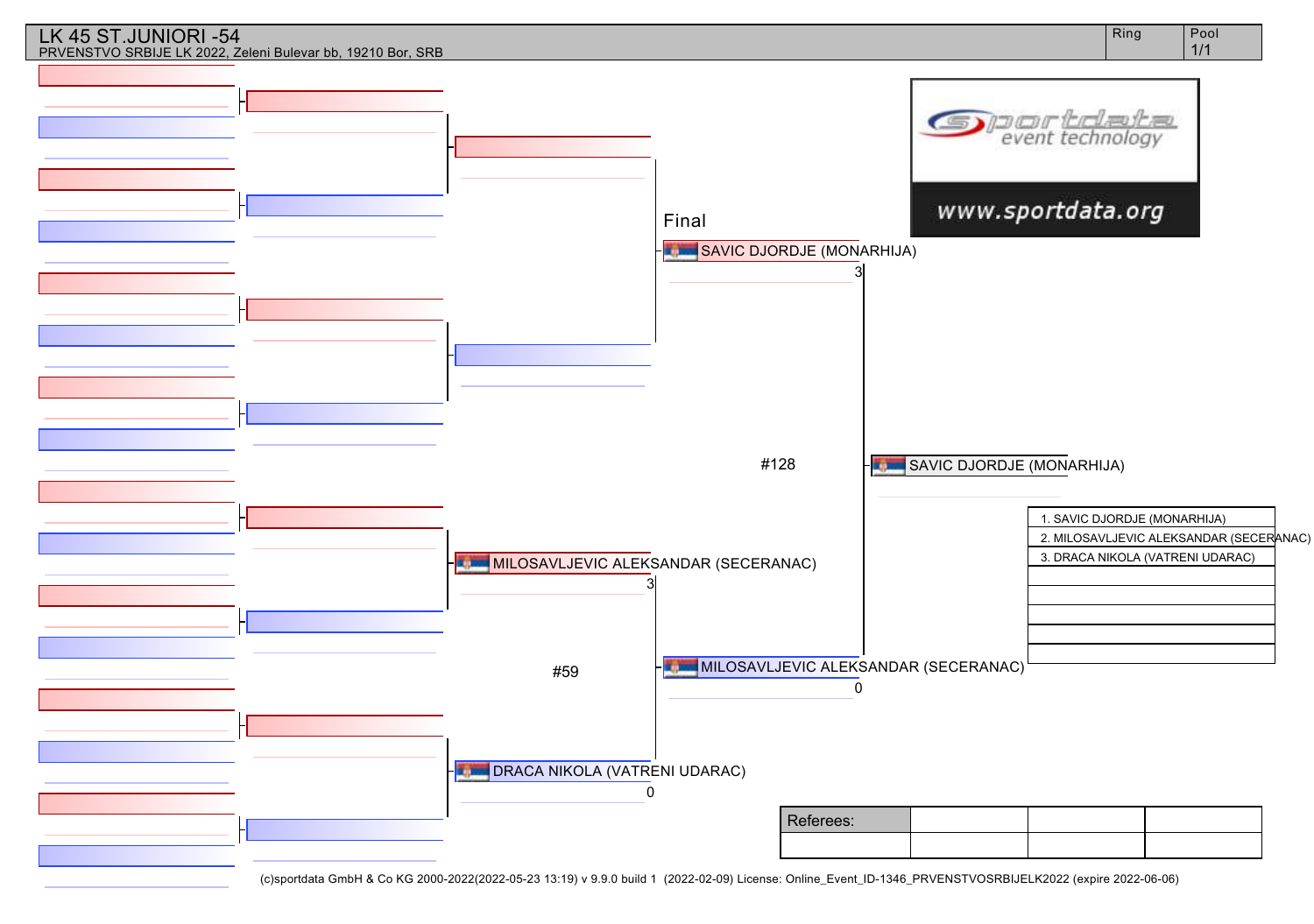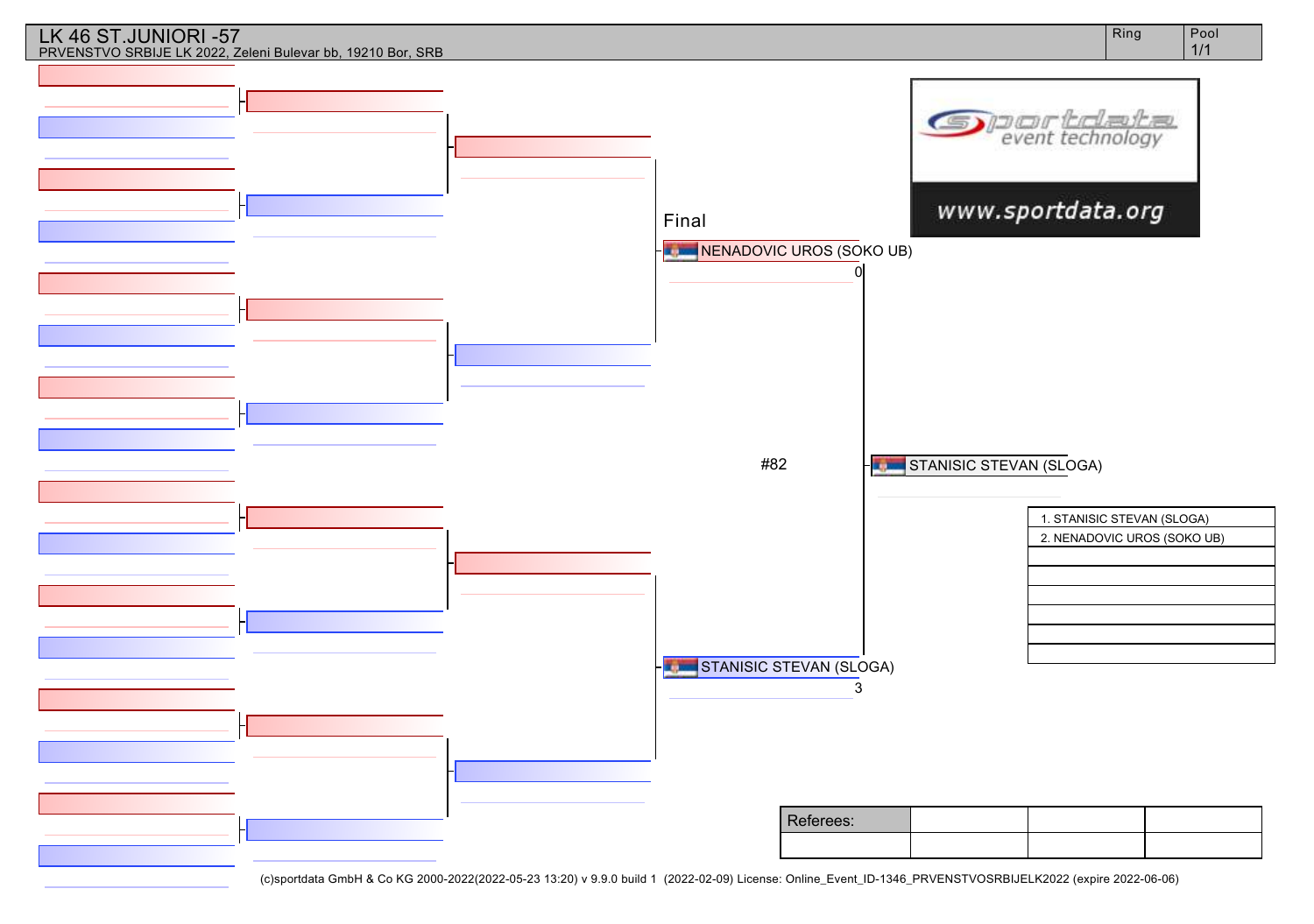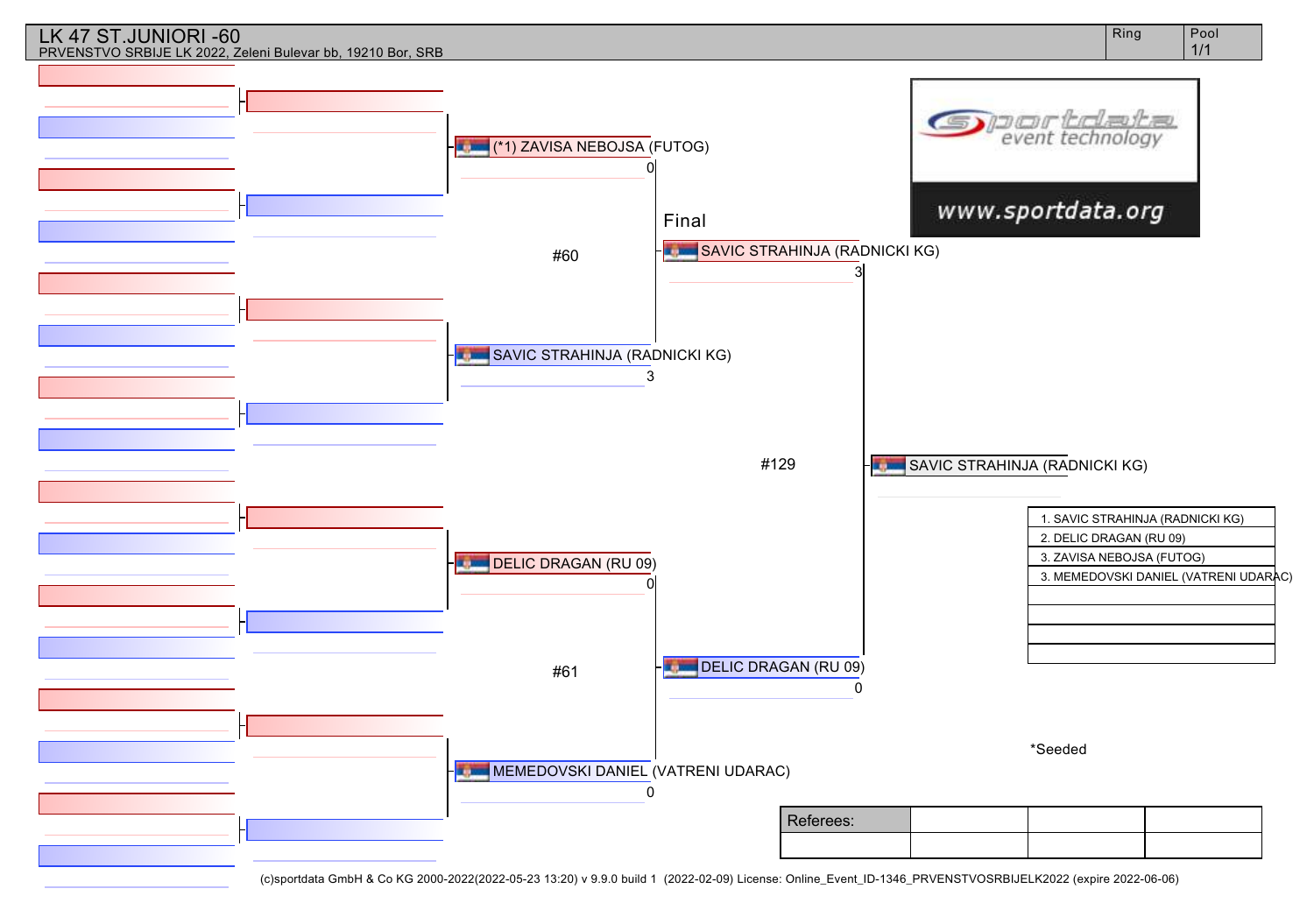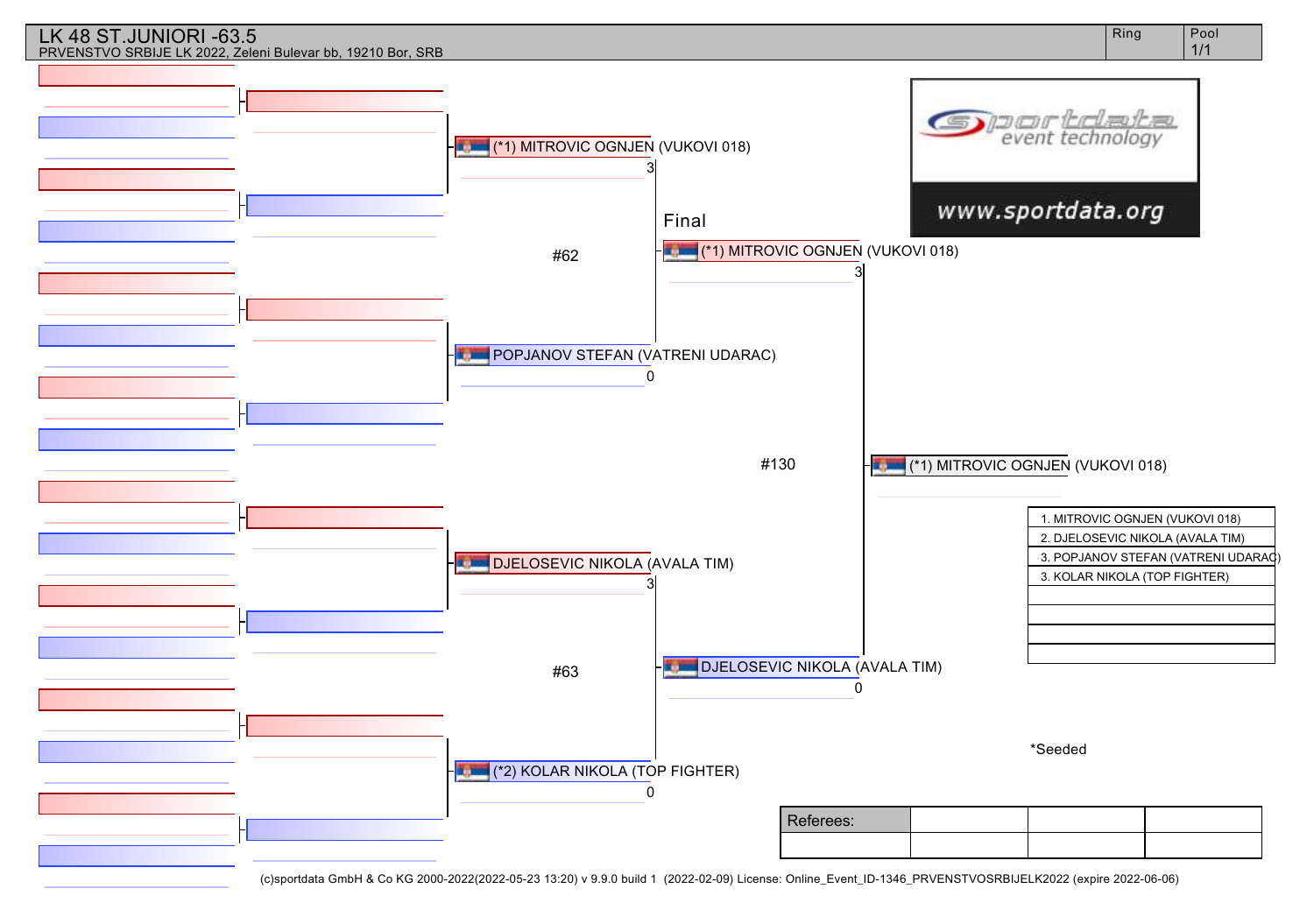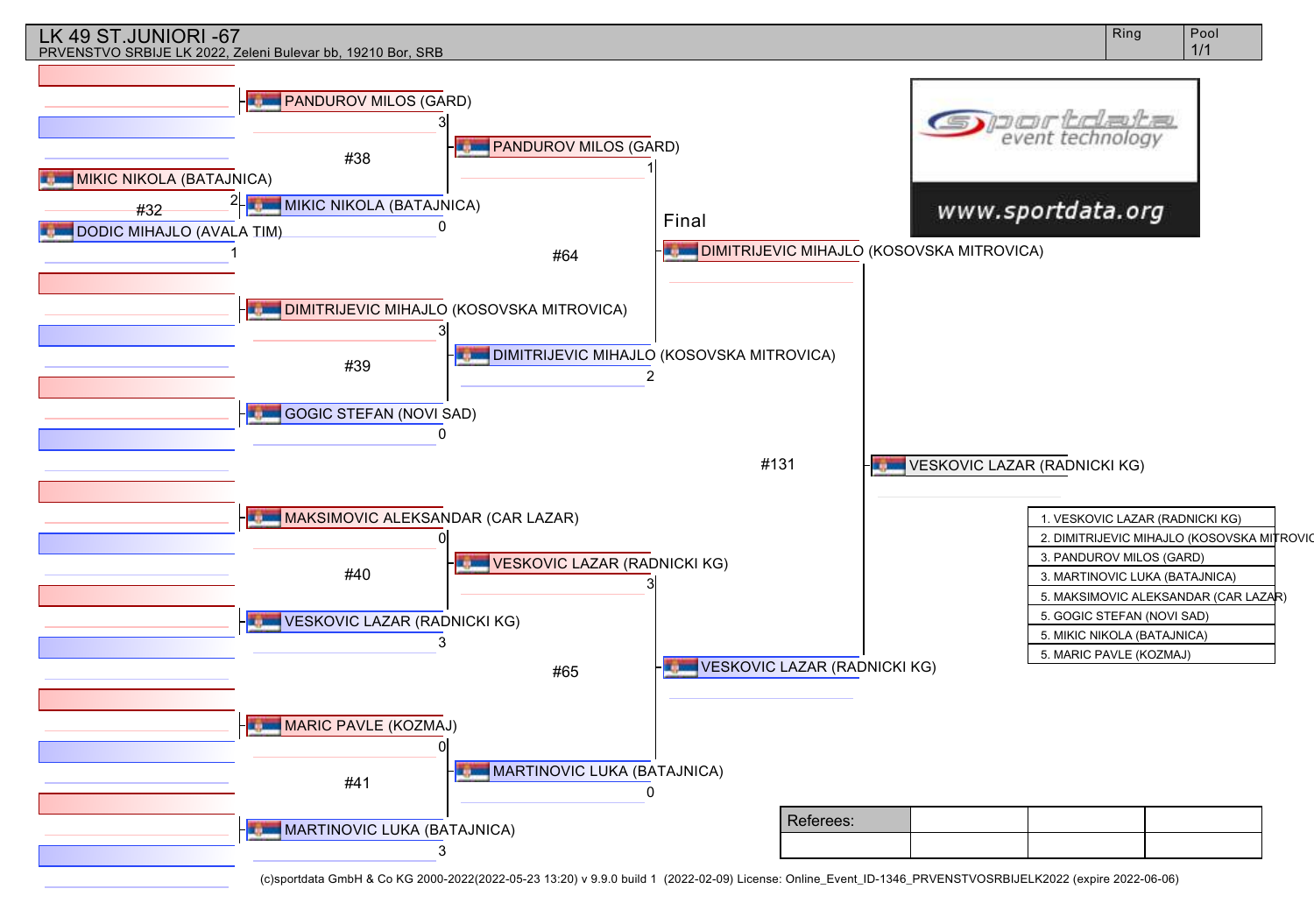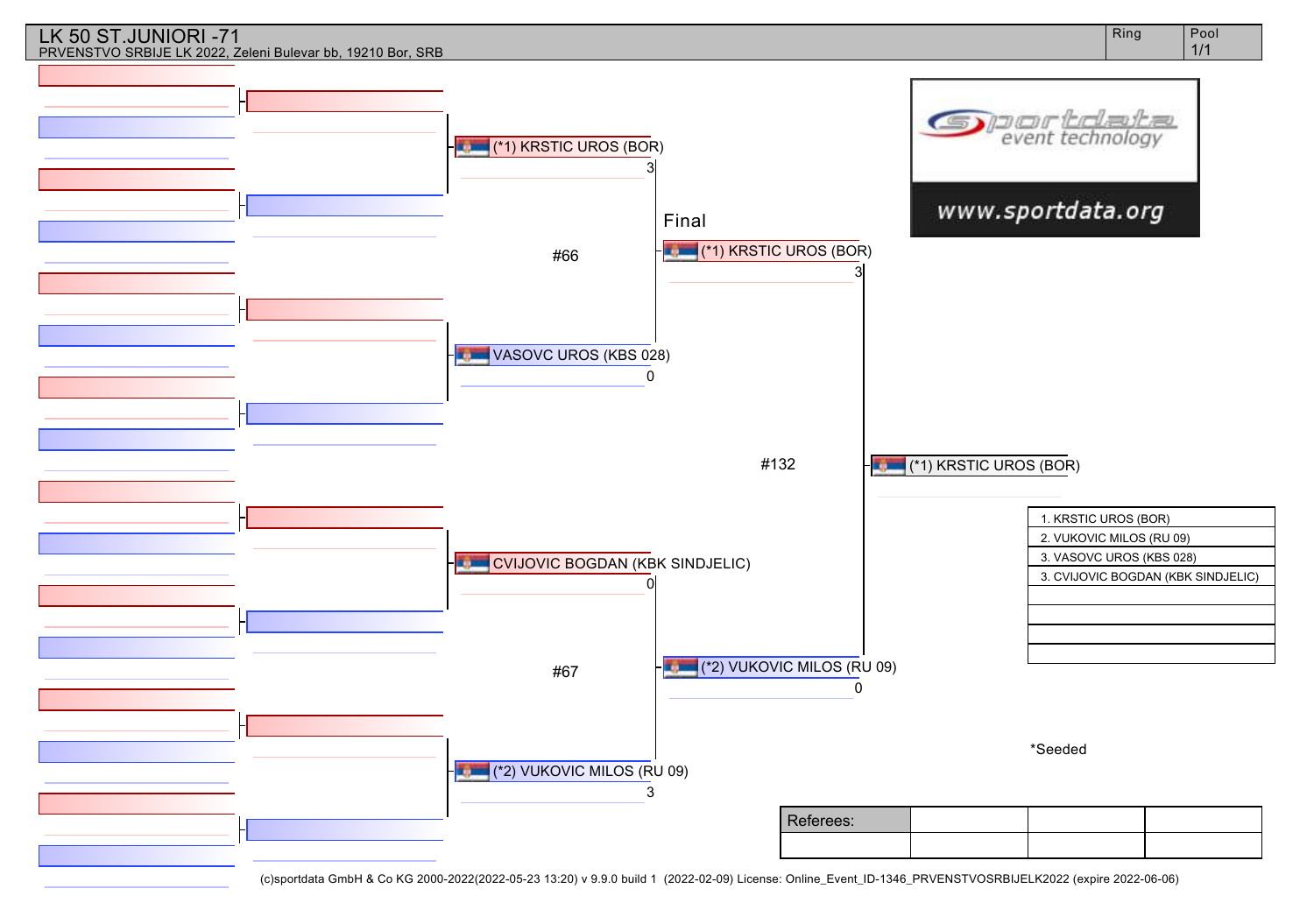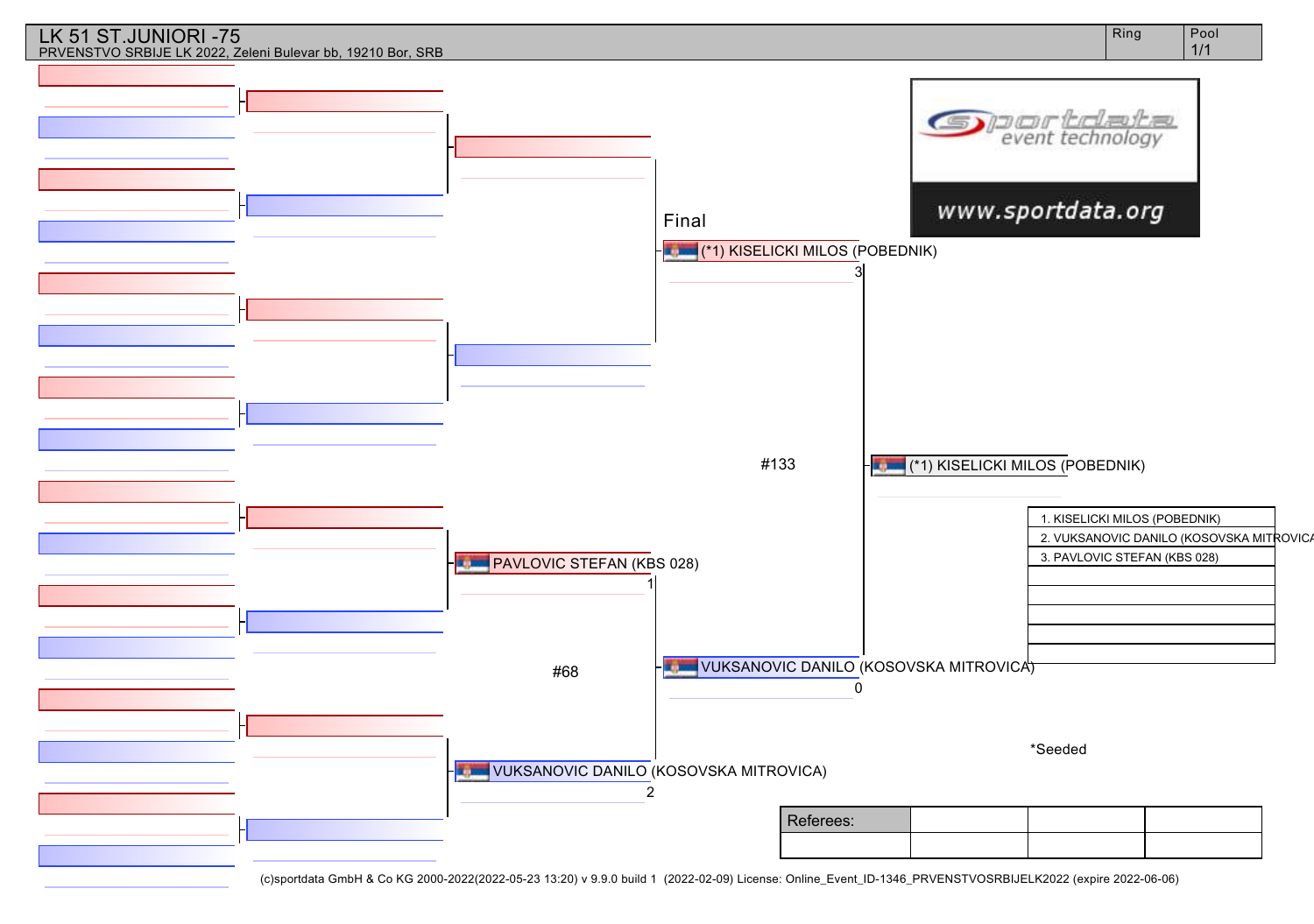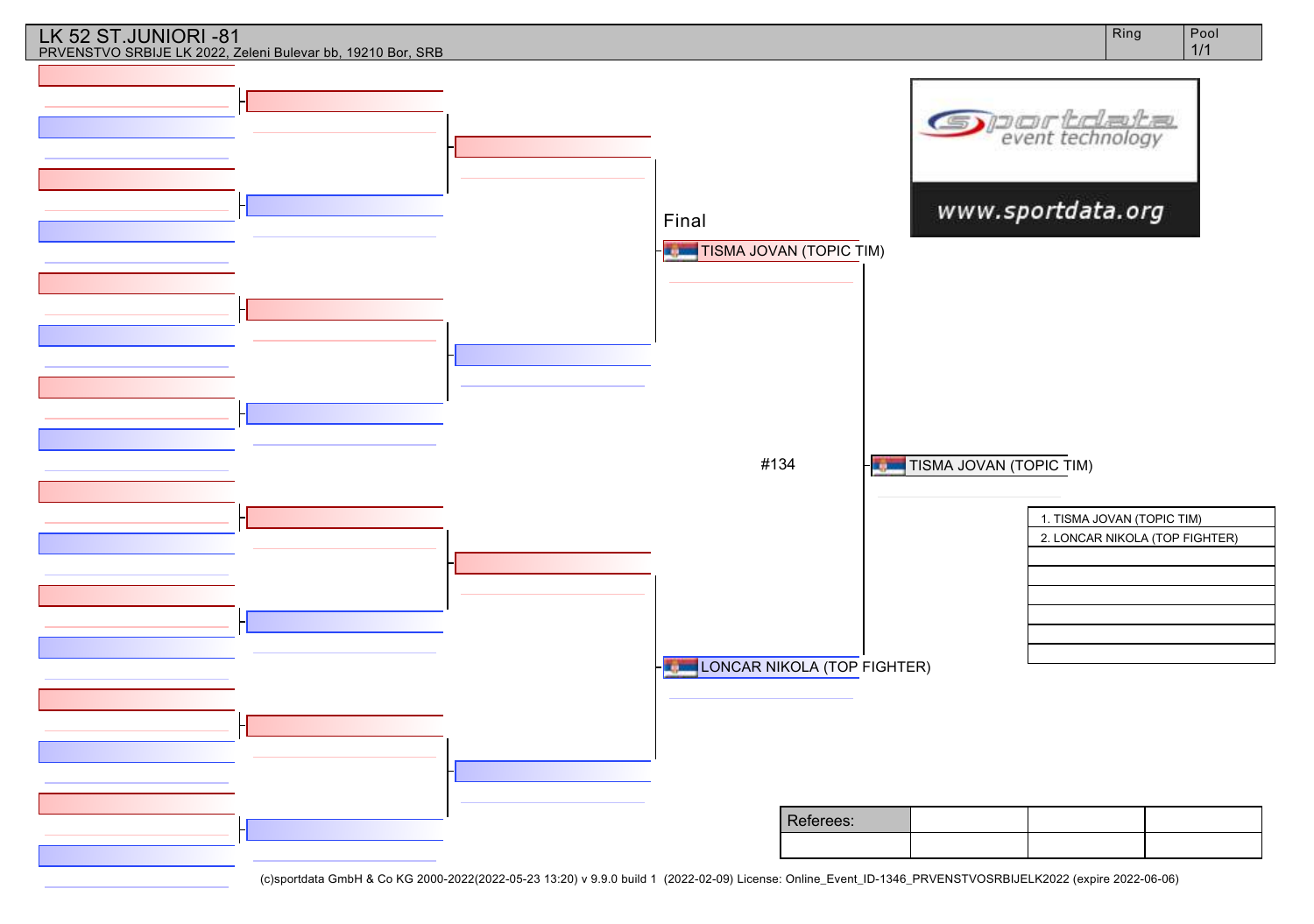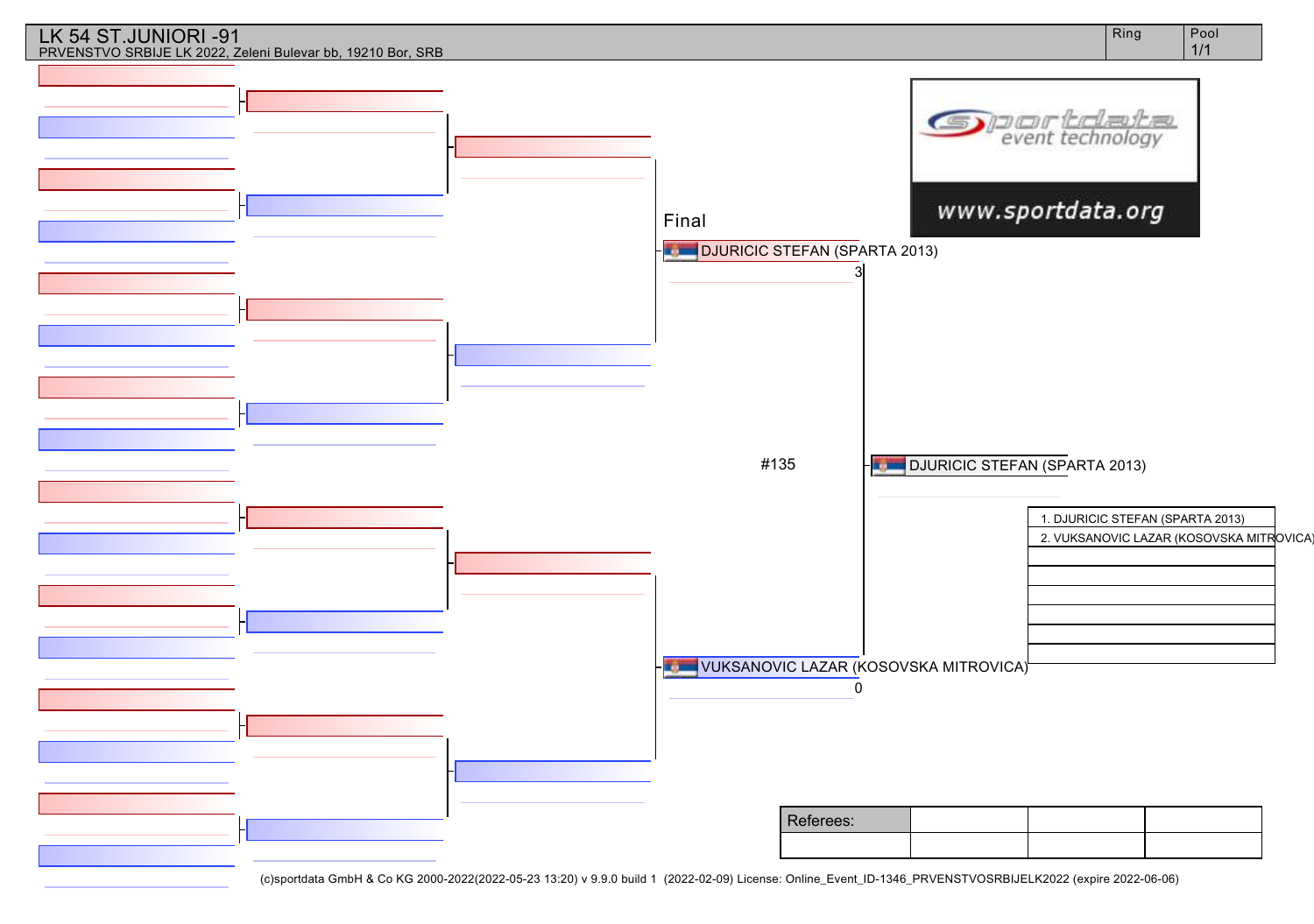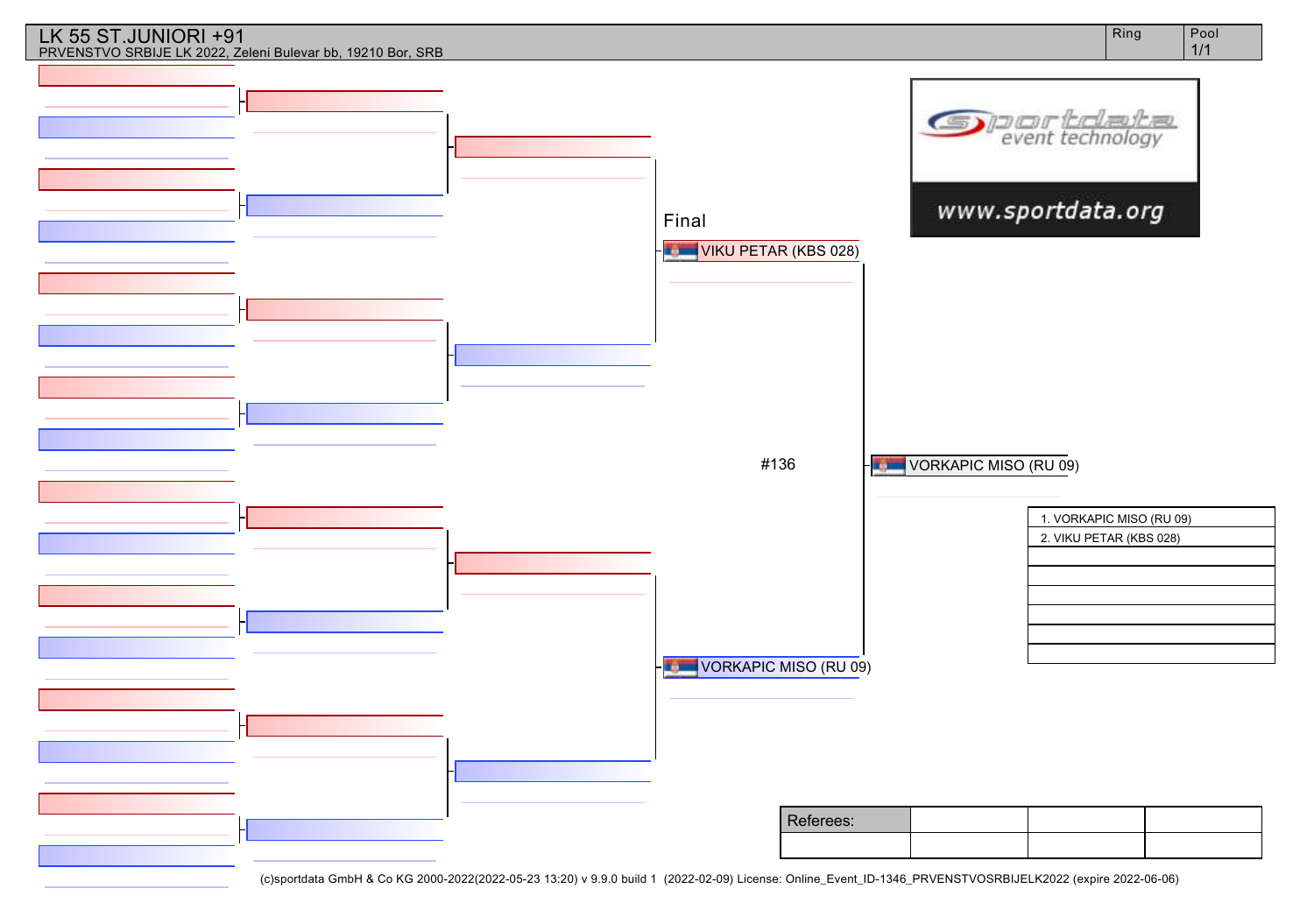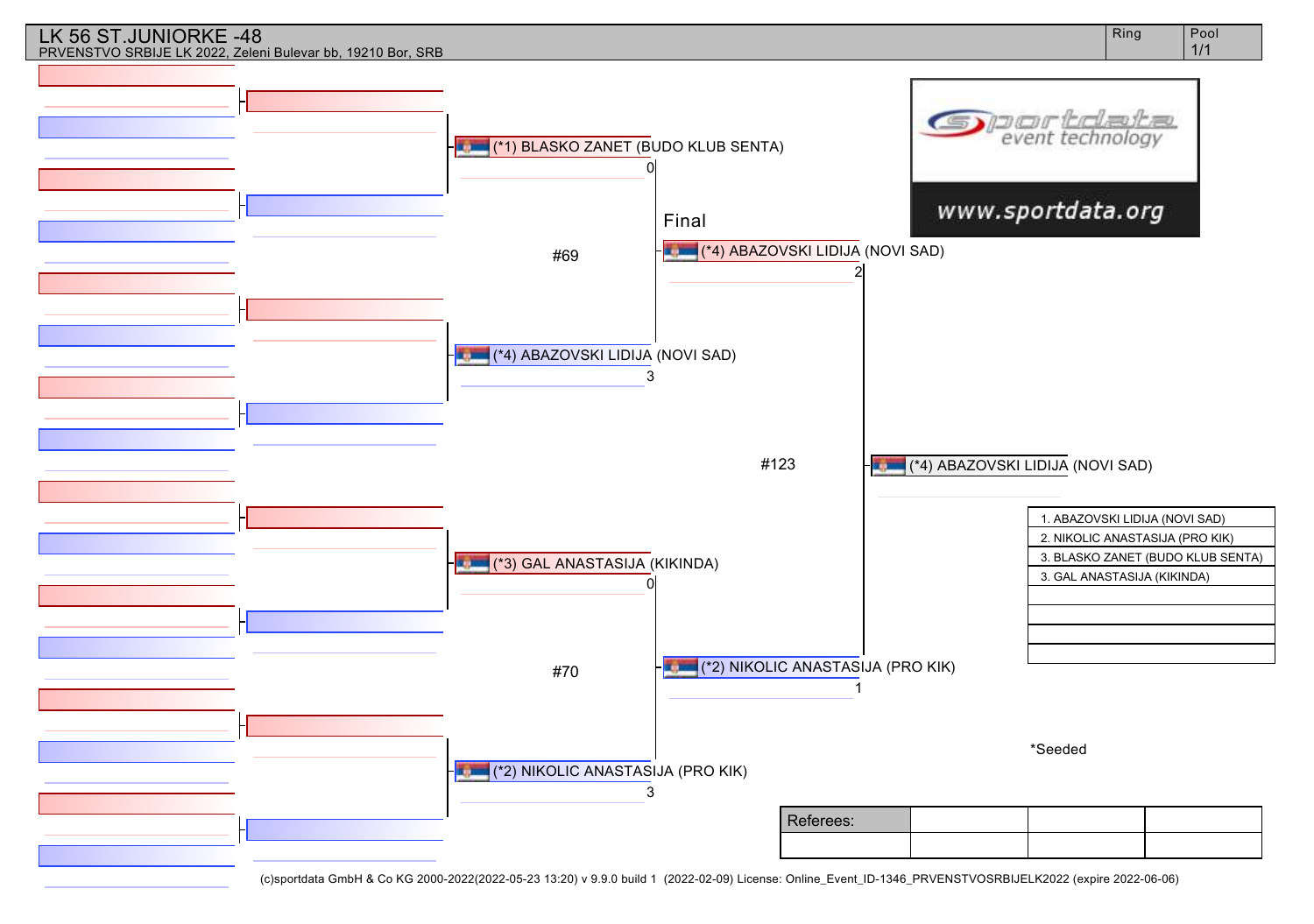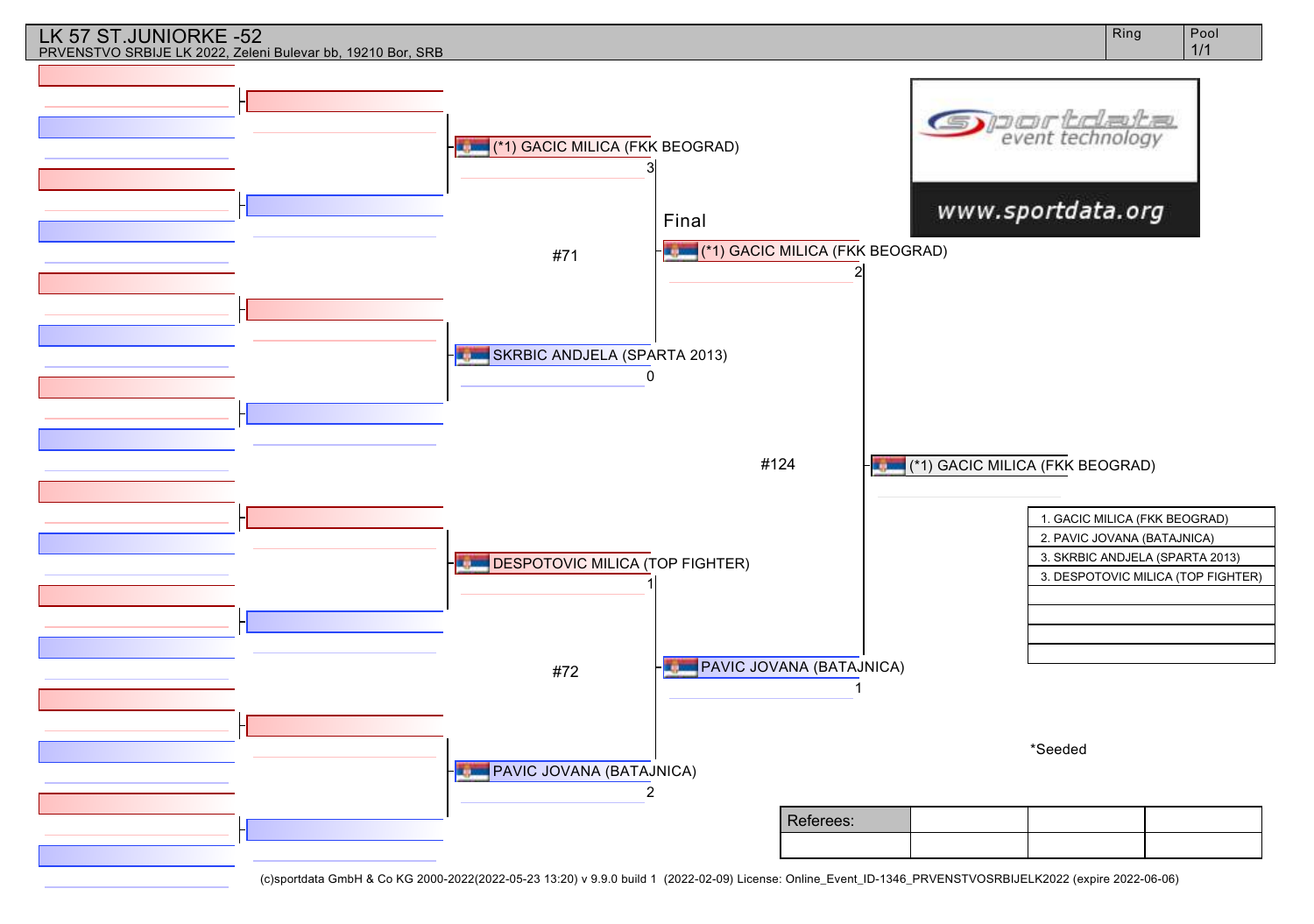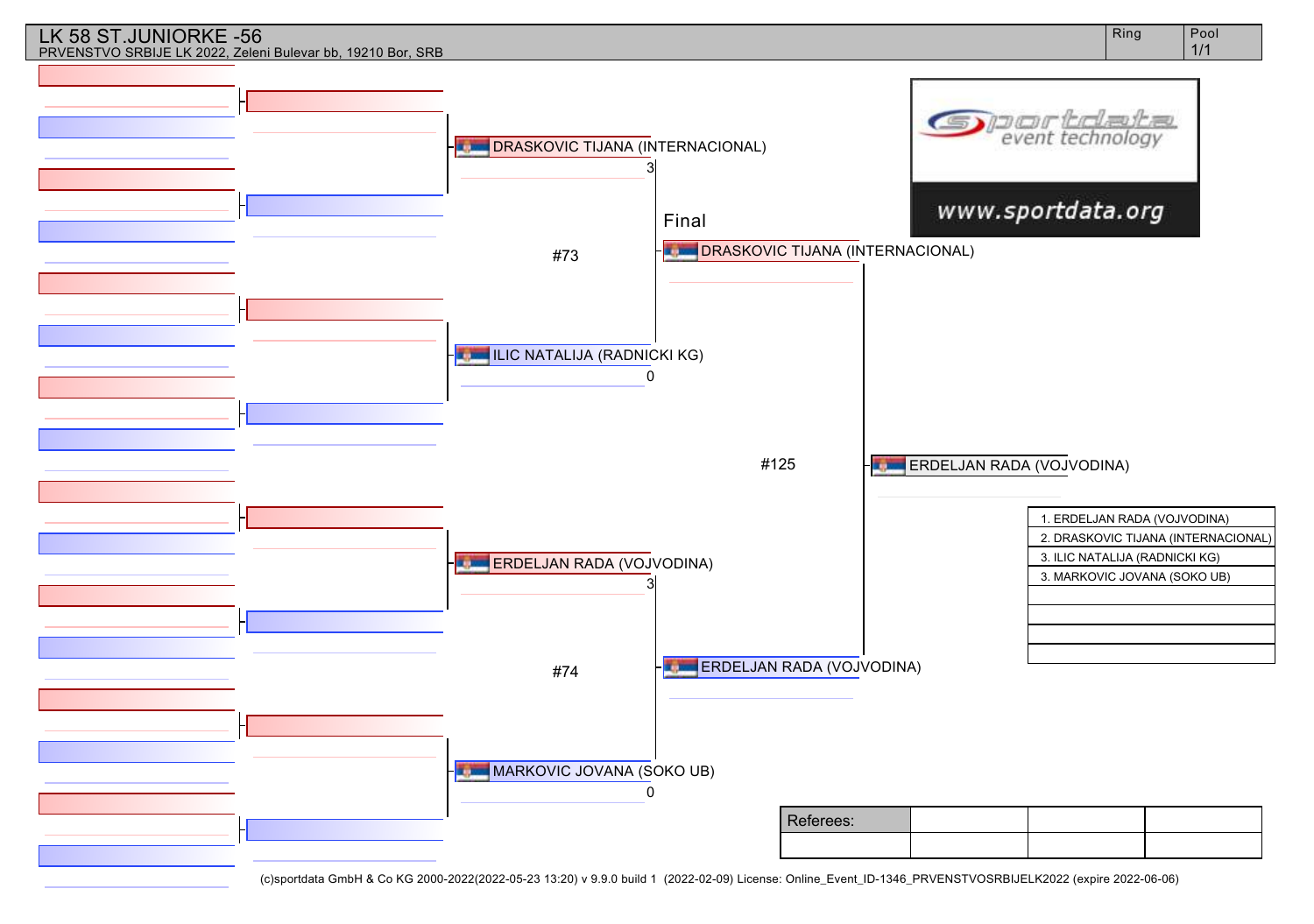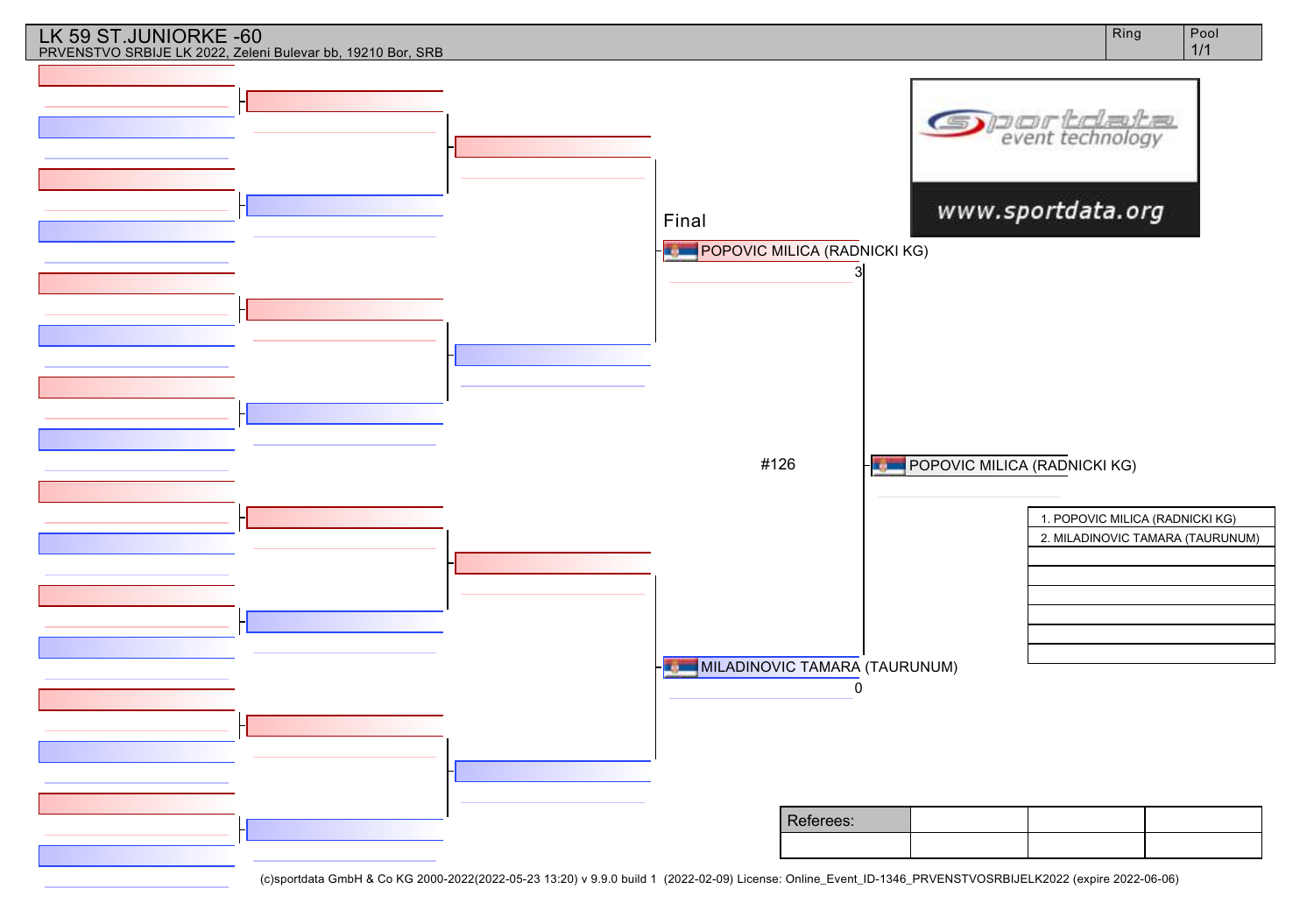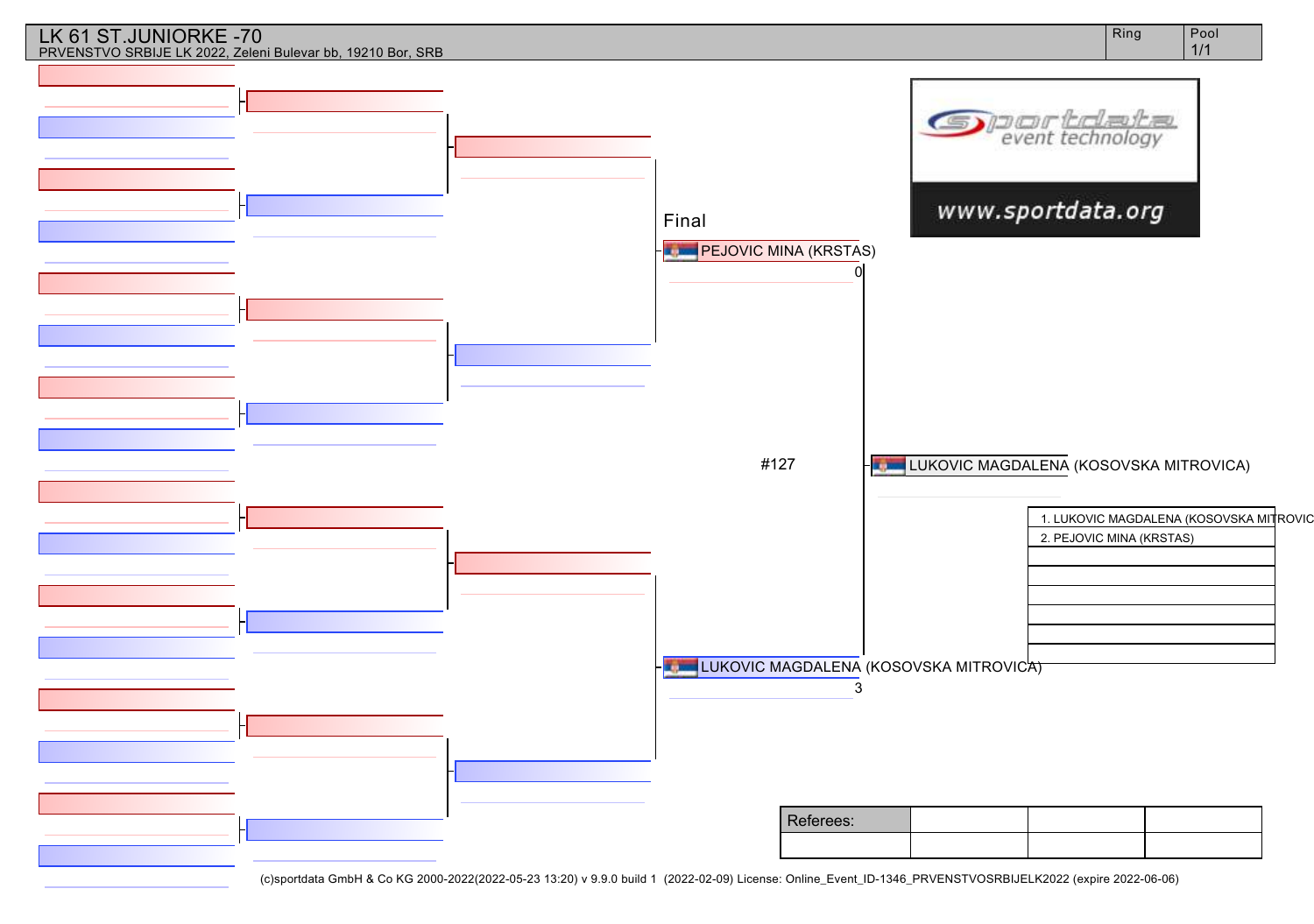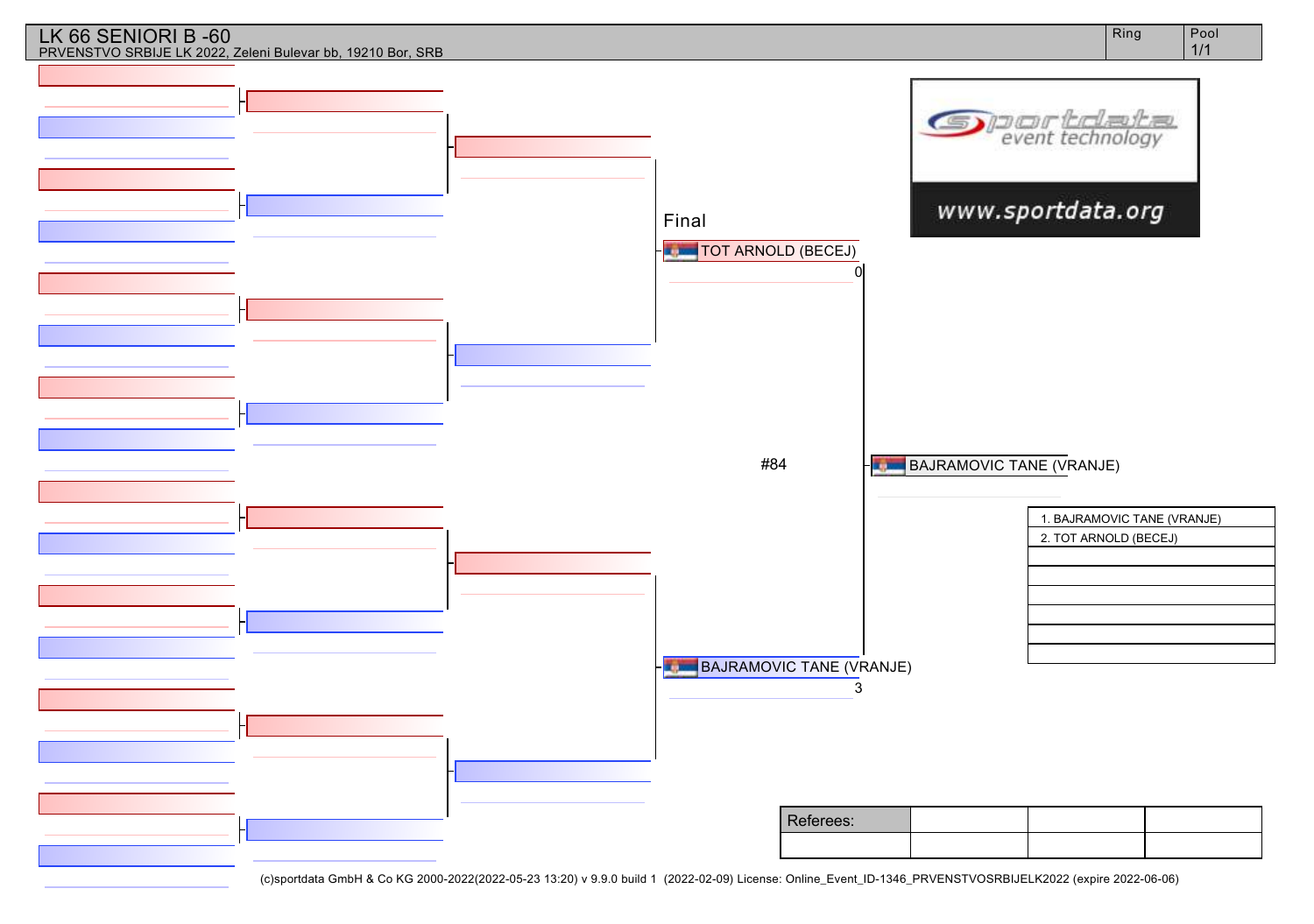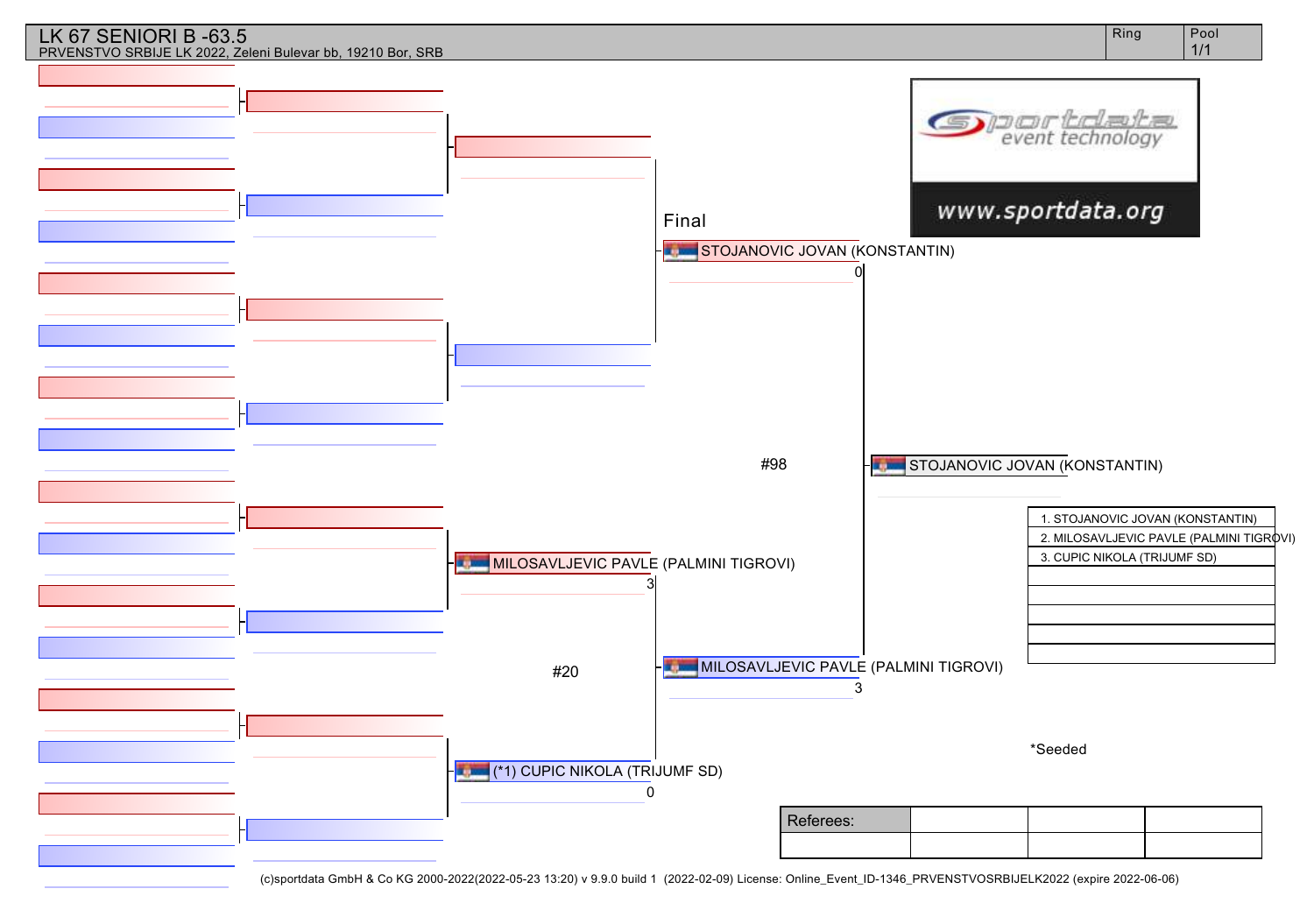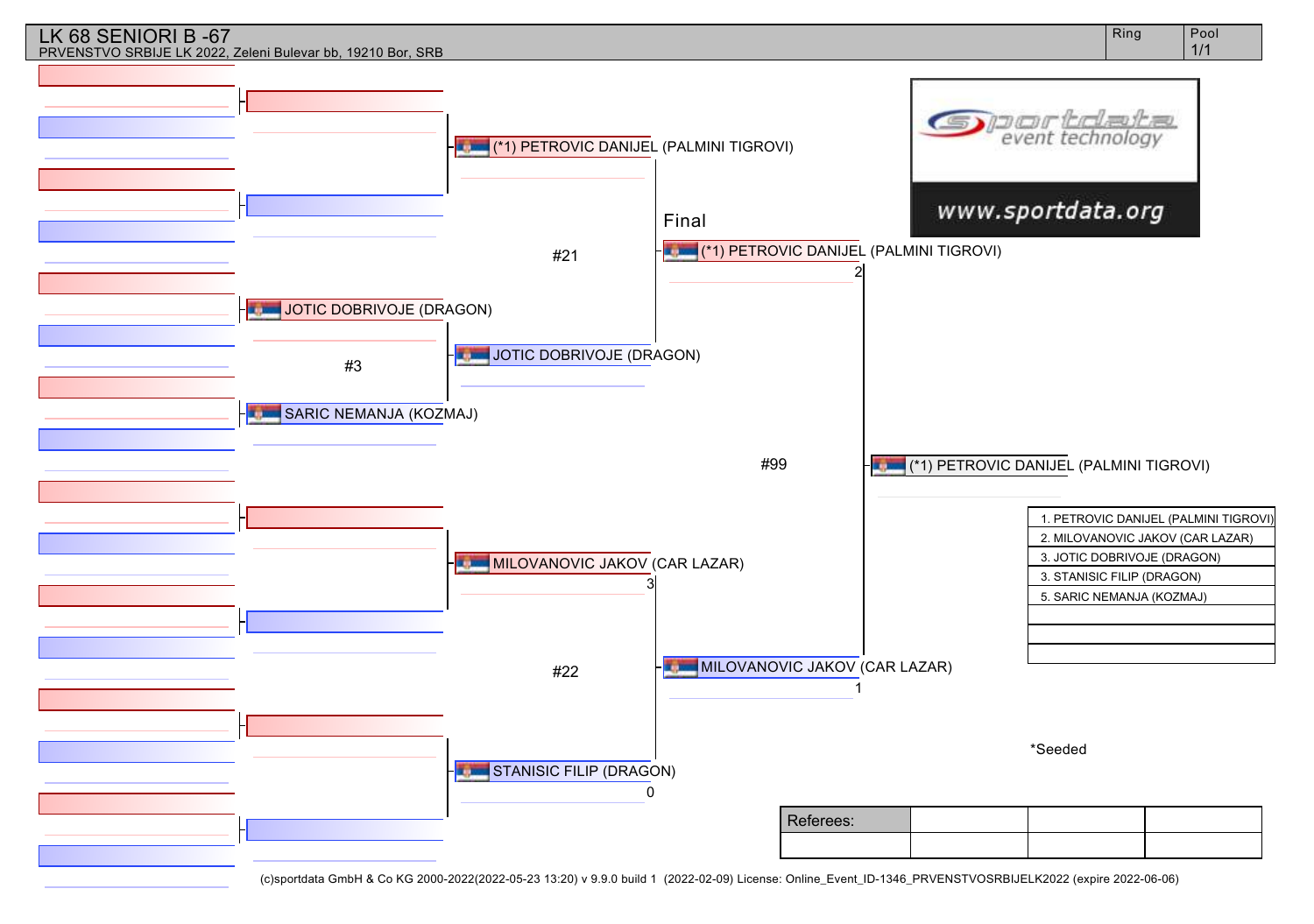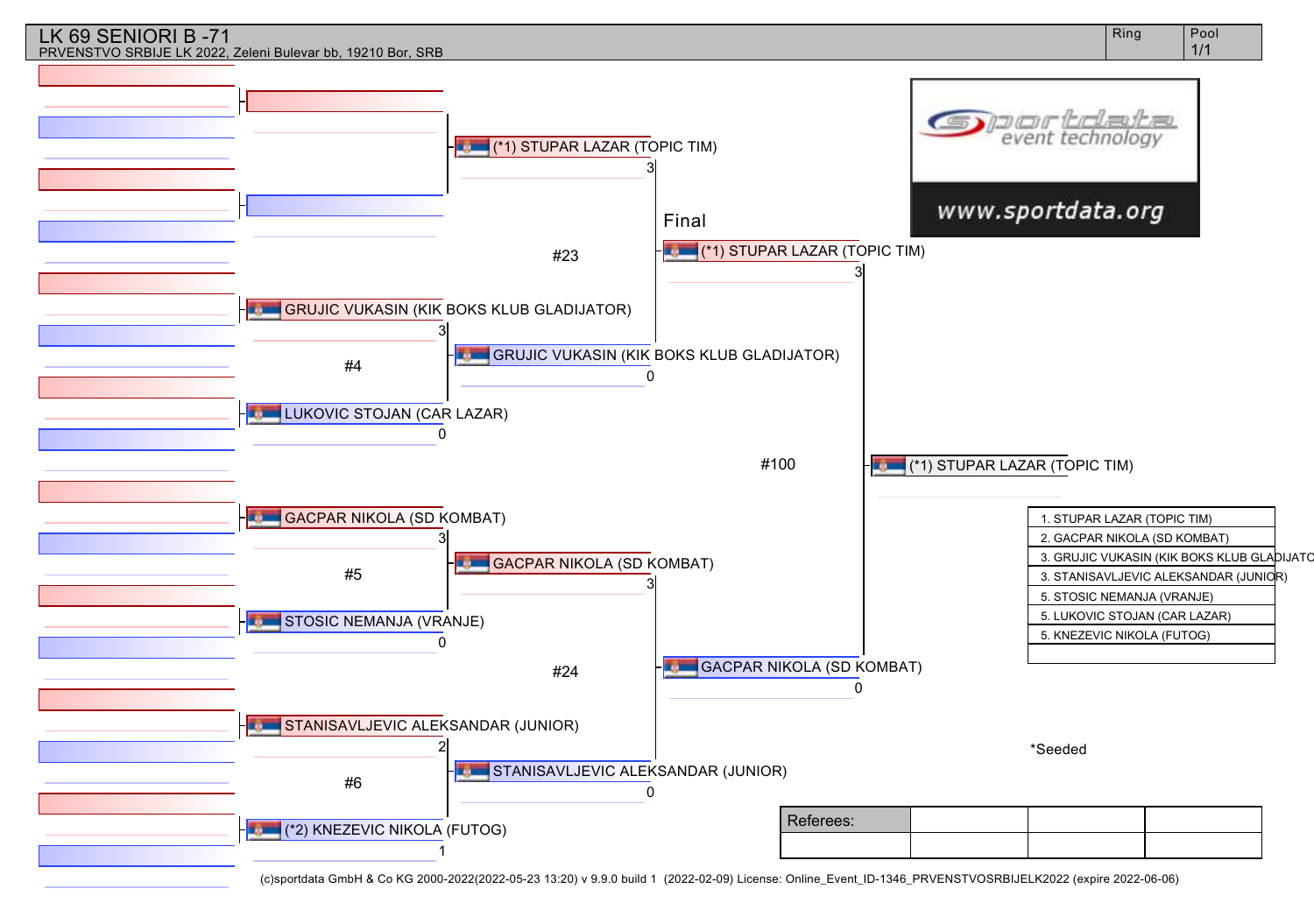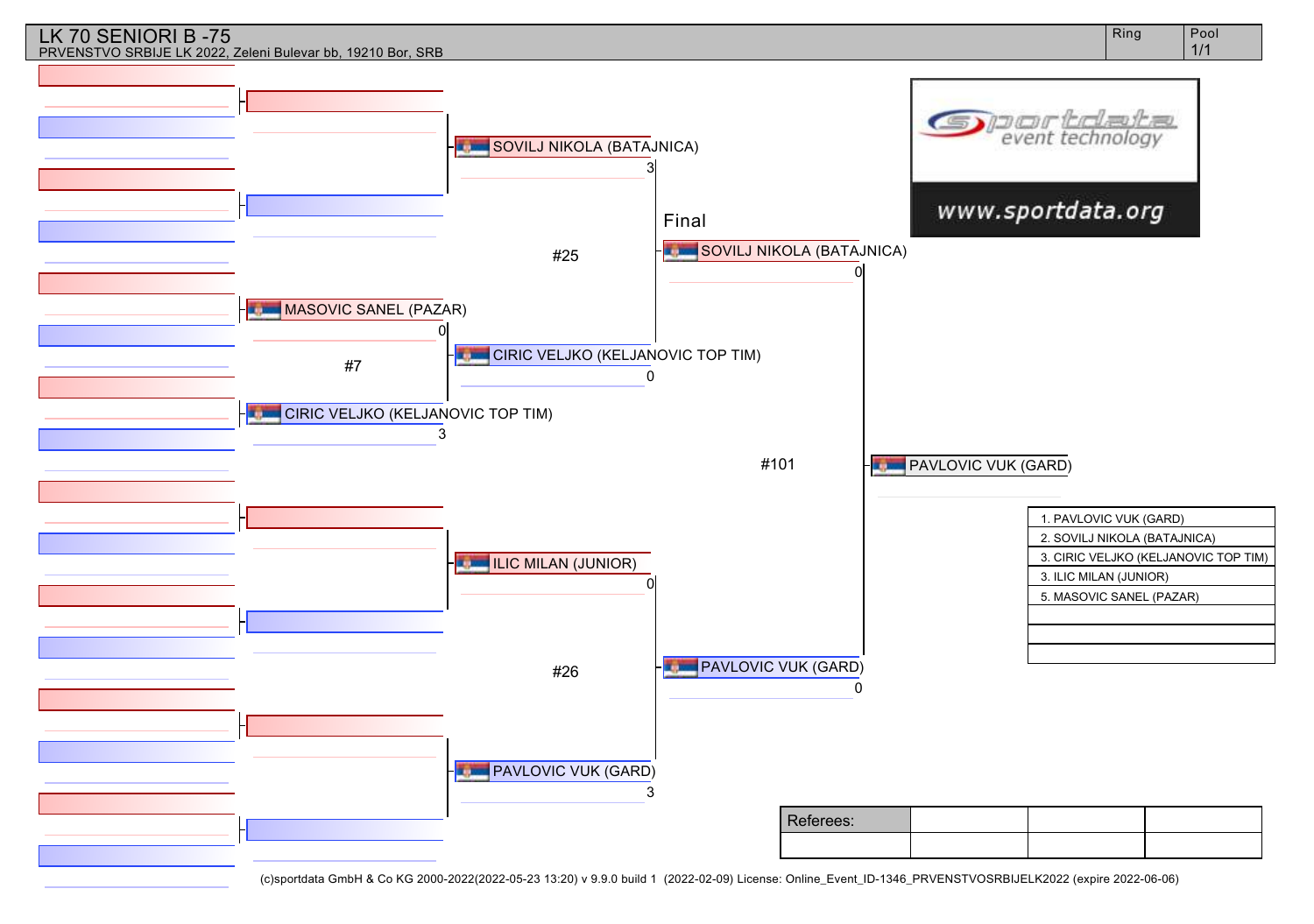#### LK 71 SENIORI B -81 PRVENSTVO SRBIJE LK 2022, Zeleni Bulevar bb, 19210 Bor, SRB

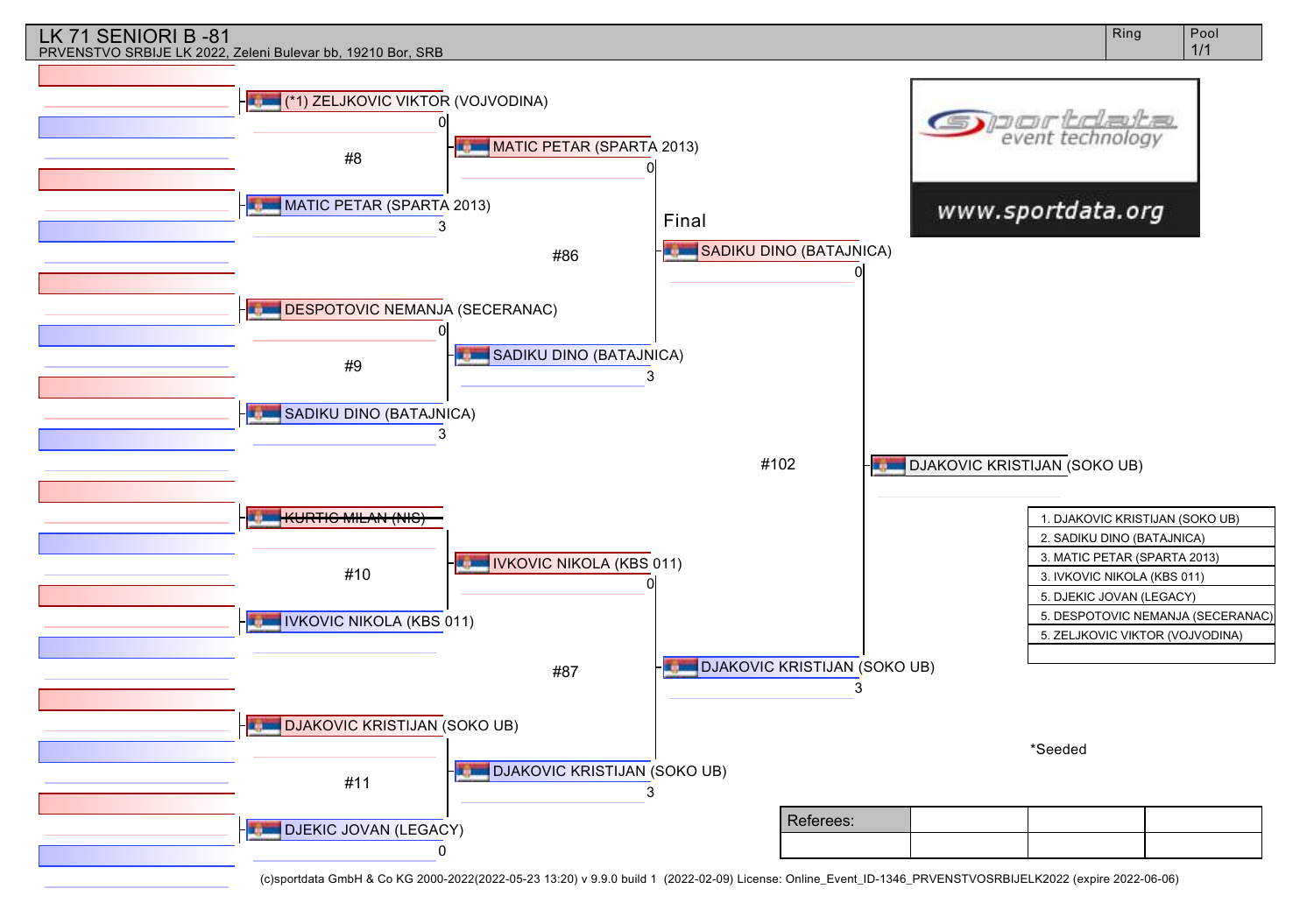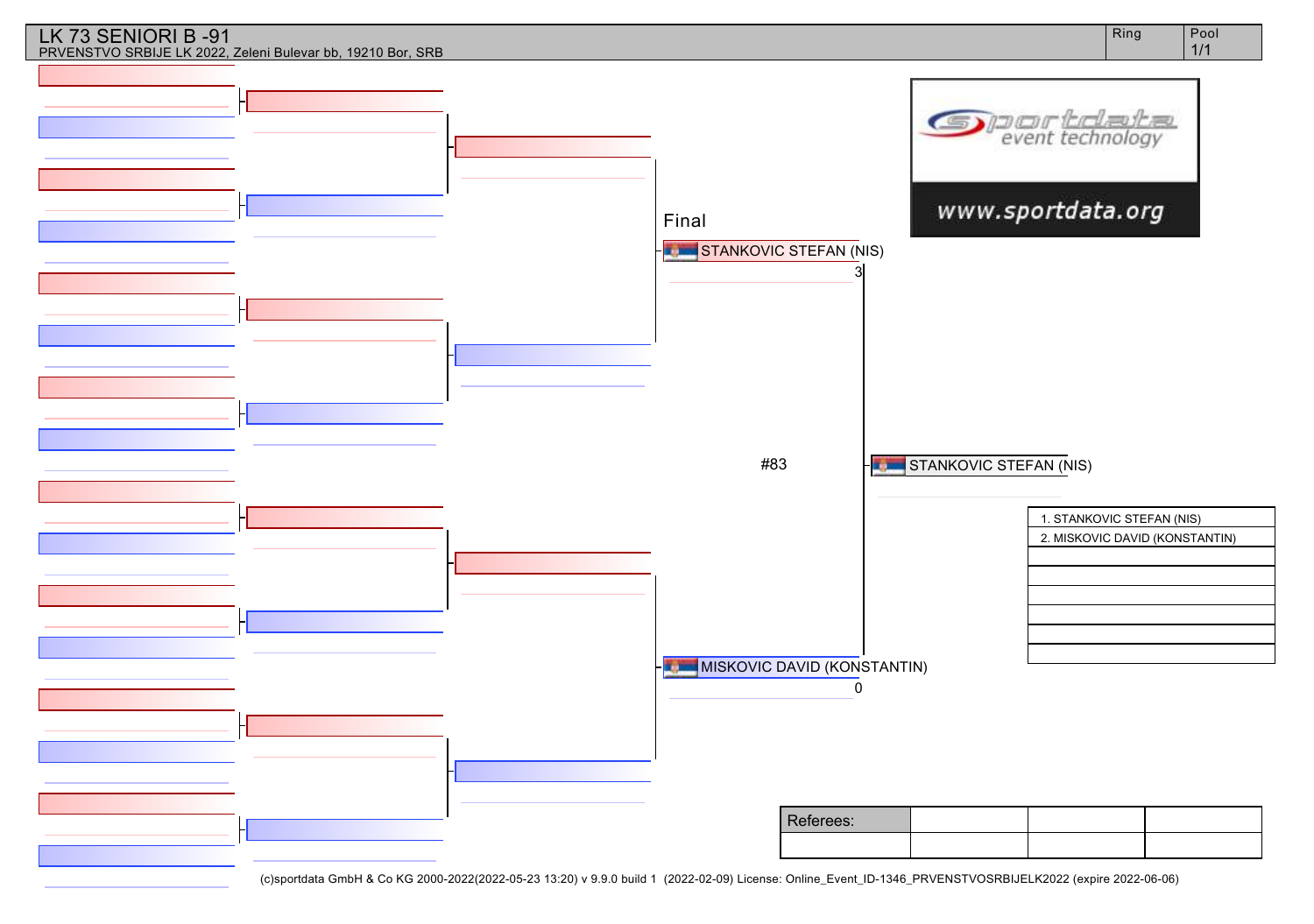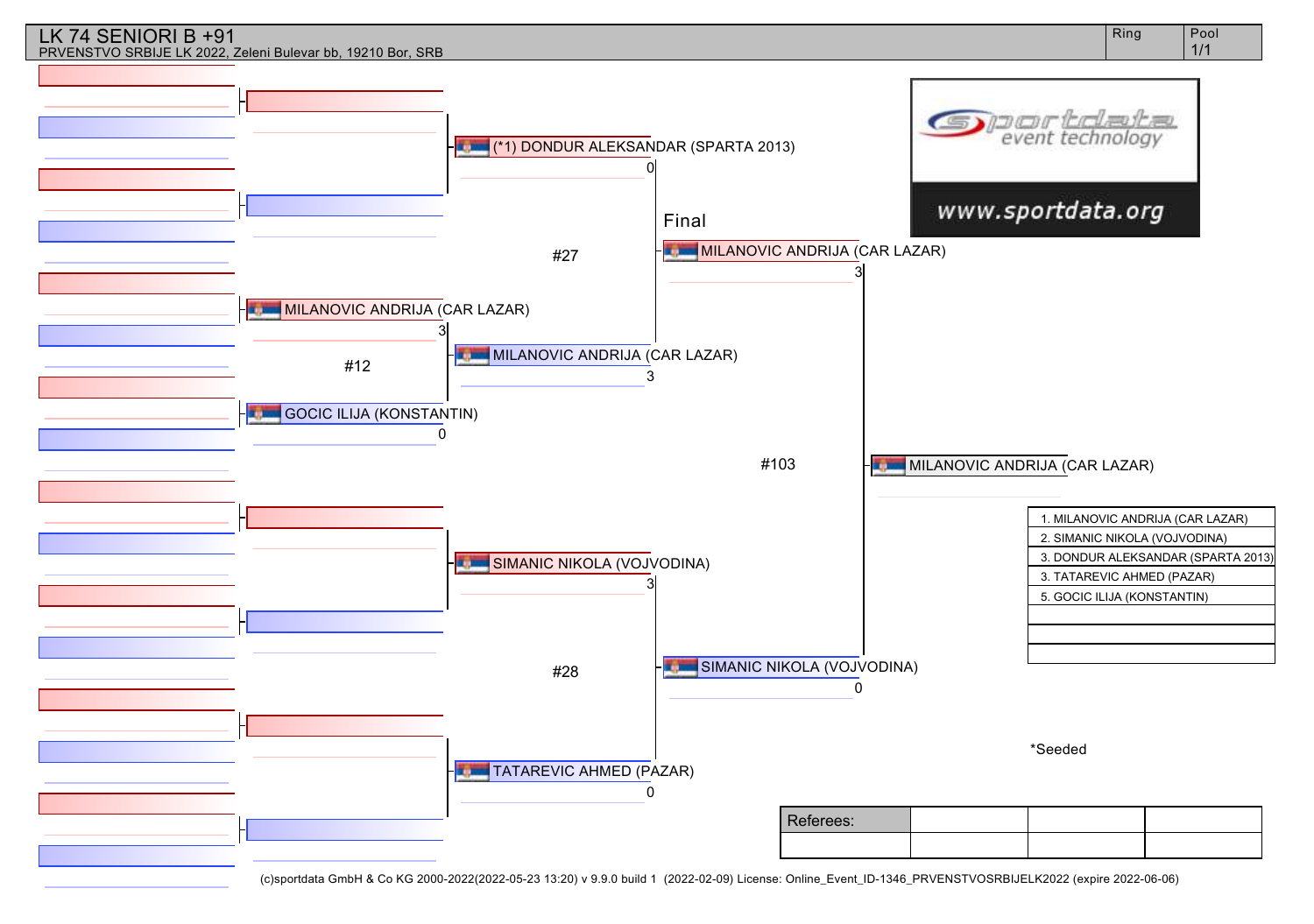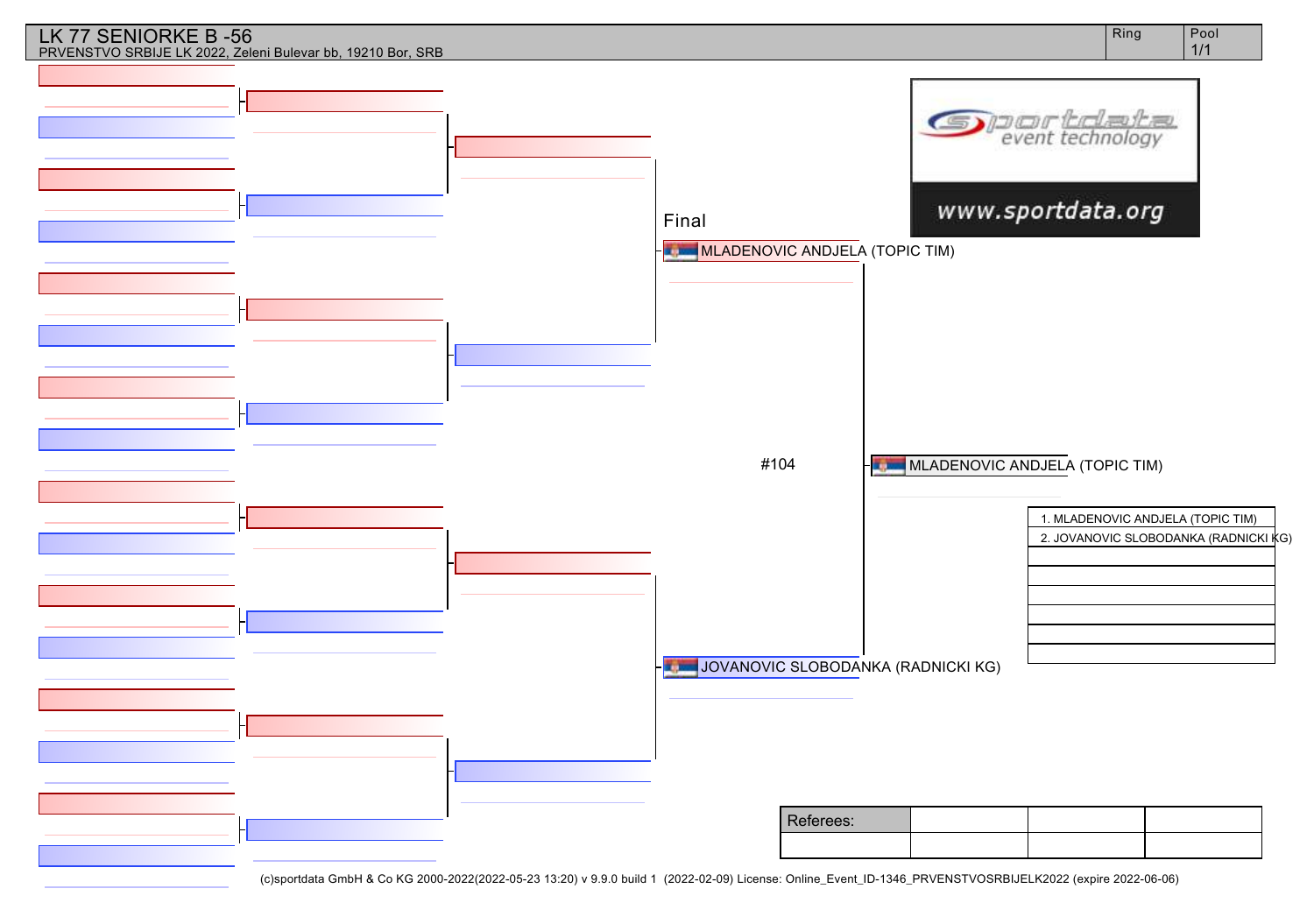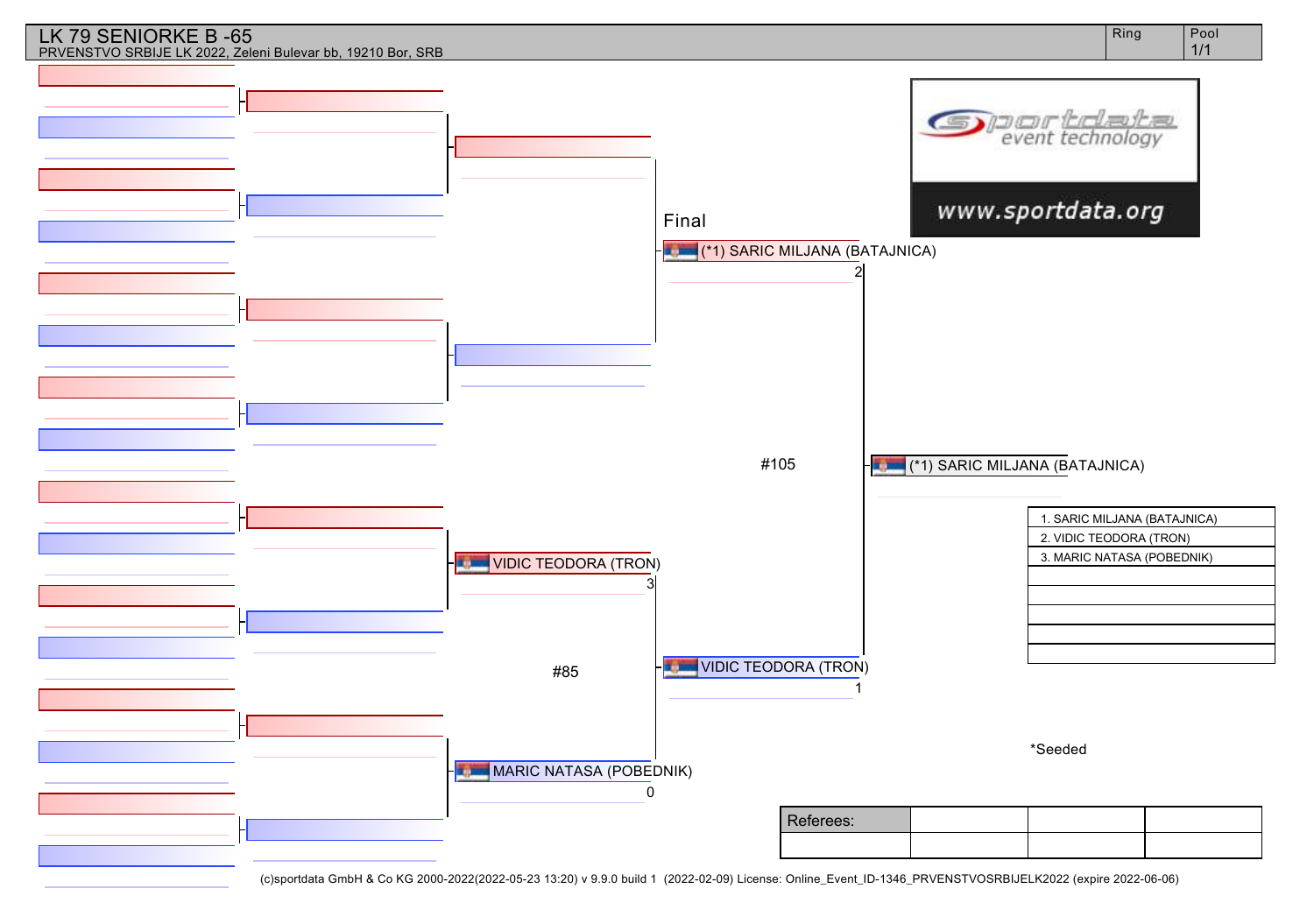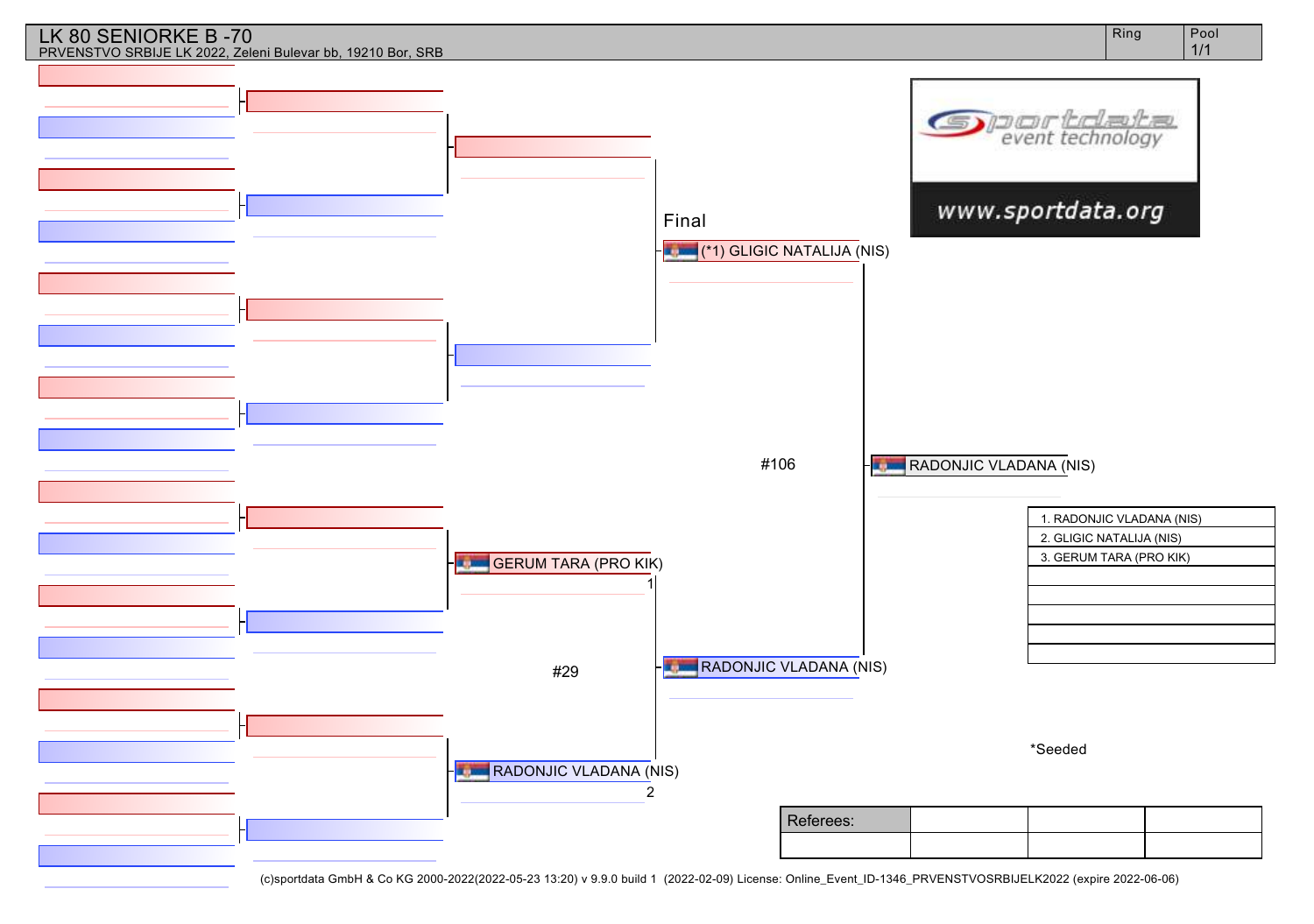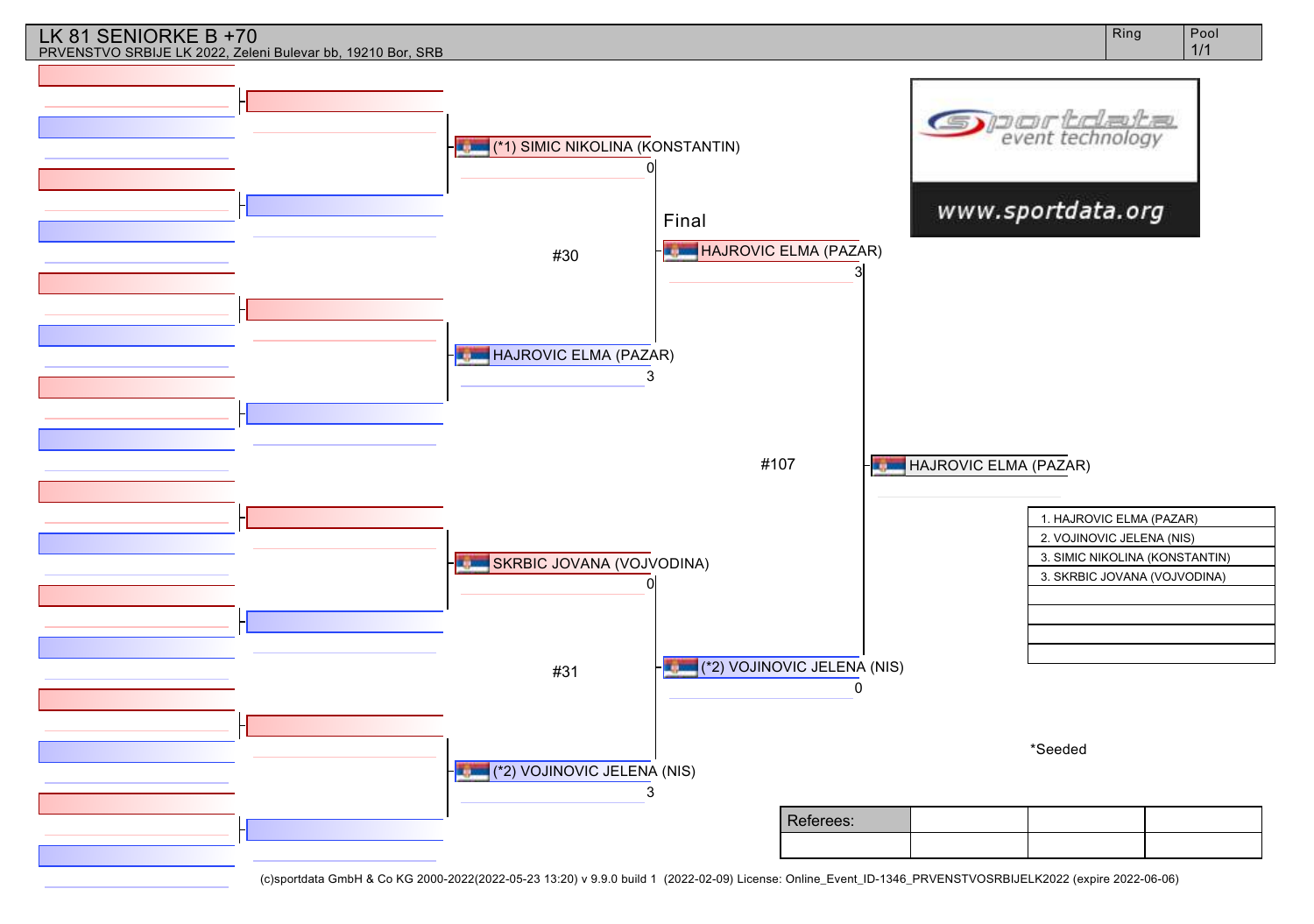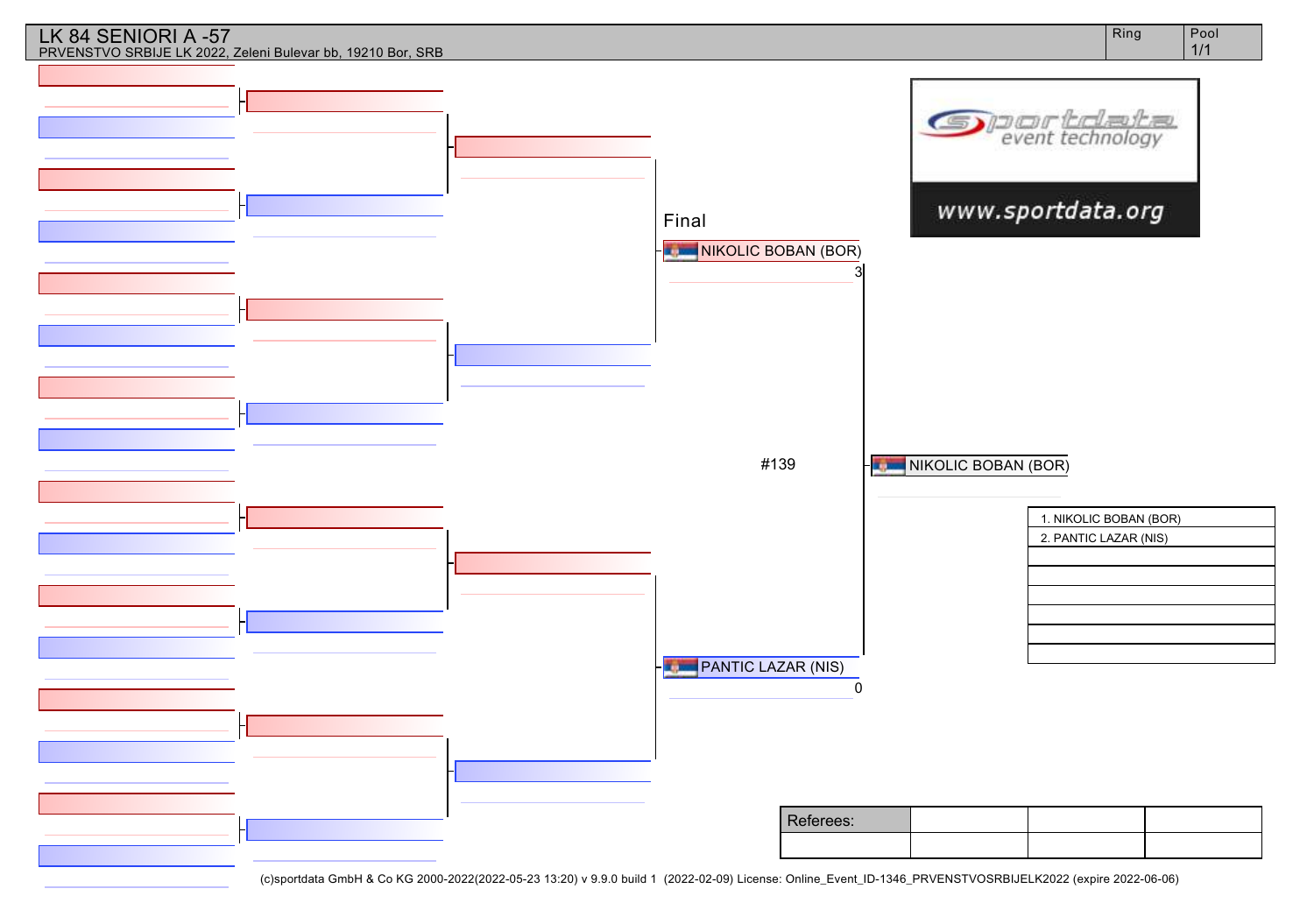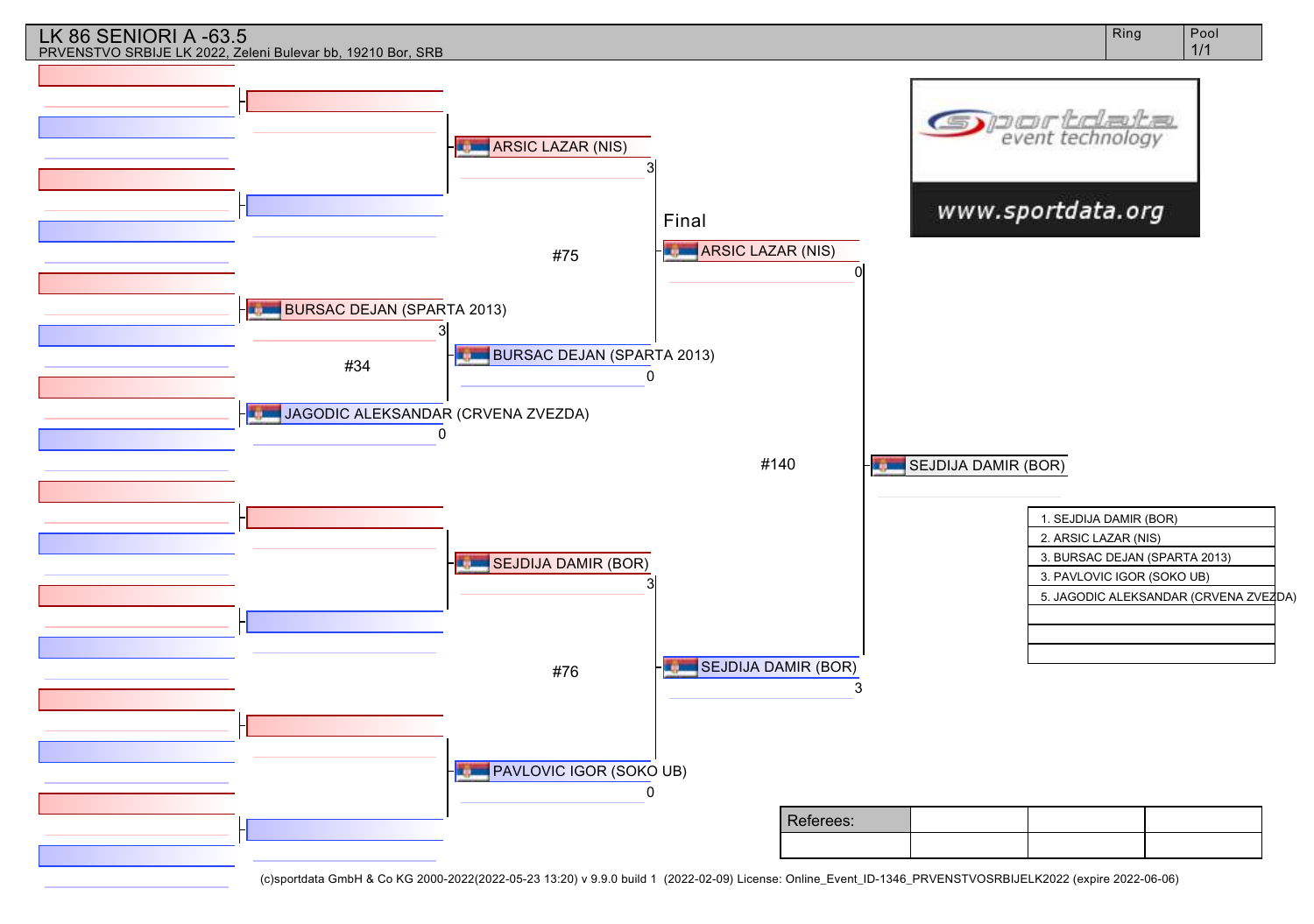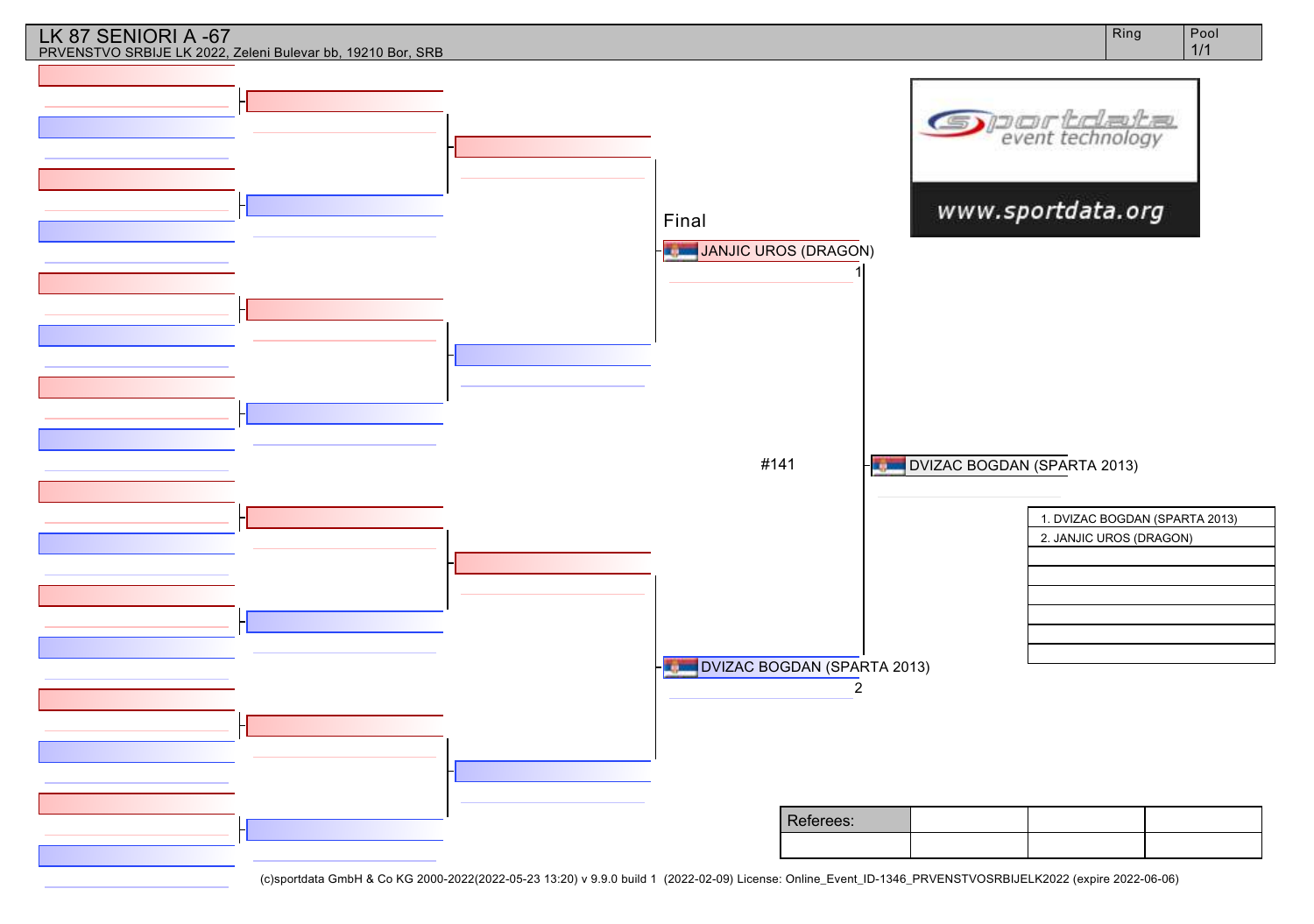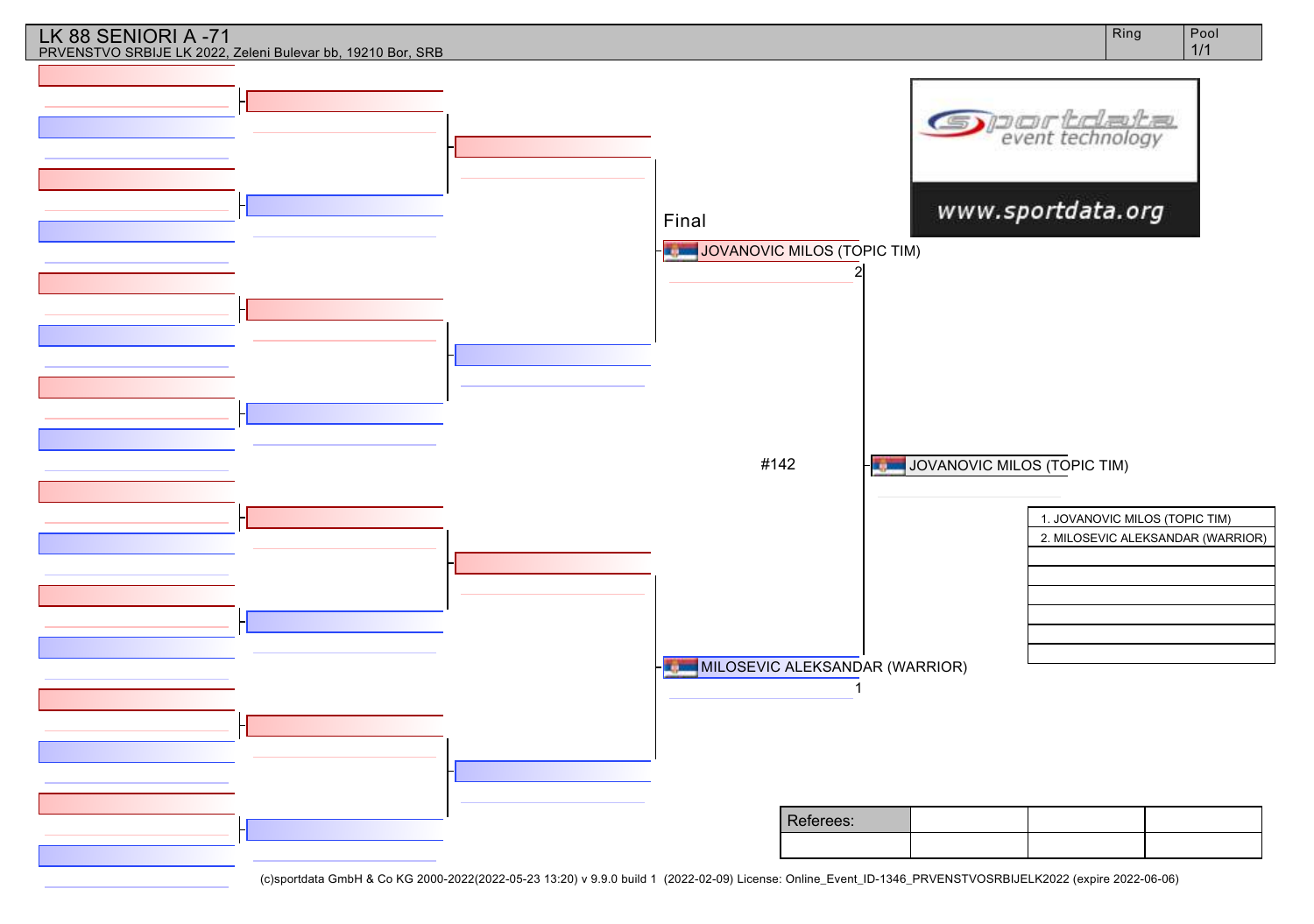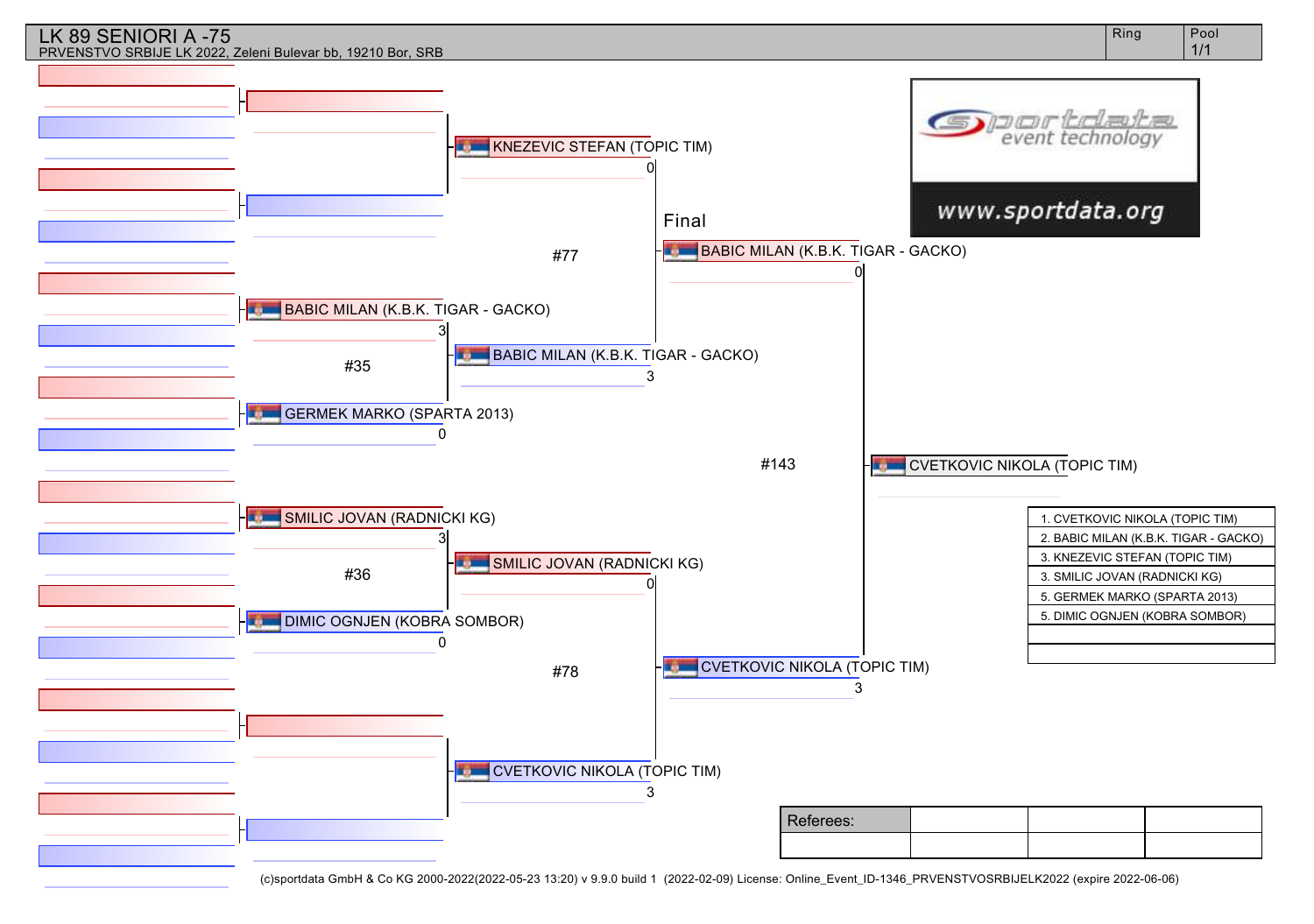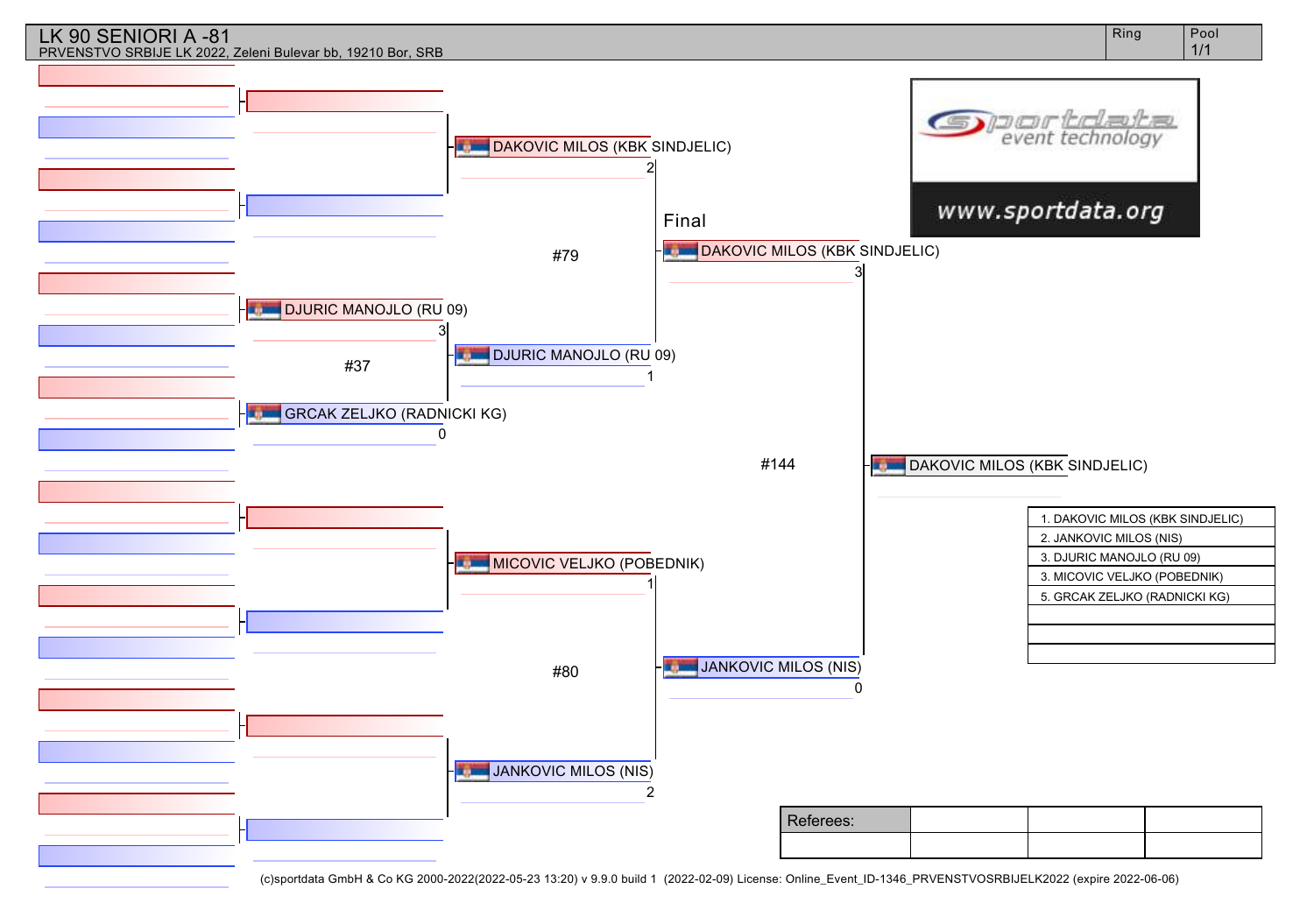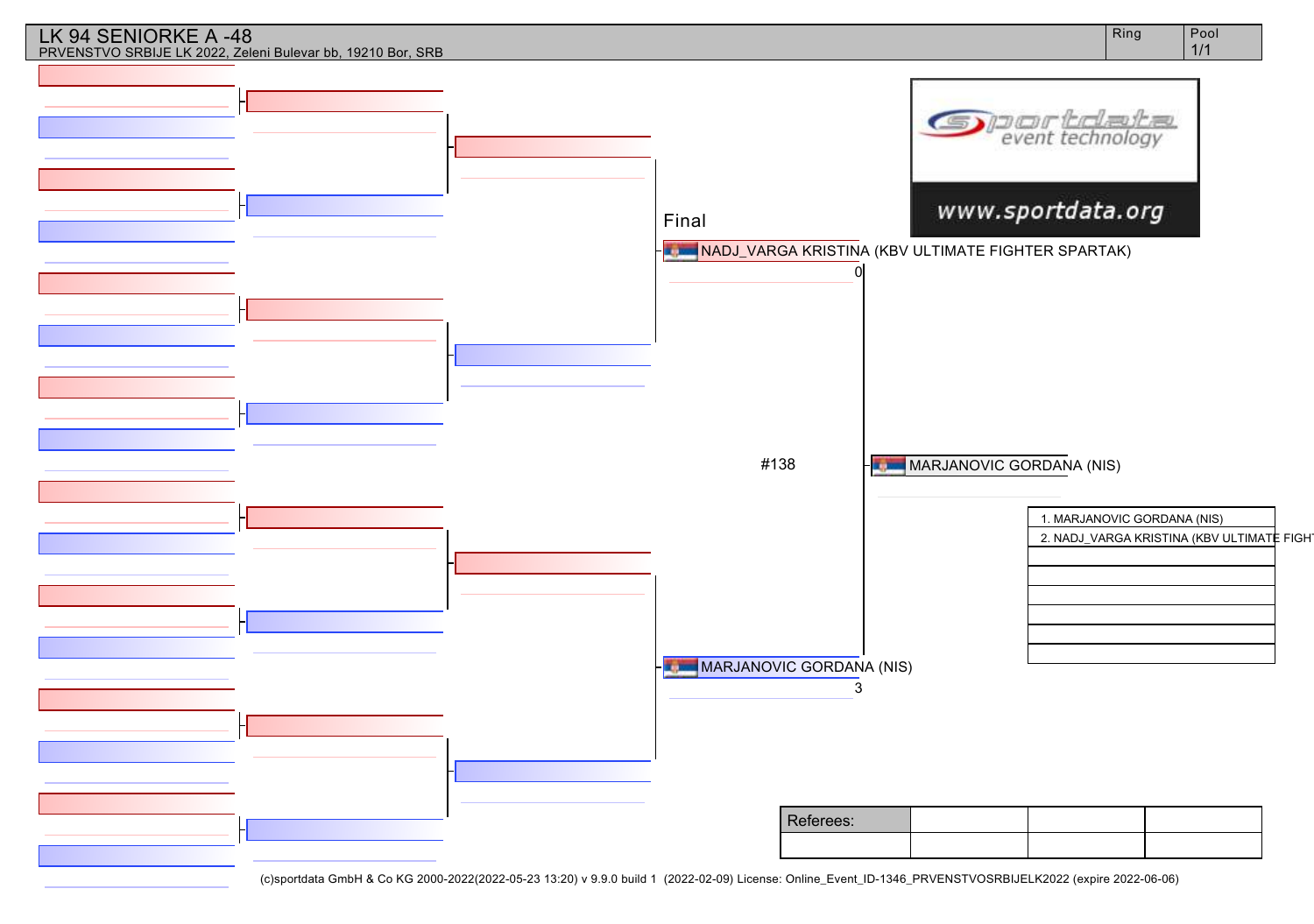# **Official Results**

|   | LK 01 KADETI -42                         |                              |                    |                                            |  |
|---|------------------------------------------|------------------------------|--------------------|--------------------------------------------|--|
|   | 1 SABO KEVIN                             | <b>BECEJ</b>                 | <b>Taken</b>       | <b>SRB - SERBIA</b>                        |  |
|   | 2 CULUM DUSAN                            | <b>FUTOG</b>                 | <b>Taylor</b>      | <b>SRB - SERBIA</b>                        |  |
|   | LK 03 KADETI-48                          |                              |                    |                                            |  |
|   | 1 RASLJANIN TARIK                        | PAZAR                        | <b>Taylor</b>      | <b>SRB - SERBIA</b>                        |  |
|   | 2 JOVANOVIC MATIJA                       | NIS                          | <b>Taylor</b>      | <b>SRB - SERBIA</b>                        |  |
|   | 3 CUKIC DUSAN                            | <b>KOSOVSKA</b>              | <b>Taylor</b>      | <b>SRB - SERBIA</b>                        |  |
|   |                                          | <b>MITROVICA</b>             |                    |                                            |  |
|   | 3 JAKSIC BORIS                           | <b>KBS 028</b>               | <b>Taylor</b>      | <b>SRB - SERBIA</b>                        |  |
|   | 5 SARNJAI DOMINIK                        | <b>BUDO KLUB SENTA</b>       | <b>Typical</b>     | <b>SRB - SERBIA</b>                        |  |
|   | 5 KOMPANIETIC DIMITRI                    | <b>AVALA TIM</b>             | <b>Taylor</b>      | <b>SRB - SERBIA</b>                        |  |
|   | LK 04 KADETI -51                         |                              |                    |                                            |  |
|   | 1 JAKSIC MILE                            | <b>KIKINDA</b>               | <b>Taylor</b>      | <b>SRB - SERBIA</b>                        |  |
|   | 2 MARINKOVIC NIKOLA                      | <b>PETROS</b>                | <b>Tarton</b>      | <b>SRB - SERBIA</b>                        |  |
|   | 3 DJURDJEVIC VELJKO                      | SOKO UB                      | <b>Taylor</b>      | <b>SRB - SERBIA</b>                        |  |
|   | 3 LEKIC BALSA                            | <b>INTERNACIONAL</b>         | <b>Typical</b>     | <b>SRB - SERBIA</b>                        |  |
|   |                                          |                              |                    |                                            |  |
|   | LK 05 KADETI -54                         |                              |                    |                                            |  |
|   | 1 ZERAVIC DUSAN                          | <b>SOKO UB</b>               | <b>Taylor</b>      | <b>SRB - SERBIA</b>                        |  |
|   | 2 RADOVANOVIC VOJIN                      | <b>CAR LAZAR</b>             | <b>Taylor</b>      | <b>SRB - SERBIA</b>                        |  |
|   | LK 06 KADETI -57                         |                              |                    |                                            |  |
|   | 1 DINIC PETAR                            | BOR.                         | <b>Taylor</b>      | <b>SRB - SERBIA</b>                        |  |
|   | 2 VELIC UROS                             | NOJVODINA                    | <b>The Control</b> | <b>SRB - SERBIA</b>                        |  |
|   |                                          |                              |                    |                                            |  |
|   | LK 09 KADETI -67                         |                              |                    |                                            |  |
|   | 1 <b>DERVISEVIC EMIN</b>                 | <b>PAZAR</b>                 | <b>Taylor</b>      | <b>SRB - SERBIA</b><br><b>SRB - SERBIA</b> |  |
|   | 2 STEVANOVIC JOVAN<br>3 MAKULJEVIC FILIP | KONSTANTIN<br><b>KBS 028</b> | <b>Taylor</b>      | <b>SRB - SERBIA</b>                        |  |
|   |                                          |                              | <b>Taylor</b>      |                                            |  |
|   | LK 10 KADETI -71                         |                              |                    |                                            |  |
|   | 1 STEFANOVIC VUKASIN                     | <b>BOR</b>                   | <b>September</b>   | <b>SRB - SERBIA</b>                        |  |
|   | 2 EJUPOVIC DZEMAL                        | <b>PAZAR</b>                 | <b>Taylor</b>      | <b>SRB - SERBIA</b>                        |  |
|   |                                          |                              |                    |                                            |  |
|   | LK 100 SENIORKE A +70                    |                              |                    |                                            |  |
|   | 1 SINOVEC STANISLAVA                     | <b>BATAJNICA</b>             | <b>Taylor</b>      | <b>SRB - SERBIA</b>                        |  |
|   | 2 BLAGOJEVIC LEA                         | <b>TOPIC TIM</b>             | <b>Taylor</b>      | <b>SRB - SERBIA</b>                        |  |
|   | 3 MILJKOVIC SARA                         | <b>KBS 012</b>               | <b>Taylor</b>      | <b>SRB - SERBIA</b>                        |  |
|   | LK 13 KADETI +81                         |                              |                    |                                            |  |
|   | 1 BRAHIC DZEMAL                          | PAZAR                        | <b>Taken</b>       | <b>SRB - SERBIA</b>                        |  |
|   | 2 MORAVCIC BOSKO                         | TOP FIGHTER                  | <b>Taylor</b>      | <b>SRB - SERBIA</b>                        |  |
|   |                                          |                              |                    |                                            |  |
|   | <b>LK 18 KADETKINJE -52</b>              |                              |                    |                                            |  |
| 1 | <b>GERMEK ANA</b>                        | SPARTA 2013                  | <b>September</b>   | <b>SRB - SERBIA</b>                        |  |
|   |                                          |                              |                    |                                            |  |

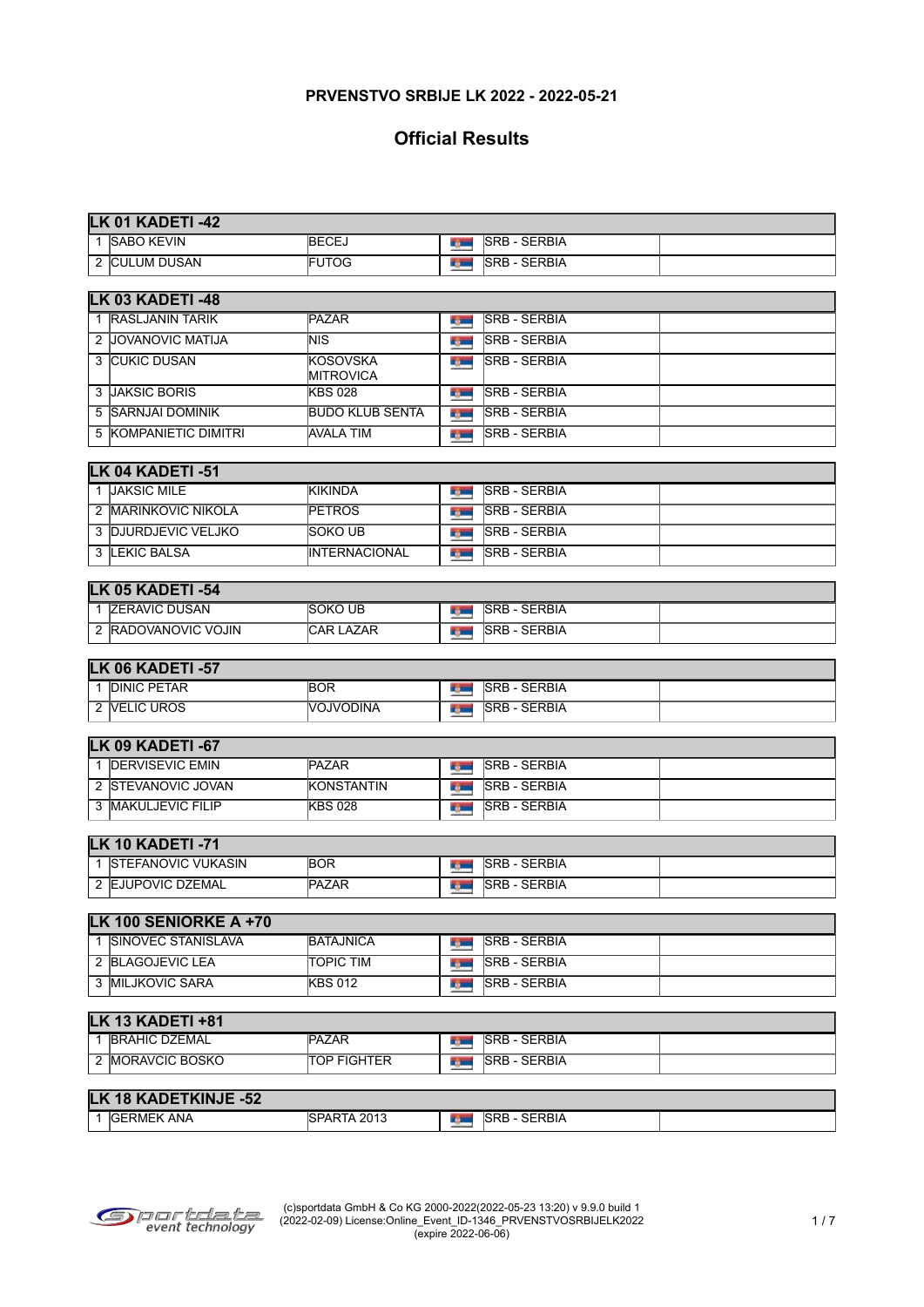| 2 UTASI MELINDA                            | <b>KBV ULTIMATE</b><br><b>FIGHTER SPARTAK</b> | <b>SRB - SERBIA</b><br><b>Talling</b>                         |  |
|--------------------------------------------|-----------------------------------------------|---------------------------------------------------------------|--|
| 3 DAMJANOVIC JOVANA                        | <b>PETROS</b>                                 | <b>SRB - SERBIA</b><br>$\mathbf{z}$                           |  |
| 3 BRANKOVIC ANDRIJANA                      | <b>KOSOVSKA</b><br>MITROVICA                  | <b>SRB - SERBIA</b><br><b>Service</b>                         |  |
| LK 24 ML.JUNIORI -48                       |                                               |                                                               |  |
| 1 MITROVIC PAVLE                           | VUKOVI 018                                    | <b>SRB - SERBIA</b><br><b>Taylor</b>                          |  |
| 2 VIDIC STEFAN                             | PHOENIX                                       | <b>SRB - SERBIA</b><br><b>Tartists</b>                        |  |
| LK 25 ML.JUNIORI -51                       |                                               |                                                               |  |
| 1 VELJKOVIC MIHAJLO                        | <b>BOR</b>                                    | <b>SRB - SERBIA</b><br><b>Taylor</b>                          |  |
| 2 RADOICKI VUKASIN                         | <b>FUTOG</b>                                  | <b>SRB - SERBIA</b><br><b>Typical</b>                         |  |
| 3 PETROVIC JOVAN                           | <b>RADNICKI KG</b>                            | <b>SRB - SERBIA</b><br>$\sim$                                 |  |
| LK 27 ML.JUNIORI -54                       |                                               |                                                               |  |
| 1 DJORDJEVIC VUK                           | VUKOVI 018                                    | <b>SRB - SERBIA</b><br><b>Taylor</b>                          |  |
| 2 ANTIC OGNJEN                             | PIROT                                         | <b>SRB - SERBIA</b><br><b>Tartists</b>                        |  |
|                                            |                                               |                                                               |  |
| LK 28 ML.JUNIORI -57                       |                                               | <b>SRB - SERBIA</b>                                           |  |
| 1 EJUPOVIC DARIS<br>2 SVRAKA VELJKO        | <b>PAZAR</b>                                  | <b>Taylor</b><br><b>SRB - SERBIA</b>                          |  |
|                                            | <b>BATAJNICA</b>                              | <b>Taylor</b>                                                 |  |
| 3 NIKOLIC ANDRIJA                          | <b>ISLOGA</b>                                 | <b>SRB - SERBIA</b><br><b>September</b>                       |  |
| LK 29 ML.JUNIORI -60                       |                                               |                                                               |  |
| 1 KRIVACEVIC IVAN                          | <b>NIS</b>                                    | <b>SRB - SERBIA</b><br><b>Taylor</b>                          |  |
| 2 STANCEV PETAR                            | 019 FIGHT TIM                                 | <b>SRB - SERBIA</b><br><b>System</b>                          |  |
| 3 MILADINOVIC VUK                          | <b>TAURUNUM</b>                               | ISRB - SERBIA<br><b>SUPPORT</b>                               |  |
| LK 30 ML.JUNIORI -63.5                     |                                               |                                                               |  |
| 1 STOJSIN PAVLE                            | VOJVODINA                                     | <b>SRB - SERBIA</b><br><b>September</b>                       |  |
| 2 TUFEGDZIJA VLADO                         | <b>FUTOG</b>                                  | <b>SRB - SERBIA</b><br><b>September</b>                       |  |
| 3 MATIC JOVAN                              | <b>INTERNACIONAL</b>                          | <b>SRB - SERBIA</b><br><b>September</b>                       |  |
| 3 BOJATOVIC PETAR                          | <b>SMEDEREVO</b>                              | <b>SRB - SERBIA</b><br><b>September</b>                       |  |
| LK 31 ML.JUNIORI -67                       |                                               |                                                               |  |
| 1 MARKOVIC IVAN                            | <b>RU 09</b>                                  | <b>SRB - SERBIA</b>                                           |  |
| 2 RASLJANIN HAMZA                          | PAZAR                                         | <b>Service</b><br><b>SRB - SERBIA</b><br>$\mathbf{z}$ , where |  |
| 3 DEDIC HAMZA                              | <b>SANDZAK WARRIORS</b>                       | <b>SRB - SERBIA</b><br><b>September</b>                       |  |
|                                            |                                               |                                                               |  |
| LK 32 ML.JUNIORI -71                       |                                               |                                                               |  |
| 1 <b>DIMITRIJEVIC DJORDJE</b>              | RADNICKI KG                                   | <b>SRB - SERBIA</b><br><b>TALLS</b>                           |  |
| 2 MIKIC RELJA                              | NOJVODINA                                     | <b>SRB - SERBIA</b><br><b>District</b>                        |  |
| 3 NIKOLIC PAVLE                            | TITANI 333                                    | <b>SRB - SERBIA</b><br><b>Taylor</b>                          |  |
| 3 MUCIBABIC MATEJ                          | K.B.K. TIGAR -<br><b>GACKO</b>                | <b>SRB - SERBIA</b><br>$\mathbf{z}$ , where                   |  |
|                                            |                                               |                                                               |  |
| LK 33 ML.JUNIORI -75<br>1 STANISIC ANDREJA | DRAGON                                        | <b>SRB - SERBIA</b>                                           |  |
|                                            |                                               | <b>SERVICE</b>                                                |  |

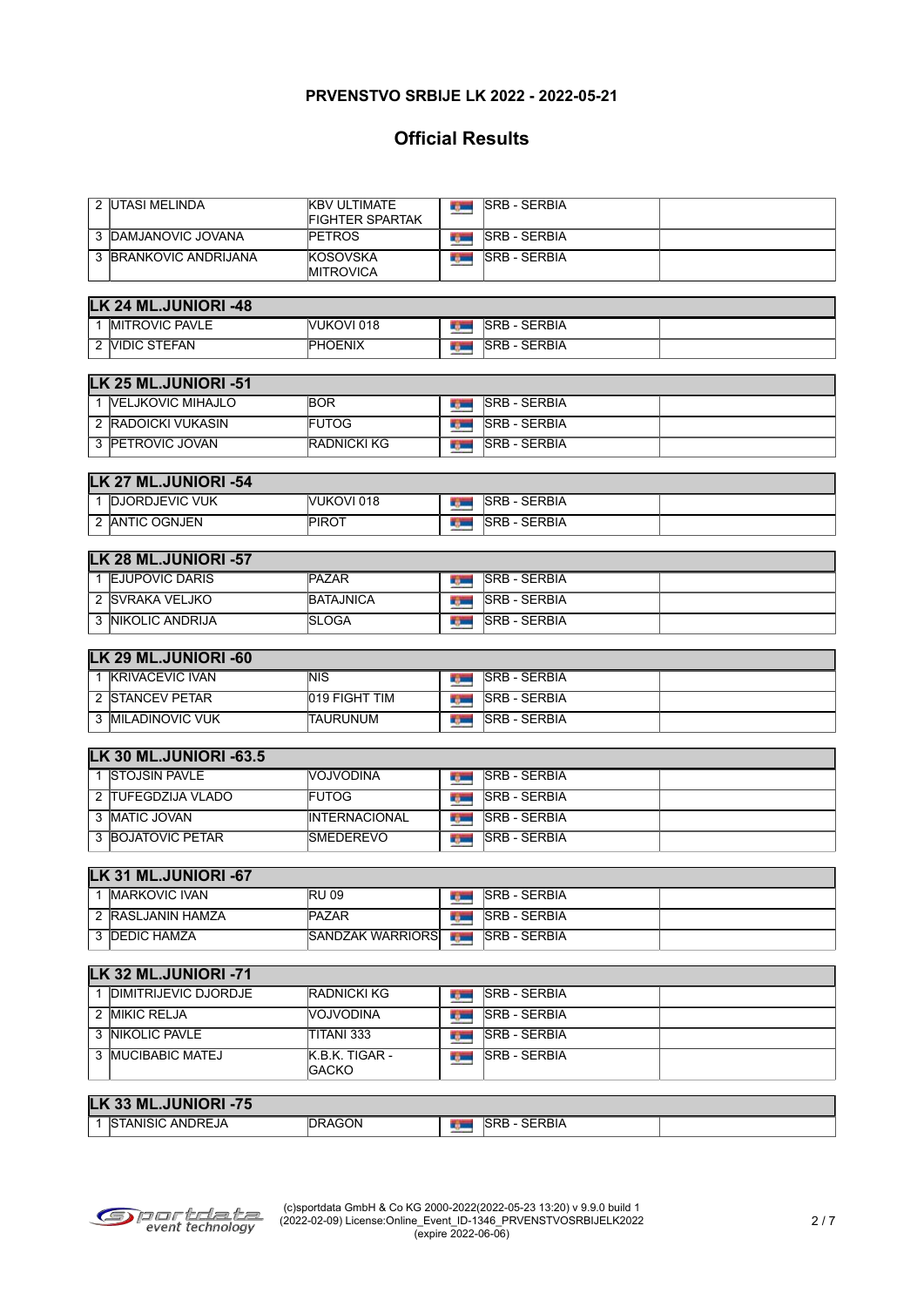| 2 DESTANIC ADAM            | TITANI 333              | <b>Taylor</b>                 | <b>SRB - SERBIA</b> |  |
|----------------------------|-------------------------|-------------------------------|---------------------|--|
| LK 35 ML.JUNIORI +81       |                         |                               |                     |  |
| 1 SEKULIC JOVAN            | <b>SD KOMBAT</b>        | <b>Talling</b>                | <b>SRB - SERBIA</b> |  |
| 2 GERMEK ALEKSA            | SPARTA 2013             | <b>System</b>                 | <b>SRB - SERBIA</b> |  |
| 3 TRIFUNOVIC MIHAJLO       | BATAJNICA               | <b>Taylor</b>                 | <b>SRB - SERBIA</b> |  |
|                            |                         |                               |                     |  |
| LK 37 ML.JUNIORKE -40      |                         |                               |                     |  |
| 1 DAMJANOVIC MASA          | <b>INTERNACIONAL</b>    | $\mathbf{z}$                  | <b>SRB - SERBIA</b> |  |
| 2 KVRGIC SANJA             | <b>FUTOG</b>            | <b>September</b>              | <b>SRB - SERBIA</b> |  |
| LK 39 ML.JUNIORKE -48      |                         |                               |                     |  |
| 1 <b>SAVIC JANJA</b>       | NIS.                    | <b>Taylor</b>                 | <b>SRB - SERBIA</b> |  |
| 2 BEGOJEV NADJA            | <b>NOVI SAD</b>         | <b>Taylor</b>                 | <b>SRB - SERBIA</b> |  |
| 3 GRBIC VANJA              | SPARTA 2013             | <b>September</b>              | <b>SRB - SERBIA</b> |  |
| 3 LAZIC KATA               | NIS.                    | $\sim$                        | <b>SRB - SERBIA</b> |  |
|                            |                         |                               |                     |  |
| LK 40 ML.JUNIORKE -52      |                         |                               |                     |  |
| 1 KRIVACEVIC NADA          | NIS                     | <b>Taylor</b>                 | <b>SRB - SERBIA</b> |  |
| 2 DRASKOVIC SARA           | <b>INTERNACIONAL</b>    | <b>September</b>              | <b>SRB - SERBIA</b> |  |
| 3 VELICKOV LINA            | <b>KIKINDA</b>          | <b>Taylor</b>                 | <b>SRB - SERBIA</b> |  |
| 3 KUPRESANIN IVA           | KBS 028                 | <b>September</b>              | <b>SRB - SERBIA</b> |  |
| LK 41 ML.JUNIORKE -56      |                         |                               |                     |  |
| 1 STEVANOVIC NIKOLINA      | INIS.                   | $\mathbf{z}$                  | <b>SRB - SERBIA</b> |  |
| 2 PEJANOVIC SARA           | <b>BUDO KLUB SENTA</b>  | <b>September</b>              | <b>SRB - SERBIA</b> |  |
|                            |                         |                               |                     |  |
| LK 42 ML.JUNIORKE -60      |                         |                               |                     |  |
| 1 VERES MATIJEVIC MASA     | <b>KIKINDA</b>          | <b>September</b>              | <b>SRB - SERBIA</b> |  |
| 2 KLJAJIC NATALIJA         | <b>CAR LAZAR</b>        | <b>September</b>              | <b>SRB - SERBIA</b> |  |
| 3 PAVLOVIC ANDJELA         | $\overline{\text{NIS}}$ | <b>September</b>              | <b>SRB - SERBIA</b> |  |
| 3 RAKIC ANJA               | <b>GARD</b>             | <b>September</b>              | <b>SRB - SERBIA</b> |  |
| LK 43 ML.JUNIORKE +60      |                         |                               |                     |  |
| 1 VUKSIC SONJA             | BECEJ                   | <b>Taylor</b>                 | <b>SRB - SERBIA</b> |  |
| 2 NOVAKOVIC IVA            | SPARTA 2013             | $\mathbf{z}$ and $\mathbf{z}$ | <b>SRB - SERBIA</b> |  |
| 3 NIKOLIC MARIJA           | <b>GARD</b>             | <b>September</b>              | <b>SRB - SERBIA</b> |  |
| 3 GAJIC ANASTASIJA         | PETROVIC                | $\mathbf{z}$ and $\mathbf{z}$ | <b>SRB - SERBIA</b> |  |
| 5 OBRADOVIC DEJANA         | BATAJNICA               | <b>Taylor</b>                 | <b>SRB - SERBIA</b> |  |
|                            |                         |                               |                     |  |
| LK 45 ST.JUNIORI -54       |                         |                               |                     |  |
| 1 SAVIC DJORDJE            | MONARHIJA               | <b>Taylor</b>                 | <b>SRB - SERBIA</b> |  |
| 2 MILOSAVLJEVIC ALEKSANDAR | SECERANAC               | <b>Taylor</b>                 | <b>SRB - SERBIA</b> |  |
| 3 <b>DRACA NIKOLA</b>      | <b>VATRENI UDARAC</b>   | <b>September</b>              | <b>SRB - SERBIA</b> |  |
|                            |                         |                               |                     |  |
| LK 46 ST.JUNIORI -57       |                         |                               |                     |  |
| 1 STANISIC STEVAN          | SLOGA                   | <b>SERVICE</b>                | <b>SRB - SERBIA</b> |  |
| 2 NENADOVIC UROS           | Soko ub                 | <b>Typical</b>                | <b>SRB - SERBIA</b> |  |

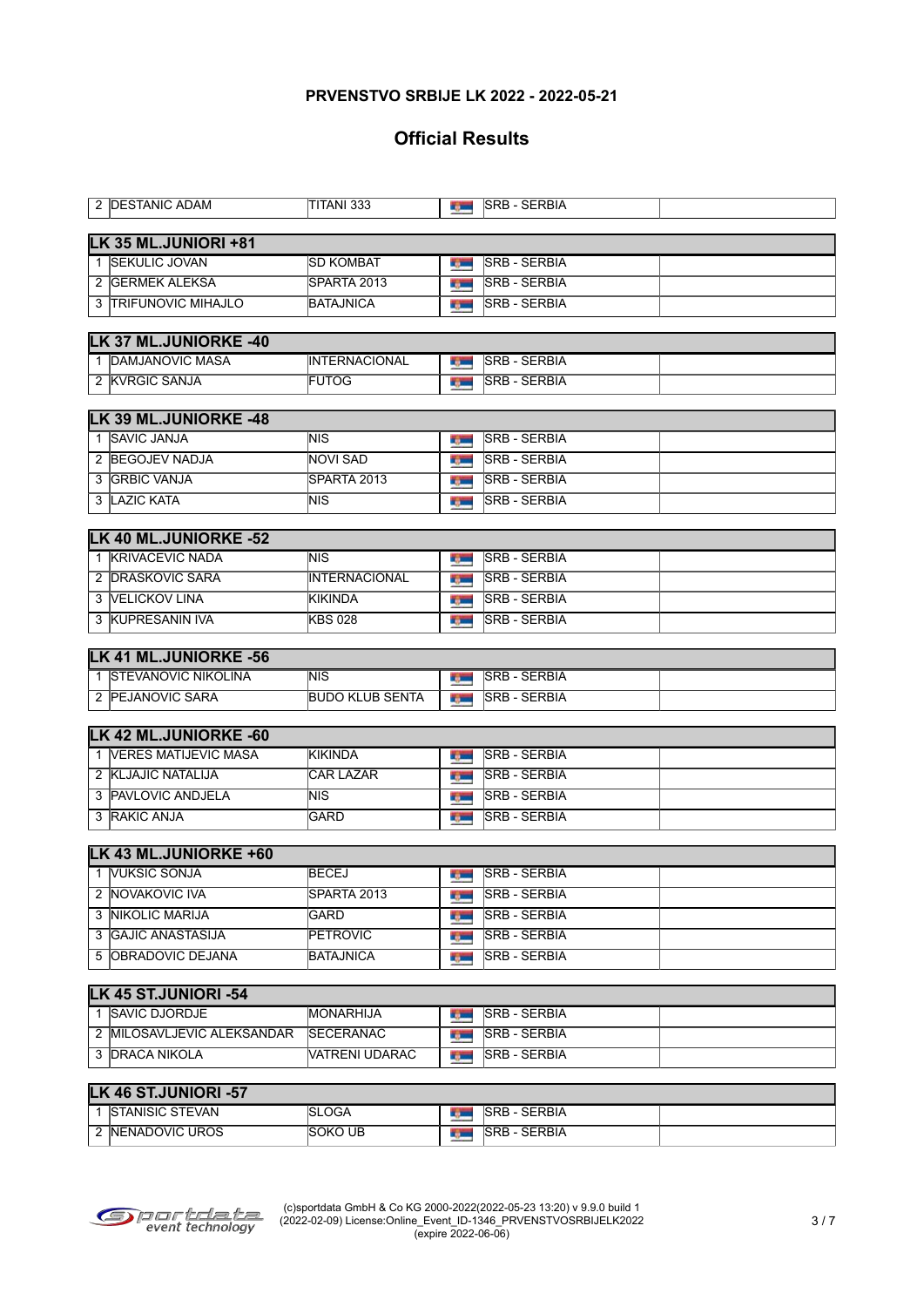| <b>LK 47 ST.JUNIORI -60</b>                      |                              |                  |                      |  |  |  |  |  |
|--------------------------------------------------|------------------------------|------------------|----------------------|--|--|--|--|--|
| 1 SAVIC STRAHINJA                                | <b>RADNICKI KG</b>           | <b>Taylor</b>    | <b>SRB - SERBIA</b>  |  |  |  |  |  |
| 2 DELIC DRAGAN                                   | <b>RU 09</b>                 | <b>September</b> | <b>ISRB - SERBIA</b> |  |  |  |  |  |
| 3 ZAVISA NEBOJSA                                 | <b>FUTOG</b>                 | <b>System</b>    | <b>SRB - SERBIA</b>  |  |  |  |  |  |
| 3 MEMEDOVSKI DANIEL                              | IVATRENI UDARAC              | <b>TABLE</b>     | <b>SRB - SERBIA</b>  |  |  |  |  |  |
| <b>LK 48 ST.JUNIORI -63.5</b>                    |                              |                  |                      |  |  |  |  |  |
| 1 MITROVIC OGNJEN                                | VUKOVI 018                   | <b>Taylor</b>    | <b>SRB - SERBIA</b>  |  |  |  |  |  |
| 2 DJELOSEVIC NIKOLA                              | AVALA TIM                    | <b>Section</b>   | <b>SRB - SERBIA</b>  |  |  |  |  |  |
| 3 POPJANOV STEFAN                                | <b>VATRENI UDARAC</b>        | <b>Tylin</b>     | <b>SRB - SERBIA</b>  |  |  |  |  |  |
| 3 KOLAR NIKOLA                                   | <b>TOP FIGHTER</b>           | <b>Taylor</b>    | <b>SRB - SERBIA</b>  |  |  |  |  |  |
| LK 49 ST.JUNIORI -67                             |                              |                  |                      |  |  |  |  |  |
| 1 <b>NESKOVIC LAZAR</b>                          | <b>RADNICKI KG</b>           | <b>Taylor</b>    | <b>SRB - SERBIA</b>  |  |  |  |  |  |
| 2 DIMITRIJEVIC MIHAJLO                           | KOSOVSKA<br><b>MITROVICA</b> | <b>System</b>    | <b>SRB - SERBIA</b>  |  |  |  |  |  |
| 3 PANDUROV MILOS                                 | <b>GARD</b>                  | <b>Table 1</b>   | <b>SRB - SERBIA</b>  |  |  |  |  |  |
| <b>3 IMARTINOVIC LUKA</b>                        | BATAJNICA                    | <b>Tylin</b>     | <b>SRB - SERBIA</b>  |  |  |  |  |  |
| MAKSIMOVIC ALEKSANDAR<br>5                       | <b>CAR LAZAR</b>             | <b>September</b> | <b>SRB - SERBIA</b>  |  |  |  |  |  |
| <b>GOGIC STEFAN</b><br>5                         | <b>NOVI SAD</b>              | $\sim$           | <b>SRB - SERBIA</b>  |  |  |  |  |  |
| 5 MIKIC NIKOLA                                   | <b>BATAJNICA</b>             | <b>Section</b>   | <b>SRB - SERBIA</b>  |  |  |  |  |  |
| 5 MARIC PAVLE                                    | KOZMAJ                       | <b>Taylor</b>    | <b>SRB - SERBIA</b>  |  |  |  |  |  |
| 9 DODIC MIHAJLO                                  | <b>AVALA TIM</b>             | <b>Section</b>   | <b>SRB - SERBIA</b>  |  |  |  |  |  |
|                                                  |                              |                  |                      |  |  |  |  |  |
| LK 50 ST.JUNIORI -71                             |                              |                  |                      |  |  |  |  |  |
| 1 KRSTIC UROS                                    | <b>BOR</b>                   | <b>Section</b>   | <b>SRB - SERBIA</b>  |  |  |  |  |  |
| 2 VUKOVIC MILOS                                  | <b>RU 09</b>                 | <b>September</b> | <b>SRB - SERBIA</b>  |  |  |  |  |  |
| 3 VASOVC UROS                                    | KBS 028                      | <b>Talling</b>   | <b>SRB - SERBIA</b>  |  |  |  |  |  |
| 3 CVIJOVIC BOGDAN                                | <b>KBK SINDJELIC</b>         | <b>Taylor</b>    | <b>SRB - SERBIA</b>  |  |  |  |  |  |
|                                                  |                              |                  |                      |  |  |  |  |  |
| <b>LK 51 ST.JUNIORI -75</b><br>1 KISELICKI MILOS | <b>POBEDNIK</b>              | <b>TABLE</b>     | <b>SRB - SERBIA</b>  |  |  |  |  |  |
| 2 VUKSANOVIC DANILO                              | KOSOVSKA<br><b>MITROVICA</b> | <b>System</b>    | <b>SRB - SERBIA</b>  |  |  |  |  |  |
| 3 PAVLOVIC STEFAN                                | <b>KBS 028</b>               | <b>Taylor</b>    | <b>SRB - SERBIA</b>  |  |  |  |  |  |
|                                                  |                              |                  |                      |  |  |  |  |  |
| LK 52 ST.JUNIORI -81<br>1 TISMA JOVAN            | <b>TOPIC TIM</b>             | <b>TAX</b>       | <b>SRB - SERBIA</b>  |  |  |  |  |  |
| 2 LONCAR NIKOLA                                  | <b>TOP FIGHTER</b>           | <b>September</b> | <b>SRB - SERBIA</b>  |  |  |  |  |  |
|                                                  |                              |                  |                      |  |  |  |  |  |
| LK 54 ST.JUNIORI -91                             |                              |                  |                      |  |  |  |  |  |
| 1 DJURICIC STEFAN                                | SPARTA 2013                  | <b>Taylor</b>    | <b>SRB - SERBIA</b>  |  |  |  |  |  |
| 2 VUKSANOVIC LAZAR                               | KOSOVSKA<br>MITROVICA        | <b>Taylor</b>    | <b>SRB - SERBIA</b>  |  |  |  |  |  |
| LK 55 ST.JUNIORI +91                             |                              |                  |                      |  |  |  |  |  |
| 1 VORKAPIC MISO<br>2 VIKU PETAR                  | RU 09                        | <b>September</b> | <b>SRB - SERBIA</b>  |  |  |  |  |  |

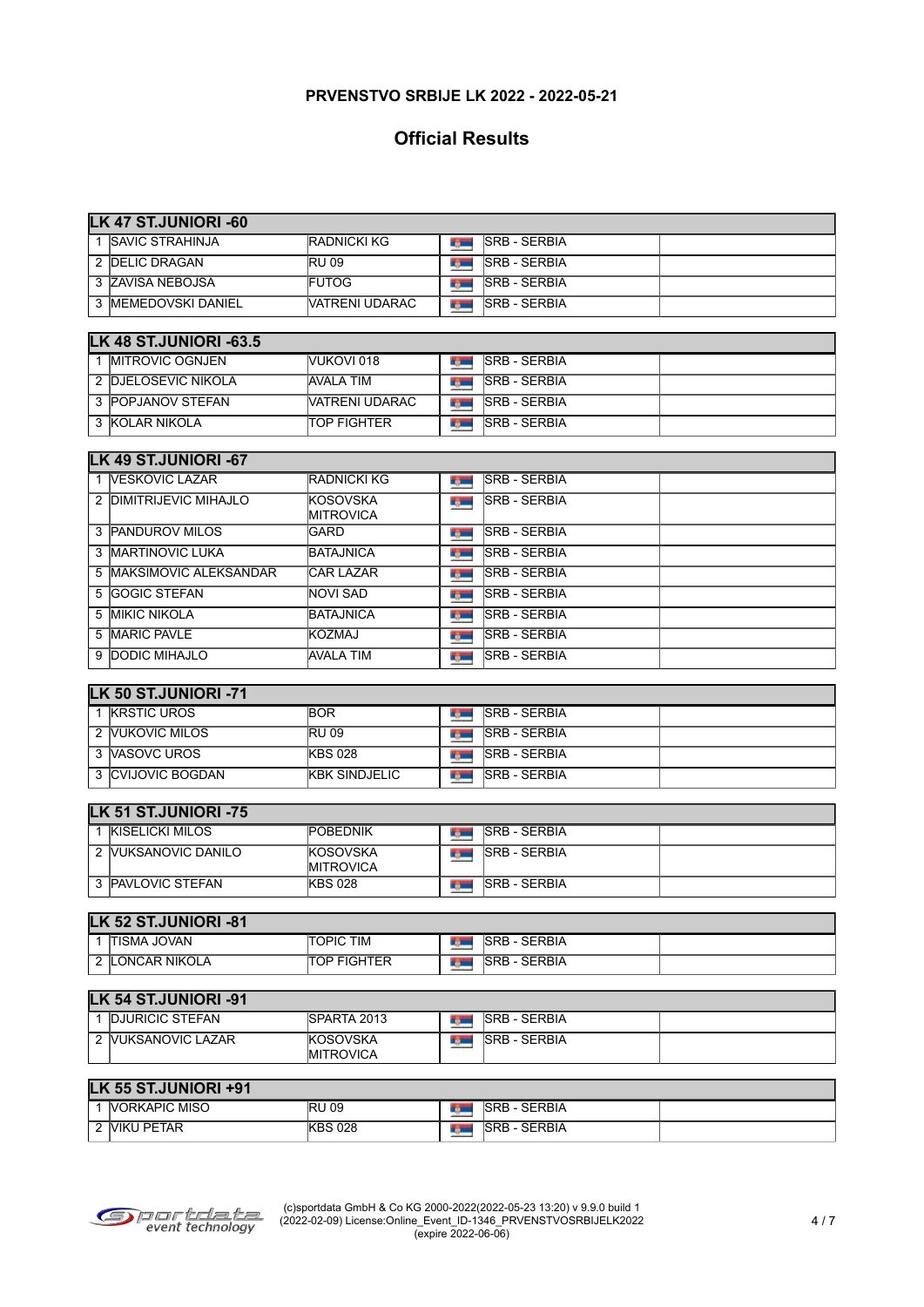| <b>LK 56 ST.JUNIORKE -48</b>                     |                                           |                                        |                     |  |
|--------------------------------------------------|-------------------------------------------|----------------------------------------|---------------------|--|
| 1 ABAZOVSKI LIDIJA                               | <b>NOVI SAD</b>                           | <b>SUPPORT</b>                         | <b>SRB - SERBIA</b> |  |
| 2 NIKOLIC ANASTASIJA                             | <b>PRO KIK</b>                            | <b>September</b>                       | <b>SRB - SERBIA</b> |  |
| 3 BLASKO ZANET                                   | <b>BUDO KLUB SENTA</b>                    | <b>The Contract</b>                    | <b>SRB - SERBIA</b> |  |
| 3 GAL ANASTASIJA                                 | <b>KIKINDA</b>                            | <b>Talling</b>                         | <b>SRB - SERBIA</b> |  |
| <b>LK 57 ST.JUNIORKE -52</b>                     |                                           |                                        |                     |  |
| 1 <b>GACIC MILICA</b>                            | <b>FKK BEOGRAD</b>                        | <b>Taylor</b>                          | <b>SRB - SERBIA</b> |  |
| 2 PAVIC JOVANA                                   | <b>BATAJNICA</b>                          | <b>September</b>                       | <b>SRB - SERBIA</b> |  |
| 3 SKRBIC ANDJELA                                 | SPARTA 2013                               | <b>September</b>                       | <b>SRB - SERBIA</b> |  |
| 3 <b>DESPOTOVIC MILICA</b>                       | <b>TOP FIGHTER</b>                        | <b>Tarton</b>                          | <b>SRB - SERBIA</b> |  |
| <b>LK 58 ST.JUNIORKE -56</b>                     |                                           |                                        |                     |  |
| 1 ERDELJAN RADA                                  | VOJVODINA                                 | <b>September</b>                       | <b>SRB - SERBIA</b> |  |
| 2 <b>DRASKOVIC TIJANA</b>                        | <b>INTERNACIONAL</b>                      | <b>Taylor</b>                          | <b>SRB - SERBIA</b> |  |
| 3 ILIC NATALIJA                                  | <b>RADNICKI KG</b>                        | <b>September</b>                       | <b>SRB - SERBIA</b> |  |
| 3 MARKOVIC JOVANA                                | SOKO UB                                   | <b>Taylor</b>                          | <b>SRB - SERBIA</b> |  |
|                                                  |                                           |                                        |                     |  |
| <b>LK 59 ST.JUNIORKE -60</b><br>1 POPOVIC MILICA | <b>RADNICKI KG</b>                        |                                        | <b>SRB - SERBIA</b> |  |
| 2 MILADINOVIC TAMARA                             | TAURUNUM                                  | <b>Taylor</b>                          | <b>SRB - SERBIA</b> |  |
|                                                  |                                           | <b>Talling</b>                         |                     |  |
| <b>LK 61 ST.JUNIORKE -70</b>                     |                                           |                                        |                     |  |
| 1 LUKOVIC MAGDALENA                              | KOSOVSKA<br>MITROVICA                     | <b>TANKS</b>                           | <b>SRB - SERBIA</b> |  |
| 2 PEJOVIC MINA                                   | <b>KRSTAS</b>                             | <b>Taylor</b>                          | <b>SRB - SERBIA</b> |  |
| LK 66 SENIORI B -60                              |                                           |                                        |                     |  |
| 1 BAJRAMOVIC TANE                                | VRANJE                                    | <b>Taylor</b>                          | <b>SRB - SERBIA</b> |  |
| 2  TOT ARNOLD                                    | <b>BECEJ</b>                              | <b>Talling</b>                         | <b>SRB - SERBIA</b> |  |
| LK 67 SENIORI B -63.5                            |                                           |                                        |                     |  |
| 1 STOJANOVIC JOVAN                               | <b>KONSTANTIN</b>                         |                                        | <b>SRB - SERBIA</b> |  |
| 2 MILOSAVLJEVIC PAVLE                            | <b>PALMINI TIGROVI</b>                    | <b>The Contract</b><br><b>Business</b> | <b>SRB - SERBIA</b> |  |
| 3 CUPIC NIKOLA                                   | <b>TRIJUMF SD</b>                         | <b>The Control</b>                     | <b>SRB - SERBIA</b> |  |
|                                                  |                                           |                                        |                     |  |
| LK 68 SENIORI B -67                              |                                           |                                        |                     |  |
| 1 PETROVIC DANIJEL                               | <b>PALMINI TIGROVI</b>                    | <b>September</b>                       | <b>SRB - SERBIA</b> |  |
| 2 MILOVANOVIC JAKOV                              | <b>CAR LAZAR</b>                          | <b>Business</b>                        | <b>SRB - SERBIA</b> |  |
| 3 JOTIC DOBRIVOJE                                | <b>DRAGON</b>                             | <b>September</b>                       | <b>SRB - SERBIA</b> |  |
| 3 STANISIC FILIP                                 | DRAGON                                    | <b>September</b>                       | <b>SRB - SERBIA</b> |  |
| 5 SARIC NEMANJA                                  | KOZMAJ                                    | <b>Taylor</b>                          | <b>SRB - SERBIA</b> |  |
| LK 69 SENIORI B -71                              |                                           |                                        |                     |  |
| 1 STUPAR LAZAR                                   | <b>TOPIC TIM</b>                          | <b>Taylor</b>                          | <b>SRB - SERBIA</b> |  |
| 2 GACPAR NIKOLA                                  | <b>SD KOMBAT</b>                          | <b>System</b>                          | <b>SRB - SERBIA</b> |  |
| 3 GRUJIC VUKASIN                                 | <b>KIK BOKS KLUB</b><br><b>GLADIJATOR</b> | <b>Business</b>                        | <b>SRB - SERBIA</b> |  |

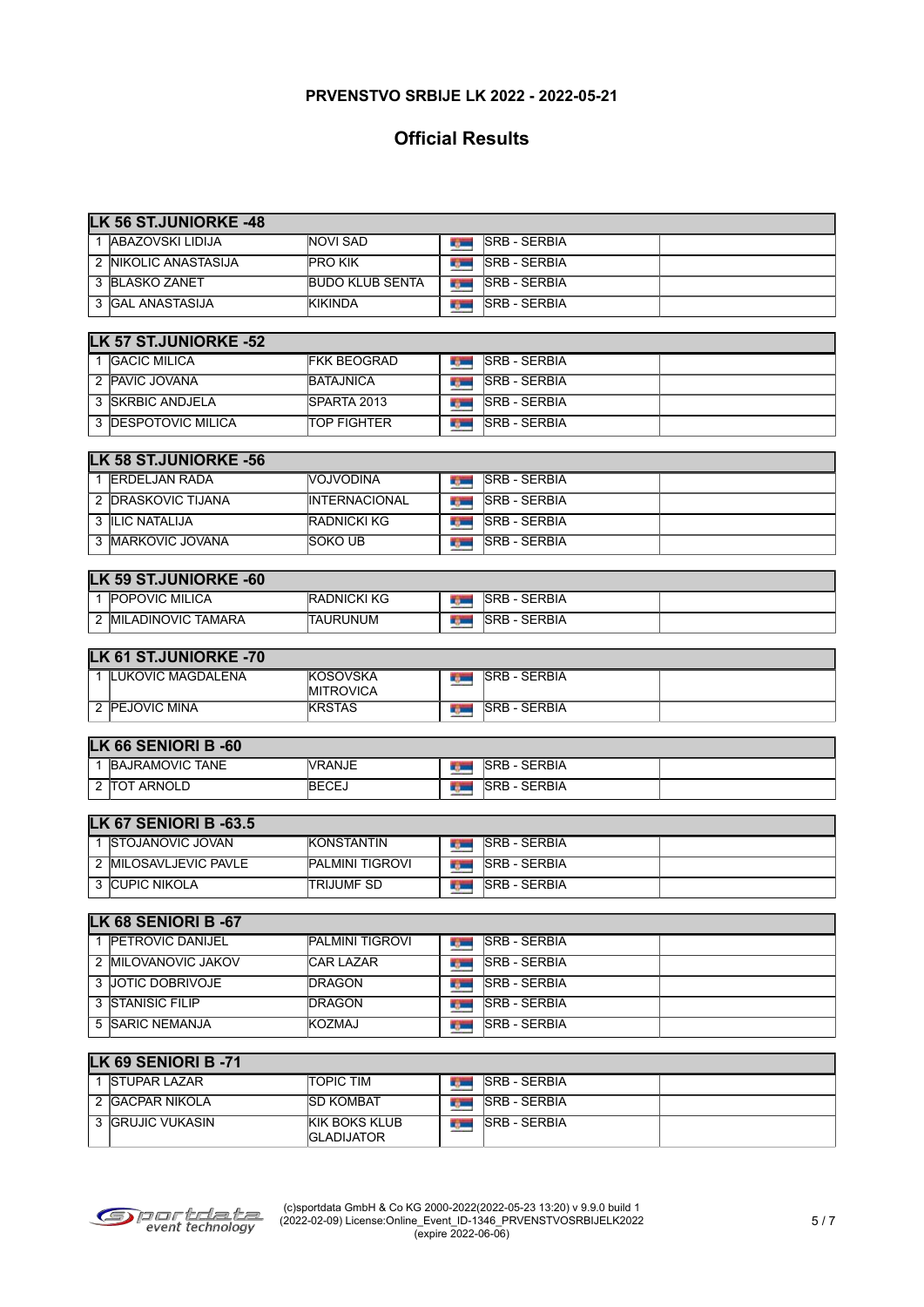## **Official Results**

| 3 STANISAVLJEVIC ALEKSANDAR IJUNIOR |                   | <b>SRB - SERBIA</b>  |  |
|-------------------------------------|-------------------|----------------------|--|
| 5 ISTOSIC NEMANJA                   | NRANJE            | <b>SRB - SERBIA</b>  |  |
| 5 ILUKOVIC STOJAN                   | <b>ICAR LAZAR</b> | <b>ISRB - SERBIA</b> |  |
| 5 KNEZEVIC NIKOLA                   | <b>FUTOG</b>      | <b>SRB - SERBIA</b>  |  |

| <b>LK 70 SENIORI B-75</b> |                               |  |                     |  |  |
|---------------------------|-------------------------------|--|---------------------|--|--|
| 1 PAVLOVIC VUK            | <b>GARD</b>                   |  | <b>SRB - SERBIA</b> |  |  |
| 2 SOVILJ NIKOLA           | <b>BATAJNICA</b>              |  | <b>SRB - SERBIA</b> |  |  |
| 3 CIRIC VELJKO            | <b>IKELJANOVIC TOP</b><br>TIM |  | <b>SRB - SERBIA</b> |  |  |
| 3 ILIC MILAN              | <b>JUNIOR</b>                 |  | <b>SRB - SERBIA</b> |  |  |
| 5 <b>IMASOVIC SANEL</b>   | <b>PAZAR</b>                  |  | <b>SRB - SERBIA</b> |  |  |

| LK 71 SENIORI B -81         |                   |  |                      |  |  |
|-----------------------------|-------------------|--|----------------------|--|--|
| 1 DJAKOVIC KRISTIJAN        | <b>SOKO UB</b>    |  | <b>SRB - SERBIA</b>  |  |  |
| 2 ISADIKU DINO              | <b>BATAJNICA</b>  |  | <b>SRB - SERBIA</b>  |  |  |
| 3 IMATIC PETAR              | SPARTA 2013       |  | <b>ISRB - SERBIA</b> |  |  |
| 3 IVKOVIC NIKOLA            | <b>KBS 011</b>    |  | <b>ISRB - SERBIA</b> |  |  |
| 5 IDJEKIC JOVAN             | LEGACY            |  | <b>SRB - SERBIA</b>  |  |  |
| 5 <b>DESPOTOVIC NEMANJA</b> | <b>ISECERANAC</b> |  | <b>SRB - SERBIA</b>  |  |  |
| 5 ZELJKOVIC VIKTOR          | NOJVODINA         |  | <b>ISRB - SERBIA</b> |  |  |

#### **LK 73 SENIORI B -91**

| <b>TEFAN</b><br>TANKOVIC S.           | <b>NIS</b>               | ∽−<br>RDIA<br>◡⊏<br>∟י<br>ּ |  |
|---------------------------------------|--------------------------|-----------------------------|--|
| <b>DAVID</b><br>…∪∨l∩ ⊓<br>MISK.<br>- | NITIN<br>K<br>JN.S<br>ΔN | ∽−<br>⊬וס<br>~<br>∼         |  |

| LK 74 SENIORI B $+91$     |                     |  |                      |  |  |
|---------------------------|---------------------|--|----------------------|--|--|
| <b>IMILANOVIC ANDRIJA</b> | <b>ICAR LAZAR</b>   |  | <b>ISRB - SERBIA</b> |  |  |
| 2 ISIMANIC NIKOLA         | NOJVODINA           |  | <b>ISRB - SERBIA</b> |  |  |
| 3 DONDUR ALEKSANDAR       | <b>ISPARTA 2013</b> |  | <b>ISRB - SERBIA</b> |  |  |
| 3 TATAREVIC AHMED         | <b>PAZAR</b>        |  | <b>ISRB - SERBIA</b> |  |  |
| 5 GOCIC ILIJA             | <b>KONSTANTIN</b>   |  | <b>ISRB - SERBIA</b> |  |  |

#### **LK 77 SENIORKE B -56**

| ADENOVIC ANDJELA<br>ML            | <b>TIM</b><br>OPIC |  | SERBIA<br><b>CDE</b>               |  |  |
|-----------------------------------|--------------------|--|------------------------------------|--|--|
| <b>IJOVANOVIC SLOBODANKA</b><br>- | <b>RADNICKI KG</b> |  | <b>SERBIA</b><br><b>CDE</b><br>oro |  |  |

| LK 79 SENIORKE B -65  |                  |  |                      |  |  |
|-----------------------|------------------|--|----------------------|--|--|
| <b>ISARIC MILJANA</b> | <b>BATAJNICA</b> |  | <b>ISRB - SERBIA</b> |  |  |
| 2 NIDIC TEODORA       | ITRON            |  | <b>ISRB - SERBIA</b> |  |  |
| 3 IMARIC NATASA       | <b>POBEDNIK</b>  |  | <b>ISRB - SERBIA</b> |  |  |

#### **LK 80 SENIORKE B -70**

| <b>IRADONJIC VLADANA</b> | NIS             | <b>ISRB - SERBIA</b> |  |
|--------------------------|-----------------|----------------------|--|
| <b>IGLIGIC NATALIJA</b>  | <b>NIS</b>      | <b>SRB - SERBIA</b>  |  |
| <b>IGERUM TARA</b>       | <b>IPRO KIK</b> | <b>ISRB - SERBIA</b> |  |

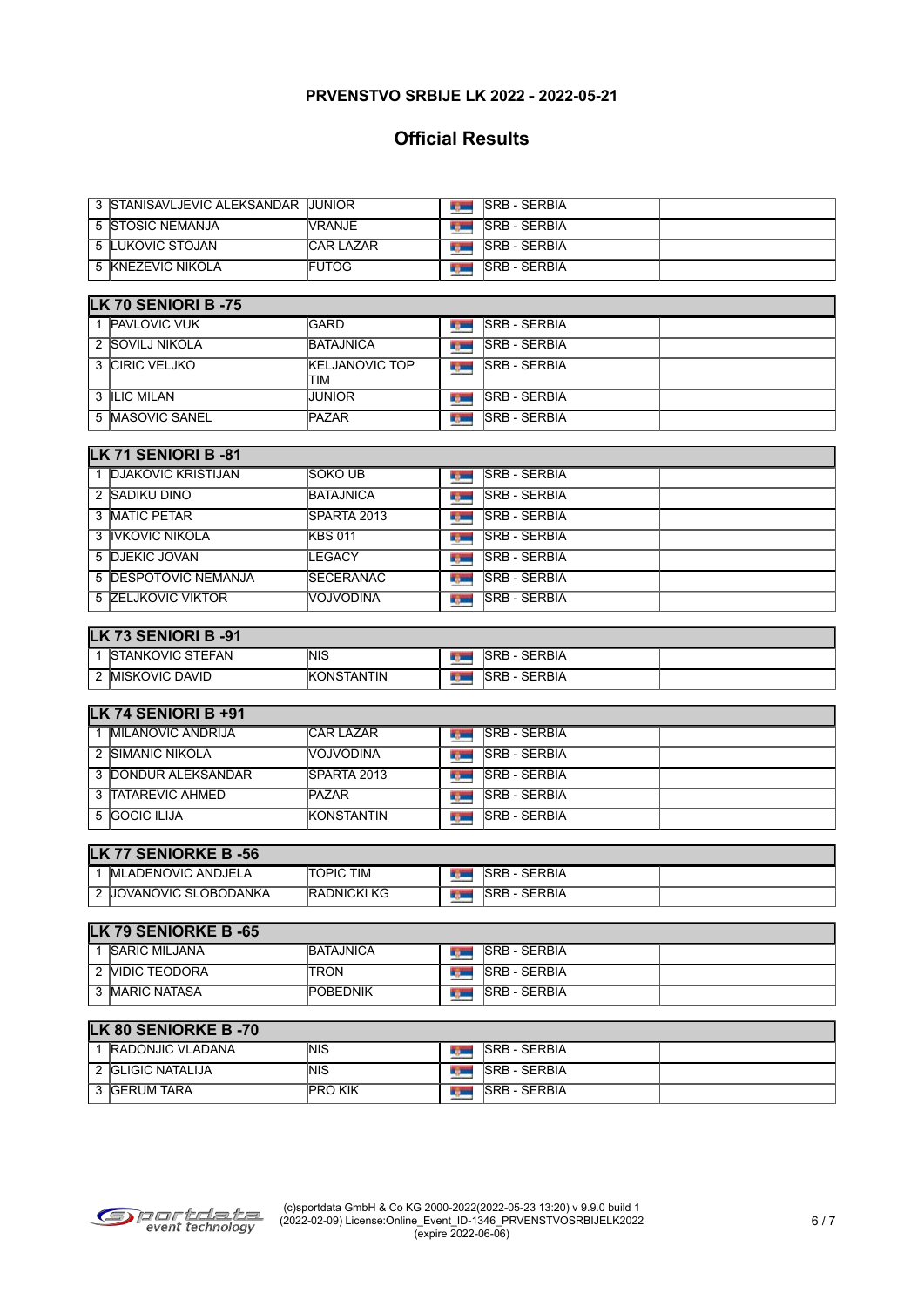| LK 81 SENIORKE B +70                   |                                               |                               |                     |  |  |  |
|----------------------------------------|-----------------------------------------------|-------------------------------|---------------------|--|--|--|
| 1 HAJROVIC ELMA                        | <b>PAZAR</b>                                  | <b>TAXABLE</b>                | <b>SRB - SERBIA</b> |  |  |  |
| 2 VOJINOVIC JELENA                     | NIS.                                          | <b>September</b>              | <b>SRB - SERBIA</b> |  |  |  |
| 3 SIMIC NIKOLINA                       | KONSTANTIN                                    | <b>Business</b>               | <b>SRB - SERBIA</b> |  |  |  |
| 3 SKRBIC JOVANA                        | <b>VOJVODINA</b>                              | <b>September</b>              | <b>SRB - SERBIA</b> |  |  |  |
| LK 84 SENIORI A -57                    |                                               |                               |                     |  |  |  |
| 1 NIKOLIC BOBAN                        | <b>BOR</b>                                    | <b>Taylor</b>                 | <b>SRB - SERBIA</b> |  |  |  |
| 2 PANTIC LAZAR                         | NIS.                                          | <b>Taylor</b>                 | <b>SRB - SERBIA</b> |  |  |  |
|                                        |                                               |                               |                     |  |  |  |
| LK 86 SENIORI A -63.5                  |                                               |                               |                     |  |  |  |
| 1 SEJDIJA DAMIR                        | <b>BOR</b>                                    | 2.1                           | <b>SRB - SERBIA</b> |  |  |  |
| 2 ARSIC LAZAR                          | <b>NIS</b>                                    | <b>September</b>              | <b>SRB - SERBIA</b> |  |  |  |
| 3 BURSAC DEJAN                         | SPARTA 2013                                   | <b>Taylor</b>                 | <b>SRB - SERBIA</b> |  |  |  |
| 3 PAVLOVIC IGOR                        | <b>SOKO UB</b>                                | <b>Taylor</b>                 | <b>SRB - SERBIA</b> |  |  |  |
| 5 JAGODIC ALEKSANDAR                   | <b>CRVENA ZVEZDA</b>                          | <b>Taylor</b>                 | <b>SRB - SERBIA</b> |  |  |  |
|                                        |                                               |                               |                     |  |  |  |
| LK 87 SENIORI A -67<br>1 DVIZAC BOGDAN | SPARTA 2013                                   |                               | <b>SRB - SERBIA</b> |  |  |  |
| 2 JANJIC UROS                          | <b>IDRAGON</b>                                | <b>Taylor</b>                 | <b>SRB - SERBIA</b> |  |  |  |
|                                        |                                               | <b>Tarton</b>                 |                     |  |  |  |
| LK 88 SENIORI A -71                    |                                               |                               |                     |  |  |  |
| 1 JOVANOVIC MILOS                      | TOPIC TIM                                     | <b>Taylor</b>                 | <b>SRB - SERBIA</b> |  |  |  |
| 2 MILOSEVIC ALEKSANDAR                 | <b>WARRIOR</b>                                | <b>Section</b>                | <b>SRB - SERBIA</b> |  |  |  |
| LK 89 SENIORI A -75                    |                                               |                               |                     |  |  |  |
| 1 CVETKOVIC NIKOLA                     | TOPIC TIM                                     | <b>Target</b>                 | <b>SRB - SERBIA</b> |  |  |  |
| 2 BABIC MILAN                          | K.B.K. TIGAR -                                | <b>September</b>              | <b>SRB - SERBIA</b> |  |  |  |
|                                        | GACKO                                         |                               |                     |  |  |  |
| 3 KNEZEVIC STEFAN                      | <b>TOPIC TIM</b>                              | 2.1                           | <b>SRB - SERBIA</b> |  |  |  |
| 3 SMILIC JOVAN                         | RADNICKI KG                                   | $\mathbf{z}$ and $\mathbf{z}$ | <b>SRB - SERBIA</b> |  |  |  |
| 5 GERMEK MARKO                         | SPARTA 2013                                   | $\mathbf{z}$ and $\mathbf{z}$ | <b>SRB - SERBIA</b> |  |  |  |
| 5 DIMIC OGNJEN                         | <b>KOBRA SOMBOR</b>                           | <b>Talling</b>                | <b>SRB - SERBIA</b> |  |  |  |
| LK 90 SENIORI A -81                    |                                               |                               |                     |  |  |  |
| 1 DAKOVIC MILOS                        | <b>KBK SINDJELIC</b>                          | <b>SUPPORT</b>                | <b>SRB - SERBIA</b> |  |  |  |
| 2 JANKOVIC MILOS                       | <b>NIS</b>                                    | <b>September</b>              | <b>SRB - SERBIA</b> |  |  |  |
| 3 DJURIC MANOJLO                       | RU09                                          | $\mathbf{z}$ and $\mathbf{z}$ | <b>SRB - SERBIA</b> |  |  |  |
| 3 MICOVIC VELJKO                       | <b>POBEDNIK</b>                               | $\mathbf{z}$ , then           | <b>SRB - SERBIA</b> |  |  |  |
| 5 GRCAK ZELJKO                         | <b>RADNICKI KG</b>                            | <b>Taylor</b>                 | <b>SRB - SERBIA</b> |  |  |  |
|                                        |                                               |                               |                     |  |  |  |
| LK 94 SENIORKE A -48                   |                                               |                               |                     |  |  |  |
| 1 MARJANOVIC GORDANA                   | <b>NIS</b>                                    | <b>Targette</b>               | <b>SRB - SERBIA</b> |  |  |  |
| 2 NADJ VARGA KRISTINA                  | <b>KBV ULTIMATE</b><br><b>FIGHTER SPARTAK</b> | <b>September</b>              | <b>SRB - SERBIA</b> |  |  |  |

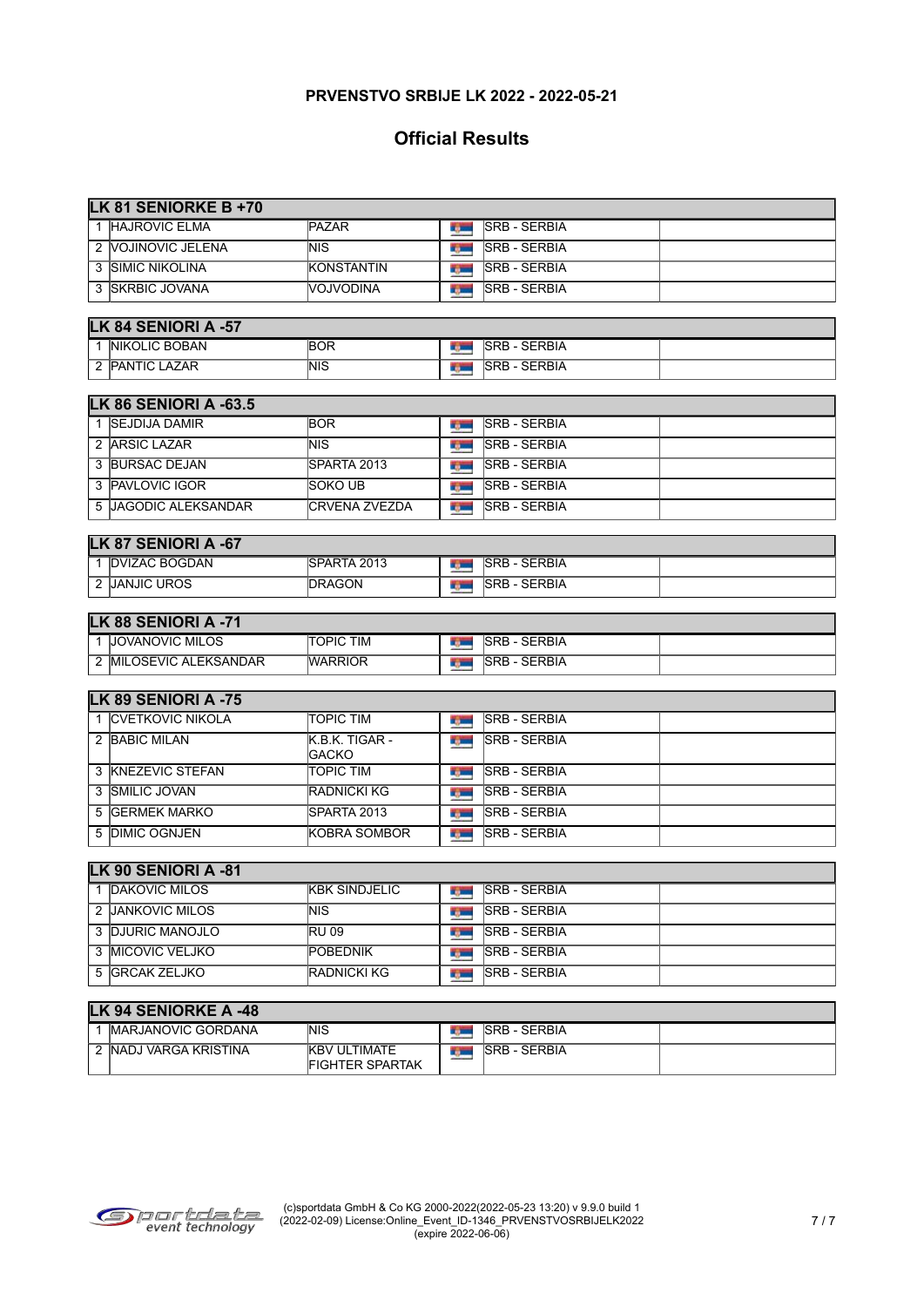#### **Medals - Club**

| Rank            | <b>Club</b>                       |                | 1. Place 2. Place 3. Place |                |
|-----------------|-----------------------------------|----------------|----------------------------|----------------|
| 1               | NIS, SRB                          | 7              | 6                          | 2              |
| 2               | <b>FAZAR, SRB</b>                 | 5              | 2                          | 1              |
| 3               | <b>BOR, SRB</b>                   | 6              | 0                          | 0              |
| 4               | <b>TOPIC TIM, SRB</b>             | 5              | $\mathbf{1}$               | $\mathbf{1}$   |
| 5               | SPARTA 2013, SRB                  | 3              | 2                          | 5              |
| 6               | RADNICKI KG, SRB                  | 4              | $\mathbf{1}$               | 3              |
| 7               | BATAJNICA, SRB                    | 2              | 4                          | $\overline{2}$ |
| $\overline{8}$  | VOJVODINA, SRB                    | $\overline{2}$ | $\overline{3}$             | $\overline{1}$ |
| $\overline{9}$  | KOSOVSKA MITROVICA, SRB           | 1              | $\overline{3}$             | $\overline{2}$ |
| 10              | SOKO UB, SRB                      | $\overline{2}$ | $\mathbf{1}$               | $\overline{3}$ |
| 11              | RU 09, SRB                        | $\overline{2}$ | $\overline{2}$             | $\mathbf{1}$   |
| 12              | INTERNACIONAL, SRB                | 1              | $\overline{2}$             | $\overline{2}$ |
| 13              | VUKOVI 018, SRB                   | 3              | $\mathbf 0$                | $\overline{0}$ |
| 14              |                                   | 1              | 3                          | 0              |
| 15              | <b>CAR LAZAR, SRB</b>             | 0              | $\overline{4}$             | $\mathbf 1$    |
| 16              | <b>FUTOG, SRB</b>                 | 2              | 0                          | $\overline{2}$ |
| 17              | KIKINDA, SRB                      | 2              | 1                          | 0              |
| 18              | BECEJ, SRB                        | 1              | $\overline{2}$             | 1              |
| $\overline{19}$ | KONSTANTIN, SRB                   | 0              | $\mathbf{1}$               | $\overline{5}$ |
| 20              | KBS 028, SRB                      | 1              | $\mathbf{1}$               | 2              |
| $\overline{21}$ | <b>DRAGON, SRB</b>                |                | 2                          | $\overline{2}$ |
|                 | TOP FIGHTER, SRB                  | 0              |                            |                |
| $\overline{22}$ | <b>GARD, SRB</b>                  | 1              | 0                          | 3              |
| $\overline{23}$ | NOVI SAD, SRB                     | 1              | $\mathbf{1}$               | $\overline{0}$ |
|                 | SD KOMBAT, SRB                    | 1              | $\mathbf{1}$               | 0              |
| 25              | <b>FOBEDNIK, SRB</b>              | $\mathbf{1}$   | 0                          | $\overline{2}$ |
| 26              | <b>FALMINI TIGROVI, SRB</b>       | 1              | $\mathbf{1}$               | $\overline{0}$ |
| 27              | KBK SINDJELIC, SRB                | $\mathbf{1}$   | $\mathbf 0$                | $\mathbf{1}$   |
|                 | SLOGA, SRB                        | 1              | $\overline{0}$             | $\mathbf 1$    |
| 29              | KBV ULTIMATE FIGHTER SPARTAK, SRB | 0              | $\overline{2}$             | 0              |
| 30              | <b>BUDO KLUB SENTA, SRB</b>       | 0              | $\mathbf{1}$               | 1              |
|                 | K.B.K. TIGAR - GACKO, SRB         | $\overline{0}$ | $\mathbf{1}$               | $\mathbf{1}$   |
| 32              | MONARHIJA, SRB                    | 1              | $\overline{0}$             | 0              |
| 33              | <b>LE VATRENI UDARAC, SRB</b>     | 0              | 0                          | 3              |
| $\overline{34}$ | TAURUNUM, SRB                     | 0              | $\mathbf{1}$               | $\mathbf{1}$   |
|                 | PETROS, SRB                       | 0              | 1                          | $\mathbf{1}$   |
|                 | <b>FRO KIK, SRB</b>               | 0              | $\mathbf{1}$               | 1              |
| 37              | <b>FINK BEOGRAD, SRB</b>          | 1              | 0                          | 0              |
|                 | VRANJE, SRB                       | 1              | $\overline{0}$             | 0              |
| 39              | TITANI 333, SRB                   | 0              | 1                          | 1              |
| 40              | <b>PIROT, SRB</b>                 | 0              | 1                          | 0              |
|                 | SECERANAC, SRB                    | 0              | 1                          | 0              |
|                 | PHOENIX, SRB                      | $\overline{0}$ | $\mathbf{1}$               | $\overline{0}$ |
|                 | KRSTAS, SRB                       | 0              | 1                          | 0              |
|                 | AVALA TIM, SRB                    | 0              | 1                          | 0              |
|                 | <b>DE 019 FIGHT TIM, SRB</b>      | 0              | $\mathbf{1}$               | 0              |
| 46              | JUNIOR, SRB                       | $\overline{0}$ | 0                          | $\overline{2}$ |
| 47              | <b>THE TRON, SRB</b>              | 0              | $\mathbf{1}$               | $\overline{0}$ |
|                 |                                   |                |                            |                |